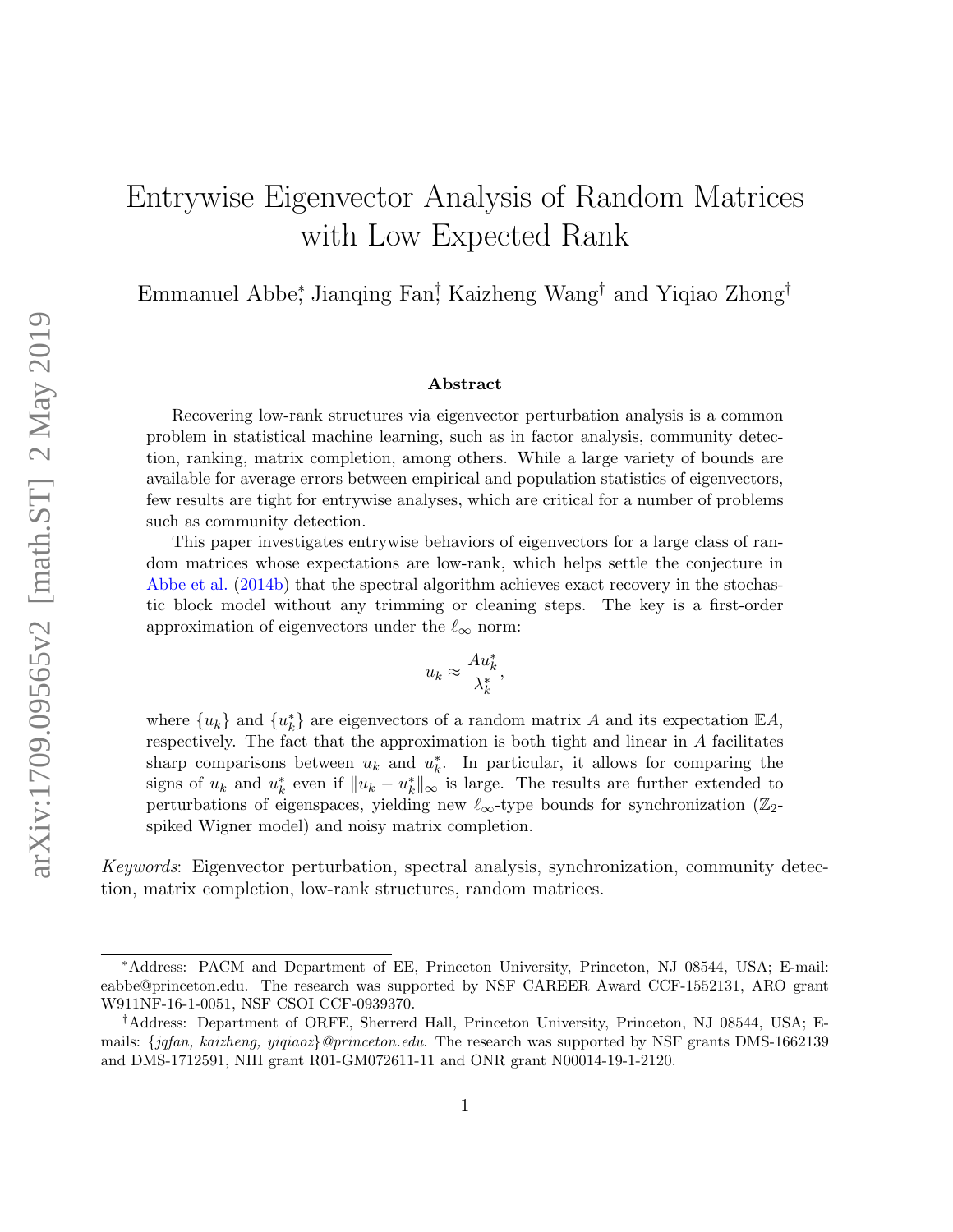### <span id="page-1-0"></span>1 Introduction

Many estimation problems in statistics involve low-rank matrix estimators that are NP-hard to compute, and many of these estimators are solutions to nonconvex programs. This is partly because of the widespread use of maximum likelihood estimation (MLE) which, while enjoying good statistical properties, often poses computational challenges due to nonconvex or discrete constraints inherent in the problems.

Fortunately, computationally efficient algorithms using eigenvectors often afford good performance. The eigenvectors either directly lead to final estimates [\(Shi and Malik,](#page-56-0) [2000;](#page-56-0) [Ng et al.,](#page-55-0) [2002\)](#page-55-0), or serve as warm starts followed by further refinements [\(Keshavan et al.,](#page-54-0) [2010a;](#page-54-0) [Jain et al.,](#page-54-1) [2013;](#page-54-1) [Cand`es et al.,](#page-52-0) [2015\)](#page-52-0). Such algorithms mostly rely on computation of leading eigenvectors and matrix-vector multiplications, which are easily implemented.

While various heuristics abound, theoretical understanding remains scarce on the entrywise analysis, and on when refinements are needed or can be avoided. In particular, it remains open in various cases to determine whether a vanilla eigenvector-based method without preprocessing steps (e.g., trimming of outliers) or without refinement steps (e.g., cleaning with local improvements) enjoys the same optimality results as the MLE (or SDP) does. A crucial missing step is a sharp entrywise perturbation analysis of eigenvectors. This is party because the  $\ell_{\infty}$  distance between the eigenvectors of a random matrix and their expected counterparts may not be the correct quantity to look at; errors per entry can be asymmetrically distributed, as we shall see in this paper.

This paper investigates entrywise behaviors of eigenvectors and more generally, eigenspaces, for random matrices with low expected rank using the following approach. Let A be a random matrix,  $A^* = \mathbb{E}A$ , and  $E = A - A^*$  be the 'error' of A. In many cases,  $A^*$ is a symmetric matrix with low rank determined by the structure of a statistical problem, such as low-rank with blocks in community detection.

Consider for now the case of symmetric A, and let  $u_k$ , resp.  $u_k^*$ , be the eigenvector corresponding to the k-th largest eigenvalue of  $A$ , resp.  $A^*$ . Roughly speaking, if  $E$  is moderate, our first-order approximation reads

$$
u_k = \frac{Au_k}{\lambda_k} \approx \frac{Au_k^*}{\lambda_k^*} = u_k^* + \frac{Eu_k^*}{\lambda_k^*}.
$$

While  $u_k$  is a nonlinear function of A (or equivalently E), the approximation is linear in A, which greatly facilitates the analysis. Under certain conditions, the maximum entrywise approximation error  $||u_k - Au_k^* / \lambda_k^*||_{\infty}$  can be much smaller than  $||u_k^*||_{\infty}$ , allowing us to study  $u_k$  through  $Au_k^*/\lambda_k^*$ . To obtain such results, a key part in our theory is to characterize concentration properties of  $A$  and structural assumptions on its expectation  $A^*$ .

This perturbation analysis leads to new and sharp theoretical guarantees. In particular, we find that for the exact recovery problem in stochastic block model, the vanilla spectral algorithm (without trimming or cleaning) achieves the information-theoretic limit, and it coincides with the MLE estimator whenever the latter succeeds. This settles in particular a conjecture left open in [Abbe et al.](#page-51-0) [\(2014b,](#page-51-0) [2016\)](#page-51-1). Therefore, MLE and SDP do not have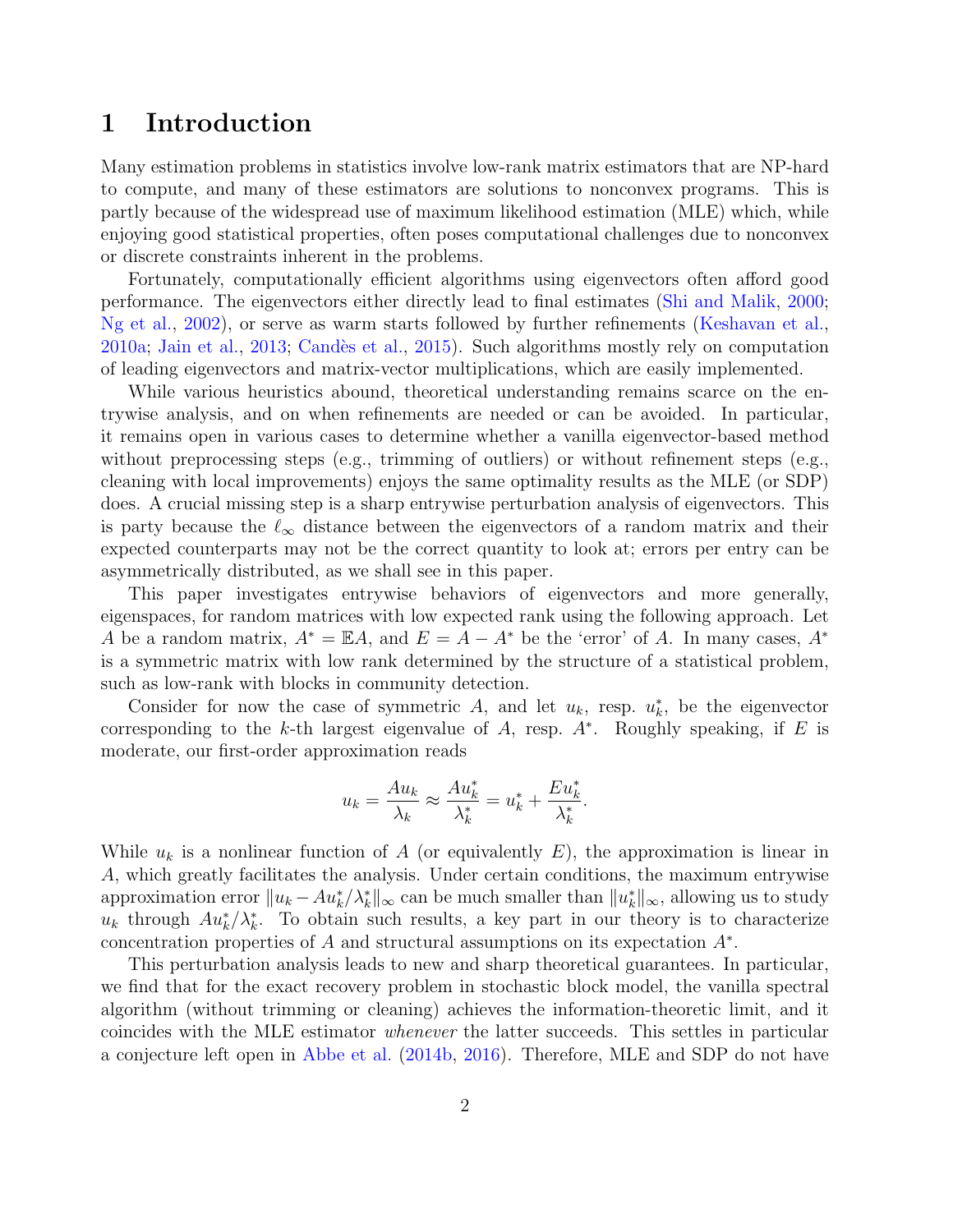advantage over the spectral method in terms of exact recovery, if the model is correct. SDP may be preferred in some applications for its robustness and optimality certificates, but that is beyond the scope of this paper.

#### <span id="page-2-0"></span>1.1 A sample problem

Let us consider a network model that has received widespread interest in recent years: the stochastic block model (SBM). Suppose that we have a graph with vertex set  $\{1, 2, \dots, n\}$ , and assume for simplicity that n is even. There is an unknown index set  $J \in \{1, 2, \dots, n\}$ with  $|J| = n/2$  such that the vertex set is partitioned into two groups J and J<sup>c</sup>. Within groups, there is an edge between each pair of vertices with probability  $p$ , and between groups, there is an edge with probability q. Let  $x \in \mathbb{R}^n$  be the group membership vector with  $x_i = 1$ if  $i \in J$  and  $x_i = -1$  otherwise. The goal is to recover x from the observed edges of the graph.

This random-graph-based model was first proposed for social relationship networks [\(Hol](#page-54-2)[land et al.,](#page-54-2) [1983\)](#page-54-2), and many more realistic models have been developed based on the SBM since then. Given its fundamental importance, there are a plurality of papers addressing statistical properties and algorithmic efficiencies; see [Abbe](#page-51-2) [\(2017\)](#page-51-2) for a survey.

Under the regime  $p = \frac{a \log n}{n}$  $\frac{\log n}{n}$ ,  $q = \frac{b \log n}{n}$  where  $a > b > 0$  are constants, [Abbe et al.](#page-51-1) [\(2016\)](#page-51-1) onder the regnine  $p = \frac{n}{n}$ ,  $q = \frac{n}{n}$  where  $a > b > 0$  are constants, Abbe et al. (2010)<br>and [Mossel et al.](#page-55-1) [\(2014\)](#page-55-1) proved that exact recovery is possible if and only if  $\sqrt{a} - \sqrt{b} > \sqrt{2}$ , and that the limit can be achieved by efficient algorithms. They used two-round procedures (with a clean-up phase) to achieve the threshold. Semidefinite relaxations are also known to achieve the threshold [\(Abbe et al.,](#page-51-1) [2016;](#page-51-1) [Hajek et al.,](#page-54-3) [2016;](#page-54-3) [Agarwal et al.,](#page-51-3) [2015;](#page-51-3) [Bandeira,](#page-52-1) [2015\)](#page-52-1), as well as spectral methods with local refinements [\(Abbe and Sandon,](#page-51-4) [2015;](#page-51-4) [Yun and](#page-57-0) [Proutiere,](#page-57-0) [2016;](#page-57-0) [Gao et al.,](#page-53-0) [2015\)](#page-53-0). We will discuss more in Sections [1.5](#page-8-0) and [3.2.](#page-14-0)

While existing works tackle exact recovery rather successfully, some fundamental questions remain unsolved: how do the simple statistics—top eigenvectors of the adjacency matrix—behave? Are they informative enough to reveal the group structure under very challenging regimes?

To study these questions, we start with the eigenvectors of  $A^* = \mathbb{E} A$ . By definition,  $A_{ij}$ is a Bernoulli random variable, and  $\mathbb{P}(A_{ij} = 1)$  depends on whenever i and j are from the same groups. The expectation  $\mathbb{E} A$  must be a block matrix of the following form:

$$
\mathbb{E} A = \frac{\log n}{n} \left( \begin{array}{cc} a\mathbf{1}_{\frac{n}{2}\times \frac{n}{2}} & b\mathbf{1}_{\frac{n}{2}\times \frac{n}{2}} \\ b\mathbf{1}_{\frac{n}{2}\times \frac{n}{2}} & a\mathbf{1}_{\frac{n}{2}\times \frac{n}{2}} \end{array} \right),
$$

where  $\mathbf{1}_{m \times m}$  is the  $m \times m$  all-one matrix. Here, for convenience, we represent  $\mathbb{E} A$  as if  $J = \{1, 2, \cdots, n/2\}$ . But in general J is unknown, and there is a permutation of indices  $\{1, \dots, n\}$  in the matrix representation.

From the matrix representation it is clear that  $\mathbb{E} A$  has rank 2, with two nonzero eigenvalues  $\lambda_1^* = \frac{a+b}{2}$  $\frac{+b}{2} \log n$  and  $\lambda_2^* = \frac{a-b}{2}$  $\frac{-b}{2}$ log n. Simple calculations give the corresponding (normalized) eigenvectors:  $u_1^* = \frac{1}{\sqrt{2}}$  $\frac{1}{n}\mathbf{1}_n$ , and  $(u_2^*)_i = 1/$ √  $\overline{n}$  if  $i \in J$  and  $(u_2^*)_i = -1/$ √  $\overline{n}$  if  $i \in J^c$ . Since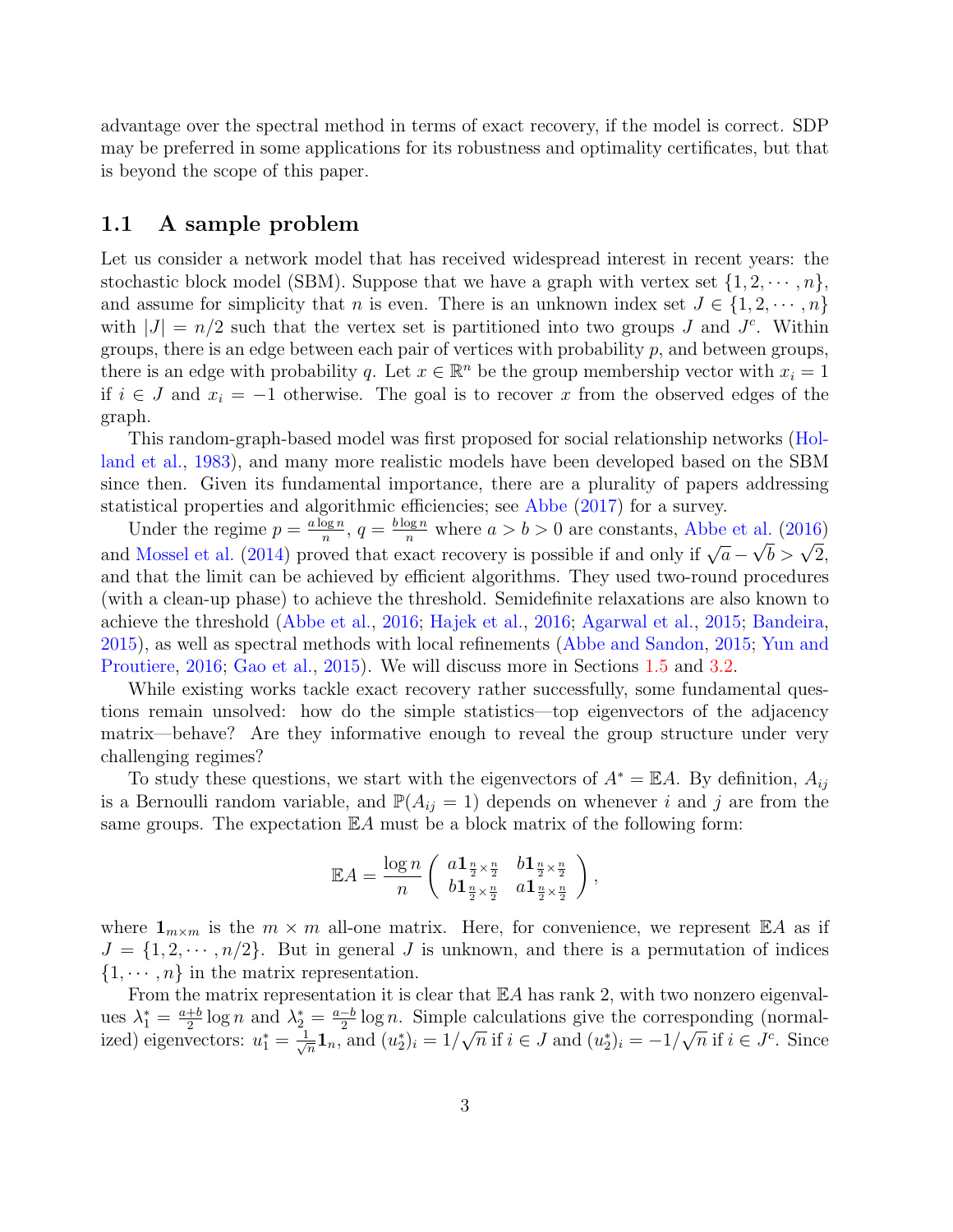<span id="page-3-0"></span>

Figure 1: The second eigenvector and its first-order approximation in SBM. Left: The rigure 1. The second eigenvector and its inst-order approximation in SDM. Lett: The histogram of coordinates of  $\sqrt{n} u_2$  computed from a single realization of adjacency matrix A, where  $n$  is 5000,  $a$  is 4.5 and  $b$  is 0.25. Exact recovery is expected as coordinates form two well-separated clusters. **Right:** boxplots showing three different distance/errors (up to sign) wen-separated clusters. **Fight:** boxplots showing three different distance/errors (up to sign) over 100 realizations: (i)  $\sqrt{n} ||u_2 - u_2^*||_{\infty}$ , (ii)  $\sqrt{n} ||Au_2^*/\lambda_2^* - u_2^*||_{\infty}$ , (iii)  $\sqrt{n} ||u_2 - Au_2^*/\lambda_2^*||_{\infty}$ .  $Au_2^*/\lambda_2^*$  is a good approximation of  $u_2$  under  $\ell_{\infty}$  norm even though  $||u_2 - u_2^*||_{\infty}$  may be large.

 $u_2^*$  perfectly aligns with the group assignment vector x, we hope to show its counterpart  $u_2$ , i.e., the second eigenvector of A, also has desirable properties.

The first reassuring fact is that, the top eigenvalues preserve proper ordering: by Weyl's inequality, the deviation of any eigenvalue  $\lambda_i$   $(i \in [n])$  from  $\lambda_i^*$  is bounded by  $||A - A^*||_2$ , which is  $O(\sqrt{\log n})$  with high probability; see supplementary materials [\(Abbe et al.,](#page-51-5) [2018\)](#page-51-5). The Davis-Kahan sin  $\Theta$  theorem asserts that  $u_1$  and  $u_2$  are weakly consistent estimators for  $u_1^*$  and  $u_2^*$  respectively, in the sense that  $|\langle u_k, u_k^* \rangle| \stackrel{\mathbb{P}}{\rightarrow} 1$  for  $k = 1, 2$ . However, this is not helpful for understanding their entrywise behaviors in the uniform sense, which is crucial for exact recovery. Nor can it explain the sharp phase transition phenomenon. This makes entrywise analysis both interesting and challenging.

This problem motivates some simulations about the coordinates of top eigenvectors of This problem motivates some simulations about the coordinates of top eigenvectors of A. In Figure [1,](#page-3-0) we calculate the rescaled second eigenvector  $\sqrt{n}u_2$  of one typical realization A, and make a histogram plot of its coordinates. (Note the first eigenvector is aligned with the all-one vector  $\mathbf{1}_n$ , which is uninformative.) The parameters we choose are  $n = 5000$ ,  $a = 4.5$  and  $b = 0.25$ , for which exact recovery is possible with high probability. Visibly, the  $a = 4.5$  and  $b = 0.25$ , for which exact recovery is possible with high probability. Visibly, the coordinates of  $\sqrt{n}u_2$  form two clusters around  $\pm 1$  which, marked by red dashed lines, are coordinates of  $\sqrt{n}u_2^*$ . Intuitively, the signs of the former should suffice to reveal the group structure.

To probe into the second eigenvector  $u_2$ , we expand the perturbation  $u_2 - u_2^*$  as follows:

$$
u_2 - u_2^* = \left(\frac{Au_2^*}{\lambda_2^*} - u_2^*\right) + \left(u_2 - \frac{Au_2^*}{\lambda_2^*}\right). \tag{1.1}
$$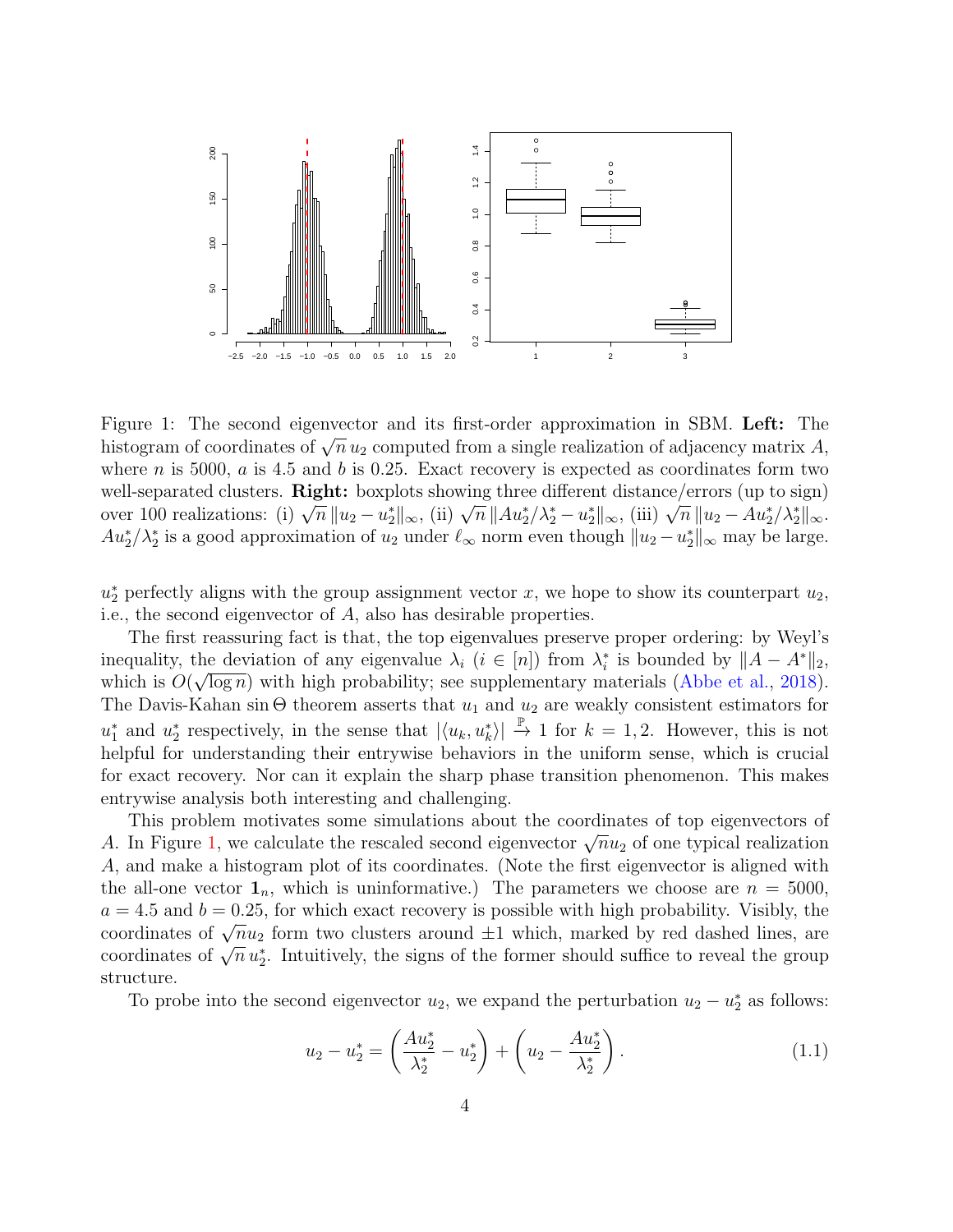The first term is exactly  $Eu_2^*/\lambda_2^*$ , which is linear in E and can be viewed as the first-order perturbation. The second term is nonlinear in general, representing the error of higher order. Figure [1](#page-3-0) shows boxplots of the infinity norm of rescaled perturbation errors over 100 realizations (see (i)-(iii)), which illustrates that  $||u_2 - Au_2^*/\lambda_2^*||_{\infty}$  is much smaller than  $||u_2 - u_2^*||_{\infty}$  and  $||Au_2^*/\lambda_2^* - u_2^*||_{\infty}$ . Indeed, we will see in Theorem [1.1](#page-5-0) that

<span id="page-4-1"></span>
$$
||u_2 - Au_2^* / \lambda_2^*||_{\infty} = o_{\mathbb{P}}\left(\min_i |(u_2^*)_i|\right) = o_{\mathbb{P}}\left(1/\sqrt{n}\right). \tag{1.2}
$$

The result holds 'up to sign', i.e. can choose an appropriate sign for the eigenvector  $u_2$  as it is not uniquely defined; see Theorem [1.1](#page-5-0) for its precise meaning. Therefore, the entrywise behavior of  $u_2 - u_2^*$  is captured by its first-order term, which is much more amenable to analysis. This observation will finally lead to sharp eigenvector results in Section [3.2.](#page-14-0)

We remark that it is also possible to study the top eigenvector (denoted as  $\bar{u}$ ) of the centered adjacency matrix  $\bar{A} = A - \frac{\hat{d}}{n}$  $\frac{\hat{d}}{n} \mathbf{1}_n \mathbf{1}_n^T$ , where  $\hat{d} = \sum_{i,j} A_{ij}/n$  is the average degree of all vertices. The top eigenvector of  $\mathbb{E} \tilde{A}$  is exactly  $u_2^*$ , and its empirical counterpart  $\bar{u}$  is very similar to  $u_2$ . In fact, the same reasoning and analysis applies to  $\bar{u}$ , and one obtains similar plots as Figure [1](#page-3-0) (omitted here).

#### <span id="page-4-0"></span>1.2 First-order approximation of eigenvectors

Now we present a simpler version of our result that justifies the intuitions above. Consider a general symmetric random matrix (more precisely, this should be a sequence of random matrices with growing dimensions)  $A \in \mathbb{R}^{n \times n}$  with independent entries on and above its diagonal. Suppose its expectation  $A^* = \mathbb{E} A \in \mathbb{R}^{n \times n}$  is low-rank and has r nonzero eigenvalues. Let us assume that

(a)  $r = O(1)$ , these r eigenvalues are positive and in descending order  $(\lambda_1^* \geq \lambda_2^* \geq$  $\cdots \geq \lambda_r^* > 0$ , and  $\lambda_1^* \approx \lambda_r^*$ .

Their corresponding eigenvectors are denoted by  $u_1^*, \dots, u_r^* \in \mathbb{R}^n$ . In other words, we have spectral decomposition  $A^* = \sum_{j=1}^r \lambda_j^* u_j^* (u_j^*)^T$ .

We fix  $k \in [r]$  and study the  $k$ -th eigenvector  $u_k$ . Define the eigen-gap (or spectral gap) as  $\Delta^* = \min\{\lambda_{k-1}^* - \lambda_k^*, \lambda_k^* - \lambda_{k+1}^*\}$ , where we adopt the convention  $\lambda_0^* = +\infty$  and  $\lambda_{n+1}^* = -\infty$ . Assume that

(b) A concentrates under the spectral norm, i.e., there is a suitable  $\gamma = \gamma_n = o(1)$ such that  $||A - A^*||_2 \leq \gamma \Delta^*$  holds with probability  $1 - o(1)$ .

A direct yet important implication is that, the fluctuation of  $\lambda_k$  is much smaller than the gap  $\Delta^*$ , since Weyl's inequality forces  $|\lambda_k - \lambda_k^*| \leq ||A - A^*||_2$ . Thus,  $\lambda_k$  is well separated from other eigenvalues, including the 'bulk'  $n - r$  eigenvalues whose magnitudes are at most  $||E||_2$ .

In addition, we assume that A concentrates in a row-wise sense: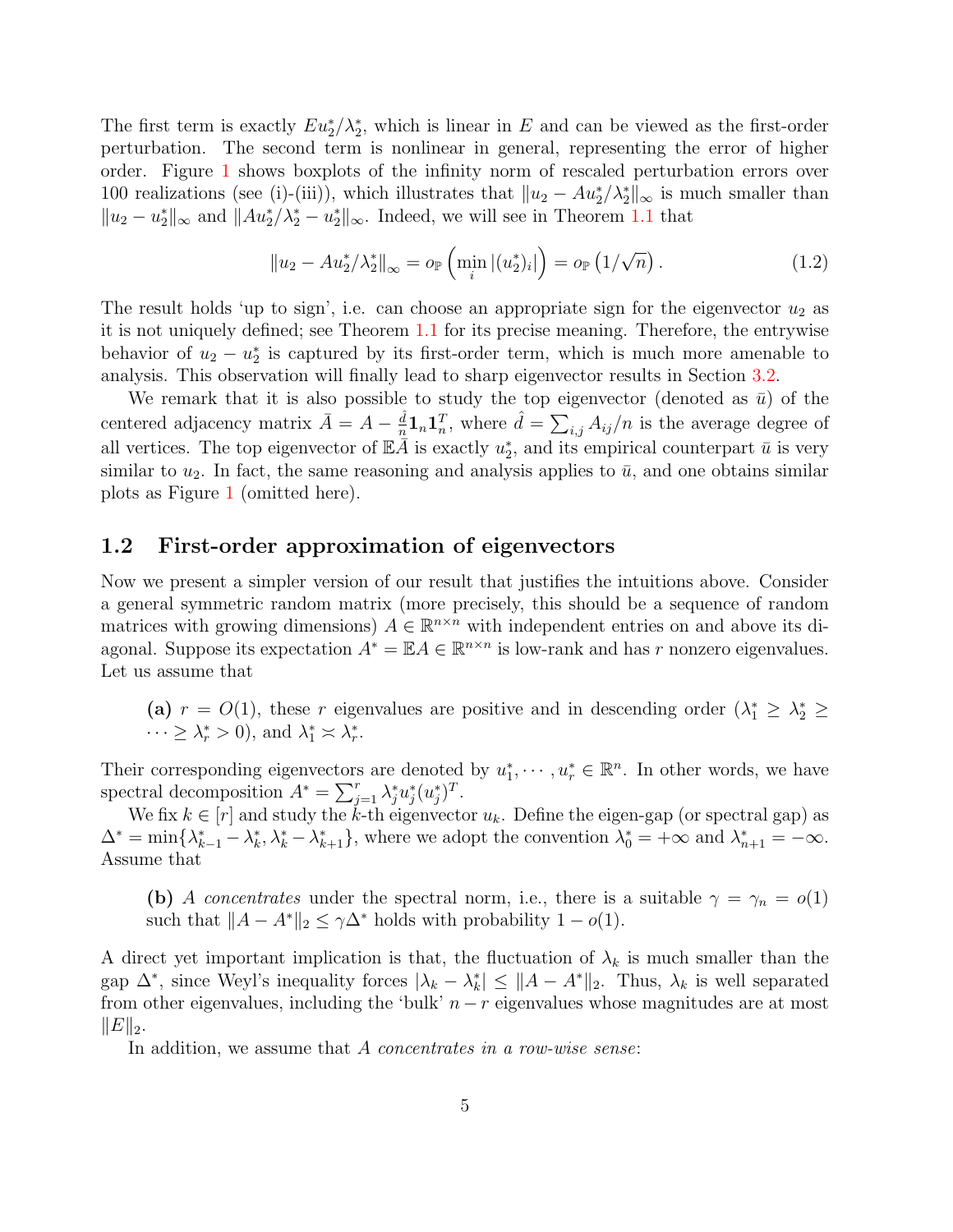(c) there exists a continuous non-decreasing function  $\varphi : \mathbb{R}_+ \to \mathbb{R}_+$  that possibly depends on n, such that  $\varphi(0) = 0$ ,  $\varphi(x)/x$  is non-increasing, and that for any  $m \in$  $[n], w \in \mathbb{R}^n$ , with probability  $1 - o(n^{-1}),$ 

$$
|(A - A^*)_{m} w| \leq \Delta^* \|w\|_{\infty} \varphi\left(\frac{\|w\|_2}{\sqrt{n}\|w\|_{\infty}}\right).
$$

Here, the notation  $(A - A^*)_{m}$  means the m-th row vector of  $A - A^*$ .

For the Gaussian case where  $A_{ij} \sim N(A_{ij}^*, \sigma^2)$ , we can simply choose a linear function  $\varphi(x) = c(\Delta^*)^{-1} \sigma \sqrt{n \log n} x$  where  $c > 0$  is some proper constant. The condition then reads

$$
\mathbb{P}\left(\left| (A - A^*)_{m} w \right| \le c\sigma \sqrt{\log n} \|w\|_2\right) = 1 - o(n^{-1}),
$$

<span id="page-5-1"></span>which directly follows from Gaussian tail bound since  $(A - A^*)_{m} w \sim N(0, \sigma^2 ||w||_2^2)$ . The tail of  $(A - A^*)_{m}$  is completely determined by  $||w||_2$ . For Bernoulli variables, we will use Bernstein-type inequalities to study  $(A - A^*)_{m} w$ , which will inevitably involve both  $||w||_2$ and  $||w||_{\infty}$ . Hence the function  $\varphi(x)$  can no longer be linear. It turns out that  $\varphi(x) \propto$  $(1 \vee \log(1/x))^{-1}$ , shown in Figure [2,](#page-5-1) is a suitable choice. More details can be found in Section [2.1](#page-9-0) and the supplementary material [Abbe et al.](#page-51-5) [\(2018\)](#page-51-5). In both cases we have  $\varphi(1) = O(1)$  under suitable signal-to-noise conditions.



Figure 2: Typical choices of  $\varphi$  for Gaussian noise and Bernoulli noise.

<span id="page-5-0"></span>**Theorem 1.1** (Simpler form of Theorem [2.1\)](#page-11-0). Let  $k \in [r] = \{1, 2, \dots, r\}$  be fixed. Suppose that Assumptions [\(a\)](#page-4-0), [\(b\)](#page-4-0) and [\(c\)](#page-4-0) hold, and  $||u_k^*||_{\infty} \leq \gamma$ . Then, with probability  $1 - o(1)$ ,

<span id="page-5-2"></span>
$$
\min_{s \in \{\pm 1\}} \|u_k - sAu_k^* / \lambda_k^* \|_{\infty} = O\big((\gamma + \varphi(\gamma)) \|u_k^*\|_{\infty}\big) = o\big(\|u_k^*\|_{\infty}\big),\tag{1.3}
$$

where the notations  $O(\cdot)$  and  $o(\cdot)$  hide dependencies on  $\varphi(1)$ .

On the left-hand side, we are allowed to choose a suitable sign s as eigenvectors are not uniquely defined. The second bound is a consequence of the first one, since  $\gamma = o(1)$  and  $\lim_{\gamma\to 0} \varphi(\gamma) = 0$  by continuity. We hide dependency on  $\varphi(1)$  in the above bound, since  $\varphi(1)$ is bounded by a constant under suitable signal-to-noise ratio. More details can be found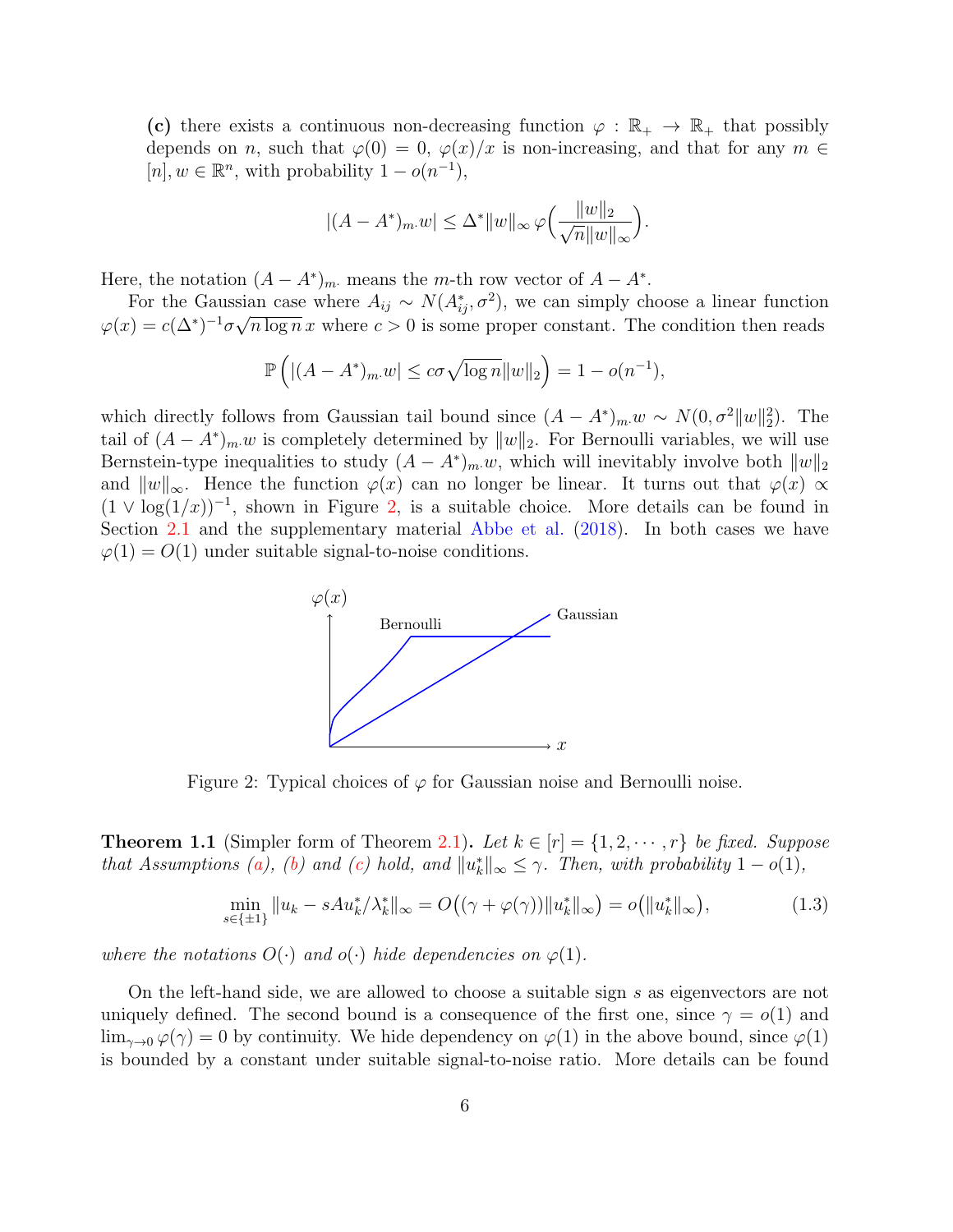in Theorem [2.1.](#page-11-0) Therefore, the approximation error  $||u_k - Au_k^* / \lambda_k^*||_{\infty}$  is much smaller than  $||u_k^*||_{\infty}$ . This rigorously confirms the intuitions in Section [1.1.](#page-2-0)

Here are some remarks. (1) This theorem enables us to study  $u_k$  via its linearization  $Au_k^*/\lambda_k^*$ , since the approximation error is usually small order-wise. (2) The conditions of the theorem are fairly mild. For SBM, the theorem is applicable as long as we are in the  $\frac{\log n}{n}$ regime  $(p = a \frac{\log n}{n})$  $\frac{g n}{n}$  and  $q = b \frac{\log n}{n}$  $\frac{g n}{n}$ , regardless of the relative sizes of a and b.

#### 1.3 MLE, spectral algorithm, and strong consistency

Once we obtain the approximation result [\(1.3\)](#page-5-2), the analysis of entrywise behavior of eigenvectors boils down to that of  $Au_k^*/\lambda_k^*$ . In the SBM example, suppose we have [\(1.2\)](#page-4-1) and with probability  $1 - o(1)$ ,  $sgn(Au_2^*/\lambda_2^*) = sgn(u_2^*)$  and all the entries of  $Au_2^*/\lambda_2^*$  are bounded away from zero by an order of  $1/\sqrt{n}$ . Then  $sgn(u_2) = sgn(Au_2^*/\lambda_2^*)$  holds with probability  $1-o(1)$ . Here sgn( $\cdot$ ) denotes the entrywise sign function. The eigenvector-based estimator sgn( $u_2$ ) for block membership can be conveniently analyzed through  $Au_2^*/\lambda_2^*$ , whose entries are just linear combinations of Bernoulli variables.

We remark on a subtlety of our result: our central analysis is a good control of  $||u_k Au_k^*/\lambda_k^*$ ||<sub>∞</sub>, not necessarily of  $||u_k - u_k^*||_{\infty}$ . For example, in SBM, an inequality such as  $||u_2 - u_k^*||_{\infty}$  $\|u_k - u_k\|_{\infty}$ , not necessarily of  $\|u_k - u_k\|_{\infty}$ . For example, in SDM, an inequality such as  $\|u_2 - u_2^*\|_{\infty} < \|u_2^*\|_{\infty}$  is not true in general. In Figure [1,](#page-3-0) the second boxplot shows that  $\sqrt{n} \|u_2 - u_2^*\|_{\infty}$  $u_2^*$ ||<sub>∞</sub> may well exceed 1 even if sgn $(u_2) = \text{sgn}(u_2^*)$ . This suggests that the distributions of the coordinates of the two clusters, though well separated, have asymmetric tails. Our Theorem [3.3](#page-17-0) asserts that it is in vain to seek a good bound for  $||u_2 - u_2^*||_{\infty}$ . Instead, one should resort to the central quantity  $Au_2^*/\lambda_2^*$ . This may partly explain why the conjecture has remained open for long.

The vector  $Au_k^*/\lambda_k^*$  also plays a pivotal role in the information-theoretic lower bound for exact recovery in SBM, established in [Abbe et al.](#page-51-1) [\(2016\)](#page-51-1). It is necessary to ensure  $(Au_2^*/\lambda_2^*)_i > 0, \forall i \in J$  to hold with probability at least 1/3. Otherwise, by symmetry and the union bound, with probability at least  $1/3$  we can find some  $i \in J$  and  $i' \in J^c$  with  $(Au_2^*/\lambda_2^*)_i < 0$  and  $(Au_2^*/\lambda_2^*)_{i'} > 0$ . Elementary calculation shows that in that case, a swap of group assignments of i and i' increases the likelihood. Thus the MLE  $\hat{x}_{MLE}$  fails to exactly recover J. With a uniform prior on group assignments, the MLE is equivalent to the maximum a posteriori estimator, which is optimal for exact recovery. Therefore, we must eliminate such local refinements to make exact recovery possible. This forms the core argument in [Abbe et al.](#page-51-1) [\(2016\)](#page-51-1). The analysis above suggests an interesting property about the eigenvector-based estimator  $\hat{x}_{eiq}(A) := \text{sgn}(u_2)$ :

<span id="page-6-0"></span>**Corollary 1.1.** Suppose we are given  $a > b > 0$  such that  $\sqrt{a} \neq$ √  $b +$ √ 2, i.e., we exclude the regime where  $(a, b)$  is at the boundary of the phase transition. Then, whenever the MLE is successful, in the sense that  $\hat{x}_{MLE} = x$  (up to sign) with probability  $1 - o(1)$ , we have

$$
\hat{x}_{\text{eig}}(A) = \hat{x}_{\text{MLE}}(A) = x
$$

with probability  $1 - o(1)$ . Here x is the signed indicator of true communities.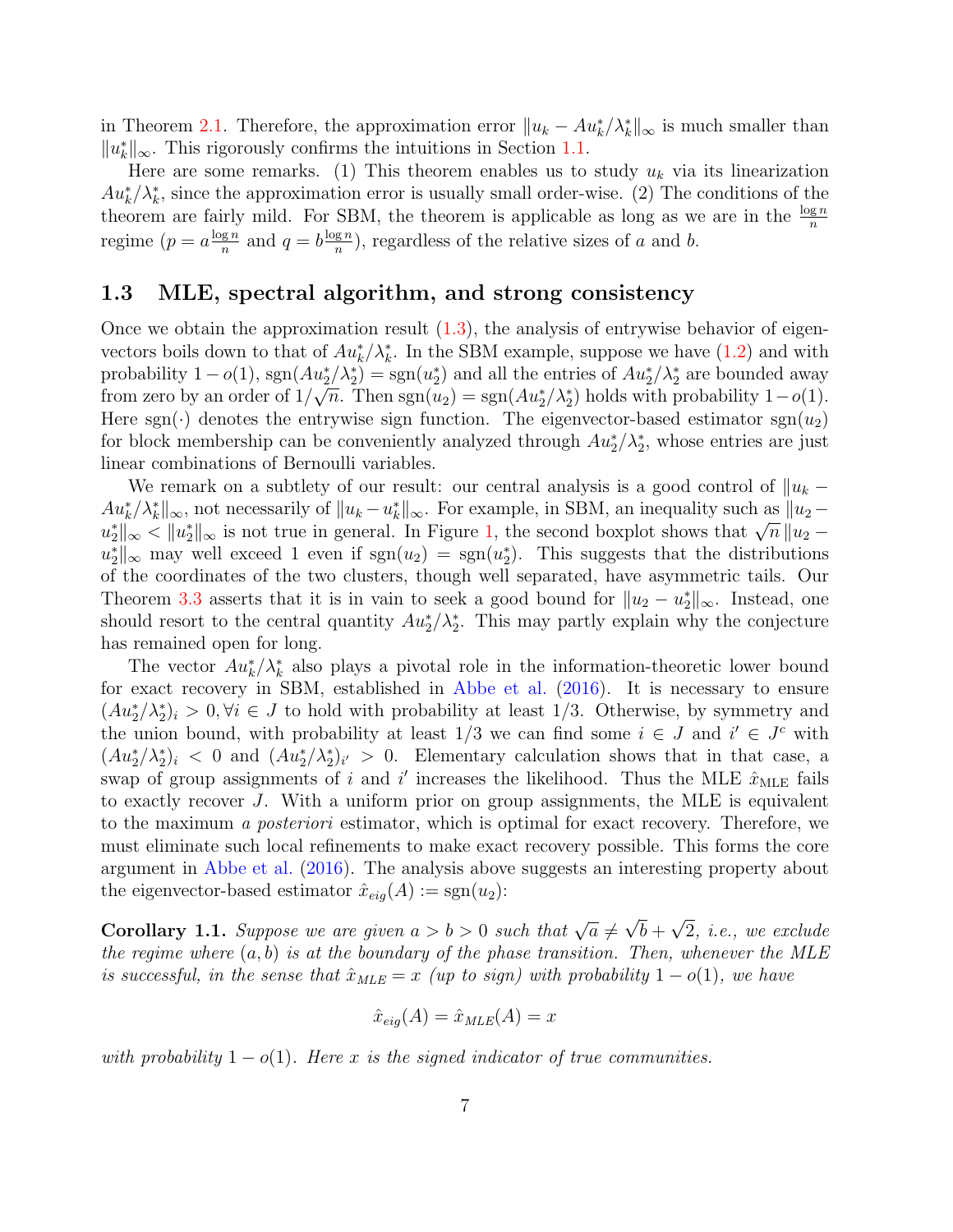This is because the success of  $\hat{x}_{MLE}$  hinges on  $sgn(Au_2^*/\lambda_2^*) = sgn(u_2^*)$ , which also guarantees  $\hat{x}_{eig}$  to work. See Section [3.2](#page-14-0) for details. Such phenomenon appears in two applications considered in this paper.

#### 1.4 An iterative perspective: power iterations

In the SBM, a key observation is that  $||u_2 - Au_2^*/\lambda_2^*||_{\infty}$  is small. Here we give some intuitions from an iterative (or algorithmic) perspective. For simplicity, we will focus on the top eigenvector  $\bar{u}$  of the centered adjacency matrix  $\bar{A} = A - \frac{\hat{d}}{n}$  $\frac{d}{n} {\bf 1}_n {\bf 1}_n^T.$ 

It is well known that the top eigenvector of a symmetric matrix can be computed via the power method. For almost any possible initialization  $u^0$ , the iterations  $u^{t+1} = \overline{A}u^t / ||\overline{A}u^t||_2$ converge to  $\bar{u}$ . Suppose we set  $u^0 = u_2^*$ , the top eigenvector of  $\mathbb{E} \bar{A}$ . Although this is not a real algorithm due to the initialization, it helps us gain theoretical insights.

<span id="page-7-0"></span>The first iterate after initialization is  $u^1 = \overline{A}u_2^*/\|\overline{A}u_2^*\|_2$ . Standard concentration inequalities show that  $\|\bar{A}u_2^*\|_2 \approx \bar{\lambda}^*$ , the top eigenvalue of  $\mathbb{E} \tilde{A}$ . Therefore,  $u^1$  is approximately  $\bar{A}u_2^*/\bar{\lambda}^*$ , which coincides with our first-order approximation. If  $u^t$  converges to  $\bar{u}$  sufficiently fast,  $u^1$  can already be good enough. This is similar to the rationale of one-step estimator [\(Bickel,](#page-52-2) [1975\)](#page-52-2): a single, carefully designed iterate may improve the precision of a good initialization to the desired level. Figure [3](#page-7-0) helps illustrate this idea.



Figure 3: Error decay in power iterations. The larger and smaller squares represent  $\ell_{\infty}$  balls centered at  $\bar{u}$  with radii  $||u^0 - \bar{u}||_{\infty}$  and  $||u^1 - \bar{u}||_{\infty}$ , respectively.

The iterative perspective has been explored in recent works [\(Zhong,](#page-57-1) [2017;](#page-57-1) [Zhong and](#page-57-2) [Boumal,](#page-57-2) [2018\)](#page-57-2), where the latter studied both the eigenvector estimator and the MLE of a nonconvex problem. We are not going to show any proof with iterations or induction. Instead, we resort to the Davis-Kahan sin Θ theorem, combined with a "leave-one-out" technique. Nevertheless, we believe the iterative perspective is helpful to many other (nonconvex) problems where a counterpart of Davis-Kahan theorem is absent.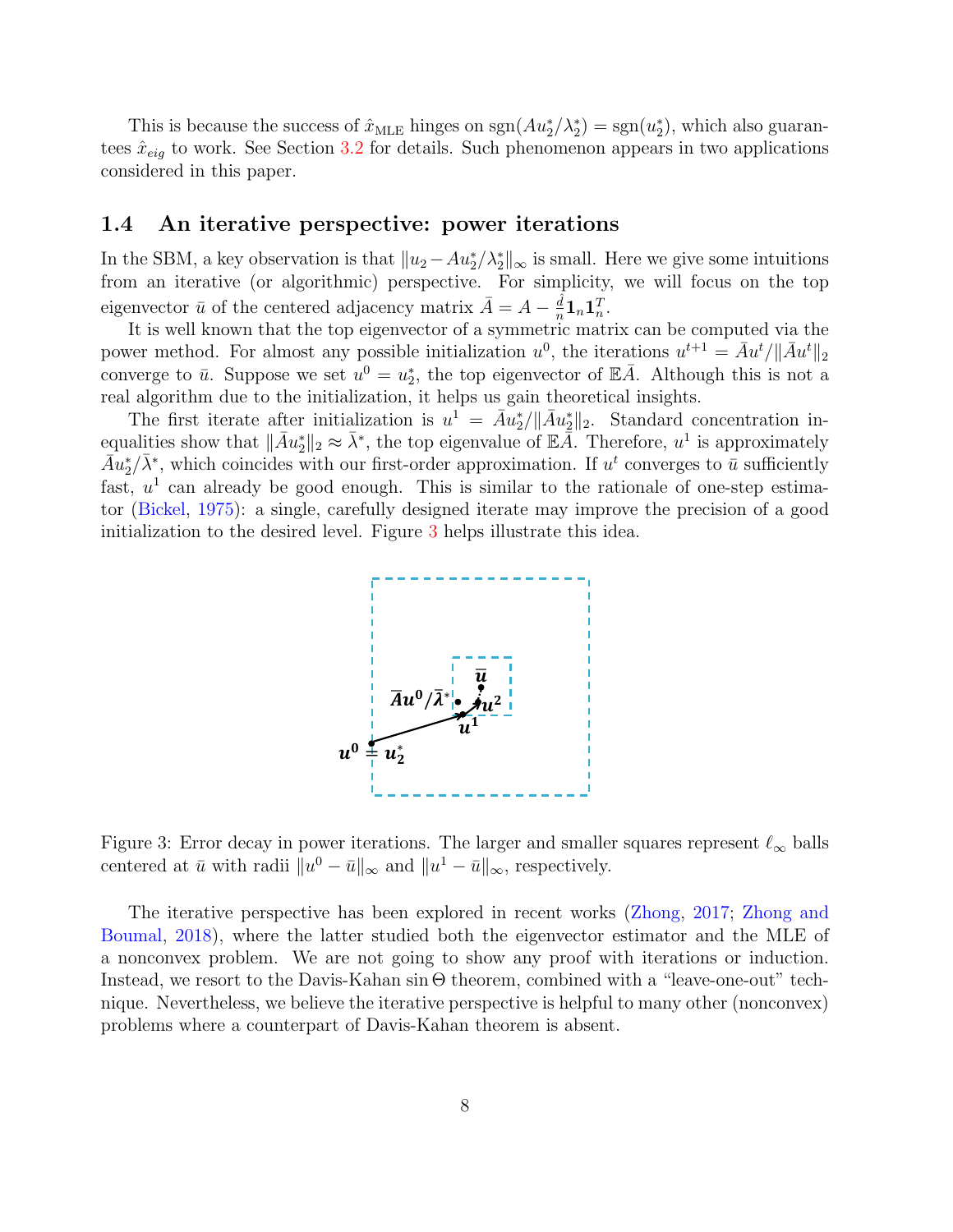#### <span id="page-8-0"></span>1.5 Related works

The study of eigenvector perturbation dates back to Rayleigh [\(Rayleigh,](#page-56-1) [1896\)](#page-56-1) and Schrödinger (Schrödinger, [1926\)](#page-56-2), in which asymptotic expansions were obtained. Later, [Davis and Kahan](#page-53-1) [\(1970\)](#page-53-1) developed elegant nonasymptotic perturbation bounds for eigenspaces gauged by unitary-invariant norms. These were extended to general rectangular matrices in [Wedin](#page-56-3) [\(1972\)](#page-56-3). See [Stewart and Sun](#page-56-4) [\(1990\)](#page-56-4) for a comprehensive investigation. Recently, [O'Rourke et al.](#page-55-2) [\(2018\)](#page-55-2) showed significant improvements of classical, deterministic bounds when the perturbation is random. Norms that depend on the choice of basis, such as the  $\ell_{\infty}$  norm, are not addressed in these works but are of great interest in statistics.

There are several recent papers related to the study of entrywise perturbation. [Fan](#page-53-2) [et al.](#page-53-2) [\(2016\)](#page-53-2) obtained  $\ell_{\infty}$  eigenvector perturbation bounds. Their results were improved by [Cape et al.](#page-52-3) [\(2017\)](#page-52-3), in which the authors focused on  $2 \rightarrow \infty$  norm bounds for eigenspaces. [Eldridge et al.](#page-53-3) [\(2017\)](#page-53-3) developed an  $\ell_{\infty}$  perturbation bound by expanding the eigenvector perturbation into infinite series. These results are deterministic by nature, and thus yield suboptimal bounds under challenging stochastic regimes with small signal-to-noise ratio. By taking advantage of randomness, [Koltchinskii et al.](#page-54-4) [\(2016\)](#page-54-4) and [Koltchinskii and Xia](#page-55-3) [\(2016\)](#page-55-3) studied bilinear forms of singular vectors, leading to a sharp bound on  $\ell_{\infty}$  error that was later extended to tensors [\(Xia and Zhou,](#page-56-5) [2017\)](#page-56-5). [Zhong](#page-57-1) [\(2017\)](#page-57-1) characterized entrywise behaviors of eigenvectors and explored their connections with Rayleigh-Schrödinger perturbation theory. [Zhong and Boumal](#page-57-2) [\(2018\)](#page-57-2) worked on a related but slighted more complicated problem named "phase synchronization", and analyzed entrywise behaviors of both the spectral estimator and MLE under a near-optimal regime. [Chen et al.](#page-53-4) [\(2017\)](#page-53-4) used similar ideas to derive the optimality of both the spectral estimator and MLE in top- $K$  ranking problem.

There is a rich literature on the three applications in this paper. The synchronization problems [\(Singer,](#page-56-6) [2011;](#page-56-6) [Cucuringu et al.,](#page-53-5) [2012\)](#page-53-5) aim at estimating unknown signals (usually group elements) from their noisy pairwise measurements, and have attracted much attention in optimization and statistics community recently [\(Bandeira et al.,](#page-52-4) [2016;](#page-52-4) [Javanmard et al.,](#page-54-5) [2016\)](#page-54-5). They are very relevant models for cryo-EM, robotics [\(Singer,](#page-56-6) [2011;](#page-56-6) [Rosen et al.,](#page-56-7) [2016\)](#page-56-7) and more.

The stochastic block model has been studied extensively in the past decades, with renewed activity in the recent years [\(Coja-Oghlan,](#page-53-6) [2006;](#page-53-6) [Decelle et al.,](#page-53-7) [2011;](#page-53-7) Massoulié, [2014;](#page-55-4) [Mossel](#page-55-5) [et al.,](#page-55-5) [2013;](#page-55-6) [Krzakala et al.,](#page-55-6) 2013; [Abbe et al.,](#page-51-1) [2016;](#page-54-6) Guédon and Vershynin, 2016; [Amini](#page-51-6) [and Levina,](#page-51-6) [2014;](#page-51-6) [Abbe and Sandon,](#page-51-4) [2015;](#page-51-4) [Montanari and Sen,](#page-55-7) [2016;](#page-55-7) [Bordenave et al.,](#page-52-5) [2015;](#page-52-5) [Abbe and Sandon,](#page-51-7) [2017;](#page-51-7) [Banks et al.,](#page-52-6) [2016\)](#page-52-6), see [Abbe](#page-51-2) [\(2017\)](#page-51-2) for further references, and in particular [McSherry](#page-55-8) [\(2001\)](#page-55-8), [Vu](#page-56-8) [\(2014\)](#page-56-8), [Yun and Proutiere](#page-56-9) [\(2014\)](#page-56-9), [Lelarge et al.](#page-55-9) [\(2015\)](#page-55-9), [Chin et al.](#page-53-8) [\(2015\)](#page-53-8) and [Yun and Proutiere](#page-57-0) [\(2016\)](#page-57-0), which are closest to this paper in terms of regimes and algorithms. The matrix completion problems (Candès and Recht, [2009;](#page-52-7) Candès [and Plan,](#page-52-8) [2010;](#page-52-8) [Keshavan et al.,](#page-54-7) [2010b\)](#page-54-7) have seen great impacts in many areas, and new insights and ideas keep flourishing in recent works [\(Ge et al.,](#page-53-9) [2016;](#page-53-9) [Sun and Luo,](#page-56-10) [2016\)](#page-56-10). These lists are only a small fraction of the literature and are far from complete.

We organize our paper as follows: we present our main theorems of eigenvector and eigenspace perturbation in Section [2,](#page-9-1) which are rigorous statements of the intuitions in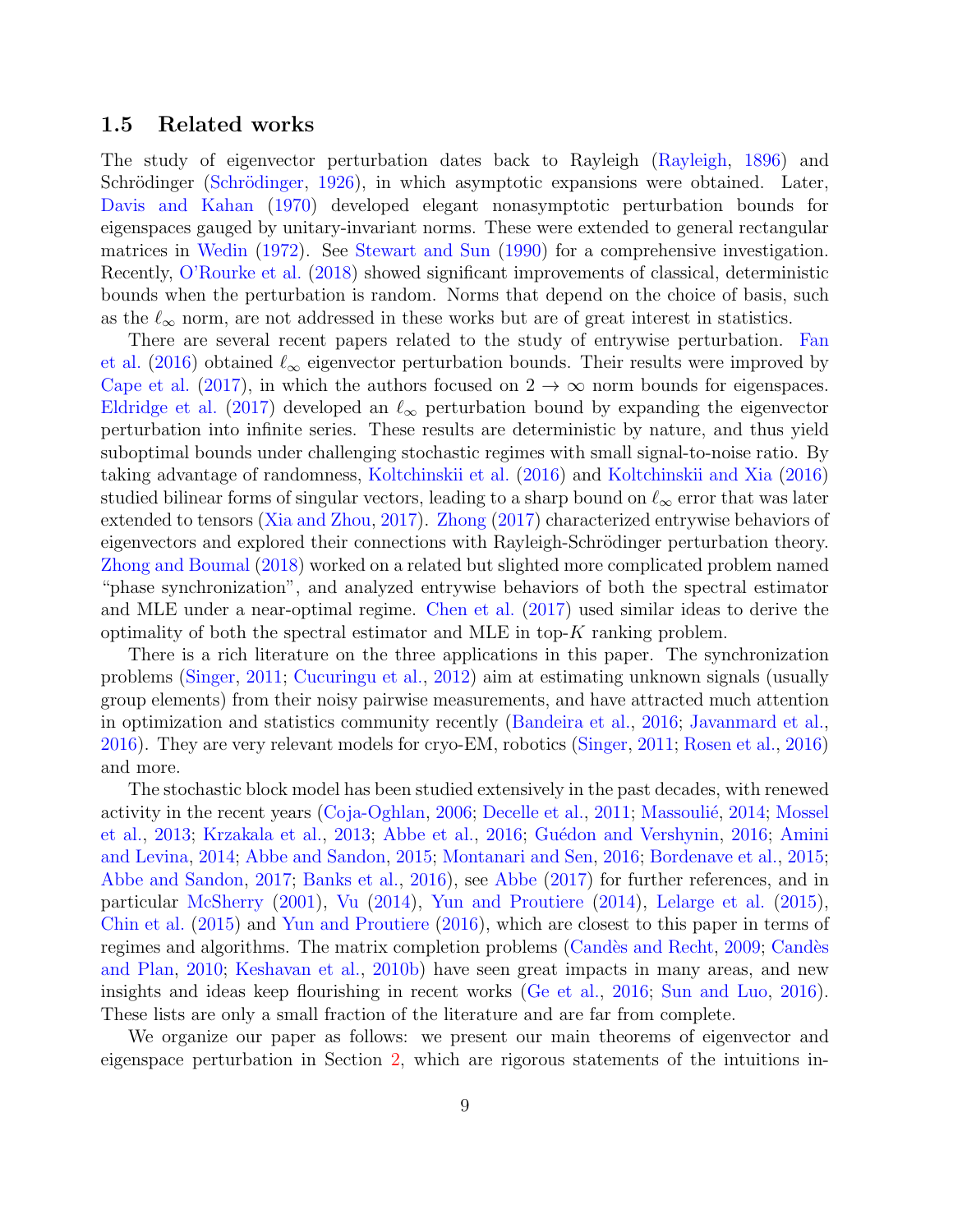troduced in Section [1.](#page-1-0) In Section [3,](#page-12-0) we apply the theorems to three problems:  $\mathbb{Z}_2$ synchronization, SBM, and matrix completion from noisy entries. In Section [4,](#page-20-0) we present simulation results to verify our theories. Finally, we conclude and discuss future works in Section [5.](#page-22-0)

#### 1.6 Notations

We use the notation [n] to refer to  $\{1, 2, \dots, n\}$  for  $n \in \mathbb{Z}_+$ , and let  $\mathbb{R}_+ = [0, +\infty)$ . For any real numbers  $a, b \in \mathbb{R}$ , we denote  $a \vee b = \max\{a, b\}$  and  $a \wedge b = \min\{a, b\}$ . For nonnegative  $a_n$  and  $b_n$  that depend on n (e.g., problem size), we write  $a_n \lesssim b_n$  to mean  $a_n \leq Cb_n$  for some constant  $C > 0$ . The notation  $\approx$  is similar, hiding two constants in upper and lower bounds. For any vector  $x \in \mathbb{R}^n$ , we define  $||x||_2 = \sqrt{\sum_{i=1}^n x_i^2}$  and  $||x||_{\infty} = \max_i |x_i|$ . For any matrix  $M \in \mathbb{R}^{n \times d}$ ,  $M_i$  refers to its *i*-th row, which is a row vector, and  $M_i$  refers to its *i*-th column, which is a column vector. The matrix spectral norm is  $||M||_2 = \max_{||x||_2=1} ||Mx||_2$ , the matrix max-norm is  $||M||_{\max} = \max_{i,j} |M_{ij}|$ , and the matrix  $2 \to \infty$  norm is  $||M||_{2\to\infty} = \max_{||x||_2=1} ||Mx||_{\infty} = \max_{i} ||M_{i \cdot}||_2$ . The set of  $n \times r$ matrices with orthonormal columns is denoted by  $\mathcal{O}_{n \times r}$ .

### <span id="page-9-1"></span>2 Main results

#### <span id="page-9-0"></span>2.1 Random matrix ensembles

Suppose  $A \in \mathbb{R}^{n \times n}$  is a symmetric random matrix and  $A^* = \mathbb{E}A$ . Denote the eigenvalues of A by  $\lambda_1 \geq \cdots \geq \lambda_n$ , and their associated eigenvectors by  $\{u_j\}_{j=1}^n$ . Analogously for  $A^*$ , the eigenvalues and eigenvectors are  $\lambda_1^* \geq \cdots \geq \lambda_n^*$  and  $\{u_j^*\}_{j=1}^n$ , respectively. We also adopt the convention  $\lambda_0 = \lambda_0^* = +\infty$  and  $\lambda_{n+1} = \lambda_{n+1}^* = -\infty$ . We allow some eigenvalues to be identical. Thus, some eigenvectors may be defined up to rotations.

Suppose r and s are two integers satisfying  $1 \leq r \leq n$  and  $0 \leq s \leq n-r$ . Let  $U =$  $(u_{s+1},\dots, u_{s+r})\in\mathbb{R}^{n\times r}, U^*=(u^*_{s+1},\dots, u^*_{s+r})\in\mathbb{R}^{n\times r}$  and  $\Lambda^*=\text{diag}(\lambda^*_{s+1},\dots, \lambda^*_{s+r})\in\mathbb{R}^{n\times r}$  $\mathbb{R}^{r \times r}$ . We are interested in the eigenspace span(U). To this end, we assume there is an eigen-gap  $\Delta^*$  seperating  $\{\lambda^*_{s+j}\}_{j=1}^r$  from 0 and other eigenvalues (see Figure [4\)](#page-10-0), i.e.,

$$
\Delta^* = (\lambda_s^* - \lambda_{s+1}^*) \wedge (\lambda_{s+r}^* - \lambda_{s+r+1}^*) \wedge \min_{i \in [r]} |\lambda_{s+i}^*|.
$$
\n(2.1)

Compared with the usual eigen-gap [\(Davis and Kahan,](#page-53-1) [1970\)](#page-53-1), our definition also takes the distances between eigenvalues and 0 into consideration. When A<sup>∗</sup> is rank-deficient, 0 is itself an eigenvalue.

We define  $\kappa := \max_{i \in [r]} |\lambda^*_{s+i}|/\Delta^*$ , which is always bounded from below by 1. In our applications,  $\kappa$  is usually bounded from above by a constant, i.e.,  $\Delta^*$  is comparable to  $\{\lambda_{s+j}^*\}_{j=1}^r$  in terms of magnitude.

The concentration property is characterized by a parameter  $\gamma \geq 0$ , and a function  $\varphi(x): \mathbb{R}_+ \to \mathbb{R}_+$ . Roughly speaking,  $\gamma^{-1}$  resembles the signal-to-noise ratio, and  $\gamma$  typically vanishes as n tends to infinity.  $\varphi(x)$  is chosen according to the distribution of A, and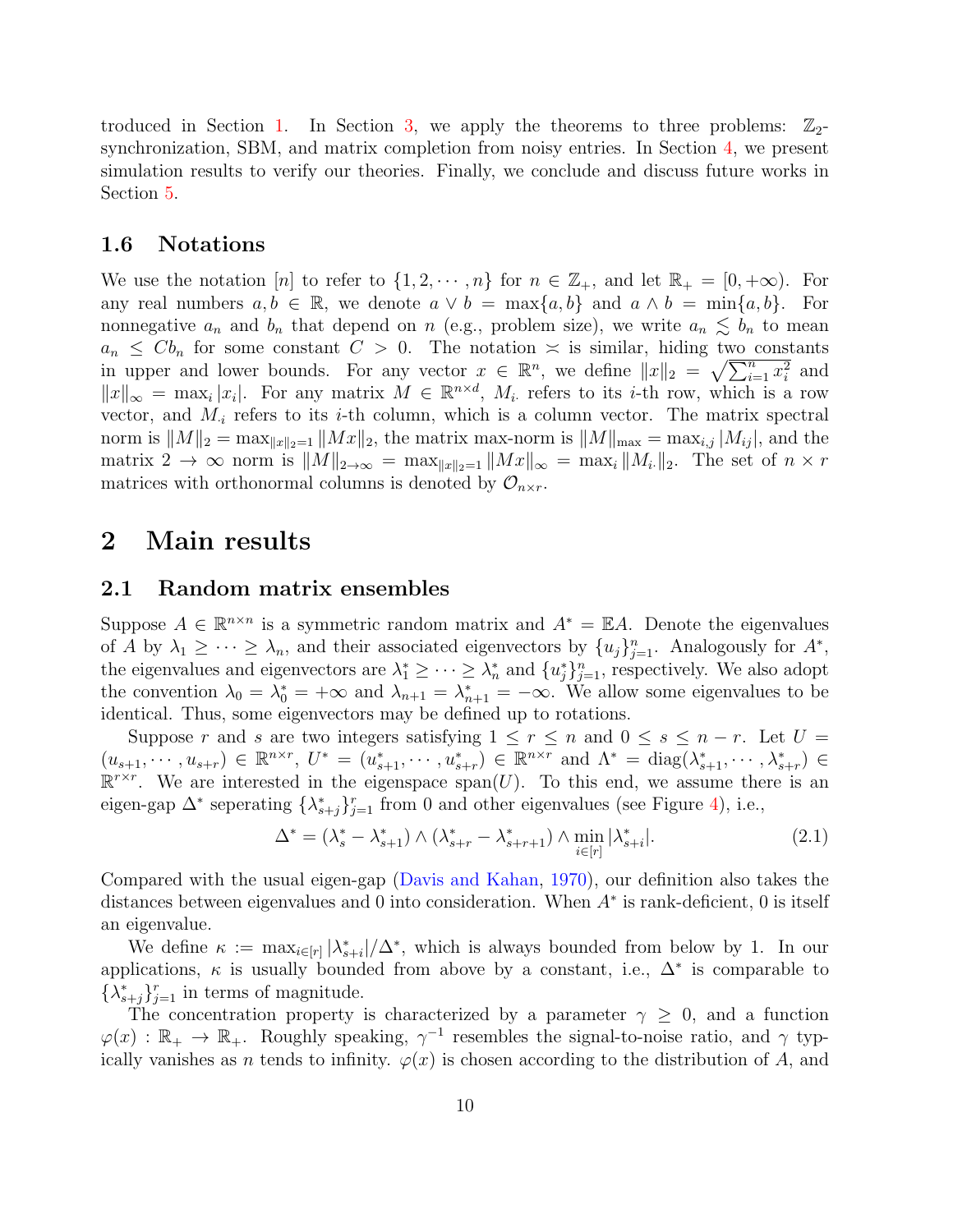is typically bounded by a constant for  $x \in [0, 1]$ . In particular, we take  $\varphi(x) \propto x$  for Gaussian matrices and  $\varphi(x) \propto (1 \vee \log(1/x))^{-1}$  for Bernoulli matrices —see Figure [2.](#page-5-1) In addition, we will also make a mild structural assumption:  $||A^*||_{2\to\infty} \leq \gamma \Delta^*$ . In many applications involving low-rank structure, the eigenvalues of interest (and thus  $\Delta^*$ ) typically scale with mvorving low-rank structure, the eigenvolving low-rank structure, the eigenvolving  $n$ , whereas  $||A^*||_{2\to\infty}$  scales with  $\sqrt{n}$ .

Based on the quantities above, we make the following assumptions.

- A1 (Incoherence)  $||A^*||_{2\to\infty} \leq \gamma \Delta^*$ .
- **A2** (Row- and column-wise independence) For any  $m \in [n]$ , the entries in the *mth* row and column of A are independent with others, i.e.  $\{A_{ij} : i = m \text{ or } j = m\}$  are independent of  $\{A_{ij} : i \neq m, j \neq m\}.$
- A3 (Spectral norm concentration)  $32\kappa \max\{\gamma, \varphi(\gamma)\}\leq 1$  and for some  $\delta_0 \in (0, 1)$ ,

<span id="page-10-2"></span><span id="page-10-1"></span>
$$
\mathbb{P}\left(\|A - A^*\|_2 \le \gamma \Delta^*\right) \ge 1 - \delta_0. \tag{2.2}
$$

**A4 (Row concentration)** Suppose  $\varphi(x)$  is continuous and non-decreasing in  $\mathbb{R}_+$  with  $\varphi(0) = 0, \varphi(x)/x$  is non-increasing in  $\mathbb{R}_+$ , and  $\delta_1 \in (0,1)$ . For any  $m \in [n]$  and  $W \in \mathbb{R}^{n \times r}$ ,

<span id="page-10-3"></span>
$$
\mathbb{P}\left(\|(A-A^*)_{m\cdot}W\|_2 \le \Delta^* \|W\|_{2\to\infty} \varphi\left(\frac{\|W\|_F}{\sqrt{n}\|W\|_{2\to\infty}}\right)\right) \ge 1 - \frac{\delta_1}{n}.\tag{2.3}
$$

Here are some remarks and intuitions. Assumption [1](#page-10-0) requires that no row of  $A^*$  is dominant. To relate it to the usual concept of incoherence (Candès and Recht, [2009;](#page-52-7) Candès [et al.,](#page-52-9) [2011\)](#page-52-9), we consider the case  $A^* = U^* \Lambda^* (U^*)^T$  and let  $\mu(U^*) = \frac{n}{r} \max_{i \in [n]} \sum_k (U_{ik}^*)^2 =$  $\overline{n}$  $\frac{n}{r}||U^*||_{2\rightarrow\infty}^2$ . Note that

$$
||U^*\Lambda^*(U^*)^T||_{2\to\infty} \le ||U^*||_{2\to\infty} ||\Lambda^*(U^*)^T||_2 = ||U^*||_{2\to\infty} ||\Lambda^*||_2
$$
\n(2.4)

and  $\kappa = \|\Lambda^*\|_2/\Delta^*$ . Then Assumption [1](#page-10-0) is satisfied as long as  $\mu(U^*) \leq \frac{n\gamma^2}{\kappa^2}$  $\frac{n\gamma^2}{r\kappa^2}$ , which is very mild.

Assumption [2](#page-10-0) is a mild independence assumption, and it encompasses common i.i.d. noise assumptions.

<span id="page-10-0"></span>Assumption [3](#page-10-0) requires the spectral norm of the noise matrix  $A - A^*$  to be dominated by  $\Delta^*$ , which can be interpreted as signal strength. In our example of  $\mathbb{Z}_2$  synchronization (see



Figure 4: Eigen-gap ∆<sup>∗</sup>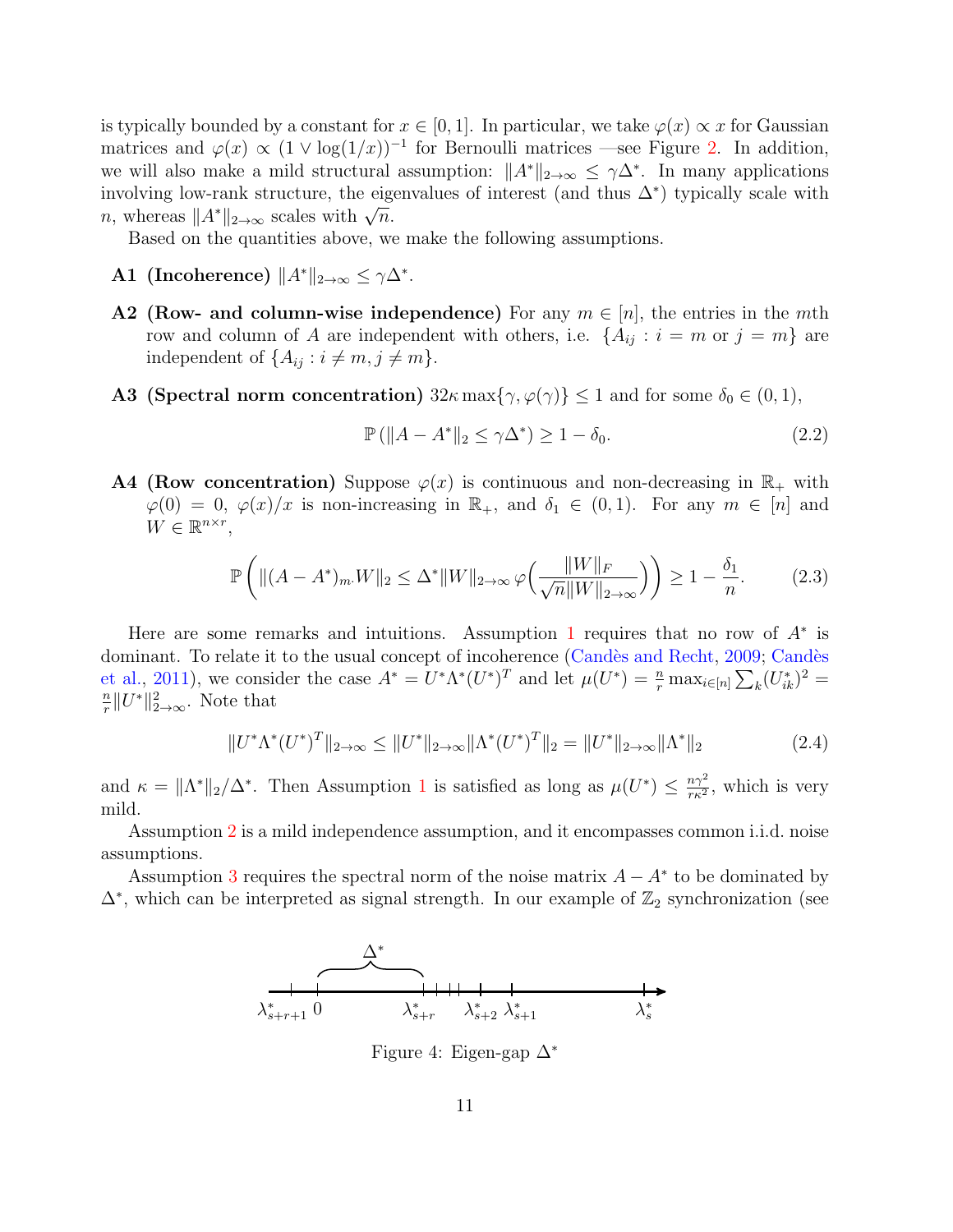Section [3.1\)](#page-12-1), we have  $\Delta^* = n$ , and  $A - A^*$  have i.i.d.  $N(0, \sigma^2)$  entries above the diagonal. Since  $||A - A^*||_2 \lesssim \sigma \sqrt{n}$  by standard concentration results, we need to require  $\sigma = O(\gamma \sqrt{n}).$ 

Assumption [4](#page-10-1) is a generalization of the row concentration assumption in Section [1.2,](#page-4-0) and the function  $\varphi$  is problem-dependent. Here we explain the role of  $\varphi$  using a special case where  $r=1$  and  $A \in \{0,1\}^{n \times n}$  has i.i.d. Bernoulli entries with parameter  $p=p_n$  on and above its diagonal. Then  $\Delta^* = np$ ,  $\sum_{i=1}^n A_{mi}^* = np$ . If p is not too small, with high probability we have  $\sum_{i=1}^{n} A_{mi} \lesssim np$  and thus

$$
|(A - A^*)_{m} W| \le ||W||_{\infty} \sum_{i=1}^{n} |(A - A^*)_{mi}| \lesssim ||W||_{\infty} np = \Delta^* ||W||_{\infty}.
$$

If many entries in W have magnitudes much less than  $||W||_{\infty}$ , there should be less fluctuation and better concentration. Indeed, Assumption [4](#page-10-1) stipulates a tighter bound by a factor of  $\varphi\left(\frac{\|W\|_2}{\sqrt{n}\|W\|}\right)$  $\frac{\|W\|_2}{\overline{n}\|W\|_{\infty}}$ ), where  $\frac{\|W\|_2}{\sqrt{n}\|W\|_2}$  $\frac{||W||_2}{\overline{n}||W||_{\infty}}$  is typically much smaller than 1 in this case. This delicate concentration bound turns out to be crucial in the analysis of SBM, where A is a sparse binary matrix.

#### <span id="page-11-1"></span>2.2 Entrywise perturbation of general eigenspaces

In this section, we generalize Theorem [1.1](#page-5-0) from individual eigenvectors to eigenspaces under milder conditions that are characterized by additional parameters. Note that neither U nor  $U^*$  is uniquely defined, and they can only be determined up to a rotation if the eigenvalues are identical. For this reason, our result has to involve an  $r \times r$  orthogonal matrix. Beyond asserting our result holds up to a suitable rotation, we give an explicit form of such orthogonal matrix.

Let  $H = U^T U^* \in \mathbb{R}^{r \times r}$ , and its singular value decomposition be  $H = \overline{U} \overline{\Sigma} \overline{V}^T$ , where  $\bar{U}, \bar{V} \in \mathbb{R}^{r \times r}$  are orthonormal matrices, and  $\bar{\Sigma} \in \mathbb{R}^{r \times r}$  is a diagonal matrix. Define an orthonormal matrix  $sgn(H) \in \mathbb{R}^{r \times r}$  as

$$
sgn(H) := \bar{U}\bar{V}^T.
$$
\n(2.5)

This orthogonal matrix is called the *matrix sign function* [\(Gross,](#page-54-8) [2011\)](#page-54-8). Now we are able to extend the results in Section [1.2](#page-4-0) to general eigenspaces.

<span id="page-11-0"></span>**Theorem 2.1.** Under Assumptions  $A1-A4$  $A1-A4$ , with probability at least  $1-\delta_0-2\delta_1$  we have

$$
||U||_{2\to\infty} \lesssim (\kappa + \varphi(1)) ||U^*||_{2\to\infty} + \gamma ||A^*||_{2\to\infty}/\Delta^*,
$$
  
\n
$$
||Usgn(H) - AU^*(\Lambda^*)^{-1}||_{2\to\infty} \lesssim \kappa(\kappa + \varphi(1))(\gamma + \varphi(\gamma)) ||U^*||_{2\to\infty} + \gamma ||A^*||_{2\to\infty}/\Delta^*,
$$
  
\n
$$
||Usgn(H) - U^*||_{2\to\infty} \le ||Usgn(H) - AU^*(\Lambda^*)^{-1}||_{2\to\infty} + \varphi(1) ||U^*||_{2\to\infty}.
$$

Here the notation  $\leq$  only hides absolute constants.

The third inequality is derived by simply writing  $U\text{sgn}(H) - U^*$  as a sum of the first-order error  $EU^*(\Lambda^*)^{-1}$  and higher-order error  $U\text{sgn}(H) - AU^*(\Lambda^*)^{-1}$ , and bounding  $EU^*(\Lambda^*)^{-1}$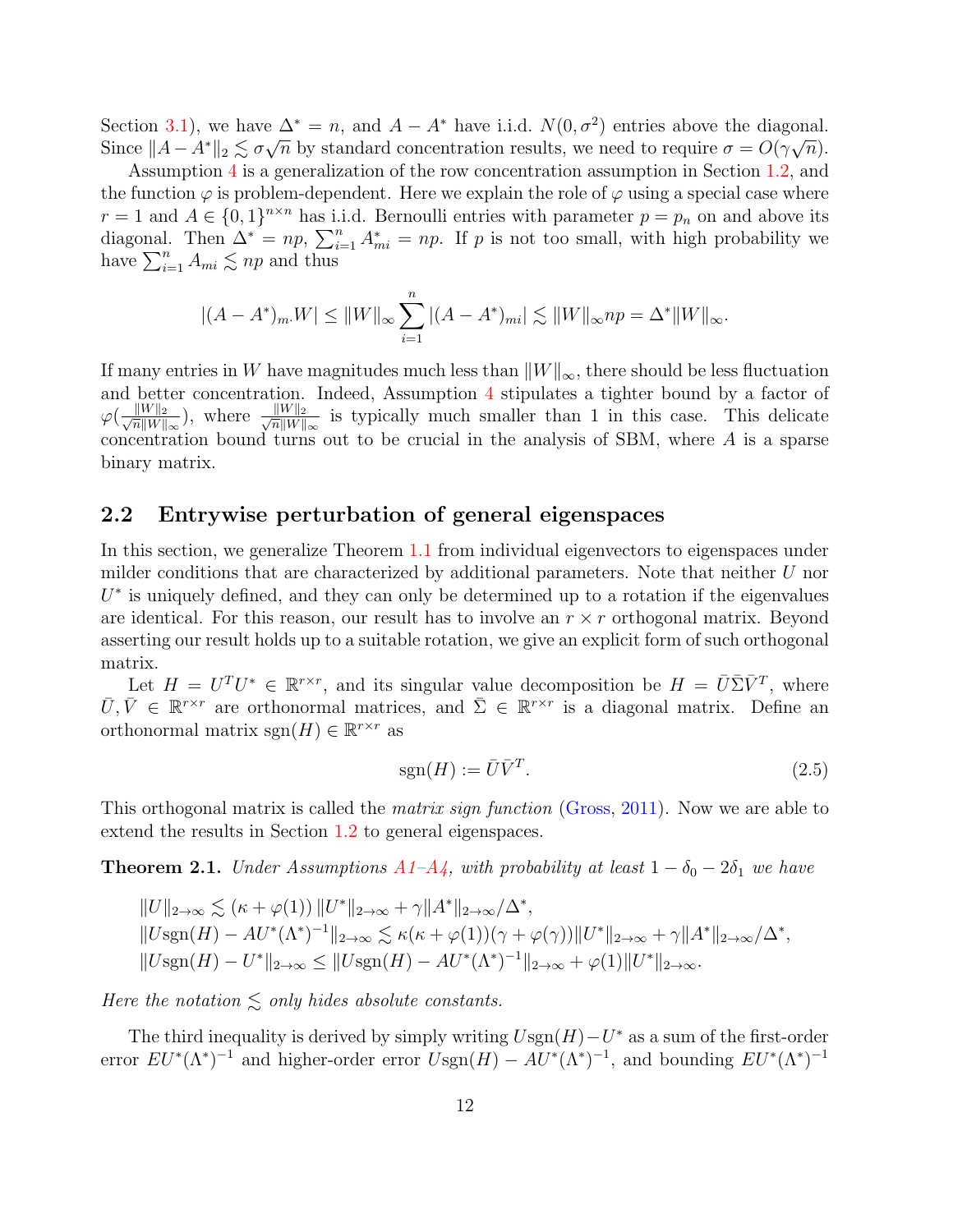by the row concentration Assumption  $\overline{A4}$ . It will be useful for the noisy matrix completion problem. It is worth pointing out that Theorem [2.1](#page-11-0) is applicable to any eigenvector of A that is not necessarily the leading one. This is particularly powerful in SBM (Section [3.2\)](#page-14-0) where we need to analyze the second eigenvector. In addition, we do not need  $A^*$  to have low rank, although the examples to be presented have such structure. For low-rank  $A^*$ , estimation errors of all the eigenvectors can be well controlled by the following corollary of Theorem [2.1.](#page-11-0)

<span id="page-12-2"></span>**Corollary 2.1.** Let Assumptions  $A1-A$  $A1-A$ <sup> $\downarrow$ </sup> hold, and suppose that  $A^* = U^* \Lambda^* (U^*)^T$ . With probability at least  $1 - \delta_0 - 2\delta_1$ , we have

$$
||U||_{2\to\infty} \lesssim (\kappa + \varphi(1)) ||U^*||_{2\to\infty},
$$
  
\n
$$
||U\text{sgn}(H) - AU^*(\Lambda^*)^{-1}||_{2\to\infty} \lesssim \kappa(\kappa + \varphi(1))(\gamma + \varphi(\gamma)) ||U^*||_{2\to\infty},
$$
  
\n
$$
||U\text{sgn}(H) - U^*||_{2\to\infty} \le ||U\text{sgn}(H) - AU^*(\Lambda^*)^{-1}||_{2\to\infty} + \varphi(1) ||U^*||_{2\to\infty}.
$$

Here the notation  $\leq$  only hides absolute constants.

Corollary [2.1](#page-12-2) directly follows from Theorem [2.1,](#page-11-0) inequality [\(2.4\)](#page-10-2) and the fact that  $\kappa \geq 1$ . Below we use a simple example to illustrate the results above. Let  $A^* = \lambda^* u^* (u^*)^T$  be a rank-one matrix with  $\lambda^* > 0$  and  $||u^*||_2 = 1$ . Set  $r = 1$  and  $s = 0$ . This structure implies  $\Delta^* = \lambda^*$  and  $\kappa = 1$ . Suppose A has independent entries on and above the diagonal. Such A is usually called a spiked Wigner matrix in statistics and random matrix theory.

Let Assumptions [A1](#page-10-0)[-A4](#page-10-1) hold. The first two inequalities in Corollary [2.1](#page-12-2) are simplified as

<span id="page-12-4"></span><span id="page-12-3"></span>
$$
||u||_{\infty} \lesssim (1 + \varphi(1)) ||u^*||_{\infty}, \tag{2.6}
$$

$$
||u - Au^* / \lambda^*||_{\infty} \lesssim (\gamma + \varphi(\gamma))(1 + \varphi(1))||u^*||_{\infty}.
$$
 (2.7)

In many applications,  $\varphi(1) \lesssim 1$  and  $\gamma = o(1)$  as n goes to infinity. Then  $(2.6)$  controls the magnitude of the empirical eigenvector u by that of the true eigenvector  $u^*$  in the  $\ell^{\infty}$ sense. Furthermore, [\(2.7\)](#page-12-4) has the same form as the main result in Theorem [1.1,](#page-5-0) stating that  $Au^*/\lambda^*$  is an  $\ell_{\infty}$  approximation of u with error much smaller than  $||u^*||_{\infty}$ . Therefore, it is possible to study u via its linearization  $Au^*/\lambda^*$ , which usually makes analysis much easier.

The regularity conditions in Theorem [1.1](#page-5-0) imply our Assumptions [A1-](#page-10-0)[A4.](#page-10-1) In particular, the condition  $||u^*||_{\infty} \leq \gamma$  there is equivalent to Assumption [A1.](#page-10-0) As a result, Theorem [1.1](#page-5-0) with  $r = 1$  is a special case of Corollary [2.1](#page-12-2) and hence of Theorem [2.1.](#page-11-0) It is not hard to generalize to  $r = O(1)$ .

### <span id="page-12-0"></span>3 Applications

### <span id="page-12-1"></span>3.1  $\mathbb{Z}_2$ -synchronization and spiked Wigner model

The problem of  $\mathbb{Z}_2$ -synchronization is to recover n unknown labels  $\pm 1$  from noisy pairwise measurements. This is a prototype of more general  $SO(d)$ -synchronization problems including phase synchronization and  $SO(3)$ -synchronization, in which one wishes to estimate the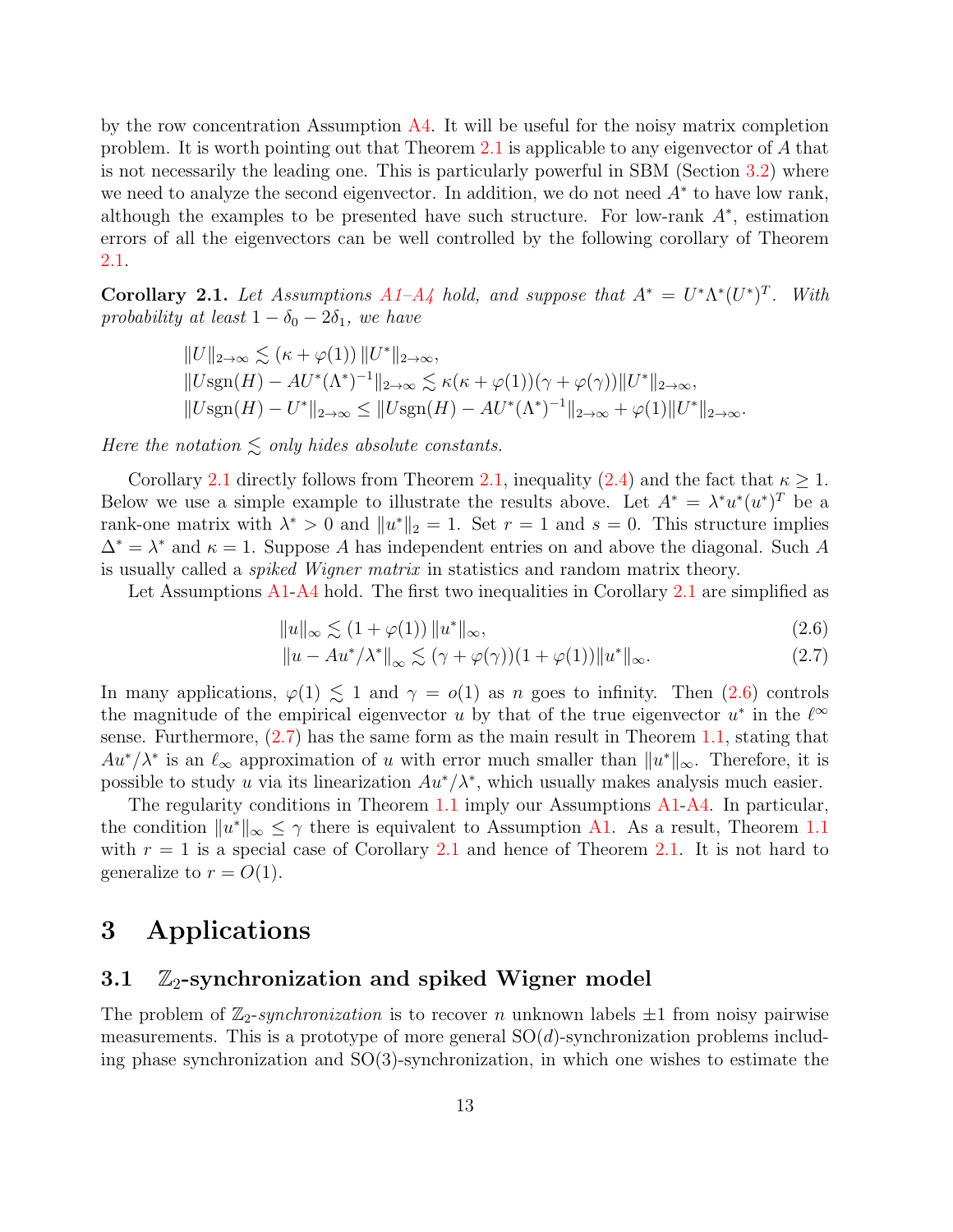phases of signals or rotations of cameras/molecules, etc. Such problems arise in time synchronization of distributed networks [\(Giridhar and Kumar,](#page-54-9) [2006\)](#page-54-9), calibration of cameras [\(Tron and Vidal,](#page-56-11) [2009\)](#page-56-11), and cryo-EM [\(Shkolnisky and Singer,](#page-56-12) [2012\)](#page-56-12).

Consider an unknown signal  $x \in {\pm 1}^n$ . Suppose we have independent measurements of the form  $Y_{ij} = x_i x_j + \sigma W_{ij}$ , where  $i < j$ ,  $W_{ij} \sim N(0, 1)$  and  $\sigma > 0$ . We can define  $W_{ii} = 0$ and  $W_{ij} = W_{ji}$  for simplicity, and write our model into a matrix form as follows:

<span id="page-13-0"></span>
$$
Y = xxT + \sigma W, \qquad x \in \{\pm 1\}^n. \tag{3.1}
$$

This is sometimes called the Gaussian  $\mathbb{Z}_2$ -synchronization problem, in contrast to the one with  $\mathbb{Z}_2$ -noise, also known as the censored block model [\(Abbe et al.,](#page-51-8) [2014a\)](#page-51-8). This problem can be further generalized: each entry  $x_j$  is a unit-modulus complex number  $e^{i\theta_j}$ , if the goal is to estimate unknown angles from pairwise measurements; or, each entry  $x_j$  is an orthogonal matrix from  $SO(3)$ , if the goal is to estimate unknown orientations of molecules, cameras, etc. Here we focus on the simplest case  $x_i \in \{\pm 1\}.$ 

Note that in [\(3.1\)](#page-13-0), both Y and W are symmetric matrices in  $\mathbb{R}^{n \times n}$ , and the data matrix Y has a noisy rank-one decomposition. This falls into the spiked Wigner model. The quality of an estimator  $\hat{x}$  is usually gauged either by its correlation with x, or by the proportion of labels  $x_i$  it correctly recovers. It has been shown that the information-theoretic threshold for a nontrivial correlation is  $\sigma = \sqrt{n}$  [\(Javanmard et al.,](#page-54-5) [2016;](#page-54-5) [Deshpande et al.,](#page-53-10) [2015;](#page-53-10) [Lelarge](#page-55-10) [and Miolane,](#page-55-10) [2016;](#page-55-10) [Perry et al.,](#page-55-11) [2016\)](#page-55-11), and the threshold for exact recovery (i.e.,  $\hat{x} = \pm x$ with probability tending to 1) is  $\sigma = \sqrt{\frac{n}{2 \log n}}$  [\(Bandeira et al.,](#page-52-4) [2016\)](#page-52-4).

When  $\sigma \leq \sqrt{\frac{n}{(2+\varepsilon)\log n}}$  ( $\varepsilon > 0$  is any constant), it was proved by [Bandeira et al.](#page-52-4) [\(2016\)](#page-52-4) that semidefinite programming (SDP) finds the maximum likelihood estimator and achieves exact recovery. We are going to show that a very simple method, both conceptually and computationally, also achieves exact recovery. This method is outlined as follows:

- 1. Compute the leading eigenvector of Y, denoted by  $u$ ;
- 2. Take the estimate  $\hat{x} = \text{sgn}(u)$ .

Our next theorem asserts that the eigenvector-based method above succeeds in finding x consistently under  $\sigma \leq \sqrt{\frac{n}{(2+\epsilon)\log n}}$ . Thus, under any regime where the MLE achieves exact recovery, our eigenvector estimator  $\hat{x}$  equals the MLE with high probability. This phenomenon also holds for the stochastic block model.

<span id="page-13-1"></span>**Theorem 3.1.** Suppose  $\sigma \leq \sqrt{\frac{n}{(2+\varepsilon)\log n}}$  for some  $\varepsilon > 0$ . With probability  $1 - o(1)$ , the leading eigenvector of Y with unit  $\ell_2$  norm satisfies

$$
\sqrt{n} \min_{i \in [n]} \{sx_iu_i\} \ge 1 - \sqrt{\frac{2}{2+\varepsilon}} + \frac{C}{\sqrt{\log n}},
$$

for a suitable  $s \in \{\pm 1\}$ , where  $C > 0$  is an absolute constant. As a consequence, our eigenvector-based method achieves exact recovery.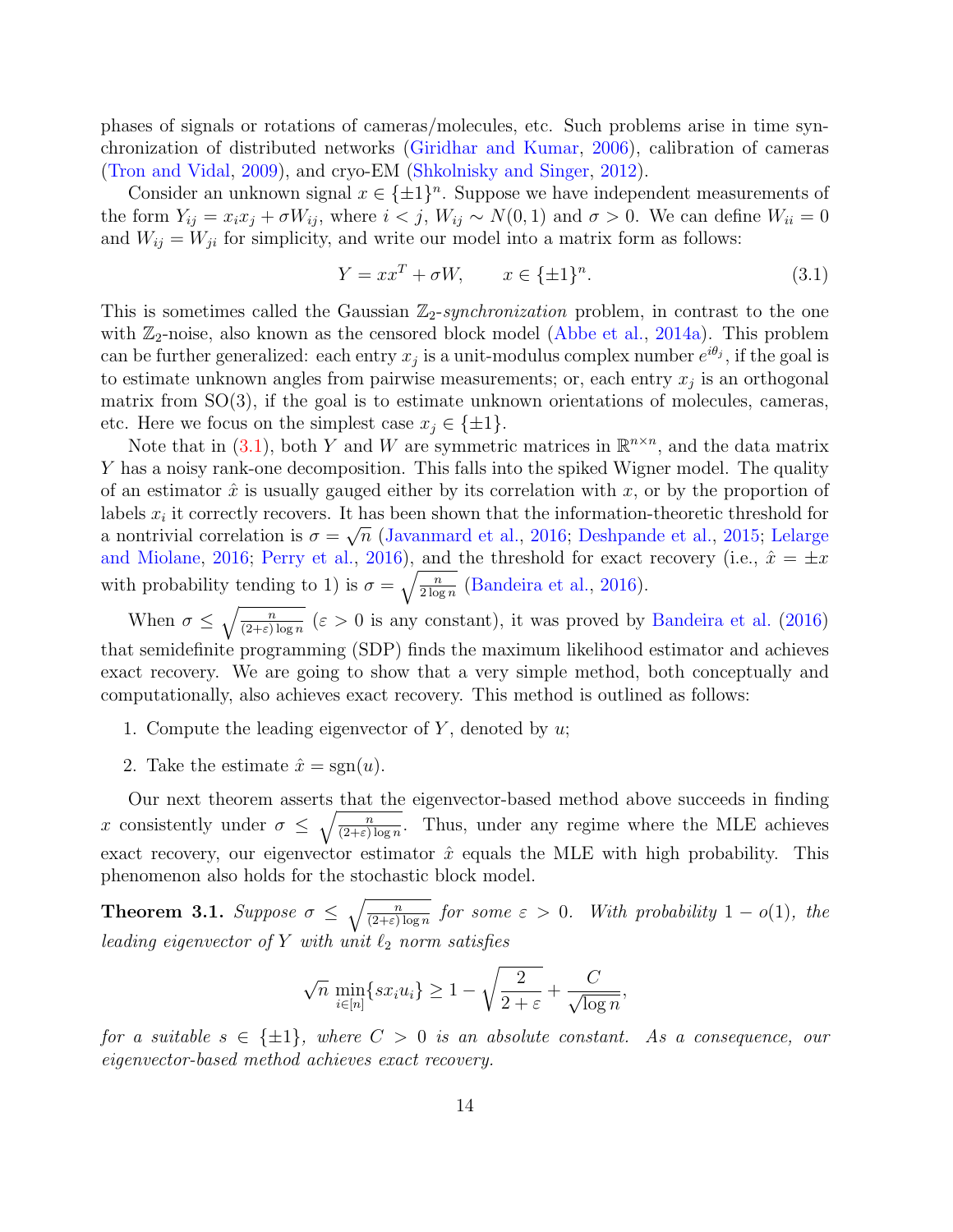Note that our approach does not utilize the structural constraints  $|x_i| = 1, \forall i \in [n];$ whereas such constraints appear in the SDP formulation [\(Bandeira et al.,](#page-52-4) [2016\)](#page-52-4). A natural question is an analysis of both methods with an increased noise level  $\sigma$ . A seminal work by [Javanmard et al.](#page-54-5) [\(2016\)](#page-54-5) complements our story: the authors showed via non-rigorous by Javanniard et al. (2010) complements our story: the authors showed via hon-rigorous statistical mechanics arguments that when  $\sigma$  is on the order of  $\sqrt{n}$ , the SDP-based approach outperforms the eigenvector approach. Nevertheless, with a slightly larger signal strength, there is no such advantage of the SDP approach.

When  $\sigma \approx \sqrt{n}$ , general results for spiked Wigner models [\(Baik et al.,](#page-52-10) [2005;](#page-52-10) Féral and Péché, [2007;](#page-53-11) [Benaych-Georges and Nadakuditi,](#page-52-11) [2011\)](#page-52-11) imply that  $\frac{1}{n}|u^T x|^2 \to 1 - \sigma^2/n$  for  $\sigma/\sqrt{n} < 1-\varepsilon$  with any small constant  $\varepsilon > 0$ . [Deshpande et al.](#page-53-10) [\(2015\)](#page-53-10) proved that non-trivial correlation with x cannot be obtained by any estimator if  $\sigma/\sqrt{n} > 1 + \varepsilon$ .

#### <span id="page-14-0"></span>3.2 Stochastic Block Model

As is briefly discussed in Section [1,](#page-1-0) we focus on the symmetric SBM with two equallysized groups. (Though the second eigenvector of  $A^*$  depends on relative sizes of the groups, our analysis only requires slight modification if groups have different sizes.) For simplicity, we allow for self-loops (i.e. edges from vertices to themselves) in the random graph, and it makes no much difference if they are excluded. In that case, the expectation of the adjacency matrix changes by a negligible quantity  $O(\log n/n)$  under the spectral norm and moreover, Assumptions [A1–](#page-10-0)[A4](#page-10-1) still hold with the same parameters.

<span id="page-14-1"></span>**Definition 3.1.** Let n be even,  $0 \le q \le p \le 1$ , and  $J \subseteq [n]$  with  $|J| = n/2$ . SBM $(n, p, q, J)$ is the ensemble of  $n \times n$  symmetric random matrices  $A = (A_{ij})_{i,j \in [n]}$  where  $\{A_{ij}\}_{1 \le i \le j \le n}$  are independent Bernoulli random variables, and

$$
\mathbb{P}(A_{ij}=1) = \begin{cases} p, & \text{if } i \in J, j \in J \text{ or } i \in J^c, j \in J^c \\ q, & \text{otherwise} \end{cases}
$$
 (3.2)

The community detection problem aims at finding the bi-partition  $(J, J<sup>c</sup>)$  given only one realization of A. Let  $z_i = 1$  if  $i \in J$  and  $z_i = -1$  otherwise. We want to find an estimator  $\hat{z}$ for the unknown labels  $z \in {\pm 1}^n$ . Intuitively, the task is more difficult when p is close to q, and when the magnitudes of  $p, q$  are small. It is impossible, for instance, to produce any meaningful estimator when  $p = q$ . The task is also impossible when p and q are as small as  $o(n^{-2})$ , since A is a zero matrix with high probability.

As is already discussed in Section [1,](#page-1-0) under the regime  $p = \frac{a \log n}{n}$  $\frac{\log n}{n}$ ,  $q = \frac{b \log n}{n}$  where a and b are constants independent of n, it is information theoretically impossible to achieve exact recovery (the estimate  $\hat{z}$  equals  $z$  or  $-z$  with probability tending to 1) when  $\sqrt{a} - \sqrt{b} < \sqrt{2}$ . *v* are constants independent or *n*, it is information theoretically impossible to achieve exact<br>recovery (the estimate  $\hat{z}$  equals  $z$  or  $-z$  with probability tending to 1) when  $\sqrt{a} - \sqrt{b} < \sqrt{2}$ . recovery (the estimate z equals z or  $-z$  with probability tending to 1) when  $\sqrt{a} - \sqrt{b} > \sqrt{2}$ , the goal is efficiently achievable. Further, it is known that SDP succeeds down to the threshold. Under the regime  $p = \frac{a}{n}$  $\frac{a}{n}, q = \frac{b}{n}$  $\frac{b}{n}$ , it is impossible to obtain nontrivial correlation (i.e. the correlation between  $\hat{z}$  and  $z$  is at least some positive constant  $\varepsilon$ , as a random guess gets roughly half the signs correct and almost zero correlation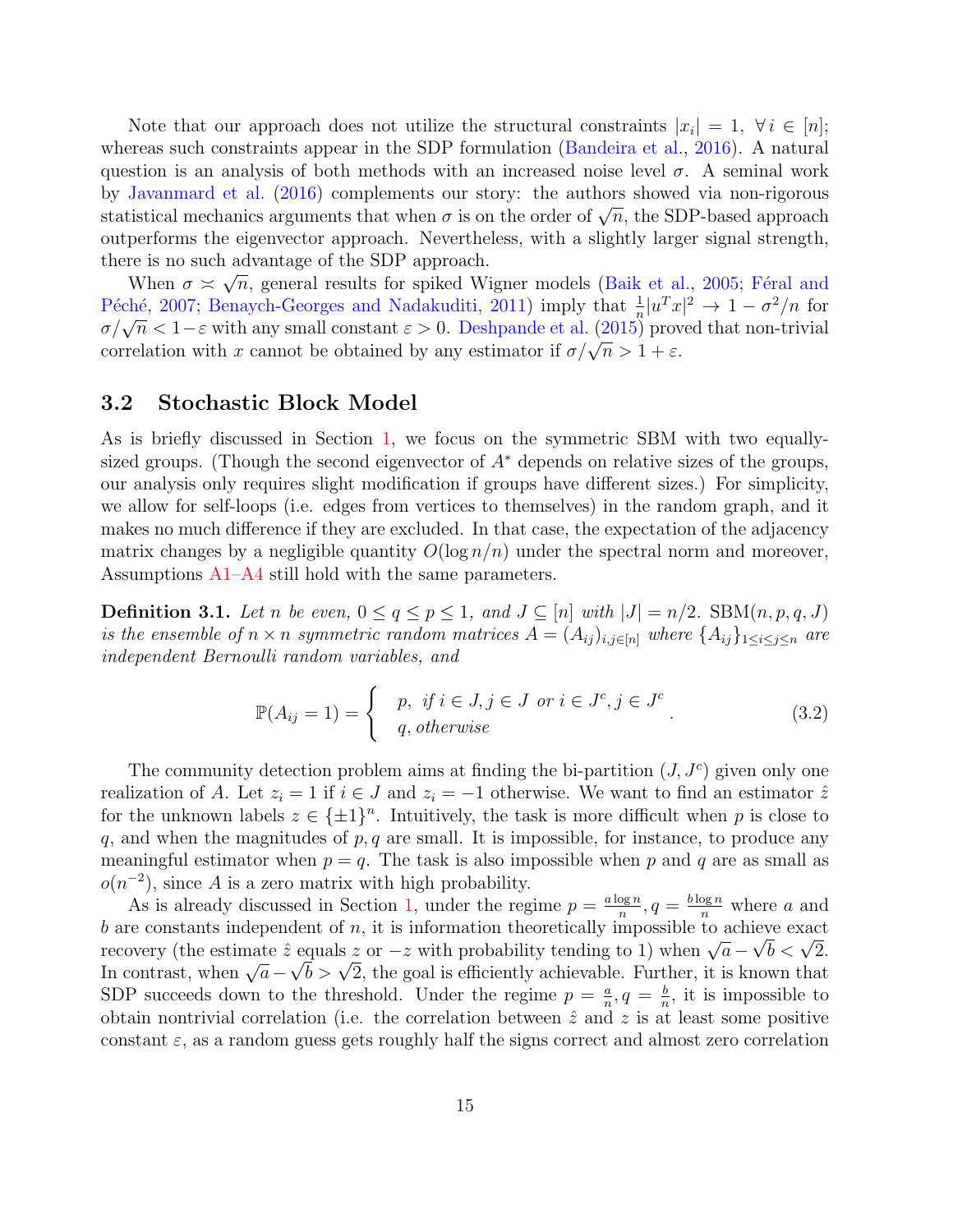with z) between any estimator  $\hat{z}$  and z if  $(a - b)^2 < 2(a + b)$ , and when  $(a - b)^2 > 2(a + b)$ , nontrivial correlation can efficiently be obtained (Massoulié, [2014;](#page-55-4) [Mossel et al.,](#page-55-5) [2013\)](#page-55-5).

Here we focus on the regime where  $p = a \frac{\log n}{n}$  $\frac{g n}{n}, q = b \frac{\log n}{n}$  $\frac{g n}{n}$  and  $a > b > 0$  are constants. Note that EA, or equivalently  $A^*$ , is a rank-2 matrix. Its nonzero eigenvalues are  $\lambda_1^* = (p+q)n/2$ and  $\lambda_2^* = (p-q)n/2$ , whose associated eigenvectors are  $u_1^* = \frac{1}{\sqrt{2}}$  $\frac{1}{n} \mathbf{1}_n$  and  $u_2^* = \frac{1}{\sqrt{2}}$  $\frac{1}{\overline{n}}\mathbf{1}_J-\frac{1}{\sqrt{2}}$  $\frac{1}{n} \mathbf{1}_{J^c}.$ As  $u_2^*$  is aligned with z and perfectly reveals the desired partition, the following vanilla spectral method is a natural candidate:

1. Compute  $u_2$ , the eigenvector of A corresponding to its second largest eigenvalue  $\lambda_2$ ;

2. Set 
$$
\hat{z} = \text{sgn}(u_2)
$$
.

It has been empirically observed and conjectured that as soon as the signal strength  $\sqrt{a}$  – √ b It has been empirically observed and conjectured that as soon as the signal strength  $\sqrt{a} - \sqrt{b}$ <br>exceed the information threshold  $\sqrt{2}$ , the vanilla spectral method achieves exact recovery [\(Abbe et al.,](#page-51-0) [2014b\)](#page-51-0). Moreover, in regimes where exact recovery is impossible, [Zhang and](#page-57-3) [Zhou](#page-57-3) [\(2016\)](#page-57-3) established the following minimax result. It has not been clear whether the vanilla spectral method achieves the minimax misclassification rate.

If we define the misclassification rate as

<span id="page-15-1"></span>
$$
r(\hat{z}, z) = \min_{s \in \{\pm 1\}} n^{-1} \sum_{i=1}^{n} \mathbf{1}_{\{\hat{z}_i \neq s z_i\}},
$$
\n(3.3)

then the results of [Zhang and Zhou](#page-57-3) [\(2016\)](#page-57-3) imply that

<span id="page-15-0"></span>
$$
\inf_{\hat{z}} \sup \mathbb{E}r(\hat{z}, z) = \exp\left(-(1 + o(1)) \cdot (\sqrt{a} - \sqrt{b})^2 \frac{\log n}{2}\right),\tag{3.4}
$$

where the supremum is taken over approximately equal-sized SBM with 2-blocks. Note that this parameter space is slightly different from our Definition [3.1,](#page-14-1) but as explained before, we can modify our proofs accordingly such that the same conclusions still hold. See the supplementary materials [\(Abbe et al.,](#page-51-5) [2018\)](#page-51-5) for further explanation of  $(3.4)$ .

Here we prove that the vanilla spectral method indeed succeeds in exact recovery whenever it is information-theoretic possible, which resolves the conjecture of [\(Abbe et al.,](#page-51-0) [2014b\)](#page-51-0); and if it is not, vanilla spectral method achieves the optimal misclassification rate.

<span id="page-15-2"></span>Theorem 3.2. (i) If  $\sqrt{a}$  –  $\sqrt{b} > \sqrt{2}$ , then there exists  $\eta = \eta(a, b) > 0$  and  $s \in {\pm 1}$  such that with probability  $1 - o(1)$ ,

$$
\sqrt{n} \min_{i \in [n]} sz_i(u_2)_i \ge \eta.
$$

As a consequence, our spectral method achieves exact recovery. As a consequence, our spectral method achieves exact recovery.<br>(ii) Let the misclassification rate  $r(\hat{z}, z)$  be defined in [\(3.3\)](#page-15-1). If  $\sqrt{a}$  – √  $b \in (0,$ √ 2], then

$$
\mathbb{E}r(\hat{z}, z) \le n^{-(1+o(1))(\sqrt{a}-\sqrt{b})^2/2}.
$$

This upper bound matches the minimax lower bound.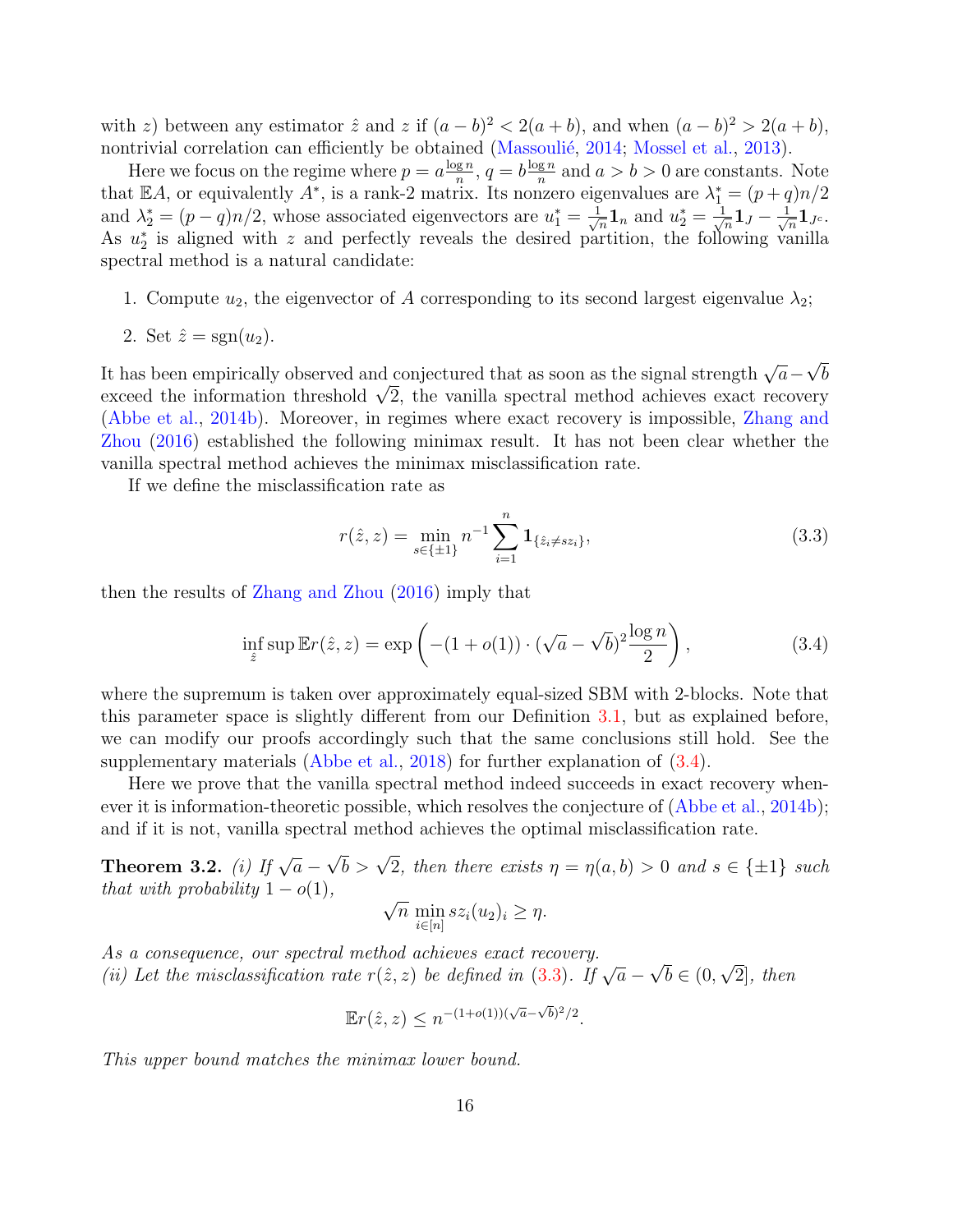The first part implies that, under the regime where the MLE achieves exact recovery, our eigenvector estimator is exactly the MLE with high probability. This proves Corollary [1.1](#page-6-0) in the introduction. Moreover, the second part asserts that for more challenging regime where exact recovery is impossible, the eigenvector estimator has the optimal misclassification rate.

Before further explaining our results, we give a brief review of previous endeavors and an analysis of difficulties. Various papers have investigated this algorithm and its variants such as [McSherry](#page-55-8) [\(2001\)](#page-55-8), [Coja-Oghlan](#page-53-6) [\(2006\)](#page-53-6), [Rohe et al.](#page-56-13) [\(2011\)](#page-56-13), [Sussman et al.](#page-56-14) [\(2012\)](#page-56-14), [Vu](#page-56-8) [\(2014\)](#page-56-8), [Lelarge et al.](#page-55-9) [\(2015\)](#page-55-9), [Yun and Proutiere](#page-56-9) [\(2014\)](#page-56-9), [Yun and Proutiere](#page-57-0) [\(2016\)](#page-57-0), [Lei](#page-55-12) [and Rinaldo](#page-55-12) [\(2015\)](#page-55-12), [Gao et al.](#page-53-0) [\(2015\)](#page-53-0), among others. However, it is not known if the simple algorithm above achieves exact recovery down to the information-theoretic threshold, nor the optimal misclassification rate studied in [Zhang and Zhou](#page-57-3) [\(2016\)](#page-57-3) while below the threshold. An important reason for the unsettlement of this question is that the entrywise behavior of  $u_2$  is not fully understood. In particular, people have been focusing on the  $\ell_{\infty}$  error  $||u_2 - u_2^*||_{\infty}$ , which may well exceed  $||u_2^*||_{\infty}$  (see Theorem [3.3\)](#page-17-0), suggesting that the algorithm may potentially fail by rounding on the incorrect sign. This is not necessarily the case—as errors could have larger magnitudes on the 'good side' of the signal range—but  $||u_2 - u_2^*||_{\infty}$ cannot capture this. To avoid suboptimal theoretical results, multi-round algorithms are popular choices in the literature [\(Coja-Oghlan,](#page-53-6) [2006;](#page-53-6) [Vu,](#page-56-8) [2014\)](#page-56-8), which typically have a preprocessing step of trimming and/or a postprocessing step refining the initial solution. [Yun](#page-56-9) [and Proutiere](#page-56-9) [\(2014\)](#page-56-9) and [Yun and Proutiere](#page-57-0) [\(2016\)](#page-57-0) showed that such variants can achieve the exact recovery threshold. We are going to prove that the vanilla spectral algorithm alone achieves the threshold and the minimax lower-bound in one shot.

The key to proving Theorem [3.2](#page-15-2) is the following first-order approximation result for  $u_2$ under the  $\ell_{\infty}$  norm, which is a consequence of Theorem [2.1.](#page-11-0)

<span id="page-16-0"></span>**Corollary 3.1.** If  $A \sim \text{SBM}(n, a\frac{\log n}{n}, b\frac{\log n}{n}, J)$ , then with probability  $1 - O(n^{-3})$  we have

<span id="page-16-1"></span>
$$
\min_{s \in \{\pm 1\}} \|u_2 - sAu_2^*/\lambda_2^*\|_{\infty} \le \frac{C}{\sqrt{n}\log\log n}.\tag{3.5}
$$

where  $C = C(a, b)$  is some constant depending only on a and b.

The above result holds for any constants a and b, and does not depend on the gap √  $\overline{a} - \sqrt{b}$ . This fact will be useful for analyzing the misclassification rate. By Corollary [3.1,](#page-16-0) the  $\ell_{\infty}$  approximation error is negligible, and thus the analysis of vanilla spectral algorithm boils down to analyzing the entries in  $Au_2^*/\lambda_2^*$ , which are just weighted sums of Bernoulli random variables.

As a by-product, we can show that entrywise analysis through  $||u_2 - u_2^*||_{\infty}$  is not a good strategy. As is mentioned earlier, our sharp result for the eigenvector estimator stems from careful analysis of the linearized version  $Au_2^*/\lambda_2^*$  of  $u_2$ , and the approximation error  $||u_2 - Au_2^* / \lambda_2^*||_{\infty}$ . This is superior to direct analysis of the  $\ell_{\infty}$  perturbation  $||u_2 - u_2^*||_{\infty}$ , as the next theorem implies that  $||u_2 - u_2^*||_{\infty} > ||u_2^*||_{\infty}$  is possible even if sgn $(u_2) = \text{sgn}(u_2^*)$ .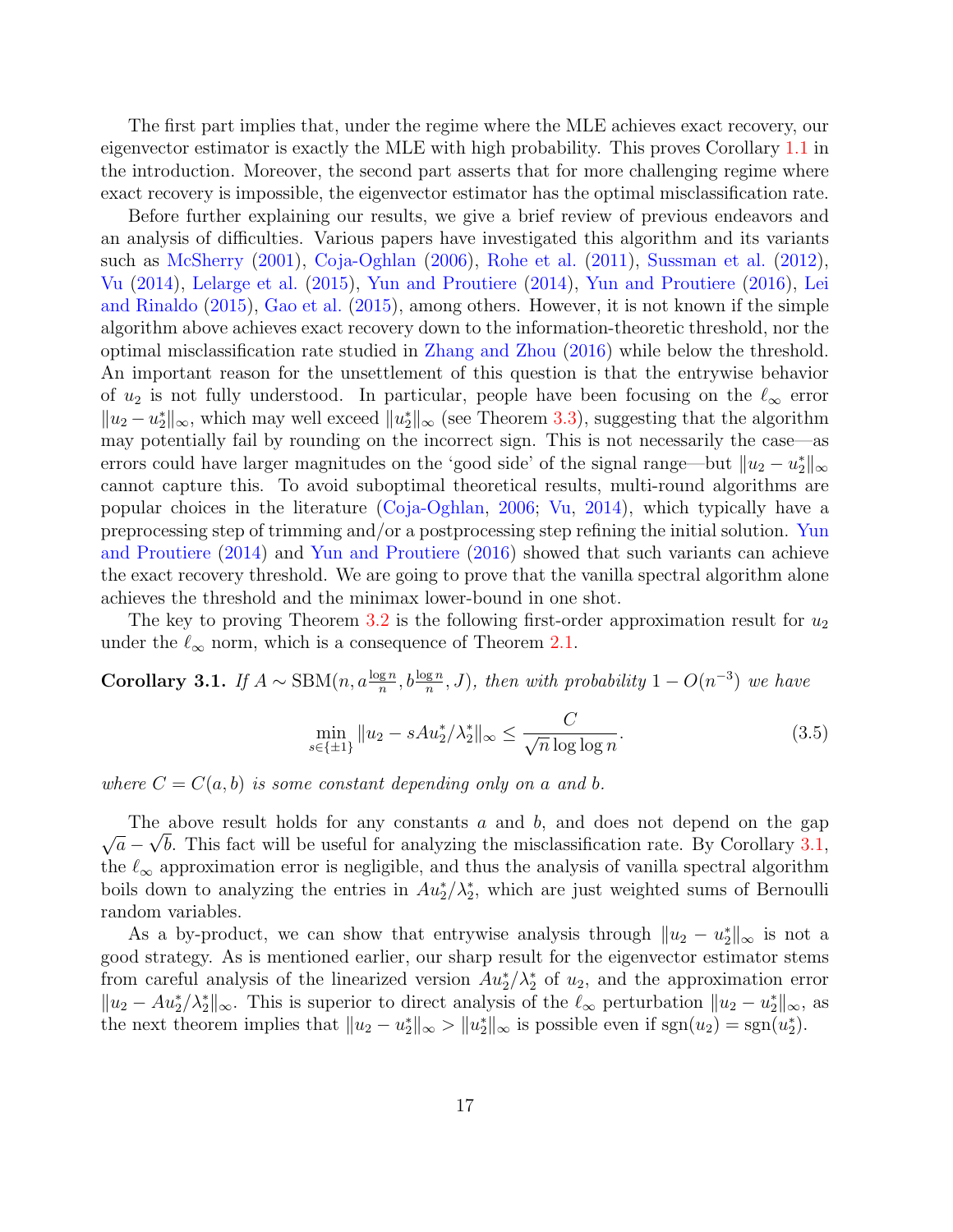<span id="page-17-0"></span>**Theorem 3.3** (Asymptotic lower bound for eigenvector perturbation). Let  $J = [n/2]$  and  $A \sim \text{SBM}(n, a\frac{\log n}{n}, b\frac{\log n}{n}, J)$ , where  $a > b > 0$  are constants and  $n \to \infty$ . For any fixed  $\eta > 1$ with  $\eta \log \eta - \eta + 1 < 2/a$ , with probability  $1 - o(1)$  we have

$$
\sqrt{n}||u_2 - u_2^*||_{\infty} \ge \frac{a(\eta - 1)}{a - b}.
$$

Now let us consider the case in Figure [1,](#page-3-0) where  $a = 4.5$  and  $b = 0.25$ . On the one hand, Now fet us consider the case in Figure 1, where  $a = 4.5$  and  $b = 0.25$ . On the one hand, by taking exact recovery is achievable since  $\sqrt{a} - \sqrt{b} > 1.62 > \sqrt{2}$ . On the other hand, by taking  $\eta = 2$  we get  $h(\eta) = 2 \log 2 - 2 + 1 < 4/9 = 2/a$  and  $\frac{a(\eta - 1)}{a - b} > 1.05$ . Theorem [3.3](#page-17-0) implies

$$
\lim_{n \to \infty} \mathbb{P}(\|u_2 - u_2^*\|_{\infty} > 1.05/\sqrt{n}) = 1.
$$

In words, the size of fluctuation is consistently larger than the signal strength. As a result, by merely looking at  $||u_2 - u_2^*||_{\infty}$  we cannot expect sharp analysis of the spectral method in exact recovery.

Finally, we point out that it is not straightforward to develop a simple spectral method to achieve the information threshold for exact recovery in SBM with  $K > 2$  blocks. Spectral methods in this scenario [\(Rohe et al.,](#page-56-13) [2011;](#page-56-13) [Lei and Rinaldo,](#page-55-12) [2015\)](#page-55-12) typically start with  $r > 1$ eigenvectors  $\{v_j\}_{j=1}^r \subseteq \mathbb{R}^n$  of some data matrix (e.g. the adjacency matrix or Laplacian matrix). Then, the *n* rows of  $V = (v_1, \dots, v_r) \in \mathbb{R}^{n \times r}$  are treated as embeddings of the n nodes into  $\mathbb{R}^r$ , from which one infers block memberships using clustering techniques. In our vanilla spectral method for 2 blocks, we only look at a single eigenvector and return the blocks based on signs of coordinates. This method always returns the same memberships (up to a global swap), even though the eigenvector is identifiable only up to a sign. When  $K > 2$  and  $r > 1$ , due to possible multiplicity of eigenvalues, the embeddings of n nodes may be identifiable only up to an orthonormal transform in  $\mathbb{R}^r$ . Such ambiguity causes trouble for effective clustering, although we can still study the embedding using Theorem [2.1.](#page-11-0) Due to space constraints, we put a brief discussion in the supplementary material [Abbe et al.](#page-51-5) [\(2018\)](#page-51-5).

#### <span id="page-17-1"></span>3.3 Matrix completion from noisy entries

Matrix completion based on partial observations has wide applications including collaborative filtering, system identification, global positioning, remote sensing, etc., see Candès and [Plan](#page-52-8) [\(2010\)](#page-52-8). A popular version is the "Netflix problem", where one is given a incomplete table of customer ratings and wants to predict the missing entries. This could be useful for targeted recommendation in the future. Since it has been intensively studied in the past decade, our brief review below is by no means exhaustive. Candès and Recht [\(2009\)](#page-52-7), Candès [and Tao](#page-52-12) [\(2010\)](#page-52-12), and [Gross](#page-54-8) [\(2011\)](#page-54-8) focused on exact recovery of low-rank matrices based on noiseless observations. More realistic models with noisy observations were studied in Candès [and Plan](#page-52-8) [\(2010\)](#page-52-8), [Keshavan et al.](#page-54-7) [\(2010b\)](#page-54-7), [Koltchinskii et al.](#page-54-10) [\(2011\)](#page-54-10), [Jain et al.](#page-54-1) [\(2013\)](#page-54-1) and [Chatterjee](#page-53-12) [\(2015\)](#page-53-12).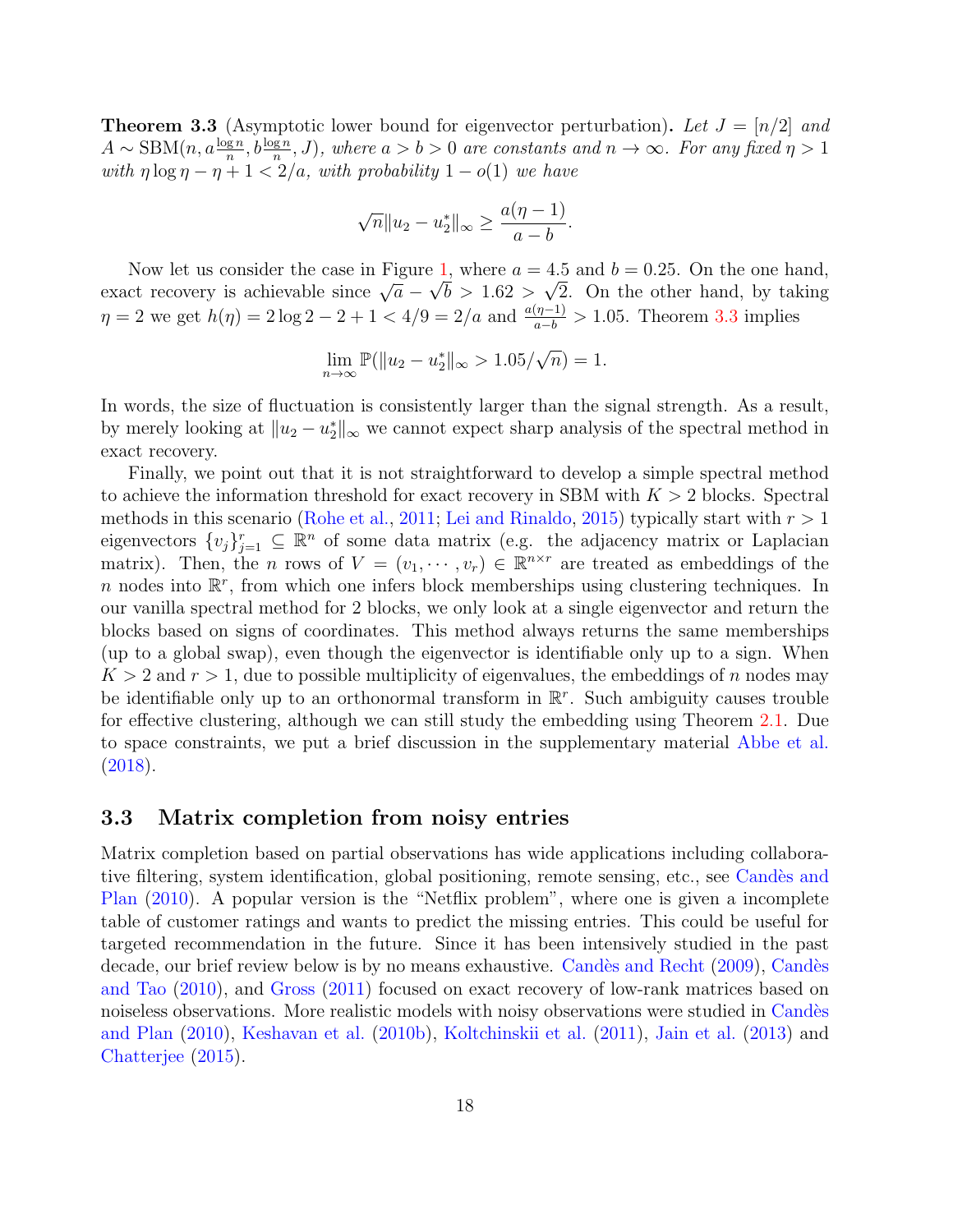As an application of Theorem [2.1,](#page-11-0) we are going to study a model similar to the one in [Chatterjee](#page-53-12) [\(2015\)](#page-53-12) where both sampling scheme and noise are random. It can be viewed as a statistical problem with missing values. Suppose we have an unknown signal matrix  $M^* \in \mathbb{R}^{n_1 \times n_2}$ . For each entry of  $M^*$ , we have a noisy observation  $M^*_{ij} + \varepsilon_{ij}$  with probability p, and have no observation otherwise. Let  $M^{obs} \in \mathbb{R}^{n_1 \times n_2}$  record our observations, with missing entries treated as zeros. We consider the rescaled partial observation matrix  $M = M^{obs}/p$ for simplicity. It is easy to see that M is an unbiased estimator for  $M^*$ , and hence a popular starting point for further analysis. The definition of our model is formalized below.

<span id="page-18-0"></span>**Definition 3.2.** Let  $M^* \in \mathbb{R}^{n_1 \times n_2}$ ,  $p \in (0,1]$  and  $\sigma \geq 0$ . We define NMC $(M^*, p, \sigma)$  to be the ensemble of  $n_1 \times n_2$  random matrices  $M = (M_{ij})_{i \in [n_1], j \in [n_2]}$  with  $M_{ij} = (M_{ij}^* + \varepsilon_{ij})I_{ij}/p$ , where  $\{I_{ij}, \varepsilon_{ij}\}_{i\in[n_1],j\in[n_2]}$  are jointly independent,  $\mathbb{P}(I_{ij} = 1) = p = 1 - \mathbb{P}(I_{ij} = 0)$  and  $\varepsilon_{ij} \sim N(0, \sigma^2).$ 

Let  $r = \text{rank}(M^*)$  and  $M^* = U^* \Sigma^* V^*$  be its singular value decomposition (SVD), where  $U^* \in \mathcal{O}_{n_1 \times r}, V^* \in \mathcal{O}_{n_2 \times r}, \ \Sigma^* = \text{diag}(\sigma_1^*, \cdots, \sigma_r^*)$  is diagonal, and  $\sigma_1^* \geq \cdots \geq \sigma_r^*$ . We are interested in estimating  $U^*$ ,  $V^*$ , and  $M^*$ . The rank r is assumed to be known, which is usually easily estimated otherwise, see [Keshavan and Oh](#page-54-11) [\(2009\)](#page-54-11) for example. We work on a very simple spectral algorithm that often serves as an initial estimate of  $M^*$  in iterative methods.

- 1. Compute the r largest singular values  $\sigma_1 \geq \cdots \geq \sigma_r$  of M, and their associated left and right singular vectors  $\{u_j\}_{j=1}^r$  and  $\{v_j\}_{j=1}^r$ . Define  $\Sigma = \text{diag}(\sigma_1, \dots, \sigma_r)$ ,  $U = (u_1, \dots, u_r) \in \mathcal{O}_{n_1 \times r}$  and  $V = (v_1, \dots, v_r) \in \mathcal{O}_{n_2 \times r}$ .
- 2. Return U, V and  $U\Sigma V^T$  as estimators for  $U^*, V^*,$  and  $M^*,$  respectively.

Note that the matrices in Definition [3.2](#page-18-0) are asymmetric in general, due to the rectangular shape and independent sampling. Hence, Theorem [2.1](#page-11-0) is not directly applicable. Nevertheless, it could be tailored to fit into our framework by a "symmetric dilation" trick. See the supplementary materials [\(Abbe et al.,](#page-51-5) [2018\)](#page-51-5) for details. Below we present our results.

<span id="page-18-1"></span>**Theorem 3.4.** Let  $M \sim NMC(M^*, p, \sigma)$ ,  $n = n_1 + n_2$ ,  $\kappa = \sigma_1^*/\sigma_r^*$ ,  $H = \frac{1}{2}$  $\frac{1}{2}(U^{T}U^{*}+V^{T}V^{*}),$ and  $\eta = (||U^*||_{2\to\infty} \vee ||V^*||_{2\to\infty})$ . There exist constants C and C' such that the followings hold. Suppose  $p \geq 6 \frac{\log n}{n}$  $\frac{\log n}{n}$  and  $\kappa \frac{n(\|M^*\|_{\max} + \sigma)}{\sigma_r^*}$  $\overline{\sigma_r^*}$  $\sqrt{\frac{\log n}{np}} \leq 1/C$ . With probability at least  $1 - C/n$ , we have

$$
\langle ||U||_{2\to\infty} \vee ||V||_{2\to\infty} \rangle \leq C' \kappa \eta,
$$
  

$$
(\|U\text{sgn}(H) - U^*||_{2\to\infty} \vee ||V\text{sgn}(H) - V^*||_{2\to\infty}) \leq C' \eta \kappa^2 \frac{n(||M^*||_{\max} + \sigma)}{\sigma_r^*} \sqrt{\frac{\log n}{np}},
$$
  

$$
||U\Sigma V^T - M^*||_{\max} \leq C' \eta^2 \kappa^4 (||M^*||_{\max} + \sigma) \sqrt{\frac{n \log n}{p}}.
$$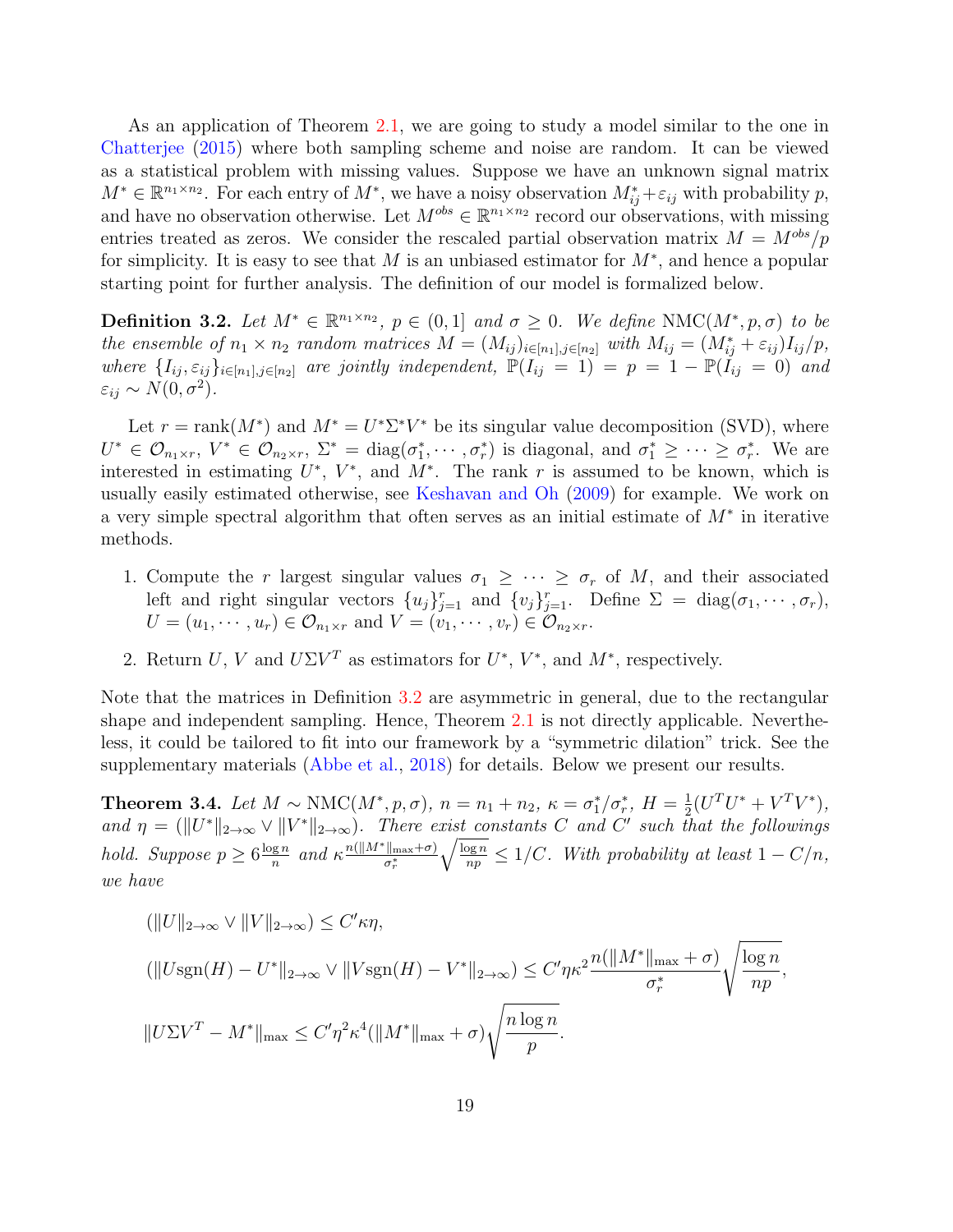To our best knowledge, the results for singular vectors are the first of this type for the spectral algorithm. Our bound on  $||U\Sigma V^T - M^*||_{\text{max}}$  is a by-product of that, and a similar result was derived by [Jain and Netrapalli](#page-54-12) [\(2015\)](#page-54-12) using a different approach.

There are two reasons why entrywise type bounds are important. First, in applications such as recommender systems, it is often desirable to have uniform guarantees for all individuals. If we directly use existing  $\ell_2$ -type inequalities to control entrywise errors, the resulting bounds can be highly sub-optimal in high dimensions. Thus new results are needed. Second, in algorithms based on non-convex optimization [\(Keshavan et al.,](#page-54-7) [2010b;](#page-54-7) [Sun and Luo,](#page-56-10) [2016;](#page-56-10) [Jain and Netrapalli,](#page-54-12) [2015\)](#page-54-12), entrywise bounds are critical for the analysis of initializations and iterations. After the first draft of this paper came out, the entrywise bounds on singular subspaces were applied by [Ma et al.](#page-55-13) [\(2017\)](#page-55-13) as a guarantee for spectral intialization. The relevance of entrywise bounds goes well beyond matrix completion; see Section [1.5.](#page-8-0)

For the rest of this subsection, we will illustrate the results in Theorem [3.4](#page-18-1) by comparing them with existing ones based on Frobenius norm.

Suppose  $p > c \frac{\log n}{n}$  for some large constant  $c > 0$ . By Theorems 1.1 and 1.3 of [Keshavan](#page-54-7) [et al.](#page-54-7) [\(2010b\)](#page-54-7), an upper bound for the root-mean squared error (RMSE) gives:

<span id="page-19-0"></span>
$$
\frac{1}{n} \|U\Sigma V^T - M^*\|_F \lesssim (\|M^*\|_{\text{max}} + \sigma)\sqrt{\frac{r}{np}}.\tag{3.6}
$$

This implies that the spectral algorithm is rate-optimal when  $\sigma \gtrsim ||M^*||_{\text{max}}$ , as Candès and [Plan](#page-52-8) [\(2010\)](#page-52-8) established a lower bound  $\frac{1}{n} \|\hat{M} - M^*\|_F \gtrsim \sigma \sqrt{\frac{r}{np}}$  for any estimator  $\hat{M}$ . On the other hand, our Theorem [3.4](#page-18-1) asserts that

$$
||U\Sigma V^{T} - M^{*}||_{\max} \lesssim_{\kappa,r,\eta} (||M^{*}||_{\max} + \sigma) \sqrt{\frac{\log n}{np}}.
$$

where  $\leq_{\kappa,r,\eta}$  hides a factor  $O(\kappa,r,\eta\sqrt{n/r})$  that is not large if certain matrix incoherence structure is assumed; see Candès and Recht [\(2009\)](#page-52-7) for example. Note that our result recovers structure is assumed; see Candes and Recht (2009) for example. Note that our result recovers [\(3.6\)](#page-19-0) up to a factor of  $\sqrt{\log n}$ , since  $||X||_F \leq \sqrt{n_1 n_2}||X||_{\max}$  always holds for any X of size  $n_1 \times n_2$ .

We also compare the estimation errors of singular vectors under the Frobenius norm and the max-norm. On the one hand, the perturbation inequality in [Wedin](#page-56-3) [\(1972\)](#page-56-3) and spectral norm concentration yield the following.

$$
\max\{||U\text{sgn}(H) - U^*||_F, ||V\text{sgn}(H) - V^*||_F\} \lesssim \sqrt{r}||M - M^*||_2/\sigma_r^*
$$
  

$$
\lesssim \frac{\sqrt{rn/p}(||M^*||_{\text{max}} + \sigma)}{\sigma_r^*} \lesssim \frac{n||M^*||_{\text{max}}}{\sigma_r^*} \left(1 + \frac{\sigma}{||M^*||_{\text{max}}}\right) \sqrt{\frac{r}{np}}.
$$
(3.7)

On the other hand, by our entry-wise bound in Theorem [3.4](#page-18-1) we have

<span id="page-19-1"></span>
$$
\sqrt{n} \max \{ \|U \text{sgn}(H) - U^*\|_{2 \to \infty}, \|V \text{sgn}(H) - V^*\|_{2 \to \infty} \}
$$
  

$$
\lesssim_{\kappa, r, \eta} \frac{n \|M^*\|_{\max}}{\sigma_r^*} \left(1 + \frac{\sigma}{\|M^*\|_{\max}}\right) \sqrt{\frac{r \log n}{np}}.
$$
 (3.8)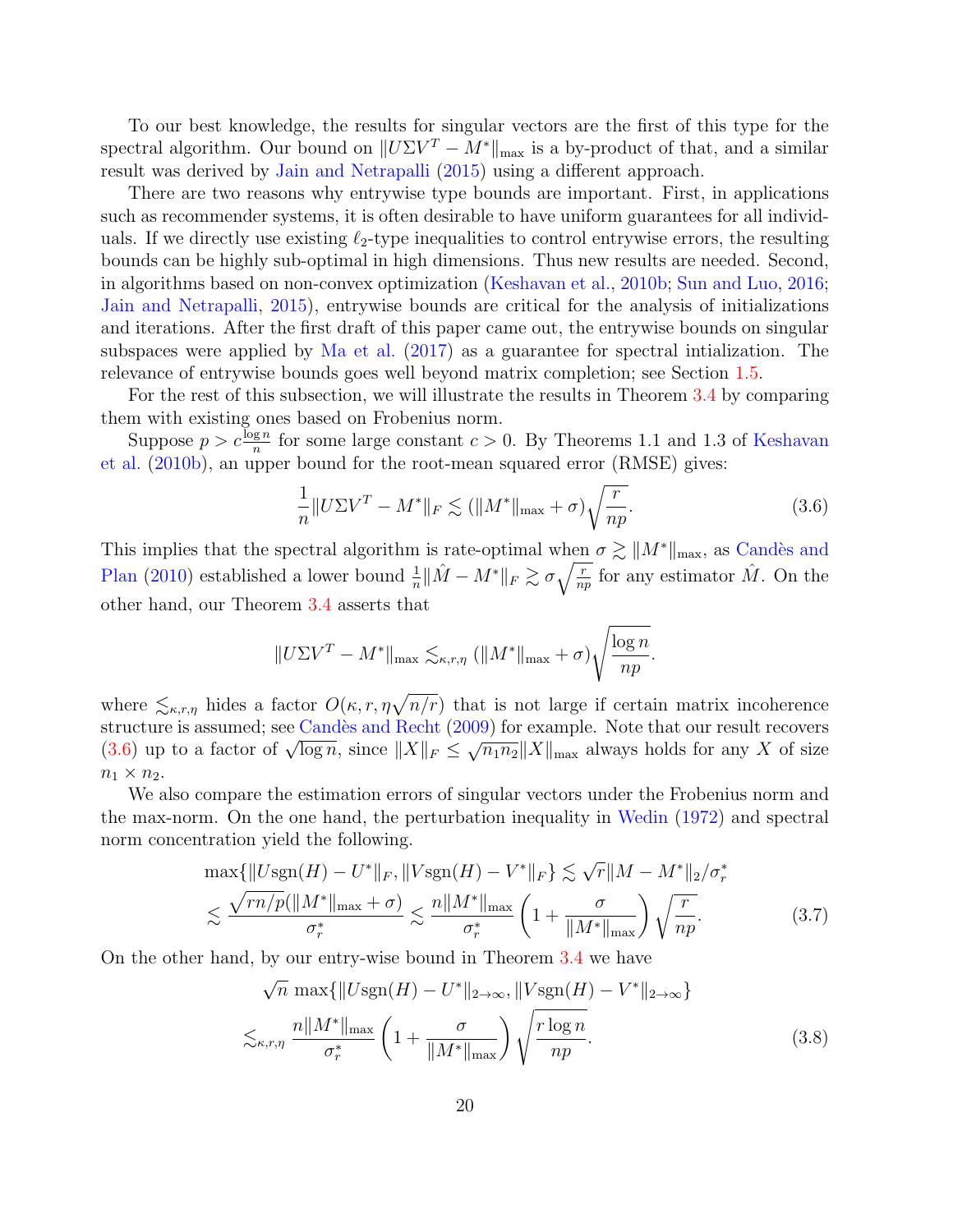where, as before,  $\leq_{\kappa,r,\eta}$  hides a factor  $O(\kappa,r,\eta\sqrt{n/r})$  that is usually not large. Therefore, where, as before,  $\sum_{k,r,\eta}$  mues a factor  $O(\kappa, r, \eta \sqrt{n/r})$  that is<br>we also recover [\(3.7\)](#page-19-1) up to a factor of  $\sqrt{\log n}$ , since  $||X||_F \le$ √  $\overline{nr}$  ||X||<sub>max</sub> holds for any X of size  $n \times r$ . Note that our goal is to derive good max-norm bounds rather than improving Frobenius-norm bounds. The comparisons above demonstrate that our bounds have the 'correct' order. To a certain extent, our results better portrait the behavior of spectral algorithm and provide more information than their Frobenius counterparts.

### <span id="page-20-0"></span>4 Numerical experiments

#### 4.1  $\mathbb{Z}_2$ -synchronization

We present our numerical results for the phase transition phenomenon of  $\mathbb{Z}_2$ -synchronization—see Figure [5.](#page-20-1) Fix  $q_1 = 500^{1/50}$  and  $q_2 = 2^{1/10}$ . For each n in the geometric sequence  $\{2, 2q_1, 2q_1^2, \cdots, 2q_1^{50}\}$  (rounded to the nearest integers), and each  $\sigma$  in the geometric sequence  $\{q_2^{-32}, q_2^{-31}, \cdots, q_2^{50}\}$ , we compare our eigenvector-based estimator  $\hat{x}$  with the unknown signal x, and report the proportion of success (namely  $\hat{x} = \pm x$ ) out of 100 independent runs in the heat map.

<span id="page-20-1"></span>A theoretical curve  $\sigma = \sqrt{\frac{n}{2 \log n}}$  is added onto the heat map. It is clear that below the curve, the eigenvector approach almost always recovers the signal perfectly; and above the curve, it fails to recover the signal.



Figure 5: Phase transition of  $\mathbb{Z}_2$ -synchronization: the x-axis is the dimension n, and the y-axis is  $\sigma$ . Lighter pixels refer to higher proportions of runs that  $\hat{x}$  recovers x. The red curve shows the theoretical boundary  $\sigma = \sqrt{\frac{n}{2 \log n}}$ .

#### 4.2 Stochastic Block Model

Now we present our simulation results for exact recovery and misclassification rates of SBM. The phase transition phenomenon of SBM is exhibited on the left of Figure [6.](#page-21-0) In this simulation, n is fixed as 300, and parameters a  $(y\text{-axis})$  and b  $(x\text{-axis})$  vary from 0 to 30 and 0 to 10, with increments 0.3 and 0.1 respectively. We compare the labels returned by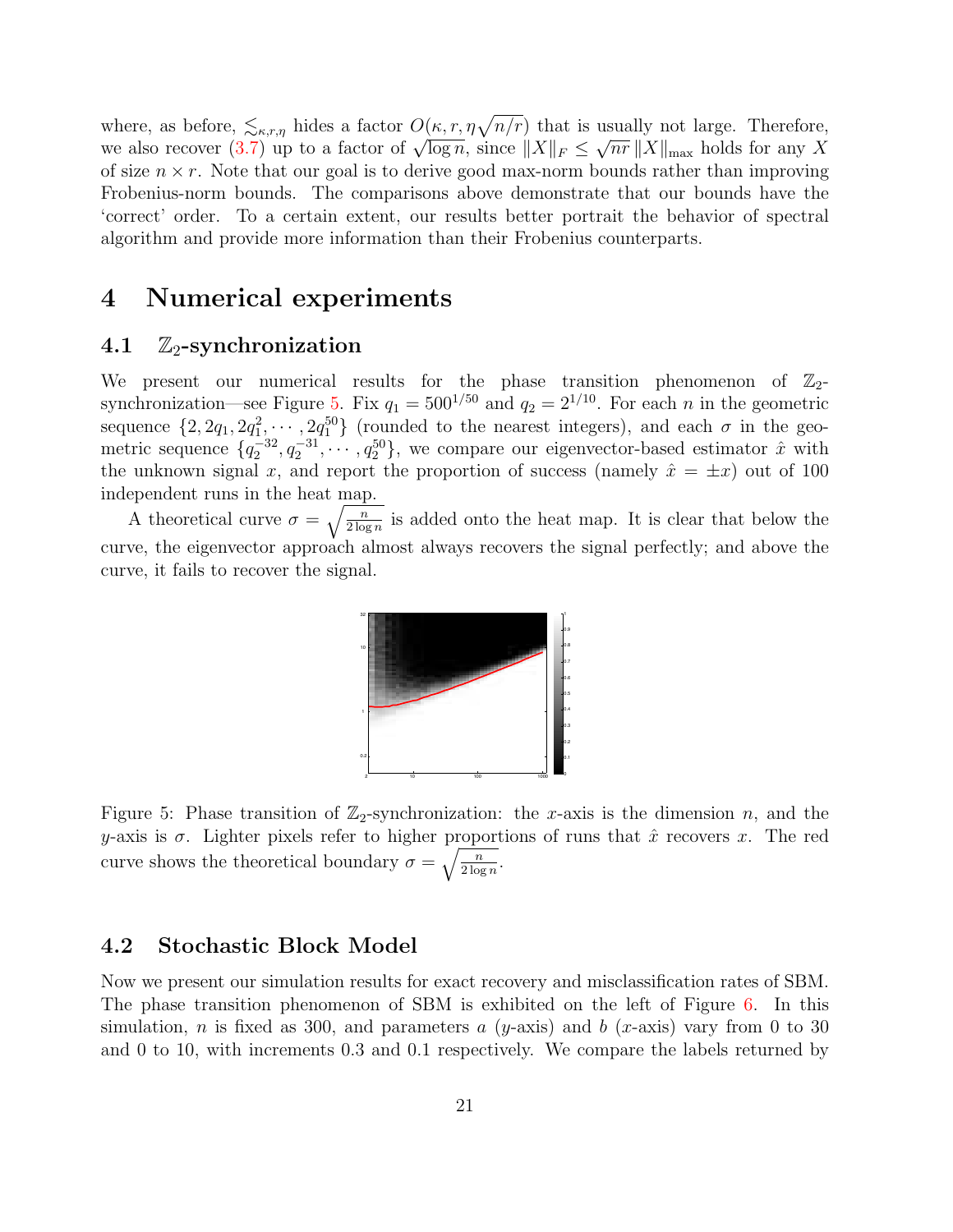our eigenvector-based method with the true cluster labels, and report the the proportion of success (namely  $\hat{z} = \pm z$ ) out of 100 independent runs. As before, lighter pixels represent success (namely  $z = \pm z$ ) out of 100 independent runs. As before, ighter pixels represent<br>higher chances of success. Two theoretical curves  $\sqrt{a} - \sqrt{b} = \pm \sqrt{2}$  are also added onto the heat map. Clearly, theoretical predictions match numerical results.

The right plot of Figure [6](#page-21-0) shows misclassification rates of our eigenvector approach with a fixed parameter b and a varying parameter  $a$ , where  $a$  is not large enough to reach the exact recovery threshold. We fix  $b = 2$ , and increase a from 2 to 8 by 0.2 for three different choices of n from  $\{100, 500, 5000\}$ . Then we calculate the mean misclassification rates  $\mathbb{E}r(\hat{z}, z)$  averaged over 100 independent runs, and plot  $\log \mathbb{E}r(\hat{z}, z)/\log n$  against varying b. We also add a theoretical curve (with no markers), whose y-coordinates are  $-(\sqrt{a}-\sqrt{b})^2/2$ ; see Theorem [3.2](#page-15-2) (ii). It is clear that with n tending to infinity, the curves of mean misclassification rates move closer to the theoretical one.

<span id="page-21-0"></span>

Figure 6: Vanilla spectral method for SBM. Left: phase transition of exact recovery. The xaxis is b, the y-axis is a, and lighter pixels represent higher chances of success. Two red curves  $\overline{a} - \sqrt{b} = \pm \sqrt{2}$  represent theoretical boundaries for phase transtion, matched by numerical results. Right: mean misclassification rates on the logarithmic scale with  $b = 2$ . The x-axis is a, varying from 2 to 8, and the y-axis is  $\log \mathbb{E}r(\hat{z}, z)/\log n$ . No marker: theoretical curve; circles:  $n = 5000$ ; crosses:  $n = 500$ ; squares:  $n = 100$ .

#### 4.3 Matrix completion from noisy entries

Finally we come to experiments of matrix completion from noisy entries. The performance of the spectral algorithm in terms of root-mean squared error (RMSE) has already been demonstrated in [Keshavan et al.](#page-54-7) [\(2010b\)](#page-54-7), among others. In this part, we focus on the comparison between the maximum entrywise errors and RMSEs, for both the singular vectors and the matrix itself. The settings are mainly adopted from Candès and Plan [\(2010\)](#page-52-8) and [Keshavan et al.](#page-54-7) [\(2010b\)](#page-54-7). Each time we first create a rank-r matrix  $M^* \in \mathbb{R}^{n \times n}$  using the product  $M_L M_R^T$ , where  $M_L, M_R \in \mathbb{R}^{n \times r}$  have i.i.d.  $N(0, 20/\sqrt{n})$  entries. Then, each entry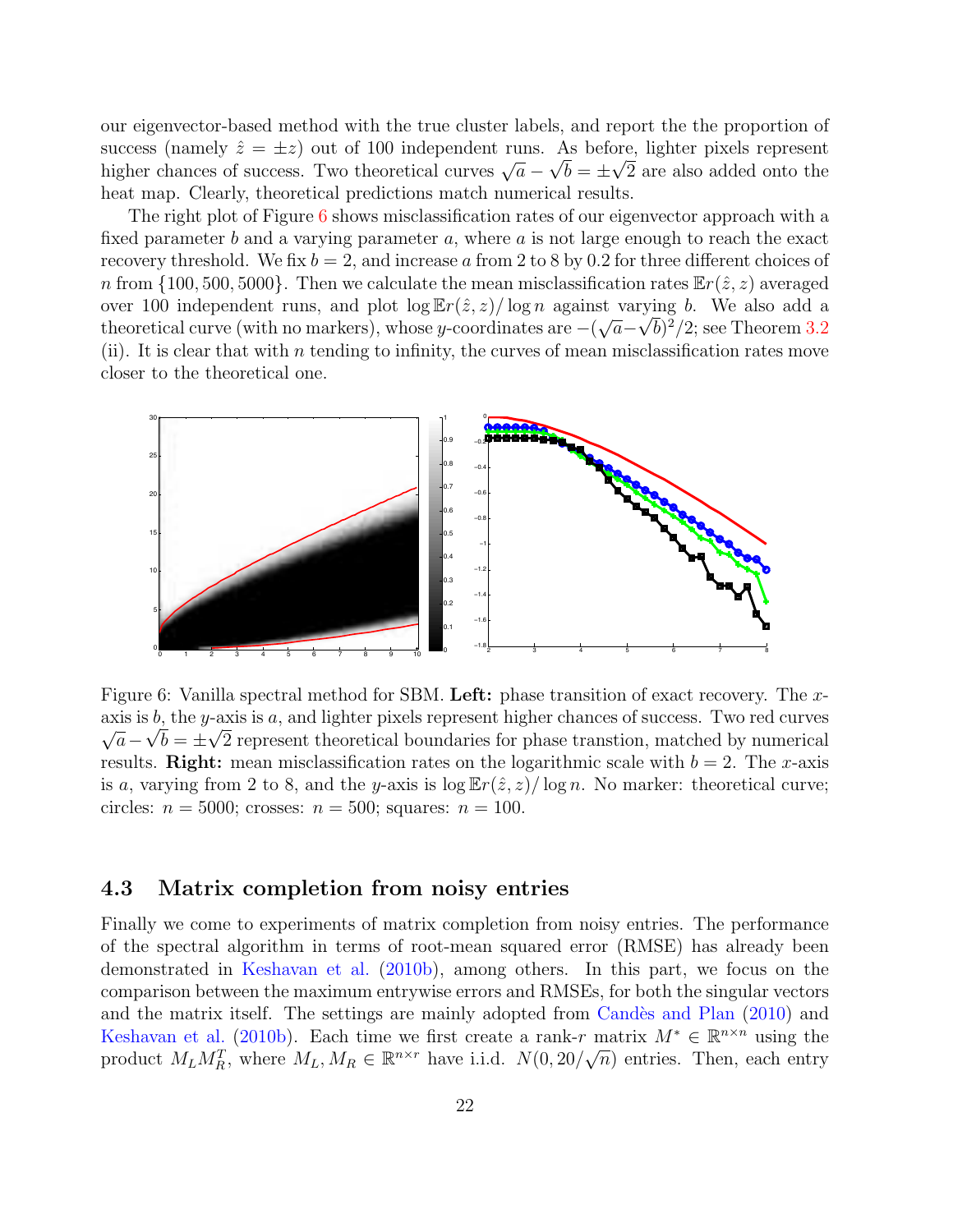<span id="page-22-1"></span>

Figure 7:  $R_{\text{mat}}$  and  $R_{\text{vec}}$  in matrix completion from noisy entries. The x-axis is n, varying from 500 to 5000 by 500, and the y-axis is the ratio. Crosses and circles stand for  $R_{\text{mat}}$  and  $R_{\text{vec}}$ , respectively.

of  $M^*$  is picked with probability p and contaminated by random noise drawn from  $N(0, \sigma^2)$ , independently of others. While increasing n from 500 to 5000 by 500, we choose  $p = \frac{10 \log n}{n}$  $\frac{\log n}{n}$ , fix  $r = 5$  and  $\sigma = 1$ . All the data presented in the plot are averaged over 100 independent experiments.

In support of our discussions in Section [3.3,](#page-17-1) Figure [7](#page-22-1) shows that the following two ratios

$$
R_{\text{mat}} = \frac{||U\Sigma V^T - M^*||_{\text{max}}}{\eta^2 \sqrt{\log n} \cdot ||U\Sigma V^T - M^*||_F},
$$
  
\n
$$
R_{\text{vec}} = \frac{\max\{||U\text{sgn}(H) - U^*||_{2 \to \infty}, ||V\text{sgn}(H) - V^*||_{2 \to \infty}\}}{\eta\sqrt{\log n} \cdot \max\{||U\text{sgn}(H) - U^*||_F, ||V\text{sgn}(H) - V^*||_F\}},
$$

approximately remain constant as n grows. Here the RMSEs  $n^{-1}||U\Sigma V^T - M^*||_F$ approximately remain constant as *n* grows. Here the KWSES *n*  $||U \Sigma V| = M ||F$ <br>and  $n^{-1/2} \max{\{||U \text{sgn}(H) - U^*||_F, ||V \text{sgn}(H) - V^*||_F\}}$  are scaled by  $(\sqrt{n}\eta)^2 \sqrt{\log n}$  and  $(\sqrt{n}\eta)\sqrt{\log n}$ , respectively. Hence our analysis is sharp, and the perturbations are obviously delocalized among the entries.

### <span id="page-22-0"></span>5 Discussions

We have developed first-order approximations for eigenvectors and eigenspaces with small  $\ell_{\infty}$  errors under random perturbations. These results lead to sharp guarantees for three statistical problems.

Several future directions deserve exploration. First, the main perturbation theorems are currently stated only for symmetric matrices. We think it may be possible to extend the current analysis to SVD of general rectangular matrices, which has broader applications such as principal component analysis. Second, there are many other graph-related matrices beyond adjacency matrices, including graph Laplacians and non-backtracking matrices, which are important both in theory and in practice. Third, we believe our assumption of row- and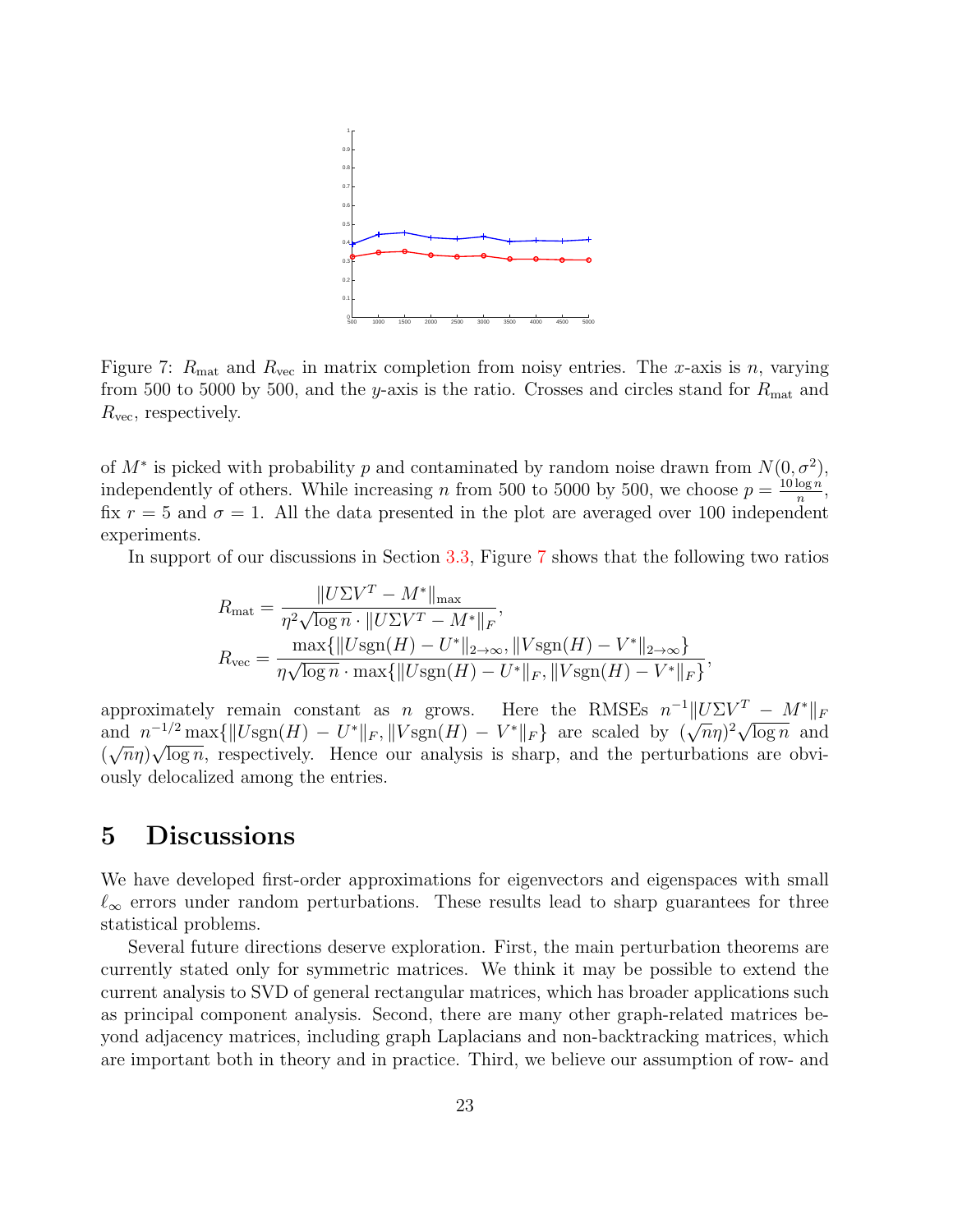column-wise independence can be relaxed to block-wise independence, which is relevant to cryo-EM and other problems.

Finally, in our examples, the spectral algorithm is strongly consistent if and only if the MLE is, though the latter can be NP-hard to compute in general. It would be interesting to see how general this phenomenon is, in view of better understanding the statistical and computational tradeoffs.

## Acknowledgements

The authors thank Harrison Zhou, Amit Singer, Nicolas Boumal, Yuxin Chen and Cong Ma for helpful discussions.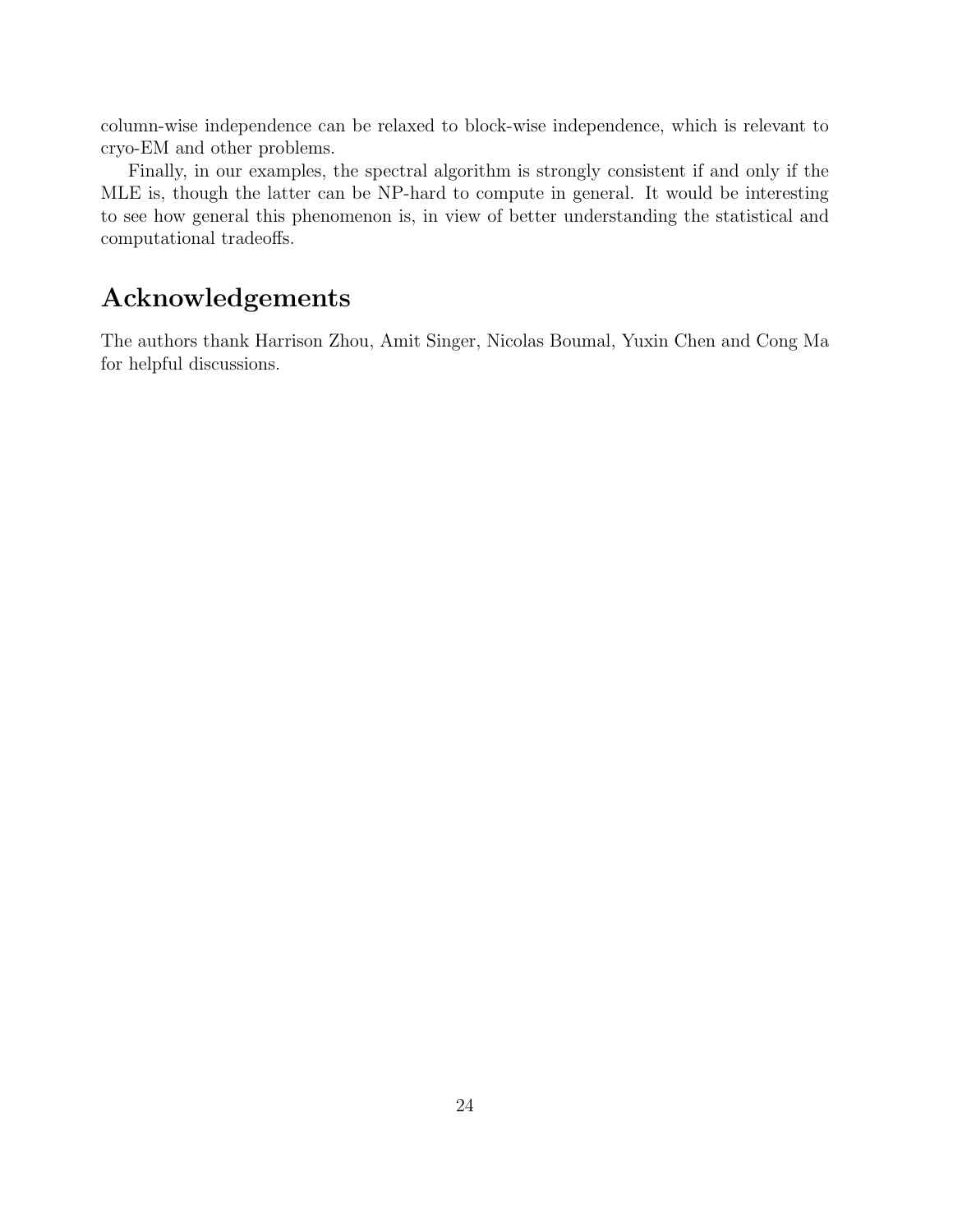### A Outline of proofs

In this section, we first present key observations leading to the inequalities [\(2.6\)](#page-12-3) and [\(2.7\)](#page-12-4) for the eigenvector case. The analysis and insights for eigenvector perturbation will be instrumental for the general eigenspace perturbation result. Then, we outline the proof ideas for Theorem [2.1.](#page-11-0)

#### <span id="page-24-3"></span>A.1 Warm-up analysis of eigenvector perturbation

Let us consider the simpler setting in Section [2.2:](#page-11-1) we assume a rank-one structure:  $A^* = \lambda^* u^* (u^*)^T$  (dropping the subscript for simplicity). By Weyl's inequality, the leading eigenvalue  $\lambda$  of A satisfies  $|\lambda - \lambda^*| \leq ||A - A^*||_2$ , and by the spectral norm concentration Assumption [A3,](#page-10-0) we obtain  $|\lambda - \lambda^*| \leq ||A - A^*||_2 \leq \gamma \lambda^*$ . Note  $\gamma < 1/2$  under Assumption [A3,](#page-10-0) so  $\lambda \geq \lambda^*/2$ . By the triangle inequality, we have

$$
||u||_{\infty} = \left\|\frac{Au}{\lambda}\right\|_{\infty} \le \left\|\frac{Au^*}{\lambda}\right\|_{\infty} + \left\|\frac{A(u - u^*)}{\lambda}\right\|_{\infty} \le \frac{2}{\lambda^*} \left(\|Au^*\|_{\infty} + \|A(u - u^*)\|_{\infty}\right). \tag{A.1}
$$

Likewise, using  $u = Au/\lambda$  and  $|\lambda^{-1} - (\lambda^*)^{-1}| = |\lambda - \lambda^*|/|\lambda \lambda^*| \leq 2\gamma/\lambda^*$ , we have

$$
\left\| u - \frac{Au^*}{\lambda^*} \right\|_{\infty} \le \left| \frac{1}{\lambda} - \frac{1}{\lambda^*} \right| \|Au^*\|_{\infty} + \frac{1}{\lambda} \|A(u - u^*)\|_{\infty} \le \frac{2}{\lambda^*} (\gamma \|Au^*\|_{\infty} + \|A(u - u^*)\|_{\infty})
$$
\n(A.2)

Note that  $Au^* = \lambda^* u^* + (A - A^*)u^*$ , so it is easy to bound  $||Au^*||_{\infty}$  using the row concentration assumption: in Assumption [A4,](#page-10-1) we set  $w = u^*$ , and the row concentration inequality [\(2.3\)](#page-10-3) and the union bound imply  $\|(A - A^*)u^*\|_{\infty} \leq \lambda^* \varphi(1) \|u^*\|_{\infty}$  with probability  $1 - \delta_1/r$  (recall  $\Delta^* = \lambda^*$ ). Then, the goal is to obtain a good bound on  $||A(u - u^*)||_{\infty}$ .

However, the random quantities A and  $u - u^*$  are dependent, and we cannot directly use the row concentration assumption. To resolve this issue, we use a leave-one-out technique similar to the ones in [Bean et al.](#page-52-13) [\(2013\)](#page-52-13), [Javanmard and Montanari](#page-54-13) [\(2015\)](#page-54-13), and [Zhong and](#page-57-2) [Boumal](#page-57-2) [\(2018\)](#page-57-2). Define *n* auxiliary matrices  $A^{(1)}, A^{(2)}, \cdots, A^{(n)} \in \mathbb{R}^{n \times n}$  as follows: for any  $m \in [n]$ , let

<span id="page-24-5"></span><span id="page-24-4"></span><span id="page-24-2"></span><span id="page-24-1"></span><span id="page-24-0"></span>
$$
[A^{(m)}]_{ij} = A_{ij} \mathbf{1}_{\{i \neq m, j \neq m\}},\tag{A.3}
$$

where 1 is the indicator function. By definition, for all  $m \in [n]$ ,  $A^{(m)}$  is a symmetric matrix, and its entries are identical to those of A except that entries in its mth row and column are zero. The row and column-wise independence Assumption [A2](#page-10-0) then implies that  $A-A^{(m)}$  and  $A^{(m)}$  are independent. This simple observation is the cornerstone to decouple dependence.

For each  $m \in [n]$ , let  $u^{(m)}$  be the leading eigenvector of  $A^{(m)}$  with the appropriately chosen sign. By the triangle inequality and the definition of  $\|\cdot\|_{2\to\infty}$ , we have

$$
|[A(u - u^*)]_m| = |A_m(u - u^*)| \le |A_m(u - u^{(m)})| + |A_m(u^{(m)} - u^*)|
$$
 (A.4)

$$
\leq \|A\|_{2\to\infty} \|u - u^{(m)}\|_2 + |A_m(u^{(m)} - u^*)|.
$$
\n(A.5)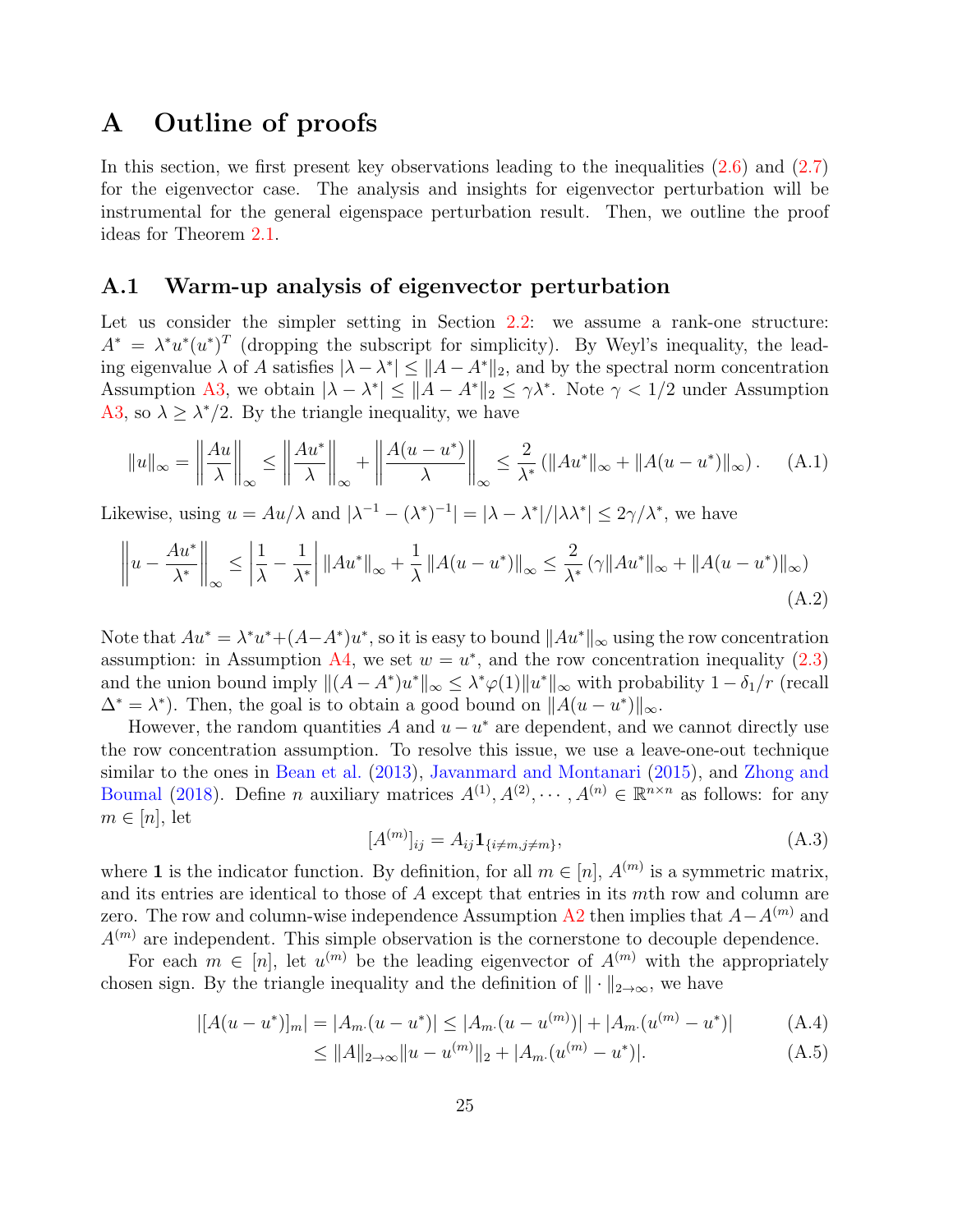Here recall  $A_m$  is the mth row vector of A. The advantage of introducing  $u^{(m)}$  is pronounced in the second term of  $(A.5)$ : the mth row  $A_m$  and  $u^{(m)} - u^*$  are independence. This is because by definition,  $u^{(m)}$  only depends on  $A^{(m)}$  and thus is independent of  $A_m$ . Using the row concentration Assumption [A4,](#page-10-1) we can show that  $|A_m(u^{(m)} - u^*)| \lesssim \lambda^* (\gamma + \varphi(\gamma)) (\|u\|_{\infty} +$  $||u^*||_{\infty}$ ). The term  $||u||_{\infty}$  will ultimately be absorbed into the left-hand side of [\(A.1\)](#page-24-1) after rearrangement.

A crucial step in the proof is a sharp bound on  $||u - u^{(m)}||_2$ . Viewing  $u^{(m)}$  as a perturbed version of u, we use a (proper) form of Davis-Kahan's  $\sin \Theta$  theorem [\(Davis and Kahan,](#page-53-1) [1970\)](#page-53-1) to obtain

$$
||u - u^{(m)}||_2 \lesssim \frac{||(A - A^{(m)})u||_2}{\lambda^*} = \frac{||v||_2}{\lambda^*}, \quad \text{where } v := (A - A^{(m)})u.
$$

An important feature of this bound is that, in the numerator,  $A - A^{(m)}$  only has nonzero entries in the mth row and mth column. Consider bounding mth entry of  $v$  and its other entries separately, we have

$$
|v_m| = |A_m u| = |[Au]_m| = |\lambda u_m| \le |\lambda| \|u\|_{\infty},
$$
  

$$
\left(\sum_{i \neq m} v_i^2\right)^{1/2} = \left(\sum_{i \neq m} A_{mi}^2 u_m^2\right)^{1/2} \le ||A||_{2 \to \infty} \|u\|_{\infty} \le 2\gamma |\lambda^*| \|u\|_{\infty},
$$

where the last inequality is due to  $||A||_{2\to\infty} \leq ||A^*||_{2\to\infty} + ||A-A^*||_2 \leq 2\gamma\lambda^*$  under Assumption [A1](#page-10-0) and [A3.](#page-10-0) This will lead to a sharp bound  $||u-u^{(m)}||_2 \lesssim ||u||_{\infty}$ , and therefore a good control of the first term of  $(A.5)$ :

<span id="page-25-0"></span>
$$
||A||_{2\to\infty}||u - u^{(m)}||_2 \lesssim \gamma \lambda^* ||u||_{\infty}.
$$
\n(A.6)

After rearrangement of [\(A.1\)](#page-24-1), the terms involving  $||u||_{\infty}$  will be absorbed into the left-hand side, and we will obtain the first inequality  $(2.6)$ . Once  $(2.6)$  is proved, we can then bound the two terms in  $(A.5)$  in terms of  $||u^*||_{\infty}$ :

$$
||A||_{2\to\infty}||u - u^{(m)}||_2 \lesssim \gamma \lambda^*(1 + \varphi(1))||u^*||_{\infty},
$$
  

$$
|A_m(u^{(m)} - u^*)| \lesssim \lambda^*(\gamma + \varphi(\gamma))(1 + \varphi(1))||u^*||_{\infty}.
$$

Using the above two bounds, together with the bound on  $||Au^*||_{\infty}$ , we simplify [\(A.2\)](#page-24-2) and derive

$$
\left\|u - \frac{Au^*}{\lambda^*}\right\|_{\infty} \lesssim \gamma \varphi(1) \|u^*\|_{\infty} + (\gamma + \varphi(\gamma))(1 + \varphi(1))\|u^*\|_{\infty},
$$

which leads to the second inequality  $(2.7)$ .

### A.2 Proof ideas for Theorem [2.1](#page-11-0)

Unlike the eigenvector case, the eigenspaces are up to a orthogonal matrix, so we have to study H and sgn(H). Some basic properties about H are stated in Lemma [2.](#page-27-0) Moreover,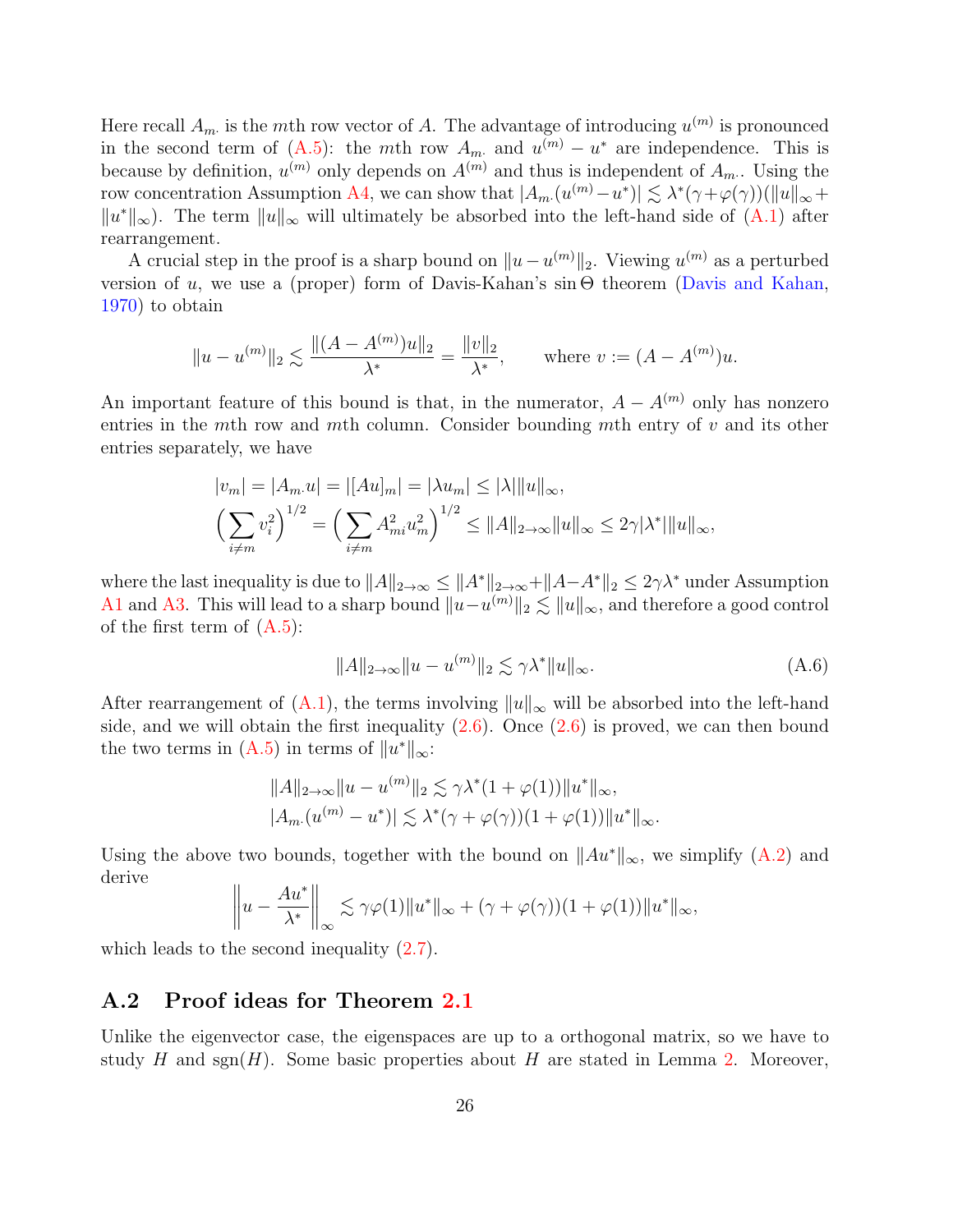following the decoupling idea in [A.1,](#page-24-3) for each  $m \in [n]$ , we let  $U^{(m)} = [u_{s+1}^{(m)}, \cdots, u_{s+r}^{(m)}]$  $_{s+r}^{(m)}] \in \mathbb{R}^{n \times r}$ be the similar matrix as  $U$ . And in addition, we define additional  $n$  auxiliary matrices  $H^{(1)}, H^{(2)}, \cdots, H^{(n)} \in \mathbb{R}^{r \times r}$ :

<span id="page-26-2"></span><span id="page-26-1"></span>
$$
H^{(m)} = [U^{(m)}]^T U^*.
$$
\n(A.7)

The purpose of introducing  $U^{(m)}$  and  $H^{(m)}$  is to ensure independence—see the comments below  $(A.5)$ . The next lemma is a deterministic result, in parallel with the inequalities  $(A.1)$ and [\(A.2\)](#page-24-2) derived for the eigenvector case.

<span id="page-26-0"></span>**Lemma 1.** Let  $\bar{\gamma} = ||E||_2/\Delta^*$ . If  $\bar{\gamma} \leq 1/10$ , then for any  $m \in [n]$  we have

$$
||(UH)_{m\cdot}||_2 \le \frac{2}{\Delta^*} (||A_m \cdot U^*||_2 + ||A_m \cdot (UH - U^*)||_2),
$$
\n(A.8)

$$
\left\| (UH - AU^*(\Lambda^*)^{-1})_{m} \right\|_2 \le \frac{6\bar{\gamma}}{\Delta^*} \|A_m U^*\|_2 + \frac{2}{\Delta^*} \|A_m (UH - U^*)\|_2.
$$
 (A.9)

The proof of Lemma [1,](#page-26-0) which is in the appendix, is technical by nature. This is caused by the fact that H and  $\Lambda$  are not commutative (whereas in the eigenvector case,  $H = u^T u^* \in \mathbb{R}$ and  $\lambda$  is commutative). By Lemma [1](#page-26-0) and the triangle inequality, we have the following bound for all  $m$ 's, which is similar to  $(A.4)$ :

$$
||(UH)_{m\cdot}||_2 \le \frac{2}{\Delta^*} (||A_m \cdot U^*||_2 + ||A_m \cdot (UH - U^*)||_2)
$$
  

$$
\le \frac{2}{\Delta^*} (||A_m \cdot U^*||_2 + ||A_m \cdot (UH - U^{(m)}H^{(m)})||_2 + ||A_m \cdot (U^{(m)}H^{(m)} - U^*)||_2).
$$
 (A.10)

A deterministic argument shows that the second term in [\(A.10\)](#page-26-1), namely  $2(\Delta^*)^{-1} \|A_{m}(UH - U^{(m)}H^{(m)})\|_2$ , is a vanishing proportion of  $\|(UH)_{m} \|_2$ , so after rearrangement, we only need to bound the first term and the third term—see  $(B.10)$  and  $(B.11)$ in Lemma [3.](#page-29-2) This is similar to the derivation of  $(A.6)$ , in which we use a proper form of Davis-Kahan's theorem. The first term, by the row concentration Assumption  $\overline{A4}$ , can be controlled fairly easily—see Lemma [4.](#page-31-0) The third term, by the row concentration assumption again, can be bounded by a vanishing proportion of  $||UH||_{2\to\infty} + ||U^*||_{2\to\infty}$ , and finally, this leads to a bound on  $||UH||_{2\to\infty}$  after rearranging [\(A.10\)](#page-26-1). It is vital that the function  $\varphi(x)$ in the row concentration assumption sharply captures the concentration for non-uniform weights, and this allows a good control of the third term—see Lemma [5.](#page-32-0)

All these arguments lead to a bound on  $||UH||_{2\to\infty}$  that is roughly  $O(||U^*||_{2\to\infty} +$  $||A^*||_{2\to\infty}/\Delta^*$ , and in many applications, this is  $O(||U^*||_{2\to\infty})$ . In other words, this says  $||UH||_{2\to\infty}$  inflates  $||U^*||_{2\to\infty}$  by at most a constant factor.

Similar to the eigenvector case, the bound on  $||UH||_{2\rightarrow\infty}$  finally leads to a sharp bound on  $||UH - AU<sup>*</sup>(\Lambda<sup>*</sup>)<sup>-1</sup>||<sub>2→∞</sub>$ , and thus proves Theorem [2.1.](#page-11-0) To understand this, assuming  $||A - A^*||_2 \leq \gamma \Delta^*$ , which happens with probability at least  $1 - \delta_0$ , the triangle inequality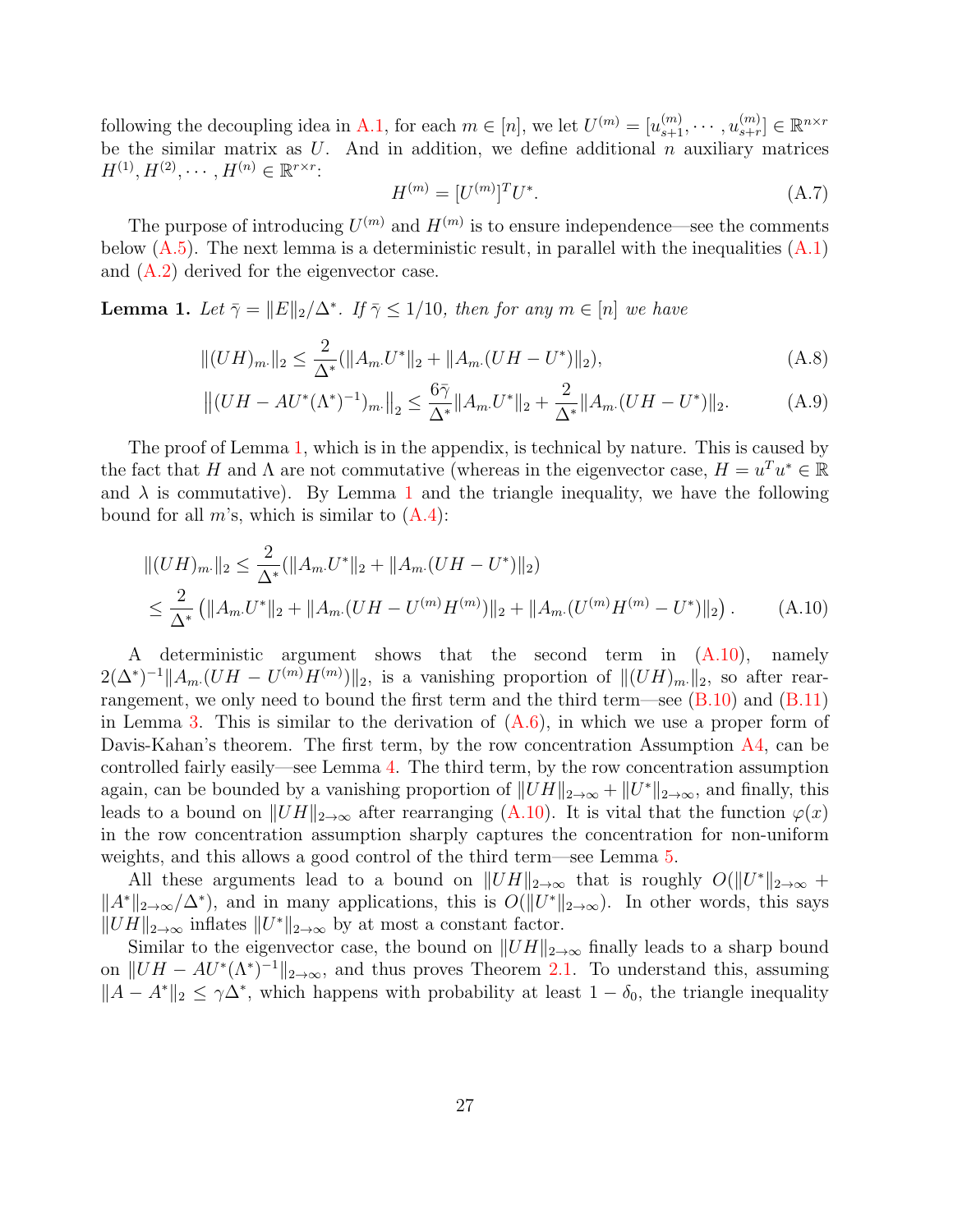yields

$$
||UH - AU^*(\Lambda^*)^{-1}||_{2 \to \infty} \le \frac{6\gamma}{\Delta^*} ||AU^*||_{2 \to \infty} + \frac{2}{\Delta^*} \max_{m \in [n]} ||A_m (UH - U^{(m)}H^{(m)})||_2
$$
  
+ 
$$
\frac{2}{\Delta^*} \max_{m \in [n]} ||A_m (U^{(m)}H^{(m)} - U^*)||_2.
$$
 (A.11)

As argued above, we can bound the first term and the second term using Lemma [3](#page-29-2) and [4.](#page-31-0) Now that we have a bound on  $||UH||_{2\rightarrow\infty}$ , Lemma [5](#page-32-0) immediately implies that with probability  $1-\delta_1$ , the third term is a small proportion of that bound, or equivalently  $O((\gamma +$  $\varphi(\gamma)(\|U^*\|_{\max} + \|A^*\|_{2\to\infty}/\Delta^*)$ ). Note that, if  $\gamma = o(1)$  as  $n \to \infty$ , the final bound is an order smaller than  $||U^*||_{\max} + ||A^*||_{2\to\infty}/\Delta^*$ .

### B Proofs for Section 2

#### B.1 Deterministic lemmas

This subsection states and proves deterministic results useful for the proof. We temporarily ignore Assumptions  $A2-A4$  $A2-A4$  and may only assume [A1.](#page-10-0) First we present basic properties of  $H = U<sup>T</sup>U<sup>*</sup>$ , which is shown to be close to the orthonormal matrix sgn(H). Both of them play an important role in aligning  $U$  with  $U^*$ . The techniques used in dealing with  $H$  and  $sgn(H)$  are similar to the ones in [Fan et al.](#page-53-13) [\(2017\)](#page-53-13).

<span id="page-27-0"></span>**Lemma 2.**  $||H||_2 \leq 1$ . When  $\bar{\gamma} = ||E||_2/\Delta^* \leq 1$ , we have

$$
||H - \operatorname{sgn}(H)||_2^{1/2} \le ||UU^T - U^*(U^*)^T||_2 \le \frac{||EU^*||_2}{(1 - \bar{\gamma})\Delta^*} \le \frac{\bar{\gamma}}{1 - \bar{\gamma}},
$$
(B.1)

and  $||\Lambda H - H\Lambda||_2 \leq 2||E||_2$ . When  $\bar{\gamma} \leq 1/2$ , we have  $||H^{-1}||_2 \leq (1 - \bar{\gamma})^2/(1 - 2\bar{\gamma})$  and

$$
||U_m(H\Lambda - \Lambda H)||_2 \le \frac{2(1-\bar{\gamma})^2}{1-2\bar{\gamma}} ||E||_2 ||(UH)_m||_2, \ \forall m \in [n].
$$
 (B.2)

**Proof of Lemma [2.](#page-27-0)** First, we have  $||H||_2 = ||U^T U^*||_2 \le ||U^T||_2 ||U^*||_2 = 1$ . Let the SVD of  $H = U^T U^*$  be  $\bar{U} \bar{\Sigma} \bar{V}^T$ , where  $\bar{U}, \bar{V} \in \mathbb{R}^{r \times r}$  are orthogonal matrices and  $\bar{\Sigma} = \text{diag}\{\bar{\sigma}_1, \cdots, \bar{\sigma}_r\}$ is a diagonal matrix. Then  $sgn(H) = \overline{U}\overline{V}^T$ . By [\(Stewart and Sun,](#page-56-4) [1990,](#page-56-4) Chp I, Cor 5.4), the singular values  $1 \ge \bar{\sigma}_1 \ge \cdots \ge \bar{\sigma}_r \ge 0$  are the cosines of canonical angles  $0 \le \bar{\theta}_1 \le \cdots \le$  $\bar{\theta}_r \leq \pi/2$  between the column spaces of U and U<sup>\*</sup>. We have  $\|\text{sgn}(H) - H\|_2 = 1 - \cos \bar{\theta}_r$ .

The Davis-Kahan  $\sin \Theta$  theorem [\(Davis and Kahan,](#page-53-1) [1970\)](#page-53-1) forces  $\sin \bar{\theta}_r \leq$  $\left\| U^*(U^*)^T E \right\|_2 / \delta \leq \left\| EU^* \right\|_2 / \delta$ , where  $\delta = (\lambda_s - \lambda_{s+1}^*)_+ \wedge (\lambda_{s+r}^* - \lambda_{s+r+1})_+$  and we define  $x_+ = x \vee 0$  for  $x \in \mathbb{R}$ . On the one hand, Weyl's inequality [\(Stewart and Sun,](#page-56-4) [1990,](#page-56-4) Chp IV, Cor 4.9) leads to  $\delta \geq \Delta^* - ||E||_2 \geq (1 - \bar{\gamma})\Delta^*$ . On the other hand,  $\sin \bar{\theta}_r = ||UU^T - U^*(U^*)^T||_2$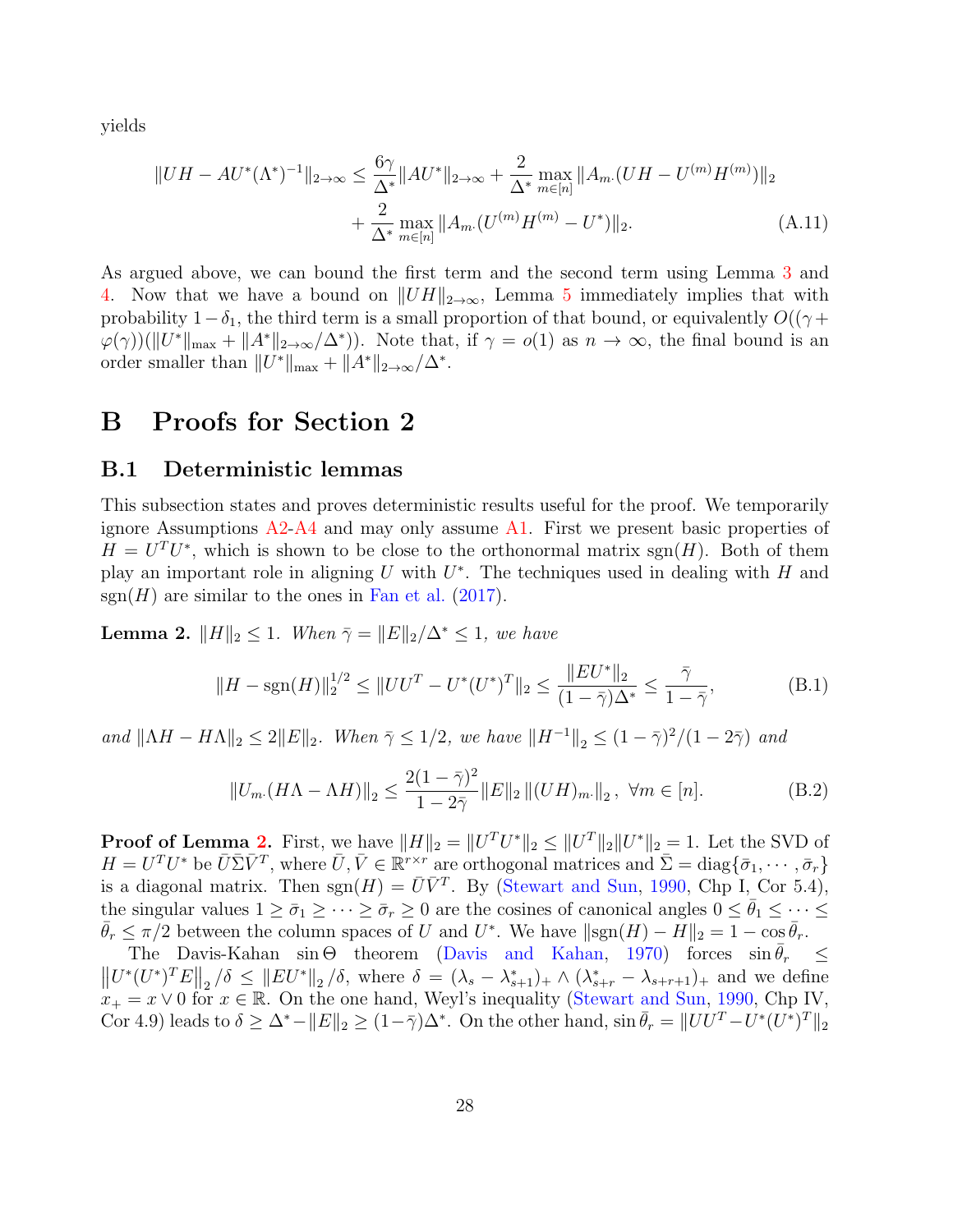follows from [\(Stewart and Sun,](#page-56-4) [1990,](#page-56-4) Chp I, Thm 5.5). Besides,  $\bar{\theta}_r \in [0, \pi/2]$  forces  $0 \leq \cos \bar{\theta}_r \leq 1$ ,  $\cos \bar{\theta}_r \geq \cos^2 \bar{\theta}_r = 1 - \sin^2 \bar{\theta}_r$  and

$$
||H - \text{sgn}(H)||_2^{1/2} = \sqrt{1 - \cos \bar{\theta}_r} \le \sin \bar{\theta}_r = ||UU^T - U^*(U^*)^T||_2 \le \frac{||EU^*||_2}{(1 - \bar{\gamma})\Delta^*} \le \frac{\bar{\gamma}}{1 - \bar{\gamma}}.
$$

Note that  $U^T A = \Lambda U^T$  and  $A^* U^* = U^* \Lambda^*$ . We have

$$
UT EU* = UT AU* - UT A* U* = \Lambda UT U* - UT U* \Lambda* = \Lambda H - H \Lambda*.
$$

By the triangle inequality,

$$
\|\Lambda H - H\Lambda\|_2 = \|U^T E U^* + H(\Lambda^* - \Lambda)\|_2 \le \|U^T E U^*\|_2 + \|H(\Lambda^* - \Lambda)\|_2 \le 2\|E\|_2,
$$

where we used  $\|\Lambda - \Lambda^*\|_2 \leq \|E\|_2$  and  $\|H\|_2 \leq 1$ . From now on we assume that  $\overline{\gamma} \leq 1/2$ .  $||H - \text{sgn}(H)||_2 \leq |\overline{\gamma}/(1 - \overline{\gamma})|^2 \leq 1$  leads to

$$
||H^{-1} - \text{sgn}(H)^{-1}||_2 \le \frac{||\text{sgn}(H)^{-1}[H - \text{sgn}(H)]||_2}{1 - ||\text{sgn}(H)^{-1}[H - \text{sgn}(H)]||_2} \le \frac{||H - \text{sgn}(H)||_2}{1 - ||H - \text{sgn}(H)||_2} \le \frac{\bar{\gamma}^2}{1 - 2\bar{\gamma}},
$$
  

$$
||H^{-1}||_2 \le ||\text{sgn}(H)^{-1}||_2 + ||H^{-1} - \text{sgn}(H)^{-1}||_2 \le 1 + \frac{\bar{\gamma}^2}{1 - 2\bar{\gamma}} = \frac{(1 - \bar{\gamma})^2}{1 - 2\bar{\gamma}}.
$$

Finally we come to the last claim.

$$
||U_{m}(H\Lambda - \Lambda H)||_2 = ||(UH)_{m}H^{-1}(H\Lambda - \Lambda H)||_2 \le ||(UH)_{m}||_2 ||H^{-1}||_2 ||H\Lambda - \Lambda H||_2
$$
  

$$
\le ||(UH)_{m}||_2 \cdot \frac{(1 - \bar{\gamma})^2}{1 - 2\bar{\gamma}} \cdot 2 ||E||_2.
$$

Next, we prove Lemma [1.](#page-26-0) This will soon leads to simplified bounds in Lemma [3.](#page-29-2)

**Proof of Lemma [1.](#page-26-0)** Define  $\Lambda = \text{diag}(\lambda_{s+1}, \dots, \lambda_{s+r}) \in \mathbb{R}^{r \times r}$ . By Weyl's inequality,  $\max_{i \in [r]} |\lambda_{s+i} - \lambda_{s+i}^*| = ||\Lambda - \Lambda^*||_2 \le ||E||_2 \le \overline{\gamma} \Delta^*$ , and so  $\min_{i \in [r]} |\lambda_{s+i}| \ge (1 - \overline{\gamma}) \Delta^*$ . Moreover, since  $AU = U\Lambda$ , we have

<span id="page-28-0"></span>
$$
UH\Lambda - AU^* = U(H\Lambda - \Lambda H) + A(UH - U^*).
$$
 (B.3)

<span id="page-28-1"></span> $\Box$ 

Note that when  $r = 1$ , H and  $\Lambda$  are scalars, so the term involving  $H\Lambda - \Lambda H$  vanishes. By the triangle inequality and Weyl's inequality, the entries of  $U$  are easy to bound. However, for a general r, the trouble that H and  $\Lambda$  do not commute requires more work.

We multiply [\(B.3\)](#page-28-0) by  $\Lambda^{-1}$  on the right, use Lemma [2](#page-27-0) and the triangle inequality to derive

$$
||(UH - AU^*\Lambda^{-1})_{m}||_2 \le ||U_m \cdot (H\Lambda - \Lambda H)\Lambda^{-1}||_2 + ||A_m \cdot (UH - U^*)\Lambda^{-1}||_2
$$
  
\n
$$
\le \frac{1}{\min_{i \in [r]} |\lambda_{s+i}|} \left(\frac{2(1-\bar{\gamma})^2}{1-2\bar{\gamma}} ||E||_2 ||(UH)_{m}||_2 + ||A_m \cdot (UH - U^*)||_2\right)
$$
  
\n
$$
\le \frac{2\bar{\gamma}}{1-2\bar{\gamma}} ||(UH)_{m}||_2 + \frac{1}{(1-\bar{\gamma})\Delta^*} ||A_m \cdot (UH - U^*)||_2.
$$
 (B.4)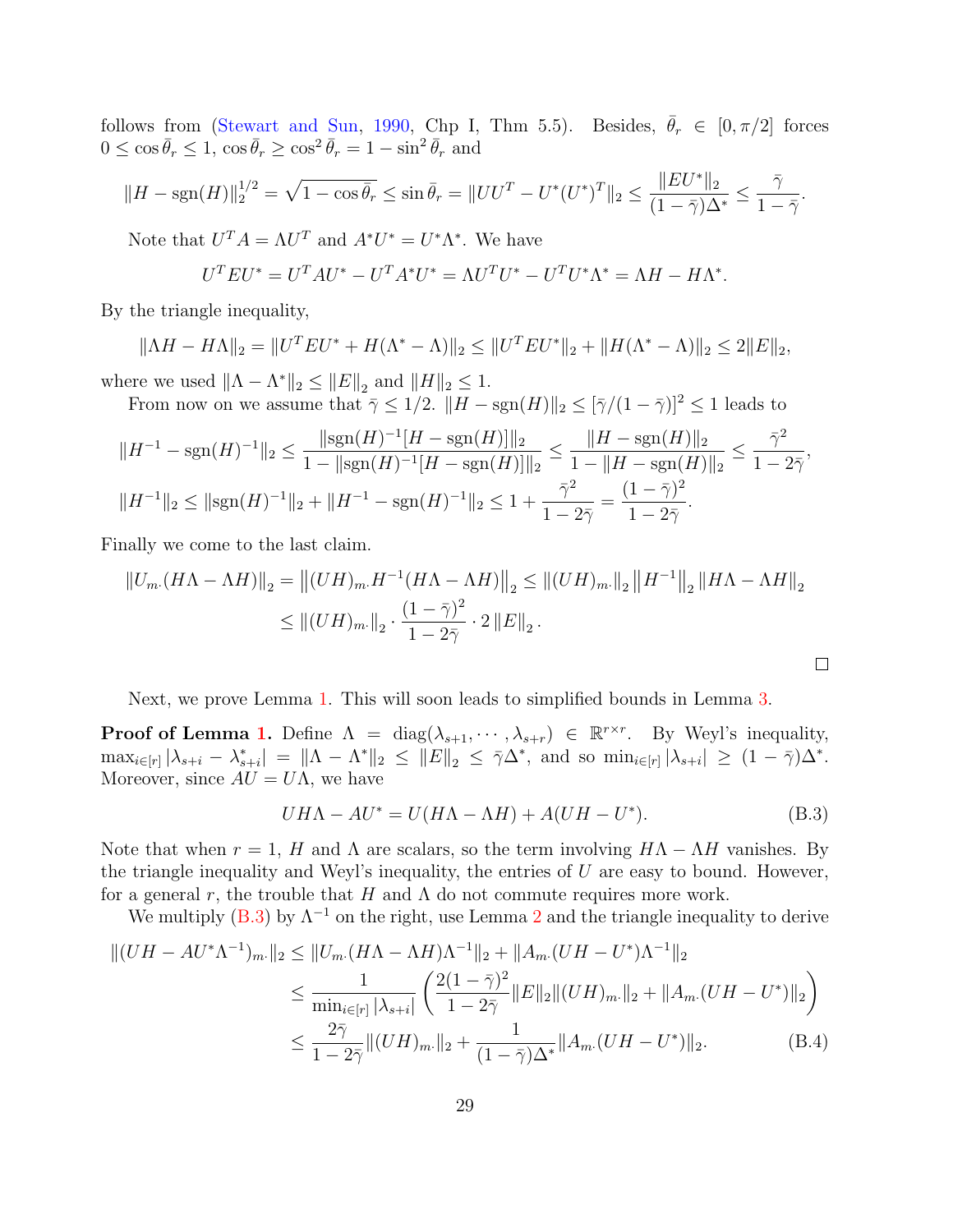On the other hand,

<span id="page-29-4"></span>
$$
||(UH - AU^*\Lambda^{-1})_{m\cdot}||_2 \ge ||(UH)_{m\cdot}||_2 - \frac{||A_m \cdot U^*||_2}{\min_{i \in [r]} |\lambda_{s+i}|} \ge ||(UH)_{m\cdot}||_2 - \frac{||A_m \cdot U^*||_2}{(1 - \bar{\gamma})\Delta^*}.
$$
 (B.5)

Combining this bound with [\(B.4\)](#page-28-1),

<span id="page-29-3"></span>
$$
||(UH)_{m\cdot}||_2 \le \frac{1-2\bar{\gamma}}{(1-\bar{\gamma})(1-4\bar{\gamma})} \cdot \frac{1}{\Delta^*} (||A_m \cdot U^*||_2 + ||A_m \cdot (UH - U^*)||_2). \tag{B.6}
$$

Since our condition  $\bar{\gamma} \leq 1/10$  implies  $(1-\bar{\gamma})(1-4\bar{\gamma}) \geq 1/2$ , the first inequality of this lemma follows from  $(B.6)$ . Besides,  $(B.6)$  leads to a further upper bound of  $(B.4)$ :

$$
||(UH - AU^*\Lambda^{-1})_{m\cdot}||_2 \le \frac{2\bar{\gamma}||A_m U^*||_2 + (1 - 2\bar{\gamma})||A_m (UH - U^*)||_2}{(1 - \bar{\gamma})(1 - 4\bar{\gamma})\Delta^*} \le \frac{4\bar{\gamma}}{\Delta^*}||A_m U^*||_2 + \frac{2}{\Delta^*}||A_m (UH - U^*)||_2.
$$
 (B.7)

Similar to  $(B.5)$ , we have another lower bound

$$
||(UH - AU^*\Lambda^{-1})_{m\cdot}||_2 \ge ||(UH - AU^*(\Lambda^*)^{-1})_{m\cdot}||_2 - ||A_m U^*((\Lambda^*)^{-1} - \Lambda^{-1})||_2
$$
  
 
$$
\ge ||(UH - AU^*(\Lambda^*)^{-1})_{m\cdot}||_2 - \frac{2\bar{\gamma}}{\Delta^*}||A_m U^*||_2,
$$
 (B.8)

 $\frac{-1}{s+i} \leq ||E||_2/|\lambda^*_{s+i}\lambda_{s+i}| \leq \frac{||E||_2}{(1-\bar{\gamma})(\Delta^*)^2} \leq \frac{\bar{\gamma}}{(1-\bar{\gamma})\Delta^*} \leq \frac{2\bar{\gamma}}{\Delta^*}.$  Combining where we used  $|(\lambda_{s+i}^*)^{-1} - \lambda_{s+1}^{-1}|$  $(B.7)$  and  $(B.8)$ , we obtain the second claim.  $\Box$ 

<span id="page-29-2"></span>**Lemma 3.** Let Assumption [A1](#page-10-0) hold. If  $||A - A^*||_2 \le \gamma \Delta^*$ , then for all  $m \in [n]$  we have

<span id="page-29-8"></span><span id="page-29-6"></span><span id="page-29-5"></span><span id="page-29-0"></span>
$$
||UU^T - U^{(m)}(U^{(m)})^T||_2 \le 3\kappa ||(UH)_{m}||_2,
$$
\n(B.9)

<span id="page-29-9"></span><span id="page-29-7"></span><span id="page-29-1"></span>
$$
||A_m(UH - U^{(m)}H^{(m)})||_2 \le 3\kappa ||A||_{2\to\infty} ||(UH)_m||_2.
$$
 (B.10)

As a consequence, we have the following bounds under the conditions above:

$$
||(UH)_{m\cdot}||_2 \leq \frac{4}{\Delta^*} \left( ||A_{m\cdot}U^*||_2 + ||A_{m\cdot}(U^{(m)}H^{(m)} - U^*)||_2 \right),
$$
\n(B.11)

$$
\max_{m \in [n]} \|U^{(m)}H^{(m)} - U^*\|_2 \le 6\gamma,
$$
\n(B.12)

$$
\max_{m \in [n]} \|U^{(m)}H^{(m)} - U^*\|_{2 \to \infty} \le 4\kappa \|UH\|_{2 \to \infty} + \|U^*\|_{2 \to \infty}.
$$
 (B.13)

**Proof of Lemma [3](#page-29-2).** First, we prove the "as a consequence" part. Under Assumption [A1](#page-10-0) the condition  $||A - A^*||_2 \leq \gamma \Delta^*$ , we have  $||A||_{2\to\infty} \leq ||A - A^*||_2 + ||A^*||_{2\to\infty} \leq 2\gamma \Delta^*$ . Since  $4\kappa \|A\|_{2\to\infty} \leq 8\kappa\gamma\Delta^* \leq \Delta^*/4$ , from the bound [\(B.10\)](#page-29-0) we have

$$
||A_{m}(UH - U^{(m)}H^{(m)})||_2 \le 4\kappa ||A||_{2\to\infty} ||(UH)_{m}||_2 \le \frac{\Delta^*}{4} ||(UH)_{m}||_2, \quad \forall m \in [n].
$$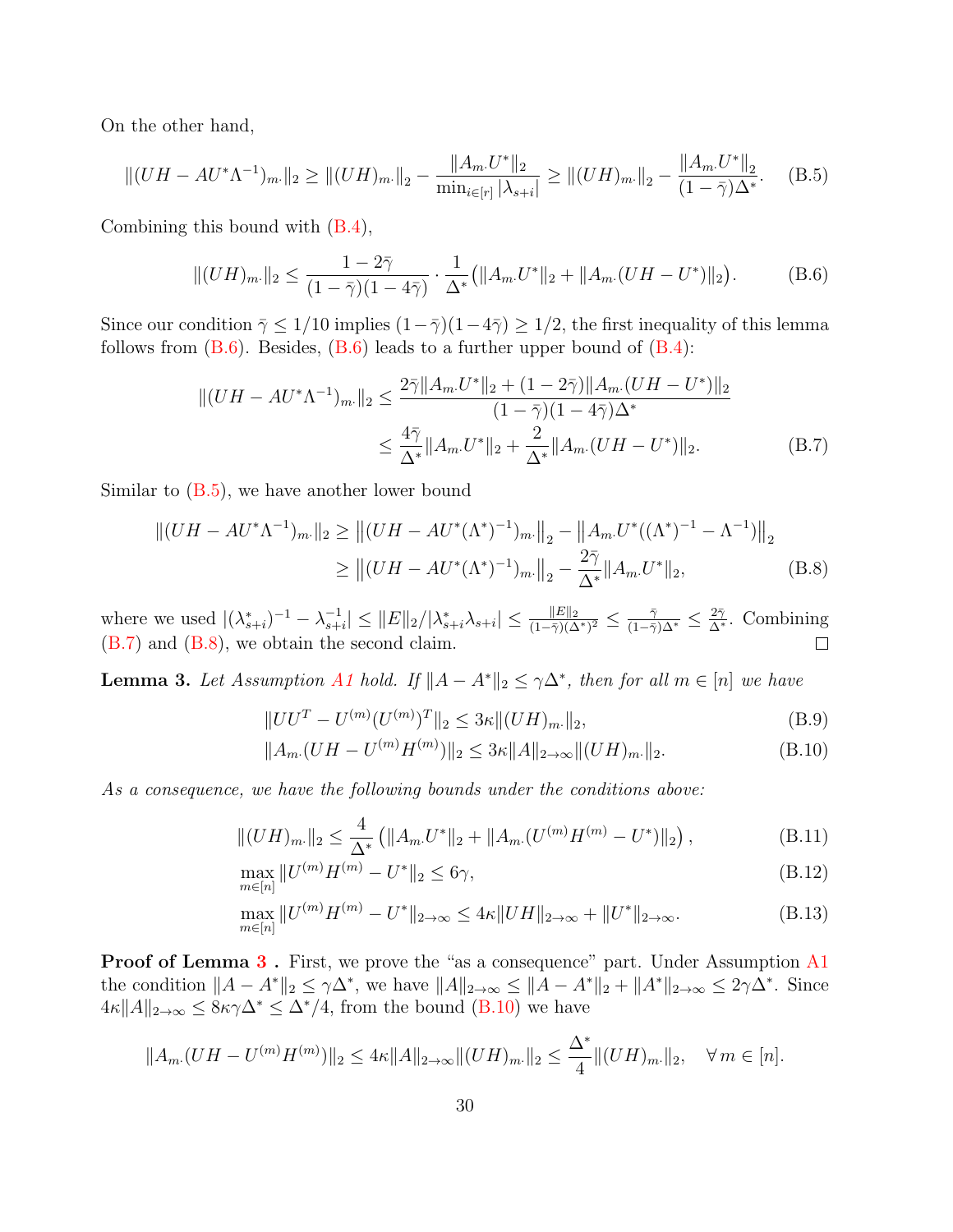Using this bound to simplify  $(A.10)$ , we obtain the desired inequality  $(B.11)$  after rearrangement.

Recall the definition of  $H^{(m)}$  in [\(A.7\)](#page-26-2). The fact  $(U^*)^T U^* = I_r$  yields  $U^{(m)} H^{(m)} - U^* =$  $[U^{(m)}(U^{(m)})^T - U^*(U^*)^T]U^*$ . We use Lemma [2](#page-27-0) to derive that

$$
||U^{(m)}H^{(m)} - U^*||_2 \le ||U^{(m)}(U^{(m)})^T - U^*(U^*)^T||_2 \le \frac{||A^{(m)} - A^*||_2}{\Delta^* - ||A^{(m)} - A^*||_2}.
$$

Since  $A - A^{(m)}$  can only have nonzero entries in its m'th row and column (recall the definition  $(A.3)$ ) we have  $||A-A^{(m)}||_2 \leq 2||A||_{2\to\infty}$ . Thus, by the triangle inequality and the assumption  $||A - A^*||_2 \leq \gamma \Delta^*,$ 

$$
||A^{(m)} - A^*||_2 \le ||A - A^*||_2 + ||A - A^{(m)}||_2 \le \gamma \Delta^* + 2(||A^*||_{2 \to \infty} + ||A - A^*||_{2 \to \infty}) \le 5\gamma \Delta^*.
$$

This inequality and the condition  $\gamma \leq 1/32$  leads to a new bound:

$$
||U^{(m)}H^{(m)}-U^*||_2\leq \frac{5\gamma\Delta^*}{\Delta^*-5\gamma\Delta^*}<6\gamma.
$$

To get  $(B.13)$ , we use the triangle inequality and  $(B.9)$  to obtain that

$$
||U^{(m)}H^{(m)} - U^*||_{2 \to \infty} \le ||U^{(m)}H^{(m)} - UH||_2 + ||UH||_{2 \to \infty} + ||U^*||_{2 \to \infty}
$$
  
= 
$$
||[U^{(m)}(U^{(m)})^T - UU^T]U^*||_2 + ||UH||_{2 \to \infty} + ||U^*||_{2 \to \infty}
$$
  

$$
\le (3\kappa + 1)||UH||_{2 \to \infty} + ||U^*||_{2 \to \infty} \le 4\kappa ||UH||_{2 \to \infty} + ||U^*||_{2 \to \infty}.
$$

This finishes the proof of the "as a consequence" part, and now we return to the first part. To bound  $||UU^T - U^{(m)}(U^{(m)})^T||_2$ , we will view  $A^{(m)}$  as a perturbed version of A and use Lemma [2](#page-27-0) to obtain a bound. Let  $\Delta := (\lambda_s - \lambda_{s+1}) \wedge (\lambda_{s+r} - \lambda_{s+r+1})$  be the gap that separates  $\{\lambda_{s+j}\}_{j=1}^r$  with the other eigenvalues of A. By Weyl's inequality,  $|\lambda_i - \lambda_i^*| \leq ||A - A^*||_2$  for any  $i \in [n]$ , so  $\Delta \geq \Delta^* - 2||A - A^*||_2 \geq (1 - 2\gamma)\Delta^*$ . Then by Lemma [2,](#page-27-0)

$$
||UU^T - U^{(m)}(U^{(m)})^T||_2 \le \frac{2|| (A - A^{(m)})U||_2}{\Delta} \le \frac{2|| (A - A^{(m)})UH||_2 ||H^{-1}||_2}{(1 - 2\gamma)\Delta^*}
$$

By Lemma [2,](#page-27-0)  $||H^{-1}||_2 \leq 1/(1-2\gamma)$ . The condition  $\gamma \leq 1/32$  implies

<span id="page-30-1"></span>
$$
||UU^T - U^{(m)}(U^{(m)})^T||_2 \le \frac{2||(A - A^{(m)})UH||_2}{(1 - 2\gamma)^2 \Delta^*} \le \frac{2.3||(A - A^{(m)})UH||_2}{\Delta^*} =: \frac{2.3||B||_2}{\Delta^*}.
$$
 (B.14)

Note that the entries of  $A - A^{(m)}$  are identical to those of A in the m'th row and m'th column, and are zero elsewhere. This leads us to consider bounding  $||B||_2^2$  by two parts:

<span id="page-30-0"></span>
$$
||B||_2^2 \le ||B||_F^2 = ||B_m||_2^2 + \sum_{i \ne m} ||B_i||_2^2
$$
 (B.15)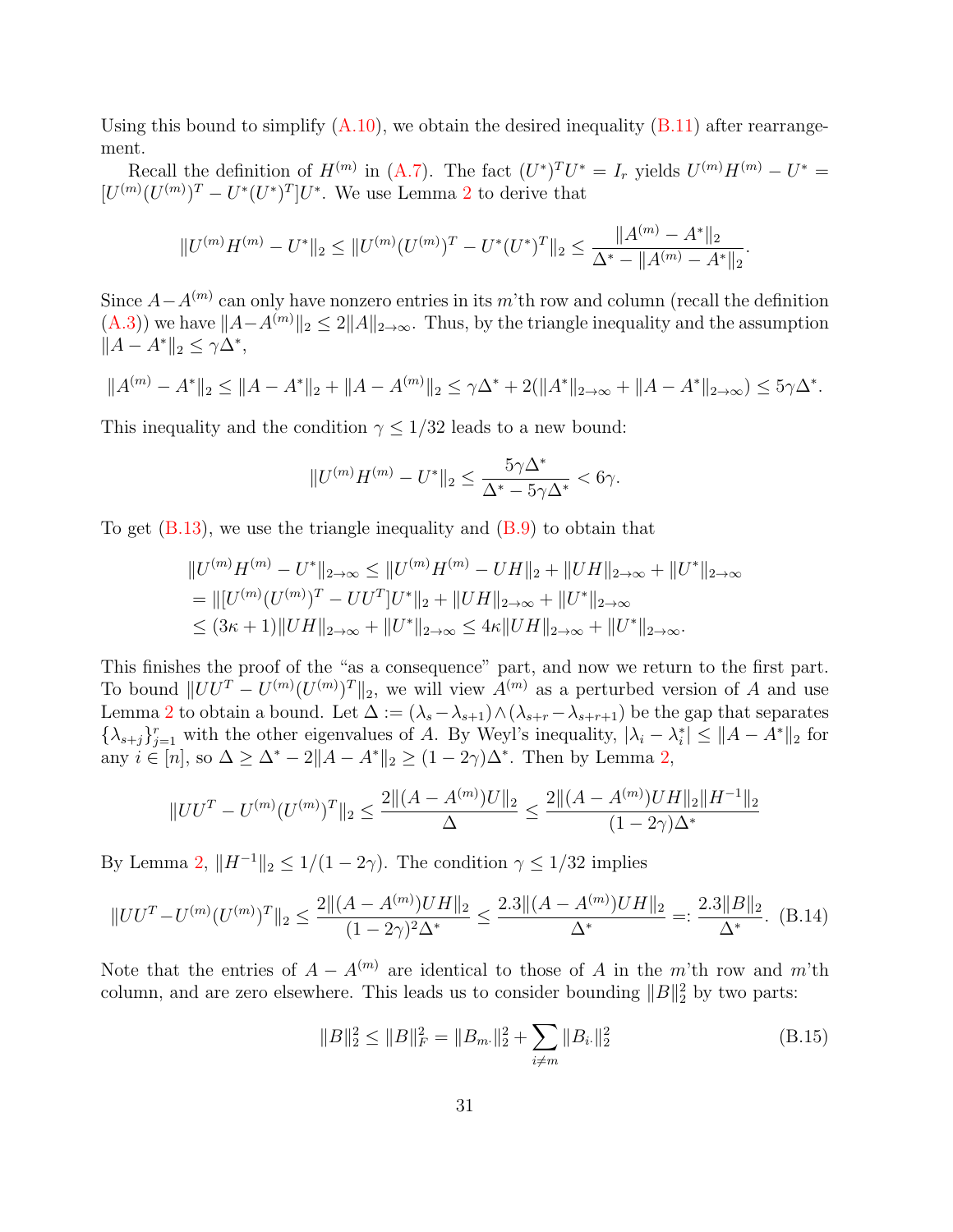Observe that for any  $i \neq m$ , we have  $B_i = (A - A^{(m)})_i \cup H = A_{im}(UH)_{m}$ , so

<span id="page-31-1"></span>
$$
\sum_{i \neq m} ||B_{i\cdot}||_2^2 \le ||(UH)_{m\cdot}||_2^2 \sum_{i \neq m} A_{im}^2 \le ||(UH)_{m\cdot}||_2^2 ||A||_{2 \to \infty}^2.
$$
 (B.16)

We also observe that  $B_m = A_m U H = U_m \Lambda H$ , where  $A_m U = U_m \Lambda$  follows from the eigenvector definition. Thus, Lemma [2](#page-27-0) implies that

$$
||B_{m\cdot}||_2 = ||(U\Lambda H)_{m\cdot}||_2 \le ||(UH\Lambda)_{m\cdot}||_2 + ||[U(\Lambda H - H\Lambda)]_{m}||_2
$$
  
\n
$$
= ||(UH\Lambda)_{m\cdot}||_2 + ||(UH)_{m\cdot}H^{-1}(\Lambda H - H\Lambda)||_2
$$
  
\n
$$
\le ||(UH)_{m\cdot}||_2||\Lambda||_2 + \frac{2||E||_2}{1 - 2\gamma}||(UH)_{m\cdot}||_2
$$
  
\n
$$
\le ||(UH)_{m\cdot}||_2(||\Lambda^*||_2 + ||\Lambda - \Lambda^*||_2 + \frac{2||E||_2}{1 - 2\gamma})
$$
  
\n
$$
\le (1 + \gamma + \frac{2\gamma}{1 - 2\gamma})||(UH)_{m\cdot}||_2||\Lambda^*||_2 \le 1.1||(UH)_{m\cdot}||_2||\Lambda^*||_2
$$
 (B.17)

where we used  $||H^{-1}||_2 \le 1/(1-2\gamma)$ ,  $||\Lambda H - H\Lambda||_2 \le 2||E||_2$ ,  $||\Lambda - \Lambda^*||_2 \le ||E||_2 \le \gamma \Delta^* \le$  $\gamma \| \Lambda^* \|_2$  and  $\gamma \leq 1/32$ . Since  $\|A\|_{2\to\infty} \leq 2\gamma \Delta^* \leq 2\gamma \|\Lambda^*\|_2$ , we combine the bounds [\(B.16\)](#page-31-1) and  $(B.17)$ , and simplify  $(B.15)$ :

$$
||B||_2^2 \le ||(UH)_{m}||_2^2 (1.1^2 ||\Lambda^*||_2^2 + 4\gamma^2 ||\Lambda^*||_2^2) \le (1.2 ||(UH)_{m}||_2 ||\Lambda^*||_2)^2.
$$

The first inequality follows from  $(B.14)$  and the above bound.

Now since  $UH = U U^{T} U^{*}$ ,  $U^{(m)} H^{(m)} = U^{(m)} (U^{(m)})^{T} U^{*}$ , we use  $||U^{*}||_{2} \leq 1$  to derive

$$
||A_{m}(UH - U^{(m)}H^{(m)})||_2 = ||A_{m}\cdot [UU^{T} - U^{(m)}(U^{(m)})^{T}]U^{*}||_2 \leq ||A||_{2 \to \infty} ||UU^{T} - U^{(m)}(U^{(m)})^{T}||_2.
$$

The second inequality immediately follows from [\(B.9\)](#page-29-8).

#### B.2 Proof of Theorem [2.1](#page-11-0)

In this subsection, we will prove Theorem [2.1.](#page-11-0) We will state and prove Lemma [4](#page-31-0) and Lemma [5,](#page-32-0) which provide bounds on  $||AU^*||_{2\to\infty}$  and  $\max_{m\in[n]} ||A_m(U^{(m)}H^{(m)}-U^*)||_2$  respectively. Then, we combine these two lemmas together to prove Theorem [2.1.](#page-11-0)

<span id="page-31-0"></span>**Lemma 4.** Let Assumption  $A_4$  hold. With probability at least  $1 - \delta_1$ , we have

$$
||(A - A^*)U^*||_{2 \to \infty} \le \Delta^* \varphi(1) ||U^*||_{2 \to \infty},
$$
\n(B.18)

<span id="page-31-2"></span> $\Box$ 

$$
||AU^*||_{2\to\infty} \le (||\Lambda^*||_2 + \Delta^* \varphi(1)) ||U^*||_{2\to\infty}.
$$
 (B.19)

**Proof of Lemma [4.](#page-31-0)** To get the first inequality we will use the row concentration assump-tion [A4.](#page-10-1) With probability at least  $1 - \delta_1/n$ , we have  $||(A - A^*)_m U^*||_2 \leq \Delta^* \varphi(1) ||U^*||_{2 \to \infty}$ . Here we used the monotonicity of  $\varphi$  and the fact that  $||U^*||_F \leq \sqrt{n}||U^*||_{2\to\infty}$ . Taking a union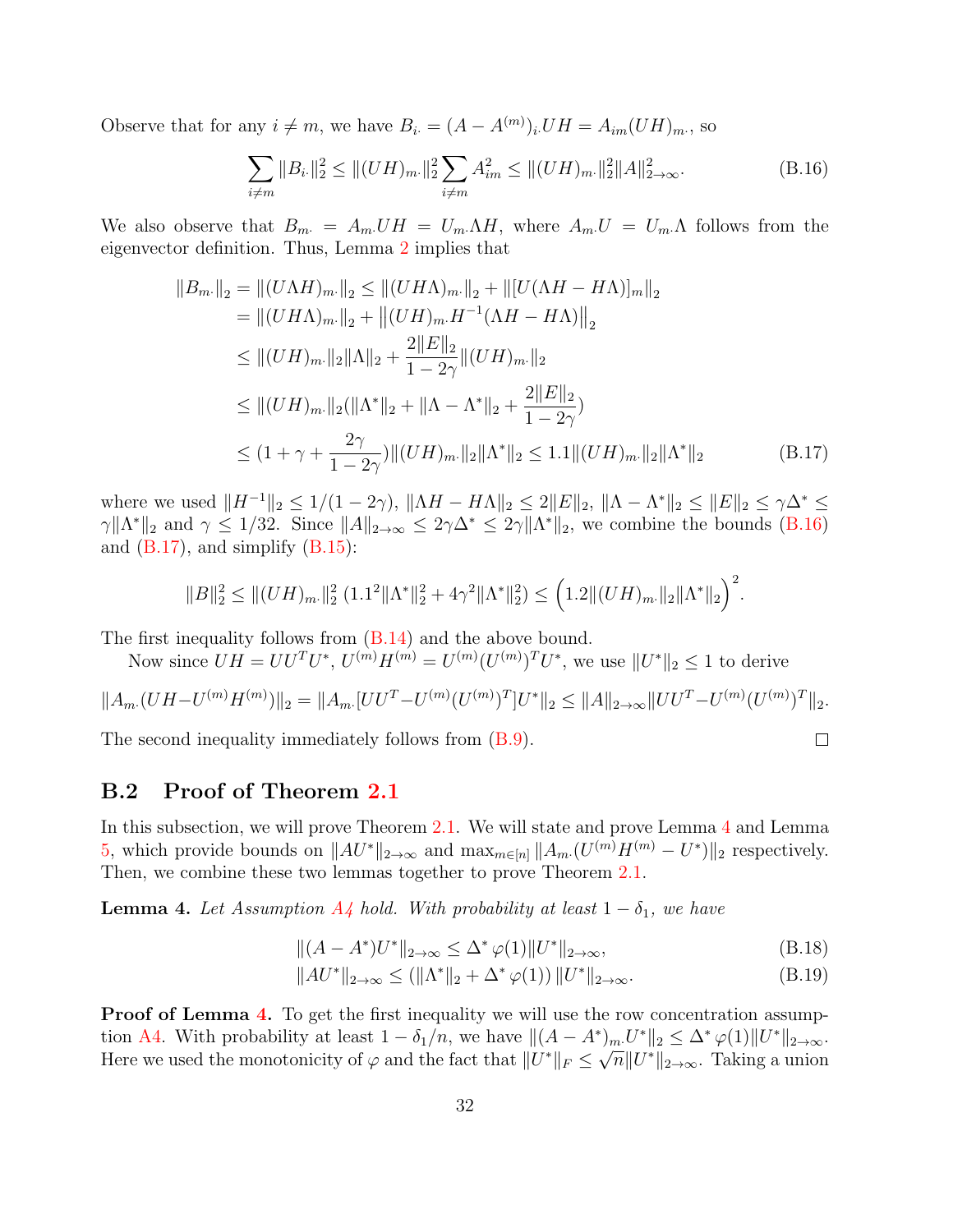bound over m, we deduce that  $||(A - A^*)U^*||_{2 \to \infty} \leq \Delta^* \varphi(1)||U^*||_{2 \to \infty}$  holds with probability at least  $1 - \delta_1$ . By the triangle inequality,

<span id="page-32-1"></span>
$$
||AU^*||_{2\to\infty} \le ||A^*U^*||_{2\to\infty} + ||(A - A^*)U^*||_{2\to\infty}.
$$
 (B.20)

Since  $A^*U^* = U^*\Lambda^*$ , the first term on the right-hand side of  $(B.20)$  is bounded by  $||\Lambda^*||_2||U^*||_{2\to\infty}$ . The lemma is proved by combining the bounds on the two terms in [\(B.20\)](#page-32-1).  $\Box$ 

<span id="page-32-0"></span>**Lemma 5.** Let Assumptions  $A1-A$  $A1-A$ <sub>4</sub> hold. Denote  $V^{(m)} = U^{(m)}H^{(m)} - U^* \in \mathbb{R}^{n \times r}$  for  $m \in [n]$ . There exists an event  $\mathcal{E}_1$  with probability at least  $1-\delta_1$ , such that on  $\{\|A-A^*\|_2 \leq \gamma \Delta^*\}\cap \mathcal{E}_1$ we have

$$
\max_{m \in [n]} \|A_m V^{(m)}\|_2 \le 6\gamma \|A^*\|_{2 \to \infty} + \Delta^* \varphi(\gamma) \left(4\kappa \|UH\|_{2 \to \infty} + 6\|U^*\|_{2 \to \infty}\right). \tag{B.21}
$$

Proof of Lemma [5.](#page-32-0) By the triangle inequality,

$$
||A_m V^{(m)}||_2 \le ||A_m^* V^{(m)}||_2 + ||(A - A^*)_m V^{(m)}||_2
$$

When  $\mathcal{E}_0 = \{\Vert A - A^*\Vert_2 \leq \gamma \Delta^* \}$  happens (which has probability at least  $1-\delta_0$  by Assumption [A3\)](#page-10-0), we use [\(B.12\)](#page-29-9) to bound the first term:

<span id="page-32-3"></span>
$$
||A_m^* \cdot V^{(m)}||_2 \le ||A_m^*||_2 ||V^{(m)}||_2 \le ||A^*||_{2 \to \infty} ||V^{(m)}||_2 \le 6\gamma ||A^*||_{2 \to \infty}.
$$
 (B.22)

To bound the second term, we use the row concentration Assumption [A4.](#page-10-1) For any  $m \in [n]$ and  $W \in \mathbb{R}^{n \times r}$ , with probability at least  $1 - \delta_1/n$ ,

$$
\|(A-A^*)_m.W\|_2 \le \Delta^* \varphi \Big(\frac{\|W\|_F}{\sqrt n\, \|W\|_{2\to\infty}}\Big) \, \|W\|_{2\to\infty} = \Delta^* \varphi \Big(\frac{\|W\|_F}{\sqrt n\, \|W\|_{2\to\infty}}\Big) \, \frac{\sqrt n \|W\|_{2\to\infty}}{\|W\|_F} \frac{\|W\|_F}{\sqrt n}.
$$

From the facts that  $\varphi(x)$  is increasing and  $\varphi(x)/x$  is decreasing for  $x \in [0, +\infty)$  we get

$$
||(A - A^*)_{m} W||_2 \le \begin{cases} \Delta^* \varphi(\gamma) ||W||_{2 \to \infty}, & \text{if } \frac{||W||_F}{\sqrt{n} ||W||_{2 \to \infty}} \le \gamma \\ \Delta^* \frac{\varphi(\gamma)}{\gamma} \frac{||W||_F}{\sqrt{n}}, & \text{if } \frac{||W||_F}{\sqrt{n} ||W||_{2 \to \infty}} > \gamma \end{cases} \le \Delta^* \varphi(\gamma) \left(||W||_{2 \to \infty} \vee \frac{||W||_F}{\sqrt{n} \gamma} \right).
$$
\n(B.23)

Thanks to our leave-one-out construction,  $(A - A^*)_{m}$  and  $V^{(m)}$  are independent. If we define

$$
\mathcal{E}_1 = \bigcap_{m \in [n]} \left\{ \|(A - A^*)_{m \cdot} V^{(m)}\|_2 \leq \Delta^* \varphi(\gamma) \left( \|V^{(m)}\|_{2 \to \infty} \vee \frac{\|V^{(m)}\|_F}{\sqrt{n} \gamma} \right) \right\},
$$

then it follows from [\(B.23\)](#page-32-2), Assumption [A4](#page-10-1) and union bounds that  $\mathbb{P}(\mathcal{E}_1) \geq 1 - \delta_1$ .

Now suppose  $\mathcal{E}_0 \cap \mathcal{E}_1$  happens. [\(B.12\)](#page-29-9) forces  $||V^{(m)}||_F \leq \sqrt{r}||V^{(m)}||_2 \leq 6\gamma\sqrt{r}$ , and we obtain that for all  $m \in [n]$ ,

<span id="page-32-2"></span>
$$
||(A - A^*)_{m}V^{(m)}||_2 \le \Delta^* \varphi(\gamma) \Big(||V^{(m)}||_{2 \to \infty} \vee (6\sqrt{r/n})\Big).
$$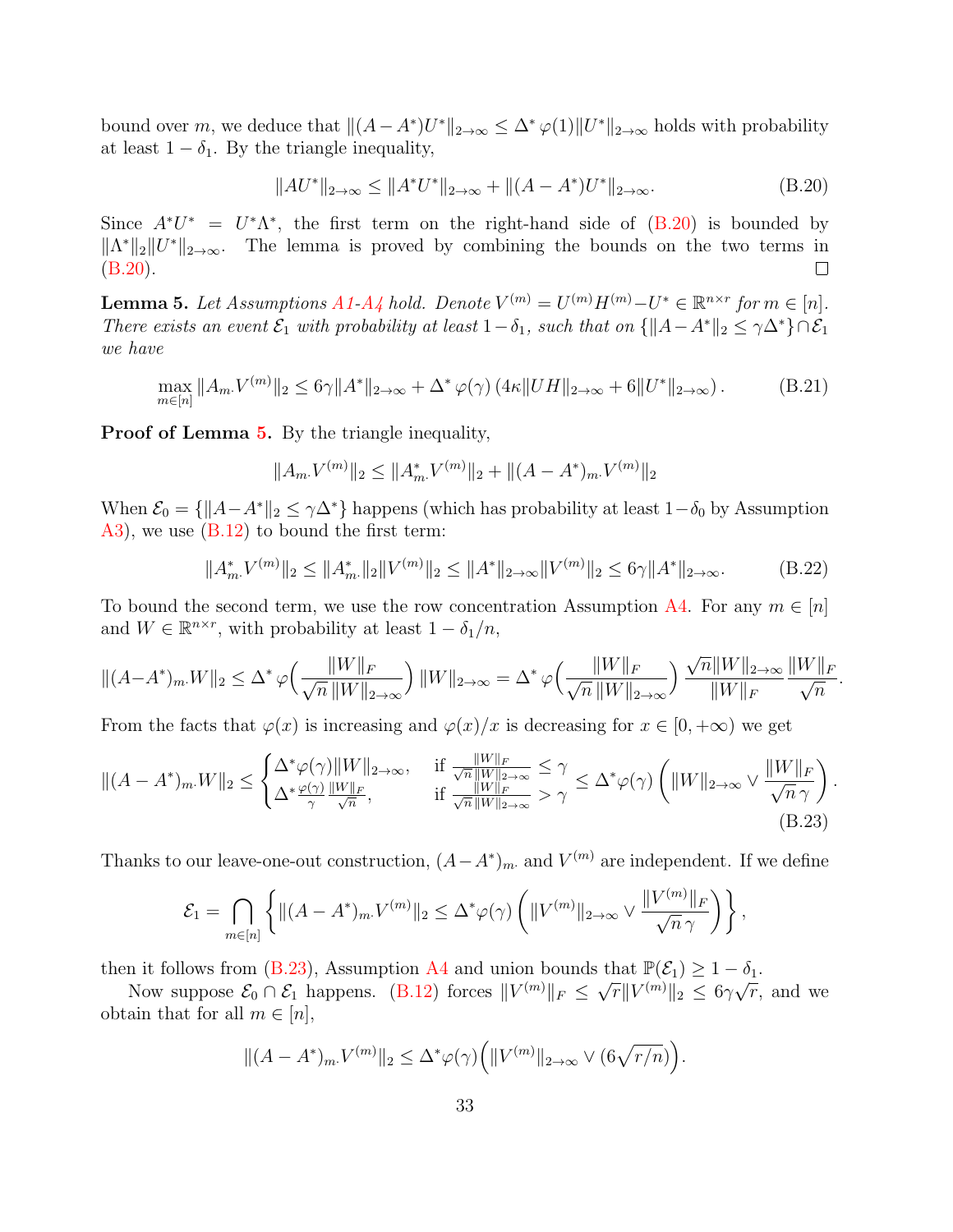Since  $||U^*||_{2\to\infty} \ge \sqrt{r/n}$ , we use [\(B.13\)](#page-29-7) to simplify the above bound:

<span id="page-33-0"></span>
$$
\|(A - A^*)_{m} V^{(m)}\|_2 \le \Delta^* \varphi(\gamma) \left(4\kappa \|UH\|_{2 \to \infty} + 6\|U^*\|_{2 \to \infty}\right). \tag{B.24}
$$

<span id="page-33-8"></span><span id="page-33-7"></span><span id="page-33-5"></span><span id="page-33-4"></span><span id="page-33-3"></span><span id="page-33-2"></span><span id="page-33-1"></span> $\Box$ 

The proof is completed by combining the bounds  $(B.22)$  and  $(B.24)$ .

Finally we are ready for Theorem [2.1.](#page-11-0)

Proof of Theorem [2.1.](#page-11-0) Lemma [2](#page-27-0) forces that

$$
||U\text{sgn}(H) - UH||_{2\to\infty} \le ||UH||_{2\to\infty}||H^{-1}||_2||H - \text{sgn}(H)||_2 \lesssim \gamma^2 ||UH||_{2\to\infty}.
$$

Thanks to this observation and  $||Usgn(H)||_{2\to\infty} = ||U||_{2\to\infty}$ , the first two inequalities in Theorem [2.1](#page-11-0) are implied by

$$
||UH||_{2\to\infty} \lesssim (\kappa + \varphi(1)) ||U^*||_{2\to\infty} + \gamma ||A^*||_{2\to\infty}/\Delta^*,
$$
\n(B.25)

$$
||UH - AU^*(\Lambda^*)^{-1}||_{2\to\infty} \lesssim \kappa(\kappa + \varphi(1))(\gamma + \varphi(\gamma))||U^*||_{2\to\infty} + \gamma||A^*||_{2\to\infty}/\Delta^*.
$$
 (B.26)

Below we are going to show [\(B.25\)](#page-33-1), [\(B.26\)](#page-33-2), and finally the third inequality in Theorem [2.1.](#page-11-0) Let  $\mathcal E$  be an event where  $||A - A^*||_2 \leq \gamma \Delta^*$  and the followings hold:

$$
||UH||_{2\to\infty} \le \frac{4}{\Delta^*} (||AU^*||_{2\to\infty} + \max_{m\in[n]} ||A_m(U^{(m)}H^{(m)} - U^*)||_2),
$$
\n(B.27)

$$
||UH - AU^*(\Lambda^*)^{-1}||_{2 \to \infty} \le \frac{6\gamma}{\Delta^*} ||AU^*||_{2 \to \infty} + \frac{2}{\Delta^*} ||A(UH - U^*)||_{2 \to \infty},
$$
\n(B.28)

$$
||(A - A^*)U^*||_{2 \to \infty} \le \Delta^* \varphi(1) ||U^*||_{2 \to \infty},
$$
\n(B.29)

$$
||AU^*||_{2\to\infty} \le (||\Lambda^*||_2 + \Delta^* \varphi(1)) ||U^*||_{2\to\infty},
$$
\n(B.30)

$$
||A_m (UH - U^{(m)} H^{(m)})||_2 \le 3\kappa ||A||_{2\to\infty} ||(UH)_m||_2 \le 3\kappa \cdot 2\gamma \Delta^* \cdot ||UH||_{2\to\infty}, \ \forall m, \quad (B.31)
$$

$$
||A_{m}(U^{(m)}H^{(m)} - U^*)||_2 \le 6\gamma ||A^*||_{2\to\infty} + \Delta^* \varphi(\gamma) (4\kappa ||UH||_{2\to\infty} + 6||U^*||_{2\to\infty}), \ \forall m. \tag{B.32}
$$

It follows from Lemmas [1,](#page-26-0) [3,](#page-29-2) [4](#page-31-0) and [5](#page-32-0) that  $\mathbb{P}(\mathcal{E}) \ge 1 - \delta_0 - 2\delta_1$ . On the event  $\mathcal{E}$ , [\(B.27\)](#page-33-3), [\(B.30\)](#page-33-4) and [\(B.32\)](#page-33-5) control  $||UH||_{2\rightarrow\infty}$  from above:

$$
||UH||_{2\to\infty} \leq \frac{4}{\Delta^*} (||\Lambda^*||_2 + \Delta^* \varphi(1)) ||U^*||_{2\to\infty} + \frac{4}{\Delta^*} \cdot 6\gamma ||A^*||_{2\to\infty}
$$
  
+ 
$$
\frac{4}{\Delta^*} \cdot \Delta^* \varphi(\gamma) (4\kappa ||UH||_{2\to\infty} + 6||U^*||_{2\to\infty}).
$$

Since  $16\kappa\varphi(\gamma) \leq 1/2$  under Assumption [A1,](#page-10-0) we rearrange the inequality to eliminate  $||UH||_{2\rightarrow\infty}$  on the right-hand side, and obtain

<span id="page-33-6"></span>
$$
||UH||_{2\to\infty} \le \left(\frac{8||\Lambda^*||_2}{\Delta^*} + 8\varphi(1) + 48\varphi(\gamma)\right) ||U^*||_{2\to\infty} + \frac{48\gamma ||A^*||_{2\to\infty}}{\Delta^*}.
$$
 (B.33)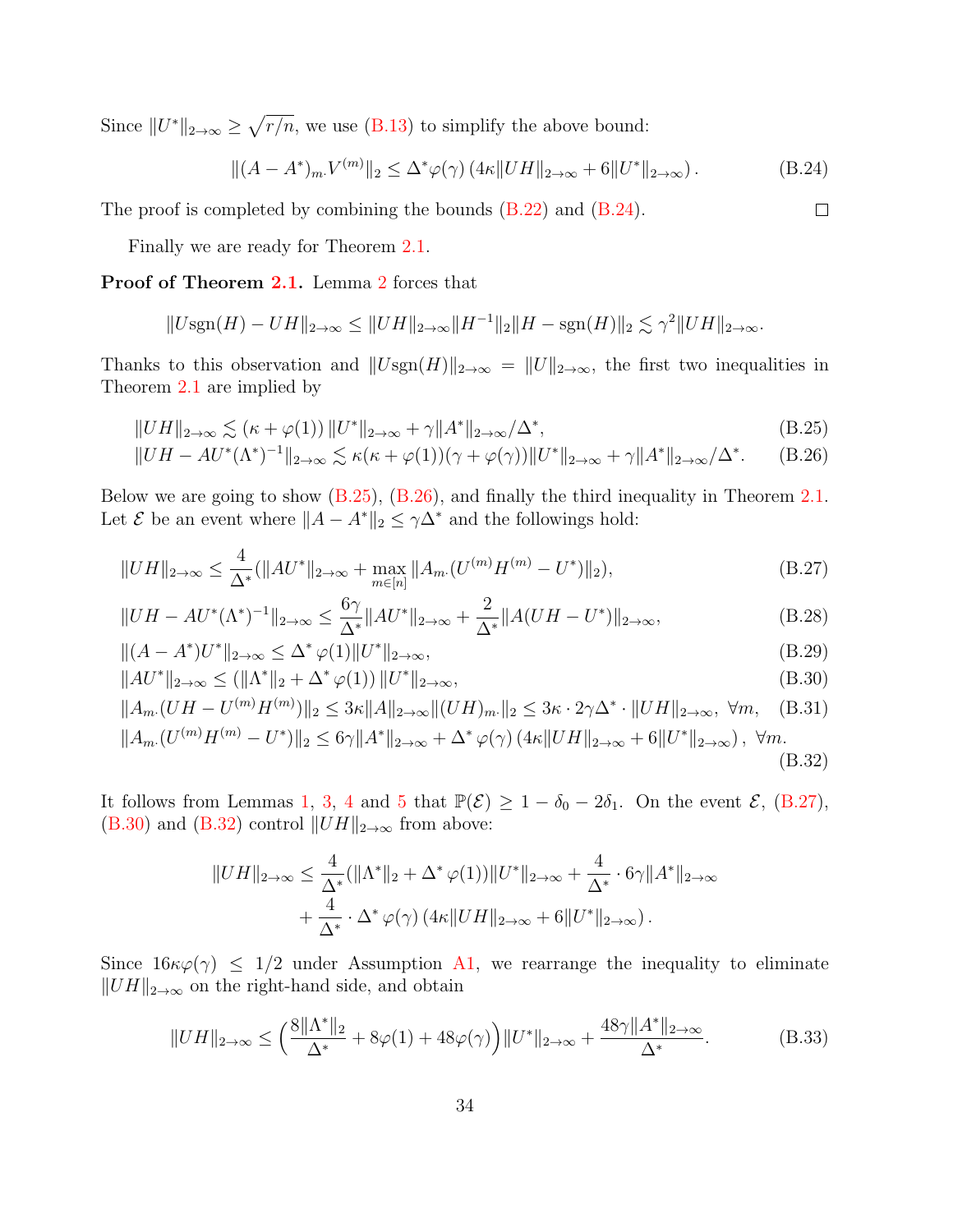[\(B.25\)](#page-33-1) follows from [\(B.33\)](#page-33-6),  $\kappa = ||\Lambda^*||_2/\Delta^*$  and  $\varphi(\gamma) \leq \varphi(1)$  (by monotonicity of  $\varphi$ ). Now we move on to  $(B.26)$ . On the event  $\mathcal{E}$ , by  $(B.28)$  and the triangle inequality,

$$
||UH - AU^*(\Lambda^*)^{-1}||_{2\to\infty} \le \frac{6\gamma}{\Delta^*} ||AU^*||_{2\to\infty} + \frac{2}{\Delta^*} \max_{m \in [n]} ||A_m (UH - U^{(m)}H^{(m)})||_2
$$
  
+ 
$$
\frac{2}{\Delta^*} \max_{m \in [n]} ||A_m (U^{(m)}H^{(m)} - U^*)||_2.
$$

Using [\(B.30\)](#page-33-4)–[\(B.32\)](#page-33-5), the three terms above can be bounded by  $6\gamma(\kappa + \varphi(1))||U^*||_{2\to\infty}$ ,  $12\kappa\gamma\|UH\|_{2\to\infty}$  and  $12\gamma\frac{\|A^*\|_{2\to\infty}}{\Delta^*}+2\varphi(\gamma)(4\kappa\|UH\|_{2\to\infty}+6\|U^*\|_{2\to\infty})$ , respectively. Hence

$$
||UH - AU^*(\Lambda^*)^{-1}||_{2\to\infty} \lesssim (\kappa + \varphi(1)) (\gamma + \varphi(\gamma)) ||U^*||_{2\to\infty} + \gamma ||A^*||_{2\to\infty}/\Delta^* + \kappa(\gamma + \varphi(\gamma)) ||UH||_{2\to\infty}.
$$

Plugging [\(B.25\)](#page-33-1) into this estimate and using the fact  $32\kappa \max\{\gamma, \varphi(\gamma)\} \leq 1$ , we derive [\(B.26\)](#page-33-2). From  $A^*U^* = U^*\Lambda^*$  we deduce that

$$
||AU^*(\Lambda^*)^{-1} - U^*||_{2\to\infty} = ||(A - A^*)U^*(\Lambda^*)^{-1}||_{2\to\infty} \le ||(A - A^*)U^*||_{2\to\infty}/\Delta^*.
$$

The third inequality in Theorem [2.1](#page-11-0) follows from the second inequality in Theorem [2.1,](#page-11-0) [\(B.29\)](#page-33-8), and this inequality.  $\Box$ 

### C Proofs for Section 3

### C.1 Proofs for  $\mathbb{Z}_2$ -synchronization

**Proof of Theorem [3.1.](#page-13-1)** To invoke Theorem [1.1,](#page-5-0) we set  $A^* = xx^*$  and  $A = Y$ . The rank of  $A^*$  is  $r=1$ , and its leading value is  $\lambda_1^*=\Delta^*=n$ , and its leading eigenvector is  $u_1^*=\frac{1}{\sqrt{2}}$  $\bar{a}^x$ . We will drop the subscript 1 in the proof. Note than  $|u_i^*| = 1/$ √  $\overline{n}$  for all  $i \in [n]$ . We choose  $\varphi(x) = x$  and  $\gamma = \max\{\frac{3}{\sqrt{2}}\}$  $\frac{3}{\log n}, 1/$ ∪∪<br>∕  $\overline{n}$ }. It is clear that  $\gamma = o(1)$  and  $||u^*||_{\infty} \leq \gamma$ . To verify that assumption that A concentrates under the spectral norm, we note that a standard concentration result shows  $||A - A^*||_2 \leq 3\sigma\sqrt{n}$  with probability at least  $1 - O(e^{-n/2})$ ; see [\(Bandeira et al.,](#page-52-4) [2016,](#page-52-4) Prop. 3.3) for example. To verify the row concentration assumption, note that for each  $m \in [n]$ ,  $(A - A^*)_{m}$  is a Gaussian variable with a variance no greater than  $\sigma^2 ||w||_2^2$ , and  $\Delta^* ||w||_{\infty} \varphi(\frac{||w||_2}{\sqrt{n}||w||_2})$  $\frac{\|w\|_2}{\overline{n}\|w\|_{\infty}}$  =  $\sqrt{n}\|w\|_2$ . Thus,

$$
\mathbb{P}\left(|(A-A^*)_{m}.w| \le \Delta^* \|w\|_{\infty} \varphi\left(\frac{\|w\|_2}{\sqrt{n}\|w\|_{\infty}}\right)\right) \ge \mathbb{P}\left(\sigma \|w\|_2 |N(0,1)| \le \sqrt{n}\|w\|_2\right)
$$
  

$$
\ge \mathbb{P}\left(|N(0,1)| \le \sqrt{(2+\varepsilon)\log n}\right) \ge 1 - \frac{2}{\sqrt{2\pi(2+\varepsilon)\log n}} n^{-(1+\varepsilon/2)},
$$

where we used a standard Gaussian tail bound  $\mathbb{P}(N(0,1) > t) \leq \frac{1}{\sqrt{2}}$  $\frac{1}{2\pi t}e^{-t^2/2}$ . Therefore, the row concentration assumption holds. Now we use Theorem [1.1](#page-5-0) to obtain that

$$
\min_{s \in \{\pm 1\}} \|su - Au^* / \lambda^* \|_{\infty} = \min_{s \in \{\pm 1\}} \|su - (u^* + \sigma Wu^* / n) \|_{\infty} \lesssim \frac{1}{\sqrt{n \log n}}.
$$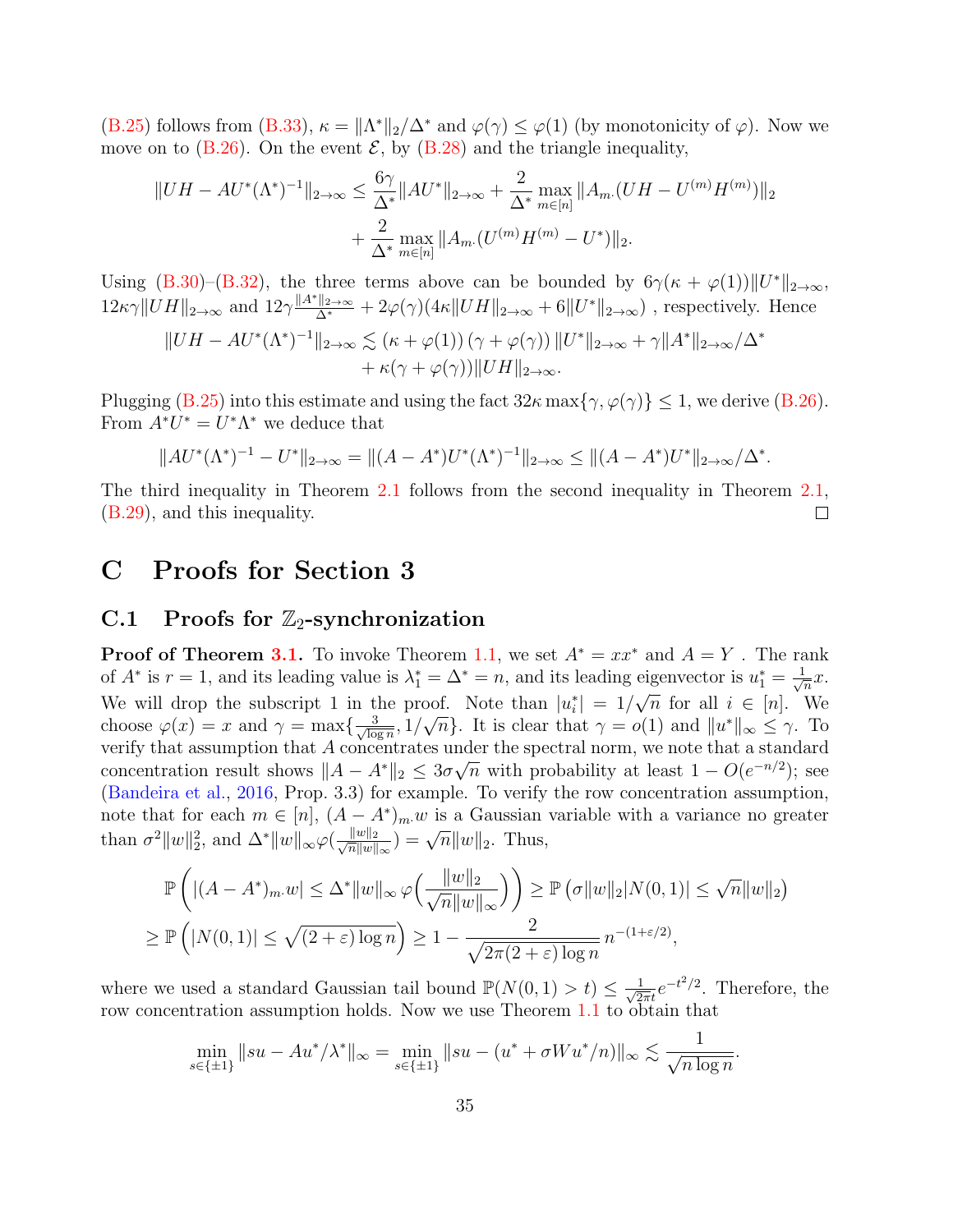As argued before, each entry of the vector  $\sigma W u^*/n$  is Gaussian, and by the union bound,

$$
\mathbb{P}\left(\|\sigma W u^*/n\|_{\infty} \le \sqrt{\frac{2}{(2+\varepsilon)n}}\right) \ge 1 - n \cdot \frac{2}{\sqrt{4\pi \log n}} n^{-1} = 1 - o(1).
$$

It follows that with probability  $1-o(1)$ ,  $\sqrt{n} ||su-u^*||_{\infty} = \sqrt{\frac{2}{2+\epsilon}} + C(\log n)^{-1/2}$ , where To constant with probability  $1 - o(1)$ ,  $\sqrt{n} ||s u - u||_{\infty} = \sqrt{2/(2 + \epsilon)} + C(\log n)$  (b)<br>  $C > 0$  is a constant. Since  $\sqrt{n} u^* = x$  can only be  $\pm 1$ , the desired inequality follows.  $\Box$ 

#### C.2 Proofs for Stochastic Block Model

In this subsection, we will use Bernoulli(p) to denote a Bernoulli random variable  $\xi$  with success probability p, i.e.,  $\mathbb{P}(\xi = 1) = p$ ,  $\mathbb{P}(\xi = 0) = 1 - p$ . The proofs are organized as follows. First, we present the proof of Corollary [3.1,](#page-16-0) followed by a few associated lemmas; then, we state a tail inequality in Lemma [8,](#page-37-0) which is useful for analyzing the entries of the linearized eigenvector; next, we prove the main result Theorem [3.2;](#page-15-2) and finally, we prove Theorem [3.3,](#page-17-0) which is followed by additional lemmas.

Before the proofs, we give a derivation of [\(3.4\)](#page-15-0) from [Zhang and Zhou](#page-57-3) [\(2016\)](#page-57-3). To avoid confusion with our notations, we replace  $a, b$  in Theorem 2.2 and 3.2 of [Zhang and Zhou](#page-57-3)  $(2016)$  by  $a', b'.$ 

**Derivation of**  $(3.4)$ . In Theorem 2.2 and 3.2 of [Zhang and Zhou](#page-57-3)  $(2016)$ , we choose  $K = 2$ , and  $a' = a \log n$  and  $b' = b \log n$ . Note that there is a slight difference in the definition of the parameter space from our Definition [3.3,](#page-15-1) as we require two communities to have exactly the same number of vertices; nevertheless, as we explained, we could adapt our proofs slighted so that vanilla spectral algorithm still matches the minimax result in their approximately equal-sized regime.

We use Taylor expansion for  $I$  (defined in  $(1.2)$  therein):

$$
I = -2\log\left(\frac{ab\log n}{n} + (1 - \frac{a\log n}{2n})(1 - \frac{b\log n}{2n})\right)
$$
  
= 
$$
-2\log\left(\frac{ab\log n}{n} + 1 - \frac{a\log n}{2n} - \frac{b\log n}{2n} + o\left(\frac{\log n}{n}\right)\right)
$$
  
= 
$$
-2\left(\frac{ab\log n}{n} - \frac{a\log n}{2n} - \frac{b\log n}{2n}\right) + o\left(\frac{\log n}{n}\right)
$$
  
= 
$$
(\sqrt{a} - \sqrt{b})^2 \cdot \frac{\log n}{n} + o\left(\frac{\log n}{n}\right).
$$

If  $a > b > 0$  are constants, it is clear that  $nI \rightarrow \infty$ , so the assumptions of Theorem 2.2 and 3.2 are satisfied. Thus, we can combine these two theorems to obtain  $(3.4)$ .

**Proof of Corollary [3.1.](#page-16-0)** We will use Theorem [2.1](#page-11-0) to prove this result, since Theorem [1.1](#page-5-0) does not give us the failure probability  $O(n^{-3})$ . Below we check all the required assumptions. Since we are interested in the second eigenvector, we take  $s = r = 1$ ,  $\Lambda^* = \lambda_2^*$  and  $U^* = u_2^*$ .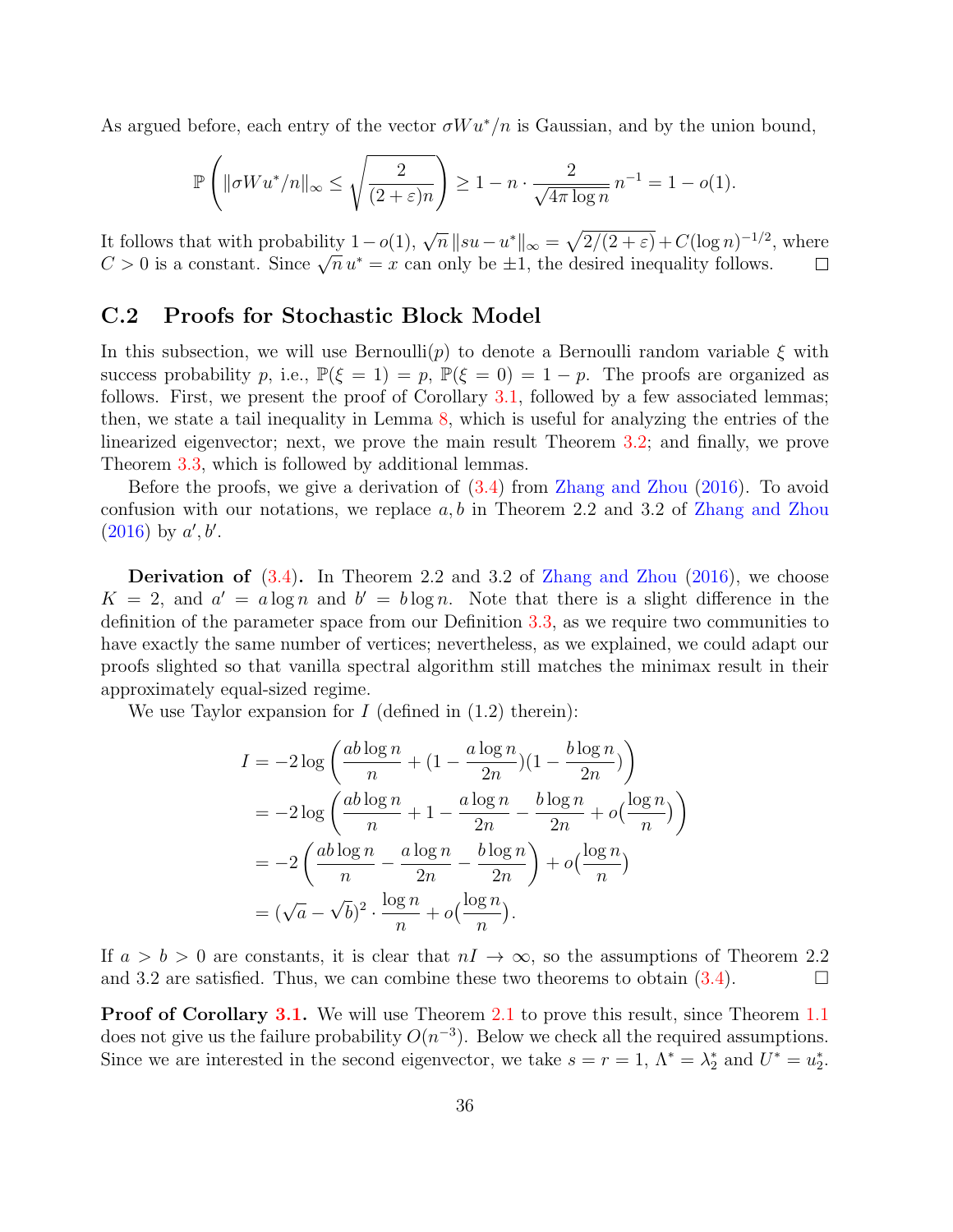Recall that  $A^*$  has rank 2, with  $\lambda_1^* = \frac{(p+q)n}{2}$  $\frac{(-q)n}{2}$  and  $\lambda_2^* = \frac{(p-q)n}{2}$  $\frac{(q)n}{2}$ , so  $\Delta^* = (\lambda_1^* - \lambda_2^*) \wedge (\lambda_2^* - \lambda_3^*) =$  $(b \wedge \frac{a-b}{2})$  $\frac{(-b)}{2}$ ) log *n*. Moreover,  $\kappa = \frac{a-b}{2}$  $/ (b \wedge \frac{a-b}{2})$  $\frac{1}{2}$ ,  $||U^*||_{\text{max}} = 1/\sqrt{n}$  and  $||A^*||_{2\to\infty} = \frac{\log n}{\sqrt{n}}$  $\int a^2+b^2$  $\frac{+b^2}{2}$ .

Let  $c_1, c_2 > 0$  be the quantities (only depending on a and b) defined in Lemma [6,](#page-36-0) which is stated later (see below). We take  $\gamma = [(b \wedge \frac{a-b}{2})]$  $\frac{-b}{2}$ ) $\sqrt{\log n}$ ]<sup>-1</sup>c<sub>1</sub> and  $\varphi(x) = \frac{2a+4}{b\wedge \frac{a-b}{2}} (1 \vee \log(1/x))^{-1}$ . Assumption [A1](#page-10-0) and the first part of Assumption [A3](#page-10-0) holds when n is sufficiently large, and Assumption  $A2$  is trivially satisfied. By Lemma [6,](#page-36-0) the second part of Assumption  $A3$ holds with  $\delta_0 = c_2 n^{-3}$ . Now we show that [A4](#page-10-1) holds with  $\delta_1 = 2n^{-3}$ . When applied to  $A \sim \text{SBM}(n, a\frac{\log n}{n}, b\frac{\log n}{n}, J)$ , Lemma [7](#page-36-1) (stated later), with  $p = a\frac{\log n}{n}$  $\frac{g n}{n}$ ,  $\alpha = 4/a$ , yields

$$
\mathbb{P}\Big(|(A - A^*)_{m}.w| \le \frac{(2a+4)\log n}{1 \vee \log(\frac{\sqrt{n}||w||_{\infty}}{||w||_2})} ||w||_{\infty} \Big) \ge 1 - 2n^{-4}.
$$

Hence, Assumption [A4](#page-10-1) is satisfied. Then the desired result follows from Theorem [2.1.](#page-11-0)  $\Box$ 

In the proof above we used the two concentration inequalities, Lemma [6](#page-36-0) and Lemma [7.](#page-36-1) We omit the proof of Lemma [6,](#page-36-0) since it directly follows from Theorem 5.2 in [Lei and Rinaldo](#page-55-12) [\(2015\)](#page-55-12) or Theorem 5 in [Hajek et al.](#page-54-3) [\(2016\)](#page-54-3), built upon the fundamental result in [Feige and](#page-53-14) [Ofek](#page-53-14) [\(2005\)](#page-53-14). Lemma [7](#page-36-1) is a Bernstein-type inequality and is proved using moment generating function.

<span id="page-36-0"></span>**Lemma 6.** Let  $A \sim \text{SBM}(n, a\frac{\log n}{n}, b\frac{\log n}{n}, J)$ . There exist  $c_1, c_2 > 0$  determined by a and b such that

$$
\mathbb{P}(\|A - A^*\|_2 \ge c_1 \sqrt{\log n}) \le c_2 n^{-3}.\tag{C.1}
$$

<span id="page-36-1"></span>**Lemma 7.** Let  $w \in \mathbb{R}^n$  be a fixed vector,  $\{X_i\}_{i=1}^n$  be independent random variables where  $X_i \sim \text{Bernoulli}(p_i)$ . Suppose  $p \ge \max_i p_i$  and  $\alpha \ge 0$ . Then,

$$
\mathbb{P}\Big(\Big|\sum_{i=1}^n w_i (X_i - \mathbb{E}X_i)\Big| \ge \frac{(2+\alpha)pn}{1 \vee \log(\frac{\sqrt{n}||w||_{\infty}}{||w||_2})} ||w||_{\infty}\Big) \le 2e^{-\alpha np}.\tag{C.2}
$$

*Proof of Lemma [7.](#page-36-1)* Without loss of generality we assume  $||w||_{\infty} = 1$ , since rescaling does not change the event in  $\mathbb{P}(\cdot)$ . Let  $S_n = \sum_{i=1}^n w_i (X_i - \mathbb{E}X_i)$ . Markov's inequality yields

<span id="page-36-2"></span>
$$
\mathbb{P}(S_n \ge t) = \mathbb{P}(e^{\lambda S_n} \ge e^{\lambda t}) \le e^{-\lambda t} \mathbb{E}e^{\lambda S_n} = e^{-\lambda t} \prod_{i=1}^n \mathbb{E}e^{\lambda w_i (X_i - \mathbb{E}X_i)}, \qquad \forall \lambda > 0. \tag{C.3}
$$

We can bound the logarithm of moment generating function by

$$
\log \left( \mathbb{E} e^{\lambda w_i (X_i - \mathbb{E} X_i)} \right) = \log[(1 - p_i) + p_i e^{\lambda w_i}] - \lambda w_i p_i \le p_i (e^{\lambda w_i} - 1) - \lambda w_i p_i \le \frac{e^{\lambda ||w||_{\infty}}}{2} \lambda^2 w_i^2 p_i,
$$

where we applied two inequalities:  $\log(1+x) \leq x$  for  $x > -1$  and  $e^x \leq 1 + x + \frac{e^x}{2}$  $\frac{e^r}{2}x^2$  for  $|x| \leq r$ . We take the logarithm of both sides in [\(C.3\)](#page-36-2) and use  $p \geq \max_i p_i$ ,  $||w||_{\infty} = 1$  to obtain

$$
\log \mathbb{P}(S_n \ge t) \le -\lambda t + \sum_{i=1}^n \log \left( \mathbb{E} e^{\lambda w_i (X_i - \mathbb{E} X_i)} \right) \le -\lambda t + \frac{p\lambda^2}{2} e^{\lambda} ||w||_2^2.
$$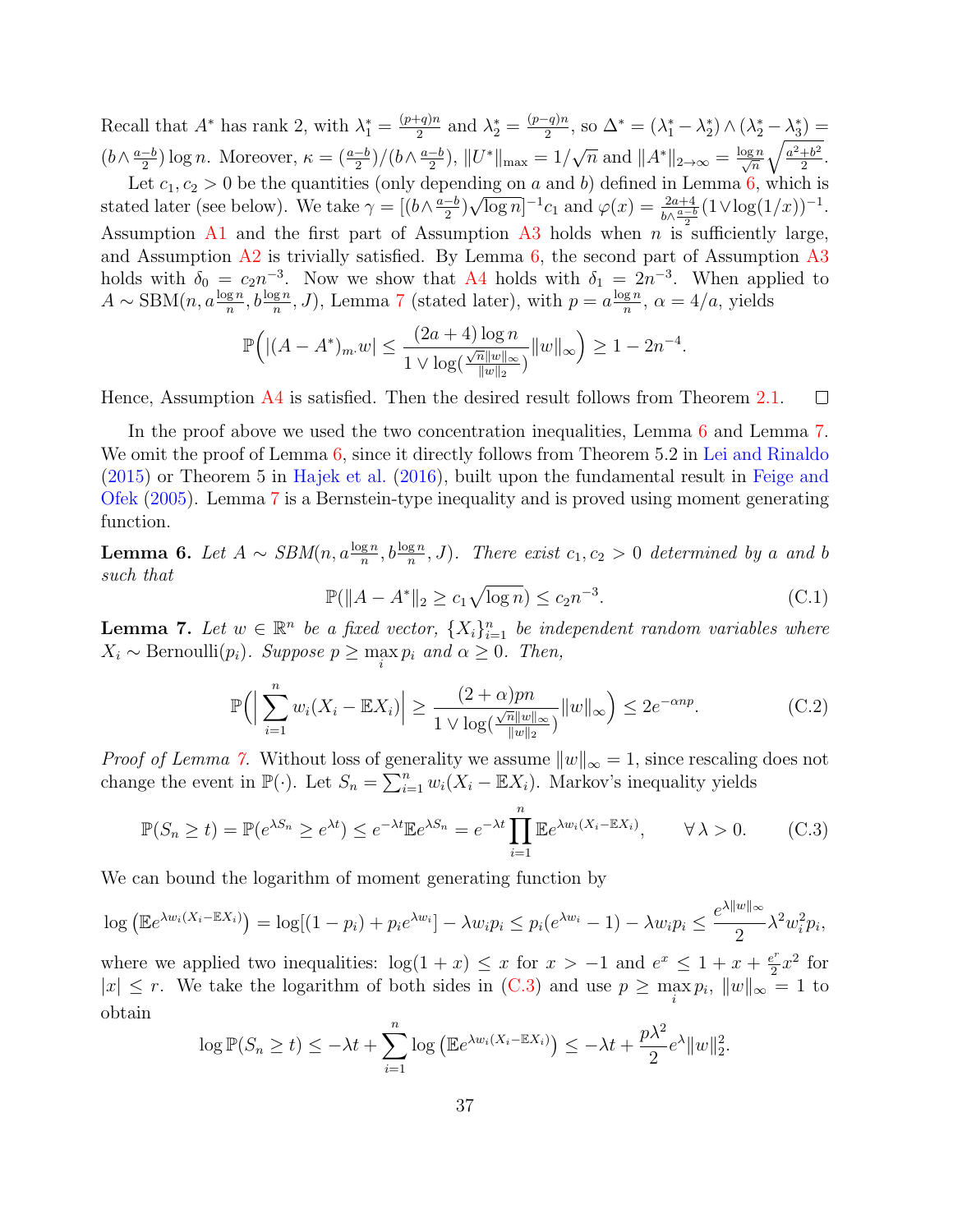Set  $\lambda = 1 \vee \log(\sqrt{n}/\|w\|_2)$  in the above inequality. Since  $\|w\|_2 \leq$ √  $\overline{n}$ || $w$ || $\infty =$ √  $\overline{n}$ , we have Log( $\sqrt{n}/||w||_2 \geq 0$ , and thus  $\lambda \leq 1 + \log(\sqrt{n}/||w||_2)$ . This leads to

$$
\frac{p\lambda^2}{2}e^{\lambda}||w||_2^2 \le \frac{p\lambda^2}{2}e^{\sqrt{n}}||w||_2 = \frac{epn}{2}\frac{||w||_2}{\sqrt{n}}\left(1 \vee \log\left(\frac{\sqrt{n}}{||w||_2}\right)\right)^2 \le \frac{epn}{2},
$$

where we used the easily verifiable inequality:  $1 \vee \log x \leq$ √ ed the easily verifiable inequality:  $1 \vee \log x \leq \sqrt{x}$  for  $x \geq 1$ . Therefore, when  $t = [1 \vee \log(\frac{\sqrt{n}}{\log n})]$  $\frac{\sqrt{n}}{\|w\|_2}$ )]<sup>-1</sup>(2 +  $\alpha$ )*pn*, we deduce

$$
\log \mathbb{P}(S_n \ge t) \le -\left[1 \vee \log\left(\frac{\sqrt{n}}{\|w\|_2}\right)\right]t + \frac{epn}{2} \le -(2+\alpha)pn + \frac{epn}{2} \le -\alpha pn.
$$

By replacing w by  $-w$ , we get a similar bound for the lower tail. The proof is then finished by the union bound.  $\Box$ 

Now we state a lemma that allows us to control the tail of the difference of Binomial variables. It generalizes a similar lemma in [Abbe et al.](#page-51-1) [\(2016\)](#page-51-1).

<span id="page-37-0"></span>**Lemma 8.** Suppose  $a > b$ ,  ${W_i}_{i=1}^{n/2}$  are i.i.d Bernoulli $(\frac{a \log n}{n})$ , and  ${Z_i}_{i=1}^{n/2}$  are i.i.d. Bernoulli $(\frac{b \log n}{n})$ , independent of  $\{W_i\}_{i=1}^{n/2}$ . For any  $\varepsilon \in \mathbb{R}$ , we have the following tail bound:

<span id="page-37-1"></span>
$$
\mathbb{P}\Big(\sum_{i=1}^{n/2} W_i - \sum_{i=1}^{n/2} Z_i \le \varepsilon \log n\Big) \le n^{-(\sqrt{a}-\sqrt{b})^2/2 + \varepsilon \log(a/b)/2}.\tag{C.4}
$$

*Proof of Lemma [8.](#page-37-0)* Let  $\lambda = -\log(a/b)/2 < 0$ , and we apply Markov's inequality to the moment generating function,

$$
\mathbb{P}\Big(\sum_{i=1}^{n/2}W_i-\sum_{i=1}^{n/2}Z_i\leq \varepsilon\log n\Big)=\mathbb{P}\Big(e^{\lambda\sum_{i=1}^{n/2}(W_i-Z_i)}\geq e^{\lambda\varepsilon\log n}\Big)\leq n^{-\lambda\varepsilon}\,\mathbb{E}e^{\lambda\sum_{i=1}^{n/2}(W_i-Z_i)}.
$$

Observe that  $e^{\lambda} = \sqrt{b/a}$ , so

$$
\log \mathbb{E}e^{\lambda W_i} = \log(e^{\lambda} \cdot a \log n/n + 1 - a \log n/n) \le (\sqrt{ab} - a) \log n/n,
$$

where we used the fact that  $\log(1+x) \leq x$  for any  $x > -1$ . Similarly we have  $\log \mathbb{E}e^{-\lambda Z_i} \leq$  $(\sqrt{ab} - b) \log n/n$ . By independence, this leads to

$$
\log \mathbb{P}\Big(\sum_{i=1}^{n/2} W_i - \sum_{i=1}^{n/2} Z_i \le \varepsilon \log n\Big) \le \varepsilon \log(a/b)/2 \cdot \log n + \frac{n}{2} \Big(\log \mathbb{E}e^{\lambda W_i} + \log \mathbb{E}e^{-\lambda Z_i}\Big)
$$
  

$$
\le \left[\varepsilon \log(a/b)/2 - (\sqrt{a} - \sqrt{b})^2/2\right] \cdot \log n,
$$

which is exactly the desired inequality  $(C.4)$ .

 $\Box$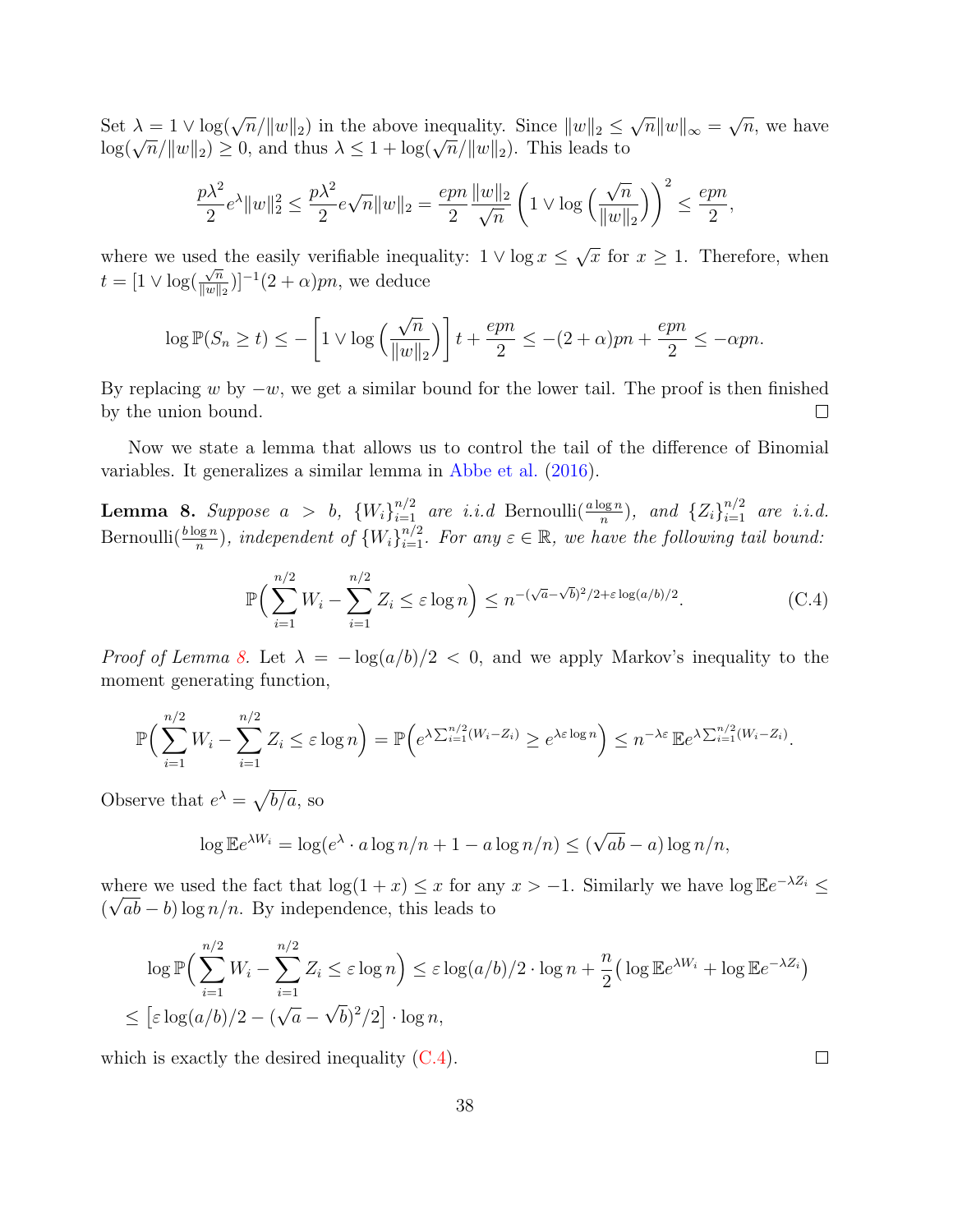**Proof of Theorem [3.2.](#page-15-2)** (i) Since  $\sqrt{a}$  – **em 3.2.** (i) Since  $\sqrt{a} - \sqrt{b} > \sqrt{2}$ , we can choose some  $\varepsilon = \varepsilon(a, b) > 0$ **FIGURE THEST SISTEM** 1.2. (1) Since  $\sqrt{a} - \sqrt{b}$  >  $\sqrt{2}$ , we can choose some  $\varepsilon = \varepsilon(a, b) > 0$ <br>such that  $(\sqrt{a} - \sqrt{b})^2/2 - \varepsilon \log(a/b)/2 > 1$ . Let  $s \in \{\pm 1\}$  be such that  $||u_2 - sAu_2^*/\lambda_2^*||_{\infty}$  is minimized. By Corollary [3.1,](#page-16-0) with probability  $1 - o(1)$ ,

$$
\sqrt{n} \min_{i \in [n]} s z_i(u_2)_i \ge \sqrt{n} \min_{i \in [n]} s^2 z_i (Au_2^*)_i / \lambda_2^* - C(\log \log n)^{-1},
$$

where C is defined in Corollary [3.1.](#page-16-0) Note that  $s^2 = 1$ . Also observe that  $(Au_2^*)_i/\lambda_2^* =$ 2  $\frac{2}{(a-b)\sqrt{n}\log n} \left( \sum_{j\in J} A_{ij} - \sum_{j\in J^c} A_{ij} \right)$ , and thus, for any  $i \in [n]$ ,

$$
\sqrt{n} z_i (Au_2^*)_i / \lambda_2^* = \frac{2}{(a-b)\log n} \left( \sum_{i \sim j} A_{ij} - \sum_{i \not\sim j} A_{ij} \right),
$$

where  $i \sim j$  means  $i, j \in J$  or  $i, j \in J^c$ , and  $i \not\sim j$  otherwise. Applying Lemma [8,](#page-37-0) we derive

$$
\mathbb{P}\left(\sqrt{n}\,z_i(Au_2^*)_i/\lambda_2^*\leq \frac{2\varepsilon}{a-b}\right)\leq n^{-(\sqrt{a}-\sqrt{b})^2/2+\varepsilon\log(a/b)/2}=o(n^{-1}).
$$

By the union bound, we deduce that with probability  $1 - o(1)$ , for sufficiently large n,

$$
\sqrt{n} \min_{i \in [n]} s z_i (u_2)_i \ge \frac{2\varepsilon}{a - b} - o(1) \ge \frac{\varepsilon}{a - b}.
$$

Setting  $\eta = \varepsilon(a, b)/(a - b)$ , we finish the proof of part (i).

(ii) Let us fix an arbitrary  $\varepsilon_0 > 0$  and denote  $\eta_0 = [(a - b) \log(a/b)/2]^{-1} \varepsilon_0$ , which is positive. Let  $C(a, b)$  be the constant in Corollary [3.1,](#page-16-0) and  $B_n$  be the event that [\(3.5\)](#page-16-1) holds. Also let  $s_0 \in {\pm 1}$  be such that  $||u_2 - sAu_2^*/\lambda_2^*||_{\infty}$  is minimized. When n is large enough such that  $C(a, b) \leq \eta_0 \log \log n$ , under  $B_n$ , we have  $||u_2 - s_0 A u_2^* / \lambda_2^*||_{\infty} \leq \eta_0 / \sqrt{n}$ . Thus, for all  $i \in [n]$ ,

$$
\{\hat{z}_i \neq s_0 z_i\} \subseteq \{s_0 z_i (u_2)_i \leq 0\} \subseteq B_n^c \cup \{s_0^2 z_i (Au_2^*)_i/\lambda_2^* \leq \eta_0/\sqrt{n}\}
$$
  
=  $B_n^c \cup \{z_i (Au_2^*)_i/\lambda_2^* \leq \eta_0/\sqrt{n}\}.$ 

As argued before,  $(Au_2^*)_i/\lambda_2^* = \frac{2}{(a-b)\sqrt{2}}$  $\frac{2}{(a-b)\sqrt{n}\log n}(\sum_{j\in J}A_{ij}-\sum_{j\in J^c}A_{ij}),$  so Lemma [8](#page-37-0) yields

$$
\log \mathbb{P}\left(z_i(Au_2^*)_i/\lambda_2^* \le \eta_0/\sqrt{n}\right) = \log \mathbb{P}\left(\frac{2}{(a-b)\log n}\left(\sum_{i\sim j} A_{ij} - \sum_{i\neq j} A_{ij}\right) \le \eta_0\right)
$$
  

$$
\le -\frac{(\sqrt{a}-\sqrt{b})^2\log n}{2} + \frac{(a-b)\eta_0\log n}{2} \cdot \frac{\log(a/b)}{2}
$$
  

$$
= \left(-\frac{(\sqrt{a}-\sqrt{b})^2}{2} + \frac{\varepsilon}{2}\right)\log n.
$$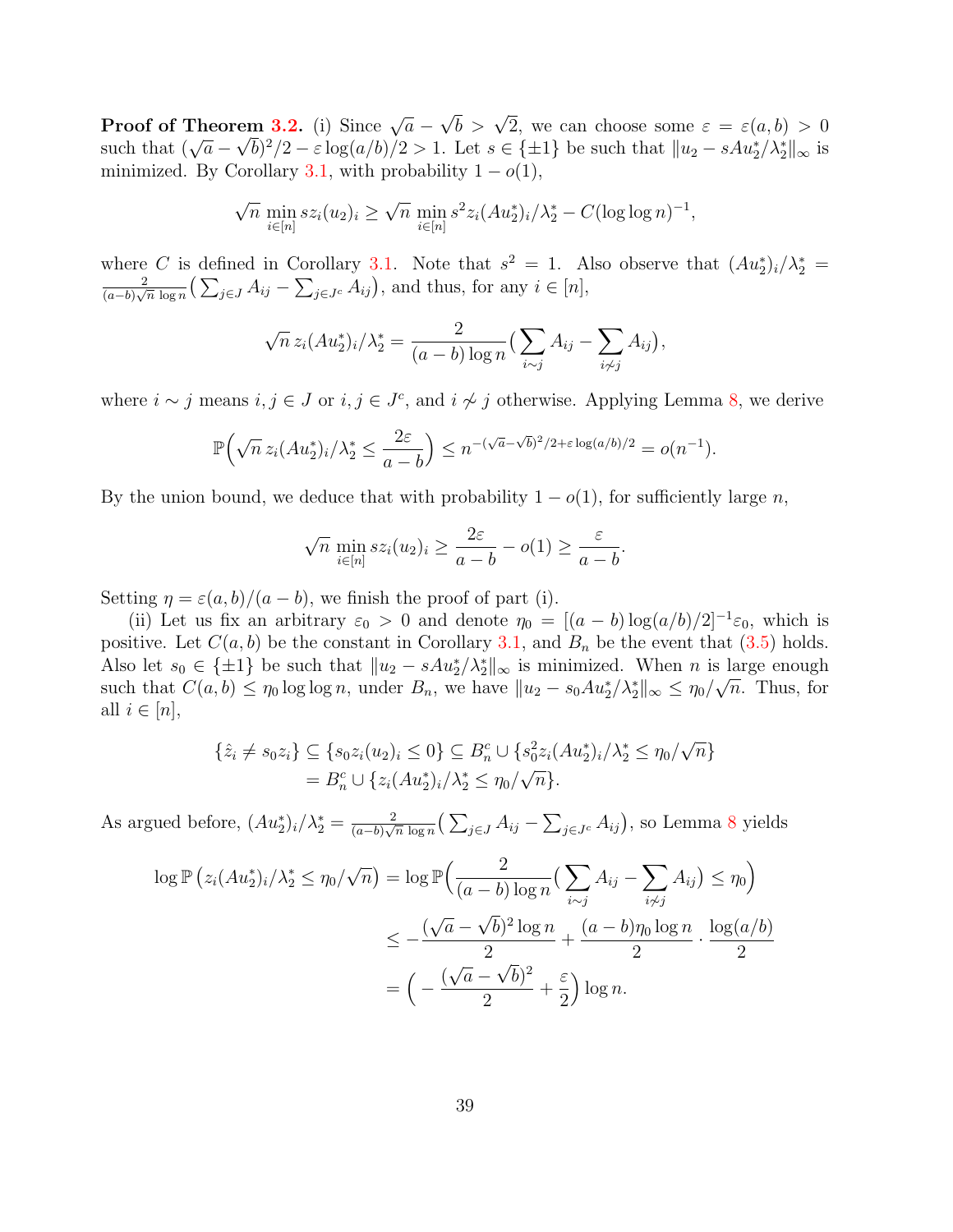Therefore, we can bound the expectation of misclassification rate as follows:

$$
\mathbb{E}r(\hat{z}, z) = \frac{1}{n} \sum_{i=1}^{n} \mathbb{P} \left( B_n^c \cup \{ z_i (Au_2^*)_i / \lambda_2^* \le \eta_0 / \sqrt{n} \} \right)
$$
  
\n
$$
\le \mathbb{P}(B_n^c) + \frac{1}{n} \sum_{i=1}^{n} \mathbb{P} \left( z_i (Au_2^*)_i / \lambda_2^* \le \eta_0 / \sqrt{n} \right)
$$
  
\n
$$
\le \mathbb{P}(B_n^c) + n^{-(\sqrt{a} - \sqrt{b})^2 / 2 + \varepsilon / 2}.
$$

√ By Corollary [3.1,](#page-16-0)  $\mathbb{P}(B_n^c) = O(n^{-3})$ , which is smaller than  $n^{-(\sqrt{a}-\sqrt{b})^2/2}$  order-wise if  $\sqrt{a}-$ Corollary 3.1,  $\mathbb{P}(B_n^c) = O(n^{-3})$ , which is smaller than  $n^{-(\sqrt{a}-\sqrt{b})^2/2}$  order-wise if  $\sqrt{a}-\sqrt{b} \in \mathbb{R}^3$ .  $(0, \sqrt{2}]$ . Thus, for sufficiently large n, we have  $\mathbb{E}r(\hat{z}, z) \leq n^{-(\sqrt{a}-\sqrt{b})^2/2+\varepsilon}$ . This leads to the desired inequality. Г

**Proof of Theorem [3.3.](#page-17-0)** Recall that  $(u_2^*)_i = 1/$ √  $\overline{n}$  for  $i \in [n/2]$  and  $-1/$ √  $\overline{n}$  otherwise. Hence,

$$
(Au_2^*)_i = \frac{1}{\sqrt{n}} \sum_{j \le n/2} A_{ij} - \frac{1}{\sqrt{n}} \sum_{j > n/2} A_{ij}, \qquad \forall i \in [n/2].
$$

Then, Lemma [9](#page-39-0) below states  $\lim_{n\to\infty} \mathbb{P}(\sqrt{n} \max_{i\in[n/2]} (Au_2^*)_i \ge \frac{a\eta - b}{2}$  $\frac{p-b}{2} \log n$  = 1. As a result, from  $\lambda_2^* = \frac{a-b}{2}$  $\frac{-b}{2}$  log *n* we obtain that with probability  $1 - o(1)$ ,

$$
\sqrt{n}||Au_2^*/\lambda_2^*-u_2^*||_{\infty} \ge \sqrt{n} \max_{i \in [n/2]} \left\{ (Au_2^*/\lambda_2^*-u_2^*)_i \right\} = \sqrt{n} \max_{i \in [n/2]} (Au_2^*)_i/\lambda_2^*-1 \ge \frac{a(\eta-1)}{a-b}.
$$

 $\Box$ 

By Corollary [3.1,](#page-16-0) the proof is then finished.

Now we present Lemma [9](#page-39-0) and its proof. Define  $h(t) = t \log t - t + 1$  for  $t > 0$ . Recall that in the proof of Theorem [3.2,](#page-15-2) we used the union bound

<span id="page-39-0"></span>**Lemma 9.** Let  $A \sim \text{SBM}(n, a\frac{\log n}{n}, b\frac{\log n}{n}, [n/2])$ , where  $a > 0$ ,  $b > 0$  are constants and  $n \to \infty$ . For fixed  $\eta > 1$  with  $h(\eta) < 2/a$ , with probability  $1 - o(1)$  we have

$$
\max_{i\in[n/2]}\left\{\sum_{j\leq n/2}A_{ij}-\sum_{j>n/2}A_{ij}\right\}\geq \frac{a\eta-b}{2}\log n.
$$

*Proof of Lemma [9.](#page-39-0)* First we make the following observation. If  $\{\sum_{j\leq n/2} A_{ij} - \sum_{j>n/2} A_{ij}\}_{i=1}^{n/2}$  $i=1$ were independent, then we could prove the claim by showing that

$$
n \cdot \mathbb{P}\left(\sum_{j \le n/2} A_{ij} - \sum_{j>n/2} A_{ij} \ge \frac{a\eta - b}{2} \log n\right) \to \infty, \qquad \forall i \in [n/2],
$$

with the help of large deviation inequality (Lemma [10\)](#page-41-0). Unfortunately, these random variables  $\sum_{j\leq n/2} A_{ij} - \sum_{j>n/2} A_{ij}$  are dependent across  $i \in [n]$ , due to symmetry. To tackle this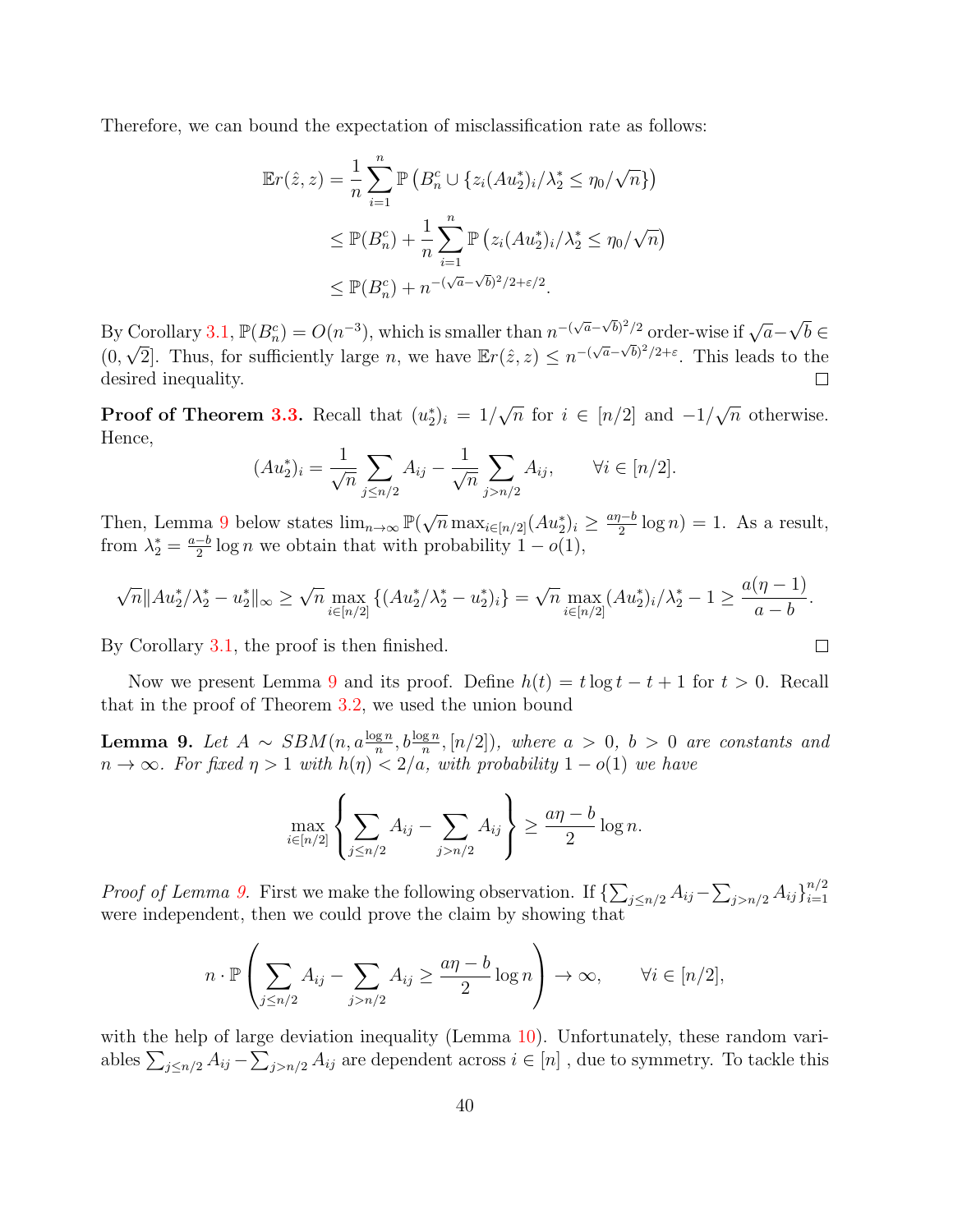issue, we borrow the idea in [Abbe et al.](#page-51-1) [\(2016\)](#page-51-1) for proving information-theoretic lower bound. We will find some appropriate  $\varepsilon \in (0,1)$  and work with  $\{\sum_{j>\varepsilon n/2}^{n/2} A_{ij} - \sum_{j>n/2} A_{ij}\}_{i=1}^{\varepsilon n/2}$  instead of  $\{\sum_{j\leq n/2} A_{ij} - \sum_{j>n/2} A_{ij}\}_{i=1}^{n/2}$ , since in the former set, the  $\varepsilon n/2$  variables are independent. Now we begin our proof. Since  $h(\cdot)$  is continuous, we can find  $\varepsilon \in (0,1)$  such that  $h\left(\frac{\eta}{1-\eta}\right)$  $\frac{\eta}{1-2\varepsilon}$   $\leq$  2/a. By letting  $\zeta = \eta/(1-2\varepsilon)$  we have  $(1-\varepsilon)h(\zeta) < h(\zeta) < 2/a$ . It suffices to show that

$$
\mathbb{P}\left(\max_{i \in [n/2]} \left\{ \sum_{j \le n/2} A_{ij} - \sum_{j > n/2} A_{ij} \right\} \ge \frac{(1 - 2\varepsilon)a\zeta - b}{2} \log n \right) = 1 - o(1). \tag{C.5}
$$

Define  $S_i = \sum_{j>\varepsilon n/2}^{n/2} A_{ij}$  and  $T_i = \sum_{j>n/2} A_{ij}$  for  $i \in [\varepsilon n/2]$ . We claim that there exists  $\delta > 0$  such that for large n,

<span id="page-40-3"></span><span id="page-40-0"></span>
$$
\mathbb{P}\left(S_i \ge (1-\varepsilon)\frac{a\zeta}{2}\log n\right) \ge n^{-1+\delta},\tag{C.6}
$$

<span id="page-40-2"></span><span id="page-40-1"></span>
$$
\mathbb{P}\left(T_i - \frac{b}{2}\log n \le \frac{a\zeta\varepsilon}{2}\log n\right) \ge \frac{1}{2}.\tag{C.7}
$$

First, let us use them to prove the desired result. Obviously, we have  $\sum_{j \leq n/2} A_{ij}$  $\sum_{j>n/2} A_{ij} \geq S_i - T_i$  over  $i \in [\varepsilon n/2]$ . Hence we just need to show that

$$
\mathbb{P}\left(\max_{i\in[\varepsilon n/2]} \{S_i - T_i\} < \frac{(1 - 2\varepsilon)a\zeta - b}{2}\log n\right) = o(1). \tag{C.8}
$$

For  $i \in [\varepsilon n/2], S_i$  and  $T_i$  are independent. Then

$$
\mathbb{P}\left(S_i - T_i \ge \frac{(1 - 2\varepsilon)a\zeta - b}{2}\log n\right) \ge \mathbb{P}\left(S_i \ge (1 - \varepsilon)\frac{a\zeta}{2}\log n, T_i - \frac{b}{2}\log n \le \frac{a\zeta\varepsilon}{2}\log n\right)
$$
  

$$
\ge \mathbb{P}\left(S_i \ge (1 - \varepsilon)\frac{a\zeta}{2}\log n\right) \cdot \mathbb{P}\left(T_i - \frac{b}{2}\log n \le \frac{a\zeta\varepsilon}{2}\log n\right) \ge \frac{1}{2n^{1 - \delta}},
$$

where the last inequality follows from [\(C.6\)](#page-40-0) and [\(C.7\)](#page-40-1). Note that  $\{S_i - T_i\}_{i=1}^{\varepsilon n/2}$  are i.i.d. This leads to

$$
\mathbb{P}\left(\max_{i\in[\varepsilon n/2]} \{S_i-T_i\} < \frac{(1-2\varepsilon)a\zeta - b}{2}\log n\right) \le \left(1-\frac{1}{2n^{1-\delta}}\right)^{\varepsilon n/2} \le e^{-\varepsilon n^{\delta}/4}.
$$

Hence  $(C.8)$  is proved, so is  $(C.5)$ . Now we come to  $(C.6)$  and  $(C.7)$ .

Fix  $i \in [\varepsilon n/2]$ . By applying Lemma [10](#page-41-0) to  $\{A_{ij}\}_{i>\varepsilon}^{n/2}$  $\sum_{j>\varepsilon n/2}^{n/2}$ , we have  $N=(1-\varepsilon)n/2$ ,  $p_N=a\frac{\log n}{n}$ n and

$$
\liminf_{n \to \infty} \frac{\log \mathbb{P}\left(S_i \ge (1-\varepsilon)\frac{a\zeta}{2}\log n\right)}{(1-\varepsilon)\frac{a}{2}\log n} \ge -h(\zeta).
$$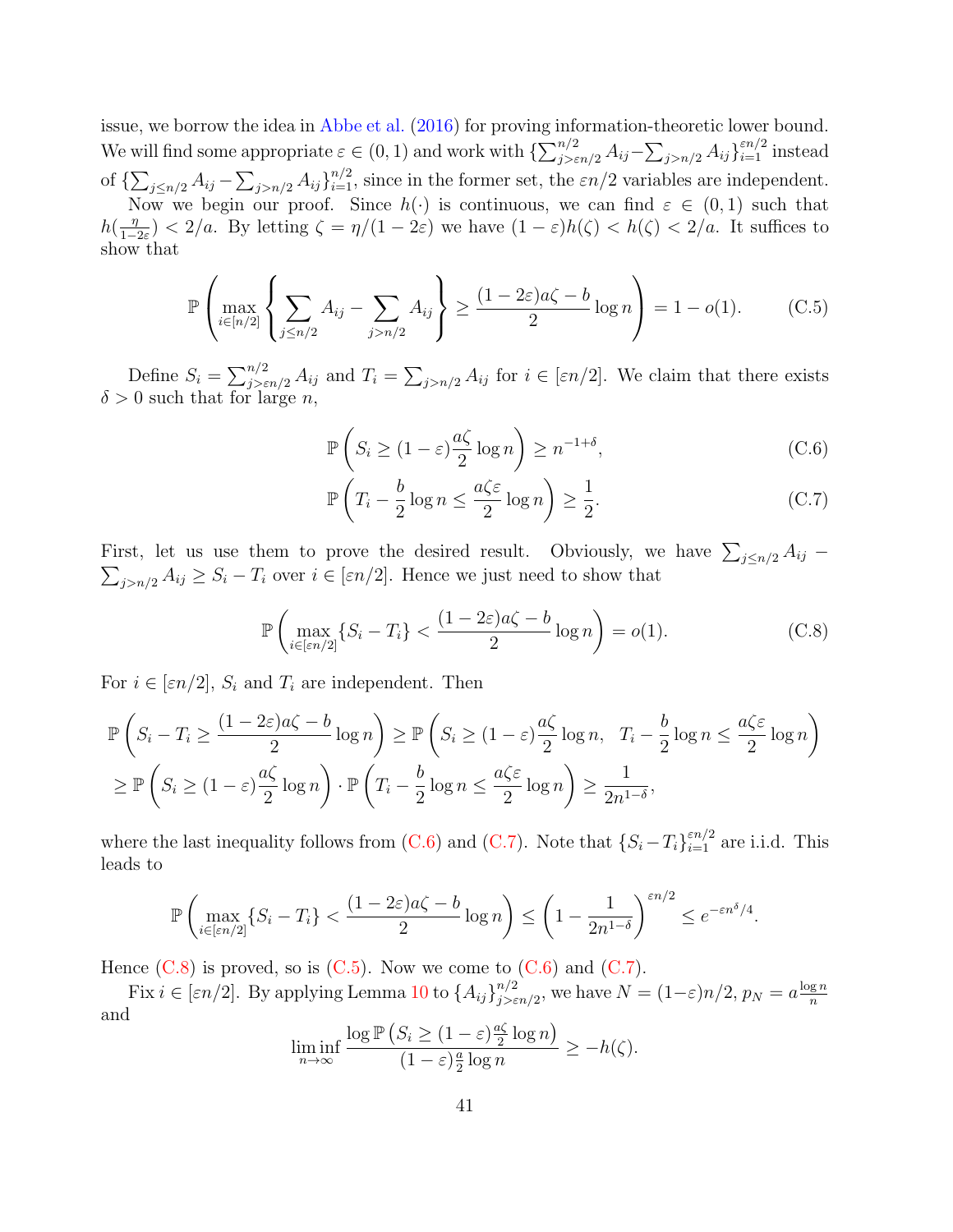Note that  $(1 - \varepsilon)h(\zeta)a/2 < 1$ . We can find  $\delta > 0$  such that  $\log \mathbb{P}\left(S_i \geq (1 - \varepsilon)\frac{a\zeta}{2}\right)$  $\frac{2\zeta}{2}\log n$ )  $\geq$  $(-1+\delta)\log n$  when n is large, proving [\(C.6\)](#page-40-0). Finally, the claim [\(C.7\)](#page-40-1) follows from the fact  $varT_i \leq \mathbb{E}T_i = \frac{b}{2}$  $\frac{b}{2}$  log *n* and the Markov's inequality.

<span id="page-41-0"></span>**Lemma 10** (Large deviation result). Suppose  $\{\xi_i\}_{i=1}^N$  are i.i.d. Bernoulli random variables taking values in  $\{0,1\}$  with  $\mathbb{E}\xi_i = p_N$ . Assume that  $p_N \to 0$  and  $Np_N \to \infty$  as  $N \to \infty$ . We have

$$
\liminf_{N \to \infty} \frac{1}{N p_N} \log \mathbb{P} \Big( \sum_{i=1}^N \xi_i \ge \eta N p_N \Big) \ge -h(\eta), \qquad \forall \eta > 1.
$$

*Proof of Lemma [10.](#page-41-0)* First we fix  $\eta > 1$ ,  $\tilde{\eta} > \eta$  and  $\varepsilon \in (0, (\tilde{\eta} - \eta)/2)$ . Define  $S_N = \sum_{i=1}^N \xi_i$ and  $A_N = \{S_N \in [(\tilde{\eta} - \varepsilon)Np_N, (\tilde{\eta} + \varepsilon)Np_N]\}\.$  Observe that for  $\lambda_N \geq 0$ ,

$$
\mathbb{P}(S_N \ge \eta N p_N) \ge \mathbb{P}(A_N) = \mathbb{P}(e^{\lambda_N S_N} \in [e^{\lambda_N (\tilde{\eta} - \varepsilon) N p_N}, e^{\lambda_N (\tilde{\eta} + \varepsilon) N p_N}])
$$
  

$$
\ge e^{-\lambda_N (\tilde{\eta} + \varepsilon) N p_N} \mathbb{E}(e^{\lambda_N S_N} \mathbf{1}_{A_N}).
$$

We now play a "change of measure" trick. Define  $\varphi(t) = \mathbb{E}e^{t\xi_1} = p_N e^t + (1-p_N)$ ,  $\forall t \in \mathbb{R}$ . In the probability space  $(\Omega, \mathcal{F}, \mathbb{P})$  where  $\{\xi_i\}_{i=1}^N$  live in, we define another probability measure Q through its Radon-Nikodym derivative  $dQ/dP = e^{\lambda_N S_N}/\varphi^N(\lambda_N)$ . Then

$$
\mathbb{E}_{\mathbb{P}}\left(e^{\lambda_N S_N}\mathbf{1}_{A_N}\right)=\varphi^N(\lambda_N)\mathbb{E}_{\mathbb{P}}\left(\frac{\mathrm{d}\mathbb{Q}}{\mathrm{d}\mathbb{P}}\mathbf{1}_{A_N}\right)=\varphi^N(\lambda_N)\mathbb{Q}(A_N).
$$

Thus, we obtain the following lower bound

$$
\mathbb{P}(S_N \ge \eta N p_N) \ge \exp(-\lambda_N(\tilde{\eta} + \varepsilon) N p_N + N \log \varphi(\lambda_N)) \mathbb{Q}(A_N).
$$
 (C.9)

Now we set the value of  $\lambda_N$  by letting  $\mathbb{E}_{\mathbb{Q}}\xi_i = \tilde{\eta}p_N$ . Note that under the measure  $\mathbb{Q}, \xi_i$  is a Bernoulli random variable with  $\mathbb{E}_{\mathbb{Q}}\xi_i = \mathbb{Q}(\xi_i = 1) = p_N e^{\lambda_N}/\varphi(\lambda_N)$ . We solve the equation and get  $\lambda_N = \log((1 - p_N)\tilde{\eta}) - \log(1 - \tilde{\eta}p_N)$ , which is always nonnegative as  $\tilde{\eta} > 1$ .

On the one hand, from  $Np_N \to \infty$  and  $\text{var}_{\mathbb{Q}} S_N \leq \mathbb{E}_{\mathbb{Q}} S_N = \tilde{\eta} Np_N$  we get  $\mathbb{Q}(A_N) \to 1$ . On the other hand, the assumption  $p_N = o(1)$  yields

$$
\lambda_N = \log \tilde{\eta} + p_N(\tilde{\eta} - 1 + o(1)) = \log \tilde{\eta} + o(1),
$$
  

$$
\log \varphi(\lambda_N) = \lambda_N - \log \tilde{\eta} = p_N(\tilde{\eta} - 1 + o(1)).
$$

These estimates and [\(C.9\)](#page-41-1) lead to

$$
\liminf_{N \to \infty} \frac{1}{N p_N} \log \mathbb{P}(S_N \ge \eta N p_N) \ge \lim_{N \to \infty} \left( -\lambda_N(\tilde{\eta} + \varepsilon) + \frac{1}{p_N} \log \varphi(\lambda_N) + \frac{\mathbb{Q}(A_N)}{N p_N} \right)
$$
  
=  $-(\tilde{\eta} + \varepsilon) \log \tilde{\eta} + \tilde{\eta} - 1 = -h(\tilde{\eta}) - \varepsilon \log \tilde{\eta}.$ 

Taking  $\varepsilon \to 0$  and then  $\tilde{\eta} \to \eta$ , we finally obtain the desired result.

<span id="page-41-1"></span> $\Box$ 

 $\Box$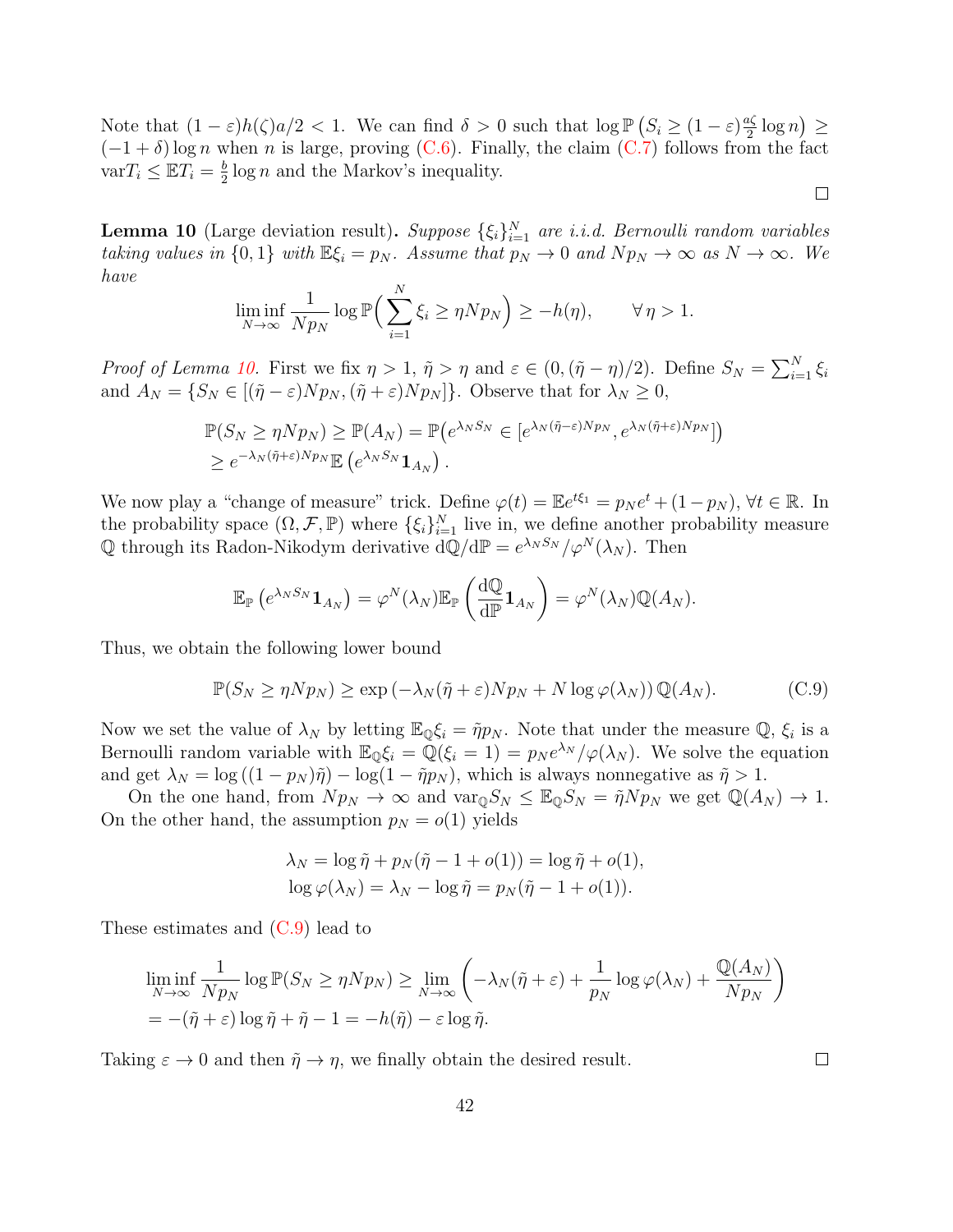#### C.3 Proofs for matrix completion from noisy entries

We first introduce  $SNNC(A^*, p, \sigma)$ , a symmetric version of noisy matrix completion problem. Theorem [2.1](#page-11-0) becomes applicable in this case, and we derive preliminary results in  $C.3.1$ . Then we show in [C.3.2](#page-45-0) how to go from here to  $NMC(M^*, p, \sigma)$ , and bound reconstruction errors in [C.3.3.](#page-46-0)

<span id="page-42-1"></span>**Definition C.1.** Let  $A^* \in \mathbb{R}^{n \times n}$  be symmetric,  $p \in [0, 1]$  and  $\sigma \geq 0$ . SNMC $(A^*, p, \sigma)$  is the ensemble of  $n \times n$  symmetric random matrices  $A = (A_{ij})_{i,j \in [n]}$  with  $A_{ij} = (A_{ij}^* + \varepsilon_{ij})I_{ij}/p$ , where  $\{I_{ij}, \varepsilon_{ij}\}_{1\leq i\leq j\leq n}$  are jointly independent,  $\mathbb{P}(I_{ij} = 1) = p = 1 - \mathbb{P}(I_{ij} = 0)$  and  $\varepsilon_{ij} \sim$  $N(0, \sigma^2)$ .

### <span id="page-42-0"></span>C.3.1 Analysis of SNMC $(A^*, p, \sigma)$

Let us stick to the model SNMC( $A^*, p, \sigma$ ) and forget about NMC( $M^*, p, \sigma$ ) for a moment. Should there be no further specification, the quantities in this section are defined as in Section [2.1,](#page-9-0) not Section [3.3.](#page-17-1) To facilitate analysis let us define  $\bar{A} = (\bar{A}_{ij})_{i,j \in [n]}$  with  $\bar{A}_{ij} = A_{ij}^* I_{ij}/p$ , where  $I_{ij}$  is the same as in Definition [C.1.](#page-42-1)

<span id="page-42-2"></span>**Definition C.2.** Let  $c_1$  be the constant in Lemma [13.](#page-43-0) Define  $\bar{\kappa} = n||A^*||_{\max}/\Delta^*$  and

1. 
$$
\bar{\gamma} = \frac{c_1 \bar{\kappa}}{\sqrt{np}}, \ \tilde{\gamma} = \frac{\sigma}{\|A^*\|_{\max}} \bar{\gamma} \text{ and } \gamma = \bar{\gamma} + \tilde{\gamma};
$$
  
\n2.  $\bar{\varphi}(x) = 4\bar{\kappa} \sqrt{\frac{\log n}{np}} (x \vee \sqrt{\frac{\log n}{np}}), \ \tilde{\varphi}(x) = 4\bar{\kappa} \sqrt{\frac{\log n}{np}} \cdot \frac{\sigma}{\|A^*\|_{\max}}, \ \varphi(x) = \bar{\varphi}(x) + \tilde{\varphi}(x), \ \forall x \ge 0;$   
\n3.  $\delta_0 = 4n^{-1} \text{ and } \delta_1 = 5n^{-1}.$ 

<span id="page-42-3"></span>**Lemma 11.** For the quantities in Definition [C.2,](#page-42-2) we have  $\varphi(\gamma) \leq 4\gamma$  $\overline{\log n}(1 + \gamma$  $\overline{\log n}$ ). Furthermore, if  $p \geq \frac{\log n}{n}$  $\frac{g_n}{m}$ , then  $\varphi(1) \lesssim \bar{\kappa} \left(1 + \frac{\sigma}{\|A^*\|_{\max}}\right) \sqrt{\frac{\log n}{np}} \lesssim \gamma \sqrt{\frac{\log n}{np}}$  $\overline{\log n}$ .

**Proof of Lemma [11.](#page-42-3)** The facts that  $c_1 \geq 1$ ,  $\bar{\kappa} \geq 1$ ,  $\bar{\gamma} \leq \gamma$  and  $\bar{\kappa}\sqrt{\frac{\log n}{nn}}$  $\frac{\log n}{np} = \bar{\gamma}$ √  $\overline{\log n}/c_1 \leq$  $\bar{\gamma}$ √  $\overline{\log n}$  lead to  $\bar{\varphi}(\gamma) \leq 4\bar{\gamma}$ √  $\overline{\log n}$  (  $\gamma \vee \bar{\gamma}$ √  $\overline{\log n}$ )  $\leq 4\gamma^2 \log n$ . Besides,  $\tilde{\varphi}(\gamma) = 4\tilde{\gamma}$  $^{\prime}$  $\sqrt{\log n}$  lead to  $\overline{\varphi}(\gamma) \leq 4\overline{\gamma}\sqrt{\log n} \left(\gamma \vee \overline{\gamma}\sqrt{\log n}\right) \leq 4\gamma^2 \log n$ . Besides,  $\tilde{\varphi}(\gamma) = 4\tilde{\gamma}\sqrt{\log n}/c_1 \leq$  $4\gamma\sqrt{\log n}$ . Therefore,  $\varphi(\gamma) = \bar{\varphi}(\gamma) + \tilde{\varphi}(\gamma) \le 4\gamma\sqrt{\log n}(1 + \gamma\sqrt{\log n})$ . By definition, we have  $\gamma = \frac{c_1 \bar{\kappa}}{\sqrt{np}} \left( 1 + \frac{\sigma}{\|A^*\|_{\max}} \right)$  and

$$
\varphi(1) = 4\bar{\kappa} \sqrt{\frac{\log n}{np}} \left[ \frac{\sigma}{\|A^*\|_{\max}} + \left( 1 \vee \sqrt{\frac{\log n}{np}} \right) \right] \lesssim \bar{\kappa} \left( 1 + \frac{\sigma}{\|A^*\|_{\max}} \right) \sqrt{\frac{\log n}{np}} \lesssim \gamma \sqrt{\log n}.
$$

<span id="page-42-4"></span>**Lemma 12.** Consider  $A \sim \text{SNMC}(A^*, p, \sigma)$  and the quantities in Definition [C.2.](#page-42-2) Assume that  $p \geq \frac{6 \log n}{n}$  $\frac{\log n}{n}$  and  $130c_1 \bar{\kappa} \kappa \left(1+\frac{\sigma}{\|A^*\|_{\max}}\right)\sqrt{\frac{\log n}{np}} \leq 1$ . Then Assumptions [A1-](#page-10-0)[A4](#page-10-1) hold. Besides, there exists a constant  $C > 0$  such that with probability at least  $1 - 14/n$ ,

<span id="page-42-5"></span>
$$
||U||_{2\to\infty}/C \le \kappa ||U^*||_{2\to\infty} + \gamma ||A^*||_{2\to\infty}/\Delta^*,
$$
\n(C.10)

<span id="page-42-6"></span>
$$
||U\text{sgn}(H) - U^*||_{2 \to \infty}/C \le \kappa^2 \gamma \sqrt{\log n} ||U^*||_{2 \to \infty} + \gamma ||A^*||_{2 \to \infty}/\Delta^*.
$$
 (C.11)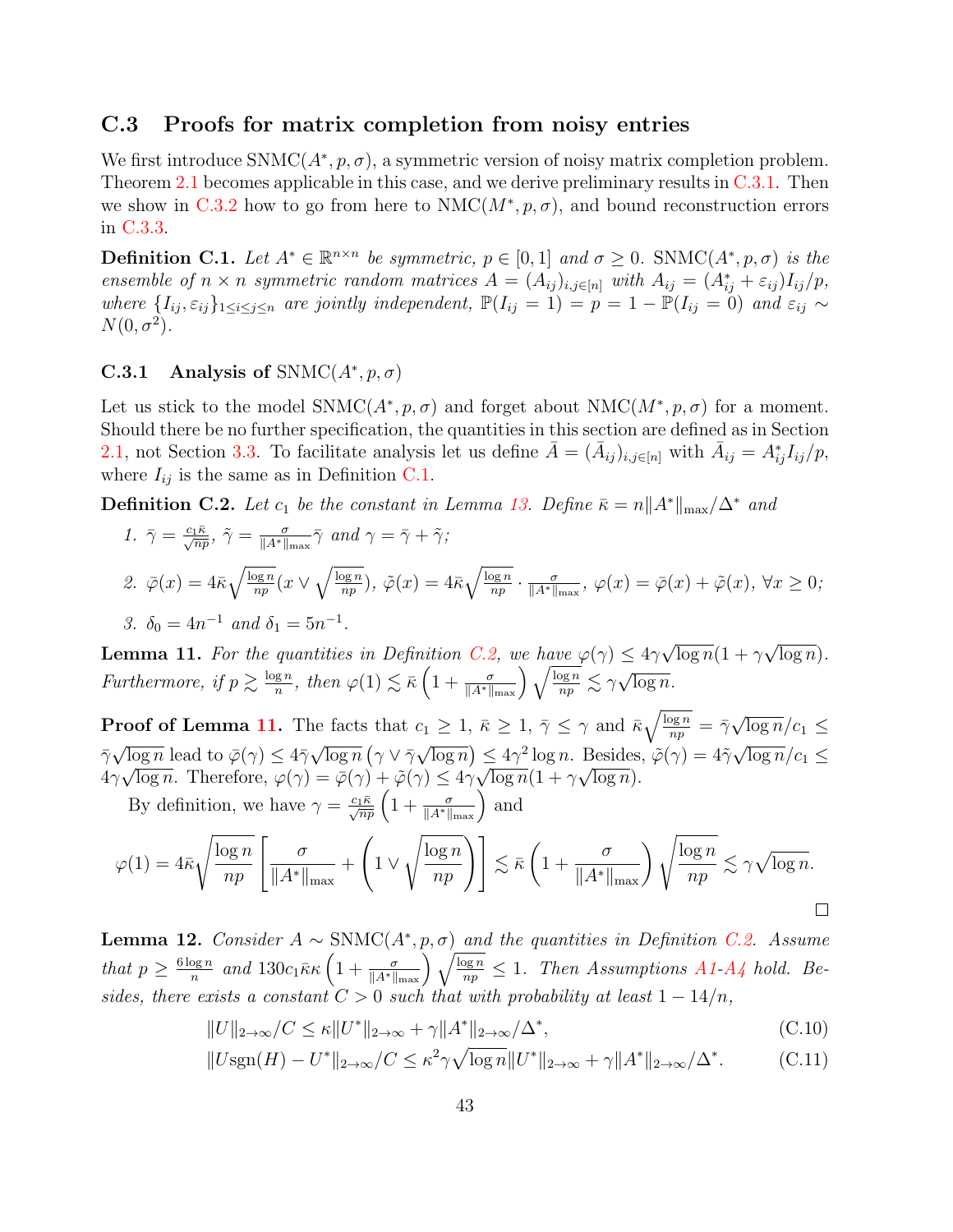**Proof of Lemma [12.](#page-42-4)** This proof is somewhat long and technical. We are going check Assumptions  $A1$ ,  $A3$  and  $A4$ , respectively, and then apply Theorem [2.1.](#page-11-0) First,  $A1$  is justified by elementary calculation:

$$
\gamma \Delta^* \ge \bar{\gamma} \Delta^* = c_1 n \|A^*\|_{\max} / \sqrt{np} \ge c_1 \sqrt{n} \|A^*\|_{\max} \ge \|A^*\|_{2 \to \infty}.
$$

Now we check that  $32\kappa \max\{\gamma, \varphi(\gamma)\}\leq 1$ . Note that  $\gamma = \bar{\gamma} + \tilde{\gamma} = \frac{c_1 \bar{\kappa}}{\sqrt{np}}(1 + \frac{\sigma}{\|A^*\|_{\max}})$ . When  $130c_1\bar{\kappa}\kappa\left(1+\frac{\sigma}{\|A^*\|_{\max}}\right)\sqrt{\frac{\log n}{np}} \leq 1$ , we have  $\gamma\kappa\sqrt{\log n} \leq 1/130$ . By Lemma [11,](#page-42-3)

$$
\max\{\gamma, \varphi(\gamma)\} \le \max\{\gamma, 4\gamma\sqrt{\log n}(1 + \gamma\sqrt{\log n})\} \le 4\gamma\sqrt{\log n}(1 + 1/130). \tag{C.12}
$$

Hence

<span id="page-43-3"></span>
$$
32\kappa \max\{\gamma, \varphi(\gamma)\} \le 128(1 + 1/130)\kappa \gamma \sqrt{\log n} < 1.
$$

By the following inequalities, the  $\gamma$  and  $\delta_0$  in Definition [C.2](#page-42-2) make the second part in [A3](#page-10-0) hold. They can be easily derived from Lemma 2 and Theorem 1.3 in [Keshavan et al.](#page-54-7) [\(2010b\)](#page-54-7) and thus we omit their proof.

<span id="page-43-0"></span>**Lemma 13.** Assume that  $p \geq 6 \frac{\log n}{n}$  $\frac{g_n}{n}$ . There exists a constant  $c_1 \geq 1$  such that

$$
\mathbb{P}\left(\|\bar{A} - A^*\|_2 \le c_1 \|A^*\|_{\max} \sqrt{n/p}\right) \ge 1 - 2n^{-1},
$$
  

$$
\mathbb{P}\left(\|A - \bar{A}\|_2 \le c_1 \sigma \sqrt{n/p}\right) \ge 1 - 2n^{-1}.
$$

It is worth noting that cited results in [Keshavan et al.](#page-54-7) [\(2010b\)](#page-54-7) are slightly different from Lemma [13.](#page-43-0) First, they deal with independent sampling in rectangular matrices. But this is easily extended to our framework of symmetric sampling. Second, they work on a trimmed version of A, zeroing out rows and columns with too many revealed entries. When  $p \geq 6 \frac{\log n}{n}$  $\frac{\mathbf{g}\,n}{n}$ , Chernoff bound (Lemma [14](#page-43-1) below) guarantees that with probability at least  $1-n^{-1}$ , no rows of A has more than  $2np$  sampled entries. Thus the trimmed version of A in [Keshavan et al.](#page-54-7)  $(2010b)$  is equal to A itself.

<span id="page-43-1"></span>**Lemma 14** (Chernoff's inequality, see [Boucheron et al.](#page-52-14) [\(2013\)](#page-52-14)). Let  $\{X_i\}_{i=1}^n$  be a sequence of independent random variables in [0, 1],  $S_n = \sum_{i=1}^n X_i$  and  $\mu = \mathbb{E}S_n$ . Then

$$
\mathbb{P}(S_n \ge (1+\varepsilon)\mu) \le e^{-\varepsilon^2 \mu/(2+\varepsilon)}, \ \forall \varepsilon > 0
$$

With the  $\varphi(x)$  and  $\delta_1$  in Definition [C.2,](#page-42-2) the following lemma guarantees Assumption [A4](#page-10-1) to hold.

<span id="page-43-2"></span>**Lemma 15.** For any fixed  $W \in \mathbb{R}^{n \times r}$  and  $m \in [n]$ , we have

$$
\mathbb{P}\left(\| (\bar{A} - A^*)_m W \|_2 \le \Delta^* \|W\|_{2 \to \infty} \bar{\varphi}\left(\frac{\|W\|_F}{\sqrt{n} \|W\|_{2 \to \infty}}\right)\right) \ge 1 - 2n^{-2},
$$
  

$$
\mathbb{P}\left(\| (A - \bar{A})_m W \|_2 \le \Delta^* \|W\|_{2 \to \infty} \tilde{\varphi}\left(\frac{\|W\|_F}{\sqrt{n} \|W\|_{2 \to \infty}}\right)\right) \ge 1 - 3n^{-2}.
$$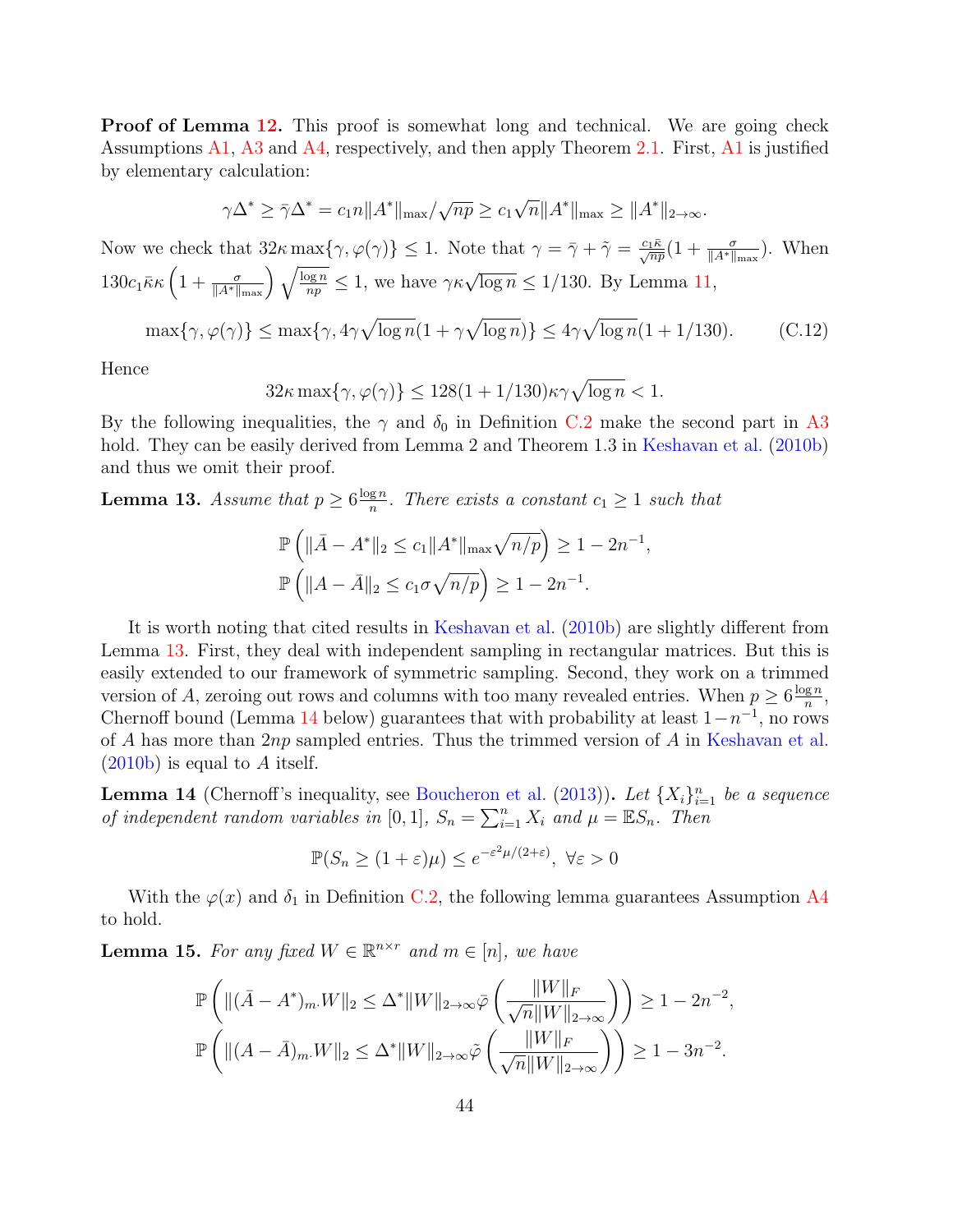To prove the first inequality in Lemma [15,](#page-43-2) we apply Bernstein's inequality in the following form, which is a special case of the Theorem 6.1.1 in [Tropp](#page-56-15) [\(2015\)](#page-56-15).

<span id="page-44-0"></span>**Lemma 16.** Let  $\{X_i\}_{i=1}^n$  be independent, zero-mean random vectors in  $\mathbb{R}^r$ , with  $||X_i||_2 \leq M$ , ∀i almost surely. Then, we have

$$
\mathbb{P}\left(\left\|\sum_{i=1}^{n} X_i\right\|_2 \ge t\right) \le (r+1) \exp\left(\frac{-t^2/2}{\sum_{i=1}^{n} \mathbb{E} \|X_i\|_2^2 + Mt/3}\right), \ \forall t \ge 0.
$$

For any fixed  $m \in [n]$  and  $W \in \mathbb{R}^{n \times r}$ , we take  $X_i = (\bar{A} - A^*)_{mi} W_i$ . Note that  $||X_i||_2 \le$  $||A^*||_{\text{max}} ||W||_{2\to\infty}/p$  and  $\mathbb{E}||X_i||_2^2 = ||W_i||_2^2 \mathbb{E} \bar{A}_{mi}^2 \leq ||A^*||_{\text{max}}^2 ||W_i||_2^2/p$ . Lemma [16](#page-44-0) yields

$$
\mathbb{P}(\| (\bar{A} - A^*)_{m \cdot} W \|_2 \ge t \| A^* \|_{\max}) \le (r+1) \exp\left( - \frac{pt^2/2}{\|W\|_F^2 + \|W\|_{2 \to \infty} t/3} \right)
$$
  

$$
\le (r+1) \exp\left( - \frac{pt^2/4}{\|W\|_F^2 \vee (\|W\|_{2 \to \infty} t/3)} \right) \le 2n \exp\left[ - \left( \frac{pt^2}{4 \|W\|_F^2} \wedge \frac{3pt}{4 \|W\|_{2 \to \infty}} \right) \right], \ \forall t \ge 0.
$$

Let  $\bar{\varphi}(x) = 4\bar{\kappa}\sqrt{\frac{\log n}{n}}$  $\sqrt{\frac{\log n}{np}}(x \vee \sqrt{\frac{\log n}{np}})$  $\frac{\log n}{np}$  and  $t = \frac{\Delta^*}{\|A^*\|_p}$  $\frac{\Delta^*}{\|A^*\|_{\max}}\|W\|_{2\rightarrow\infty} \bar{\varphi}(\frac{\|W\|_F}{\sqrt{n}\|W\|_2})$  $\frac{\|W\|_F}{n\|W\|_{2\to\infty}}$ ). The relationships

$$
t \ge \frac{\Delta^*}{\|A^*\|_{\max}} \|W\|_{2\to\infty} \cdot \frac{4n \|A^*\|_{\max}}{\Delta^*} \sqrt{\frac{\log n}{np}} \cdot \frac{\|W\|_F}{\sqrt{n} \|W\|_{2\to\infty}} = 4 \|W\|_F \sqrt{\frac{\log n}{p}},
$$
  

$$
t \ge \frac{\Delta^*}{\|A^*\|_{\max}} \|W\|_{2\to\infty} \cdot \frac{4n \|A^*\|_{\max}}{\Delta^*} \sqrt{\frac{\log n}{np}} \cdot \sqrt{\frac{\log n}{np}} = 4 \|W\|_{2\to\infty} \frac{\log n}{p},
$$

lead to  $\frac{pt^2}{4||W||_F^2} \ge 4 \log n$  and  $\frac{3pt}{4||W||_{2\to\infty}} \ge 3 \log n$ , respectively and prove the first inequality in Lemma [15.](#page-43-2)

To prove the second inequality in Lemma [15,](#page-43-2) we apply the following concentration bound, which is a special case of the Theorem 4.1.1 in [Tropp](#page-56-15) [\(2015\)](#page-56-15).

<span id="page-44-1"></span>**Lemma 17.** Let  $\{X_i\}_{i=1}^n$  be fixed vectors in  $\mathbb{R}^r$ , and  $\{\varepsilon_i\}_{i=1}^n$  be i.i.d.  $N(0, 1)$  random variables. We have

$$
\mathbb{P}\left(\left\|\sum_{i=1}^n \varepsilon_i X_i\right\|_2 \ge t\right) \le (r+1) \exp\left(\frac{-t^2/2}{\sum_{i=1}^n \|X_i\|_2^2}\right), \ \forall t \ge 0.
$$

Define  $S_m = \{i \in [n] : I_{mi} = 1\}$ . Then  $(A - \overline{A})_m W = \frac{\sigma}{n}$  $\frac{\sigma}{p}\sum_{i\in S_m}$  $\frac{\varepsilon_{mi}}{\sigma}W_i$ . Given  $S_m$ ,  $\{\varepsilon_{mi}/\sigma\}_{i\in S_m}$  are i.i.d.  $N(0, 1)$ , and Lemma [17](#page-44-1) yields

$$
\mathbb{P}\left(\|(A-\bar{A})_{m}W\|_{2} \geq t|S_{m}\right) \leq (r+1)\exp\left(-\frac{p^{2}t^{2}}{2\sigma^{2}\sum_{i\in S_{m}}\|W_{i\cdot}\|_{2}^{2}}\right).
$$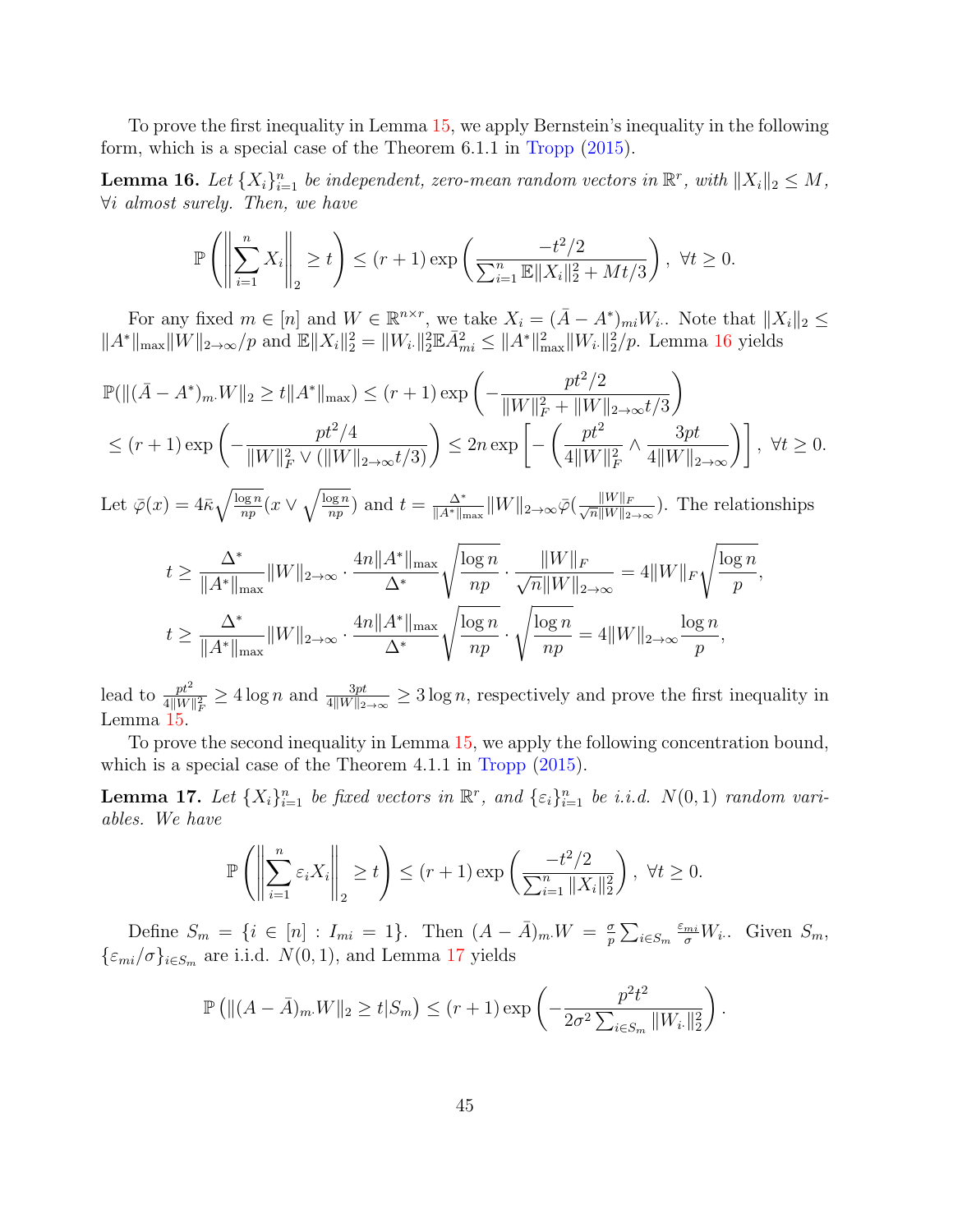On the one hand, by taking  $t = \frac{\sigma}{n}$ p √  $\overline{6 \log n} \left( \sum_{i \in S_m} ||W_{i\cdot}||_2^2 \right)^{1/2}$  above we get

$$
\mathbb{P}\left(\|(A-\bar{A})_{m}W\|_{2} \geq \frac{\sigma}{p}\sqrt{6|S_{m}|\log n} \|W\|_{2\to\infty}\right)
$$
  

$$
\leq \mathbb{P}\left(\|(A-\bar{A})_{m}W\|_{2} \geq \frac{\sigma}{p}\left(6\log n \sum_{i\in S_{m}} \|W_{i\cdot}\|_{2}^{2}\right)^{1/2}\right) \leq 2n^{-2}.
$$

On the other hand, by taking  $\varepsilon = 1$  in Lemma [14](#page-43-1) and using the assumption  $p \geq 6 \frac{\log n}{n}$  $\frac{\lg n}{n}$ , we obtain that  $\mathbb{P}(|S_m| \geq 2np) \leq n^{-2}$ . Hence the union bounds yield

$$
\mathbb{P}\left(\|(A-\bar{A})_{m}W\|_{2} \leq \Delta^{*} \|W\|_{2\to\infty} \tilde{\varphi}\left(\frac{\|W\|_{F}}{\sqrt{n}\|W\|_{2\to\infty}}\right)\right) \geq \mathbb{P}\left(\|(A-\bar{A})_{m}W\|_{2} \leq \sigma \|W\|_{2\to\infty} \sqrt{\frac{12n\log n}{p}}\right) \geq 1-3n^{-2}.
$$

In other words, Lemma [15](#page-43-2) is proved, so is Assumption [A4.](#page-10-1) Now that all the assumptions have been checked, we apply Theorem [2.1](#page-11-0) and derive that with probability at least  $1 - \delta_0 - 2\delta_1 =$  $1 - 14/n$ ,

$$
||U||_{2\to\infty}/C' \leq (\kappa + \varphi(1))||U^*||_{2\to\infty} + \gamma ||A^*||_{2\to\infty}/\Delta^*,
$$
  

$$
||Usgn(H) - U^*||_{2\to\infty}/C' \leq [\kappa(\kappa + \varphi(1))(\gamma + \varphi(\gamma)) + \varphi(1)]||U^*||_{2\to\infty} + \gamma ||A^*||_{2\to\infty}/\Delta^*,
$$

where  $C' > 0$  is a constant. Since  $p \geq 6 \frac{\log n}{n}$  $\frac{g n}{n}$  and  $\bar{\kappa} \kappa \left(1 + \frac{\sigma}{\|A^*\|_{\max}}\right) \sqrt{\frac{\log n}{np}} \lesssim 1$ , Lemma [11](#page-42-3) yields a crude bound  $\varphi(1) \lesssim 1/\kappa \leq \kappa$ . Hence

$$
||U||_{2\to\infty} \lesssim \kappa ||U^*||_{2\to\infty} + \gamma ||A^*||_{2\to\infty}/\Delta^*,
$$
  

$$
||Usgn(H) - U^*||_{2\to\infty} \lesssim [\kappa^2(\gamma + \varphi(\gamma)) + \varphi(1)] ||U^*||_{2\to\infty} + \gamma ||A^*||_{2\to\infty}/\Delta^*.
$$
 (C.13)

[\(C.10\)](#page-42-5) has been proved. On the one hand, [\(C.12\)](#page-43-3) forces  $\gamma + \varphi(\gamma) \lesssim \gamma \sqrt{\frac{\Gamma(1-\gamma)}{\Gamma(1-\gamma)}}$ nd,  $(C.12)$  forces  $\gamma + \varphi(\gamma) \lesssim \gamma \sqrt{\log n}$ . On the other hand, Lemma [11](#page-42-3) implies that  $\varphi(1) \lesssim \gamma \sqrt{\log n}$ . These facts and [\(C.13\)](#page-45-1) lead to [\(C.11\)](#page-42-6), thus complete the proof of Lemma [12.](#page-42-4)  $\Box$ 

### <span id="page-45-0"></span>**C.3.2** From SNMC( $A^*, p, \sigma$ ) to NMC( $M^*, p, \sigma$ )

From now on, the quantities  $M, M^*, U, U^*, V, V^*, \Sigma, \Sigma^*$  are defined as in Section [3.3.](#page-17-1) We are going to present the "symmetric dilation" trick [\(Paulsen,](#page-55-14) [2002\)](#page-55-14). Recall the SVD  $M^* =$  $U^*\Sigma^*(V^*)^T$ . A key observation is that  $A^* = \begin{pmatrix} \mathbf{0}_{n_1 \times n_1} & M^* \\ M^* \Sigma^* & \mathbf{0} \end{pmatrix}$  $(M^*)^T \quad \mathbf{0}_{n_2 \times n_2}$  $\setminus$ is a symmetric matrix, whose eigen-decomposition is given by

<span id="page-45-2"></span><span id="page-45-1"></span>
$$
A^* = \frac{1}{\sqrt{2}} \begin{pmatrix} U^* & U^* \\ V^* & -V^* \end{pmatrix} \cdot \begin{pmatrix} \Sigma^* & \\ & -\Sigma^* \end{pmatrix} \cdot \frac{1}{\sqrt{2}} \begin{pmatrix} U^* & U^* \\ V^* & -V^* \end{pmatrix}^T.
$$
 (C.14)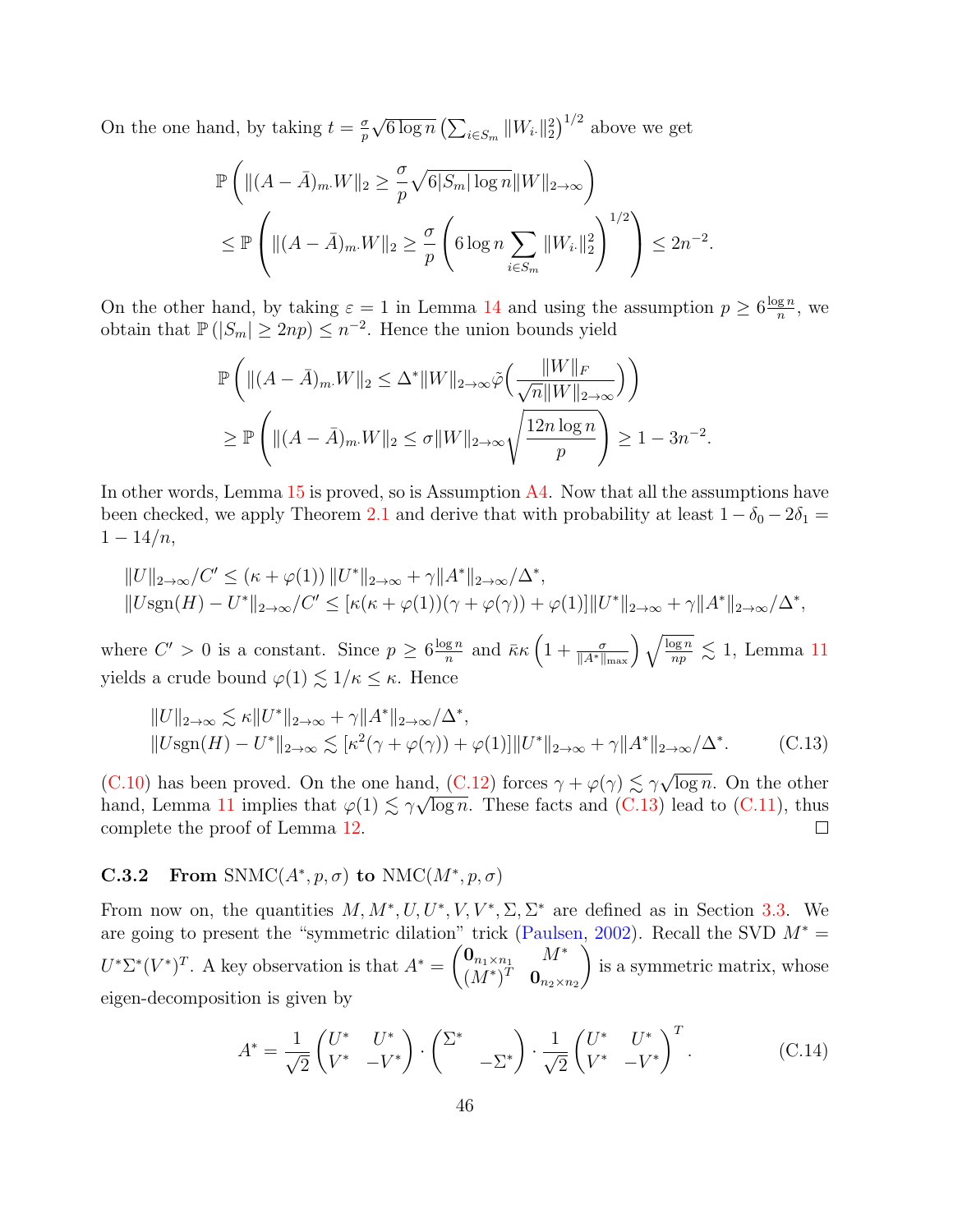The r largest eigenvalues of  $A^*$  are exactly the r singular values of  $M^*$ , and their corresponding eigenvectors make up  $\bar{U}^* = \frac{1}{\sqrt{2}}$ 2  $\int U^*$ V ∗  $\setminus$  $\in \mathcal{O}_{(n_1+n_2)\times r}$ . The  $(r+1)$ -th largest eigenvalue of  $A^*$  is 0. Define  $\bar{\Lambda}^* = \Sigma^*$ . We have  $\bar{U}^* \bar{\Lambda}^* (\bar{U}^*)^T = \frac{1}{2}$  $\int U^* \Sigma^* (U^*)^T$   $M^*$  $\setminus$ .

2  $(M^*)^T$   $V^* \Sigma^* (V^*)^T$ On the other hand, define  $A =$  $\int \mathbf{0}_{n_1\times n_1}$  M  $M^T$  0 $n_2 \times n_2$  $\bigg), \overline{U} = \frac{1}{\sqrt{2}}$ 2  $\sqrt{U}$ V ) and  $\bar{\Lambda} = \Sigma$ . Similar to

 $(C.14)$ , we know that  $\Lambda$  has in its diagonal the largest r eigenvalues of A, whose corresponding eigenvectors are the columns in  $\overline{U}$ . Therefore, for any  $W \in \mathbb{R}^{r \times r}$ ,

$$
||UW - U^*||_{2 \to \infty} \vee ||VW - V^*||_{2 \to \infty} = \sqrt{2}||\bar{U}W - \bar{U}^*||_{2 \to \infty}.
$$

Thanks to these observations, the noisy matrix completion problem  $NMC(M^*, p, \sigma)$  in Defi-nition [3.2](#page-18-0) is reduced to the symmetric sampling problem  $\text{SNMC}(A^*, p, \sigma)$  in Definition [C.1,](#page-42-1) with  $A^* = \begin{pmatrix} \mathbf{0}_{n_1 \times n_1} & M^* \\ M^* & \mathbf{0} \end{pmatrix}$  $(M^*)^T \quad \mathbf{0}_{n_2 \times n_2}$  $\setminus$ . We are going to rephrase Lemma [12](#page-42-4) and get the final results.

#### <span id="page-46-0"></span>C.3.3 Reconstruction errors

Theorem [3.4](#page-18-1) is a corollary of the following lemma.

<span id="page-46-1"></span>**Lemma 18.** Let  $M \sim NMC(M^*, p, \sigma)$ , and  $c_1$  be the constant in Lemma [13.](#page-43-0) Define  $n =$  $n_1 + n_2, \; \kappa \, = \, \sigma_1^{\ast}/\sigma_r^{\ast}, \; H \, = \, \frac{1}{2}$  $\frac{1}{2}(U^T U^* + V^T V^*)$ , and  $\eta = (\|U^*\|_{2\to\infty} \vee \|V^*\|_{2\to\infty})$ . Suppose  $p \geq 6 \frac{\log n}{n}$  $\frac{gn}{n}$  and  $\frac{130c_1n\sigma_1^*}{(\sigma_r^*)^2} \sqrt{\frac{\log n}{np}}$  $\frac{\log n}{np}(\|M^*\|_{\max} + \sigma) \leq 1$ . Then Assumptions [A1-](#page-10-0) [A4](#page-10-1) hold. There exists a constant  $C > 0$  such that with probability at least  $1 - 14/n$ , we have

$$
(\|U\|_{2\to\infty} \vee \|V\|_{2\to\infty}) \le C\kappa\eta,
$$
  

$$
(\|U\text{sgn}(H) - U^*\|_{2\to\infty} \vee \|V\text{sgn}(H) - V^*\|_{2\to\infty}) \le C\eta\kappa^2 \frac{n(\|M^*\|_{\max} + \sigma)}{\sigma_r^*} \sqrt{\frac{\log n}{np}},
$$
  

$$
\|U\Sigma V^T - M^*\|_{\max} \le C(\|M^*\|_{\max} + \sigma)\kappa^4(\sqrt{n}\eta)^2 \sqrt{\frac{\log n}{np}}.
$$

**Proof of Lemma [18.](#page-46-1)** Consider the quantities  $A, A^*, \overline{U}, \overline{U}^*$  in [C.3.2.](#page-45-0) We have  $H = \overline{U}^T \overline{U}^*$ . Let  $\gamma = \frac{c_1}{\sigma^*}$  $\overline{\sigma_r^*}$  $\sqrt{\frac{n}{p}}(||M^*||_{\max} + \sigma)$ . Lemma [12](#page-42-4) applied to SNMC( $A^*, p, \sigma$ ) yields that with probability at least  $1 - \frac{14}{n}$ ,

$$
\begin{aligned} &\|\bar{U}\|_{2\to\infty} \lesssim \kappa \|\bar{U}^*\|_{2\to\infty} + \gamma \|A^*\|_{2\to\infty}/\sigma_r^*,\\ &\|\bar{U}\text{sgn}(H) - \bar{U}^*\|_{2\to\infty} \lesssim \kappa^2 \gamma \sqrt{\log n} \|\bar{U}^*\|_{2\to\infty} + \gamma \|A^*\|_{2\to\infty}/\sigma_r^*. \end{aligned}
$$

The decomposition in [\(C.14\)](#page-45-2) forces that

$$
||A^*||_{2\to\infty} \le \left\| \frac{1}{\sqrt{2}} \begin{pmatrix} U^* & U^* \\ V^* & -V^* \end{pmatrix} \right\|_{2\to\infty} ||\Sigma^*||_2 = (||U^*||_{2\to\infty} \vee ||V^*||_{2\to\infty}) \sigma_1^*.
$$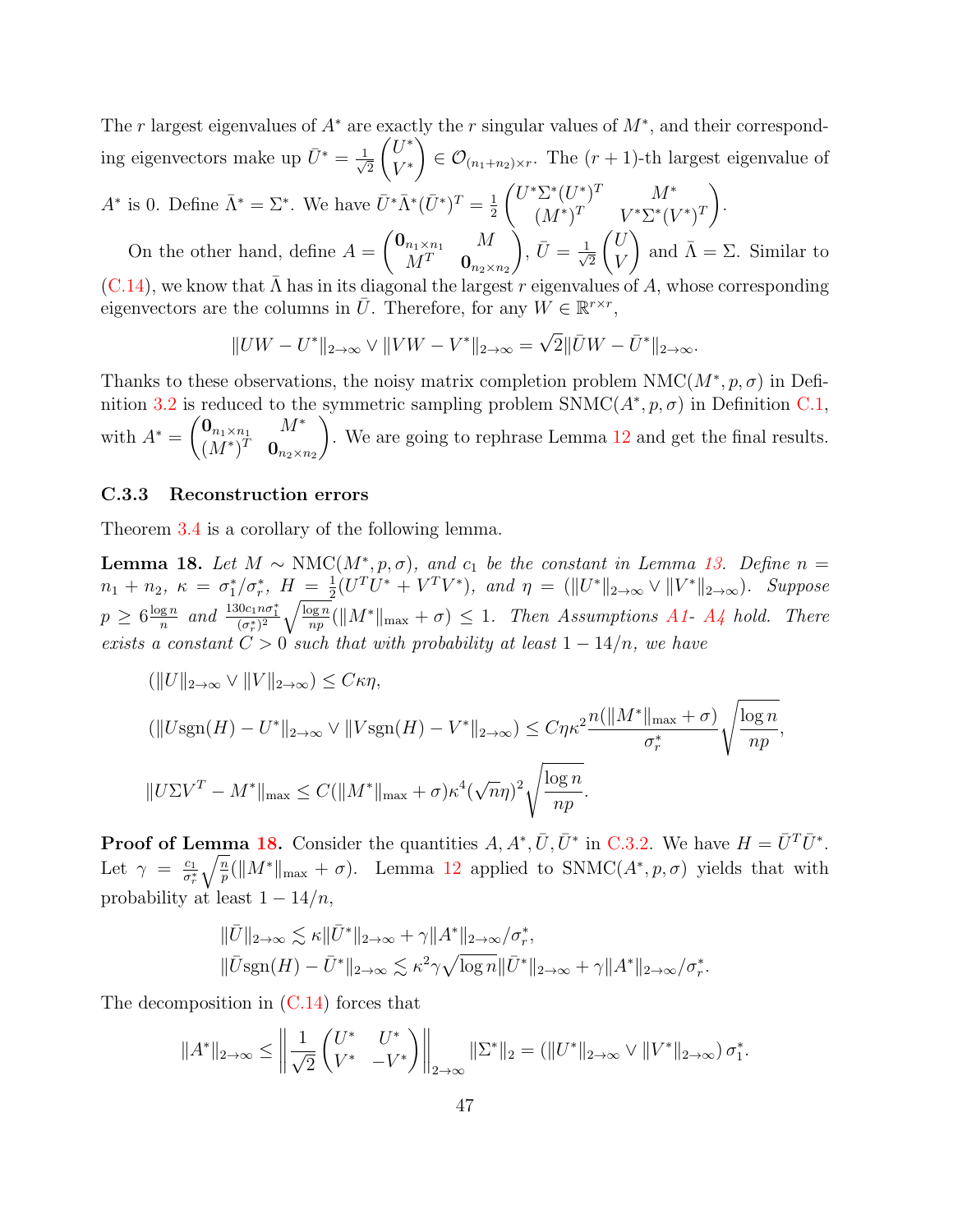Hence  $||A^*||_{2\to\infty}/\sigma_r^* \leq \kappa\eta$  and

<span id="page-47-1"></span><span id="page-47-0"></span>
$$
(\|U\|_{2\to\infty} \vee \|V\|_{2\to\infty}) \lesssim \|\bar{U}\|_{2\to\infty} \lesssim \kappa\eta,
$$
  
\n
$$
(\|U\text{sgn}(H) - U^*\|_{2\to\infty} \vee \|V\text{sgn}(H) - V^*\|_{2\to\infty}) \lesssim \|\bar{U}\text{sgn}(H) - \bar{U}^*\|_{2\to\infty}
$$
  
\n
$$
\lesssim \kappa^2 \gamma\eta \sqrt{\log n} \lesssim \kappa^2 \frac{n(\|M^*\|_{\max} + \sigma)}{\sigma_r^*} \sqrt{\frac{\log n}{np}} \eta.
$$
\n(C.16)

Finally we come to the entry-wise reconstruction error  $||U\Sigma V^T - M^*||_{\text{max}}$ . Define  $\tilde{\Sigma}$  =  $\text{sgn}(H)^T\Sigma \text{sgn}(H)$ ,  $\tilde{U} = U \text{sgn}(H)$  and  $\tilde{V} = V \text{sgn}(H)$ . By the fact  $\tilde{U}\tilde{\Sigma}\tilde{V}^T = U\Sigma V^T$  and Hölder's inequality, we have

$$
\begin{split} &|(U\Sigma V^T - M^*)_{ij}| = |\tilde{U}_i \tilde{\Sigma} \tilde{V}_j^T - U_i^* \Sigma^* (V_j^*)^T| = |\langle \tilde{\Sigma}, \tilde{U}_i^T \tilde{V}_j \rangle - \langle \Sigma^*, (U_i^*)^T V_j^* \rangle| \\ &\leq |\langle \tilde{\Sigma} - \Sigma^*, \tilde{U}_i^T \tilde{V}_j \rangle| + |\langle \Sigma^*, \tilde{U}_i^T \tilde{V}_j \cdot - (U_i^*)^T V_j^* \rangle| \\ &\leq \|\tilde{\Sigma} - \Sigma^*\|_2 \|\tilde{U}_i^T \tilde{V}_j \cdot\|_* + \|\Sigma^*\|_2 \|\tilde{U}_i^T \tilde{V}_j \cdot - (U_i^*)^T V_j^* \|_* . \end{split}
$$

Therefore

$$
||U\Sigma V^{T} - M^{*}||_{\max} \le ||\tilde{\Sigma} - \Sigma^{*}||_{2} \max_{i,j \in [n]} ||\tilde{U}_{i}^{T}\tilde{V}_{j}||_{*} + ||\Sigma^{*}||_{2} \max_{i,j \in [n]} ||\tilde{U}_{i}^{T}\tilde{V}_{j} - (U_{i}^{*})^{T}V_{j}^{*}||_{*}.
$$
 (C.17)

We begin to work on terms above. It is easy to see that  $\|\Sigma^*\|_2 = \sigma_1^*$  and by [\(C.15\)](#page-47-0),

<span id="page-47-5"></span><span id="page-47-2"></span>
$$
\|\tilde{U}_{i\cdot}^T \tilde{V}_{j\cdot}\|_{*} = \|\tilde{U}_{i\cdot}\|_{2} \|\tilde{V}_{j\cdot}\|_{2} \le \|U\|_{2 \to \infty} \|V\|_{2 \to \infty} \lesssim \kappa^2 \eta^2, \ \forall i, j.
$$
 (C.18)

Besides,

$$
\|\tilde{\Sigma} - \Sigma\|_2 = \|\text{sgn}(H)^T[\Sigma \text{sgn}(H) - \text{sgn}(H)\Sigma]\|_2 \le \|\Sigma \text{sgn}(H) - \text{sgn}(H)\Sigma\|_2
$$
  
= 
$$
\|(\Sigma H - H\Sigma) + \Sigma[\text{sgn}(H) - H] + [H - \text{sgn}(H)]\Sigma\|_2
$$
  

$$
\le \|\Sigma H - H\Sigma\|_2 + 2\|\Sigma\|_2\|\text{sgn}(H) - H\|_2.
$$

Lemmas [13](#page-43-0) and [2](#page-27-0) yield  $\|\Sigma H - H\Sigma\|_2 \lesssim \|A - A^*\|_2 \lesssim \gamma \sigma_r^*$  and  $\|\text{sgn}(H) - H\|_2 \lesssim \gamma^2$ . Then Assumption [A1](#page-10-0) forces  $\kappa \gamma \lesssim 1$  and  $\|\tilde{\Sigma} - \Sigma\|_2 \lesssim \gamma \sigma_r^* + \gamma^2 \sigma_1^* = \gamma \sigma_r^*(1 + \gamma \kappa) \lesssim \gamma \sigma_r^*$ . Since  $\|\Sigma - \Sigma^*\|_2 \le \|A - A^*\|_2 \lesssim \gamma \sigma_r^*$ , we have

<span id="page-47-4"></span><span id="page-47-3"></span>
$$
\|\tilde{\Sigma} - \Sigma^*\|_2 \le \|\tilde{\Sigma} - \Sigma\|_2 + \|\Sigma - \Sigma^*\|_2 \lesssim \gamma \sigma_r^*.
$$
 (C.19)

We begin to work on  $\max_{i,j} \|\tilde{U}_i^T \tilde{V}_{j} - (U_i^*)^T V_j^*\|_*$ . By the triangle inequality and  $(C.16)$ ,

$$
\|\tilde{U}_{i\cdot}^T \tilde{V}_{j\cdot} - (U_{i\cdot}^*)^T V_{j\cdot}^* \|_{*} \le \|\tilde{U}_{i\cdot}^T (\tilde{V}_{j\cdot} - V_{j\cdot}^*) \|_{*} + \| (\tilde{U}_{i\cdot} - U_{i\cdot}^*)^T V_{j\cdot}^* \|_{*} \le \|\tilde{U}_{i\cdot}\|_{2} \|\tilde{V}_{j\cdot} - V_{j\cdot}^*\|_{2} + \|\tilde{U}_{i\cdot} - U_{i\cdot}^*\|_{2} \|V_{j\cdot}^* \|_{2} \lesssim (\|U\|_{2 \to \infty} + \|V^*\|_{2 \to \infty}) (\|U \text{sgn}(H) - U^*\|_{2 \to \infty} \vee \|V \text{sgn}(H) - V^*\|_{2 \to \infty}) \lesssim \kappa^3 \gamma \eta^2 \sqrt{\log n}.
$$
\n(C.20)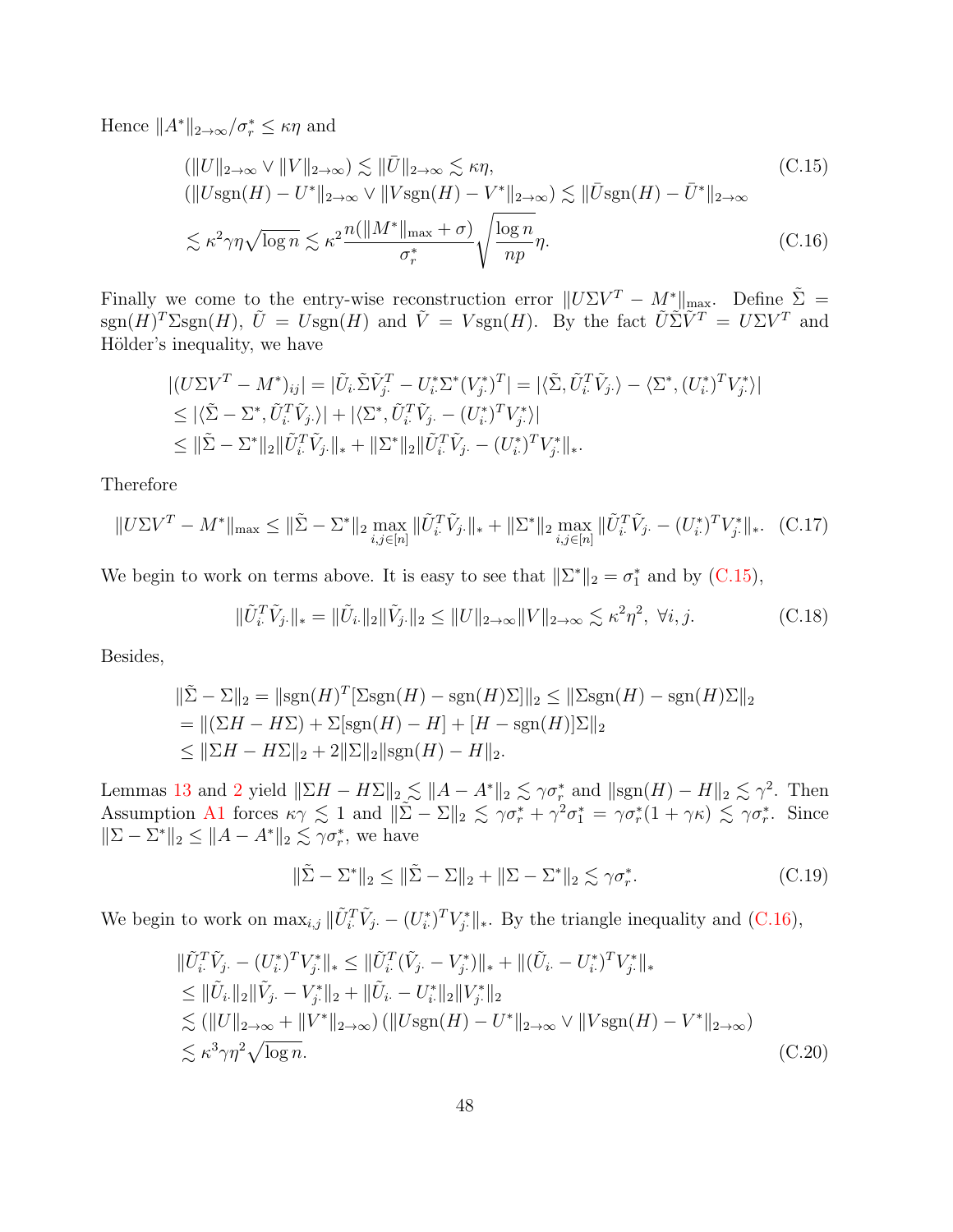By plugging  $(C.18)$ ,  $(C.19)$  and  $(C.20)$  into  $(C.17)$ , we obtain that

$$
||U\Sigma U^{T} - U^{*}\Sigma^{*}(U^{*})^{T}||_{\max} \lesssim \gamma \sigma_{r}^{*} \cdot \kappa^{2} \eta^{2} + \sigma_{1}^{*} \cdot \kappa^{3} \gamma \eta^{2} \sqrt{\log n} = \kappa^{2} \sigma_{r}^{*} \gamma \eta^{2} (1 + \kappa^{2} \sqrt{\log n})
$$
  

$$
\lesssim \kappa^{4} \sigma_{r}^{*} \gamma \eta^{2} \sqrt{\log n} \lesssim \kappa^{4} (\sqrt{n}\eta)^{2} \sqrt{\frac{\log n}{np}} (||M^{*}||_{\max} + \sigma).
$$
  
ove we used  $\gamma = \frac{c_{1}}{\sigma^{*}} \sqrt{\frac{n}{n}} (||M^{*}||_{\max} + \sigma).$ 

 $Ab<sub>0</sub>$  $\overline{\sigma_r^*} \bigvee \overline{p}$ 

C.4 Further results of SBM: more than 2 blocks

We conclude this supplementary paper with further results of SBM. For illustrative purposes, we will focus on 3 blocks.

<span id="page-48-0"></span>**Definition C.3.** Let n be a multiple of 3,  $a > b > 0$  are constants, and  $z \in \{1,2,3\}^n$ satisfy  $|\{i : z_i = k\}| = n/3$  for  $k = 1, 2, 3$ . SBM3 $(n, a, b, z)$  is the ensemble of  $n \times n$ symmetric random matrices  $A = (A_{ij})_{i,j \in [n]}$  where  $\{A_{ij}\}_{1 \leq i \leq j \leq n}$  are independent Bernoulli random variables, and

$$
\mathbb{P}(A_{ij}=1) = \begin{cases} a \frac{\log n}{n}, & \text{if } z_i = z_j \\ b \frac{\log n}{n}, & \text{otherwise} \end{cases} . \tag{C.21}
$$

 $\Box$ 

Now  $A^* = \mathbb{E}A$  has rank 3. Its nonzero eigenvalues are  $\lambda_1^* = (a+2b) \log n/3$  and  $\lambda_2^* = \lambda_3^* =$  $(a - b) \log n/3$ , whose associated normalized eigenvectors are  $u_1^* = \frac{1}{\sqrt{3}}$  $\frac{1}{n} \mathbf{1}_n, \ u_2^* = \frac{1}{\sqrt{2}}$  $\frac{1}{2n}(2\mathbf{1}_{J_{1}}}% ,\mathbf{1}_{J_{2}})$  $1_{J_2} - 1_{J_3}$  and  $u_3^* = \sqrt{\frac{3}{2r}}$  $\frac{3}{2n}(1_{J_2}-1_{J_3})$ , respectively. Here we define  $J_k = \{i : z_i = k\}$ . Note that we can choose  $\{u_2^*, u_3^*\}$  to be any orthonormal basis in their linear span, due to the multiplicity of eigenvalues.

Let  $U^* = (u_2^*, u_3^*)$  and  $\Lambda^* = \text{diag}(\lambda_2^*, \lambda_3^*) = \lambda_2^* I_2$ . U denotes the empirical version of  $U^*$  obtained from eigen-decomposition of A. The rows of U and  $U^*$  provide (empirical and population) spectral embeddings of the nodes into  $\mathbb{R}^2$ . It is easily seen that  $U^*$  has only three distinct rows:

$$
U_i^* = \begin{cases} (\sqrt{2/n}, 0) & \text{if } i \in J_1 \\ (-1/\sqrt{2n}, \sqrt{3/(2n)}) & \text{if } i \in J_2 \\ (-1/\sqrt{2n}, -\sqrt{3/(2n)}) & \text{if } i \in J_3 \end{cases}
$$

revealing true memberships of nodes. Matrix perturbation theories [\(Davis and Kahan,](#page-53-1) [1970\)](#page-53-1) assert the existence of some  $2 \times 2$  orthonormal matrix O such that UO is close to U<sup>\*</sup>. Hence we can estimate the block memberships by applying clustering algorithms for Euclidean data, such as k-means, to the rows of U. This forms the basis of spectral clustering [\(Rohe et al.,](#page-56-13) [2011;](#page-56-13) [Lei and Rinaldo,](#page-55-12) [2015\)](#page-55-12) for community detection. Intuitively, such algorithms are able to return high-quality estimates if  $\{U_i\}_{i\in J_1}$ ,  $\{U_i\}_{i\in J_2}$  and  $\{U_i\}_{i\in J_3}$  are well separated. The Lemma [19](#page-49-0) below characterizes such separation phenomenon.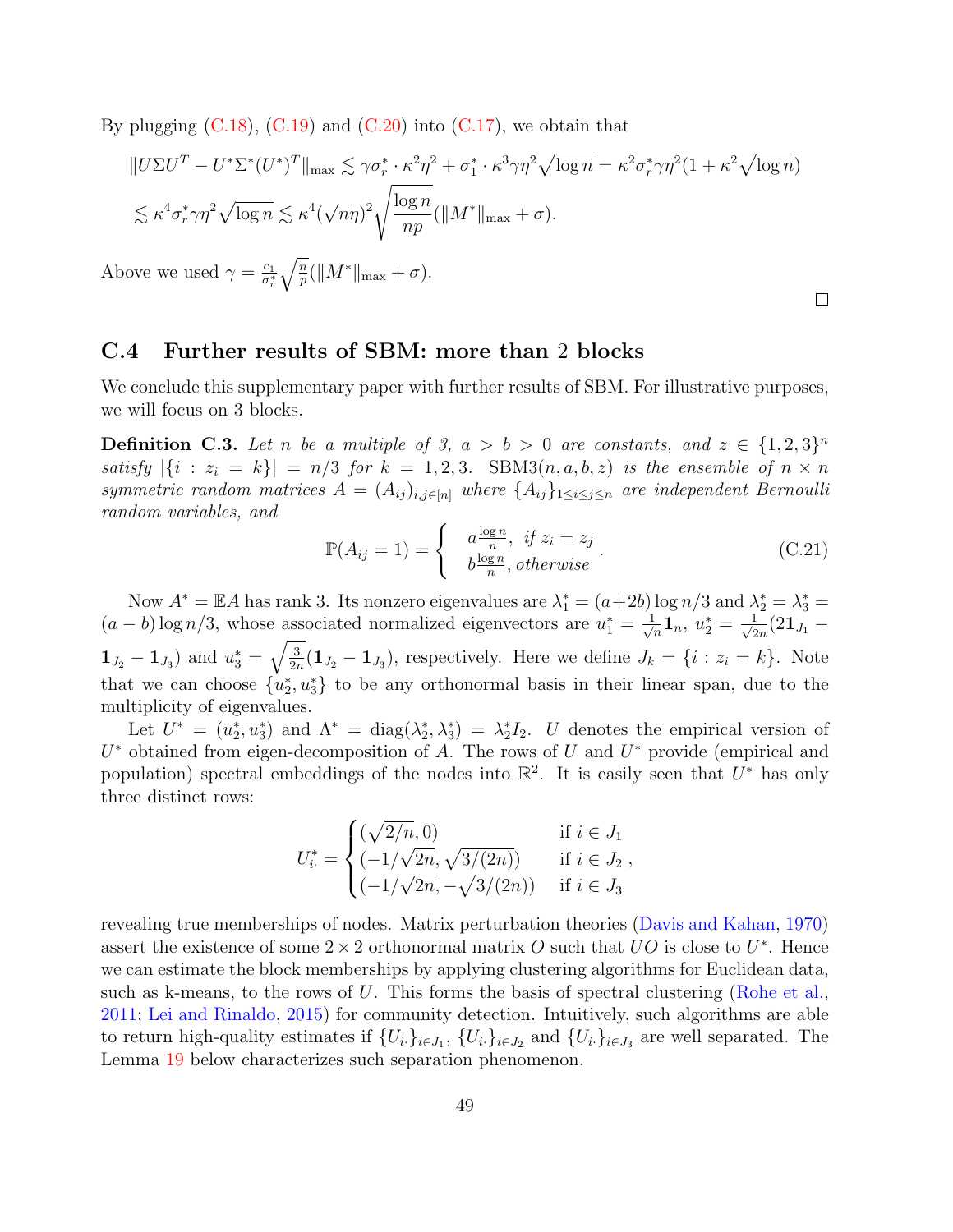<span id="page-49-0"></span>**Lemma 19.** Consider the model in Definition [C.3](#page-48-0) with  $\sqrt{a}$  – ition C.3 with  $\sqrt{a} - \sqrt{b} > \sqrt{3}$  and let n go to infinity. Define  $v_1 = (\sqrt{2/n}, 0), v_2 = (-1/\sqrt{2n}, \sqrt{3/(2n)})$  and  $v_3 = (-1/\sqrt{2n}, -\sqrt{3/(2n)})$ . There exists a constant  $c > 0$  and a sequence of  $2 \times 2$  orthonormal matrices  $Q = Q_n$  such that with high probability,

$$
\min_{j \neq z_i} \|U_{i \cdot} - v_j Q\|_2 \ge \|U_{i \cdot} - v_{z_i} Q\|_2 + c/\sqrt{n}, \qquad \forall i \in [n].
$$

According to [Abbe and Sandon](#page-51-4) [\(2015\)](#page-51-4), exact recovery is not possible when  $\sqrt{a}$  – √ According to Abbe and Sandon (2015), exact recovery is not possible when  $\sqrt{a} - \sqrt{b} < \sqrt{3}$ . Hence the condition  $\sqrt{a} - \sqrt{b} > \sqrt{3}$  in Lemma [19](#page-49-0) is necessary for exact recovery (as lon (2015), exact recovery is not possible when  $\sqrt{a} - \sqrt{b}$ we have ruled out the case  $a = b$  in Definition [C.3\)](#page-48-0). In this scenario, Lemma [19](#page-49-0) states that the distance between the embedding  $U_i$  of node i and a "center"  $v_j Q$  is minimized when  $j = z_i$ . If we have three estimated centers  $\{\hat{v}_j\}_{j=1}^3$  with reasonable precision, i.e. when  $j = z_i$ . It we have three estimated centers  $\{v_j\}_{j=1}^{\infty}$  with reasonable precision  $\max_{1 \leq j \leq 3} ||\hat{v}_j - v_j Q||_2 < \delta/\sqrt{n}$  for sufficiently small  $\delta$ , then the estimator  $\hat{z}$  given by

$$
\hat{z}_i = \operatorname{argmin}_{1 \le j \le 3} ||U_{i.} - \hat{v}_j||_2
$$

exactly recovers the block membership vector z.

Unfortunately, we have not figured out a simple estimator of the centers  $\{v_j Q\}_{j=1}^3$ . The task could be possible if we allow for multi-stage procedures such as estimating the centers by applying k-means to a carefully selected subset of  $\{U_i\}_{i=1}^n$ . But the overall algorithm becomes complicated and has no advantage over existing spectral algorithms with trimming and/or cleaning, which are known to achieve the information threshold for exact recovery. We leave this as an open question for future studies.

*Proof of Lemma [19.](#page-49-0)* We claim the existence of a constant C and a vanishing sequence  $\rho =$  $\rho_n = o(1)$  such that with high probability,

<span id="page-49-1"></span>
$$
||U\text{sgn}(U^T U^*) - AU^*(\Lambda^*)^{-1}||_{2\to\infty} \le \rho/\sqrt{n}.\tag{C.22}
$$

We omit the proof of above, as it is a direct application of Corollary [2.1,](#page-12-2) and is very similar to that of Corollary [3.1.](#page-16-0)

Define  $Q = sgn(U^T U^*)^T$  and  $\hat{U} = AU^*(\Lambda^*)^{-1}$ . The triangle's inequality yields

$$
||U_{i} - v_{j}Q||_{2} = ||U_{i}Q^{T} - v_{j}||_{2} \ge -||U_{i}Q^{T} - \hat{U}_{i}||_{2} + ||\hat{U}_{i} - v_{j}||_{2},
$$
  

$$
||U_{i} - v_{z_{i}}Q||_{2} = ||U_{i}Q^{T} - v_{z_{i}}||_{2} \le ||U_{i}Q^{T} - \hat{U}_{i}||_{2} + ||\hat{U}_{i} - v_{z_{i}}||_{2}.
$$

As a result,

$$
||U_{i} - v_{j}Q||_{2} - ||U_{i} - v_{z_{i}}Q||_{2} \ge ||\hat{U}_{i} - v_{j}||_{2} - ||\hat{U}_{i} - v_{z_{i}}||_{2} - 2||U_{i}Q^{T} - \hat{U}_{i}||_{2}.
$$

Since [\(C.22\)](#page-49-1) forces

$$
\max_{i \in [n]} \|U_i \cdot Q^T - \hat{U}_i\|_2 = \|U \text{sgn}(U^T U^*) - AU^*(\Lambda^*)^{-1}\|_{2 \to \infty} \le \rho/\sqrt{n}
$$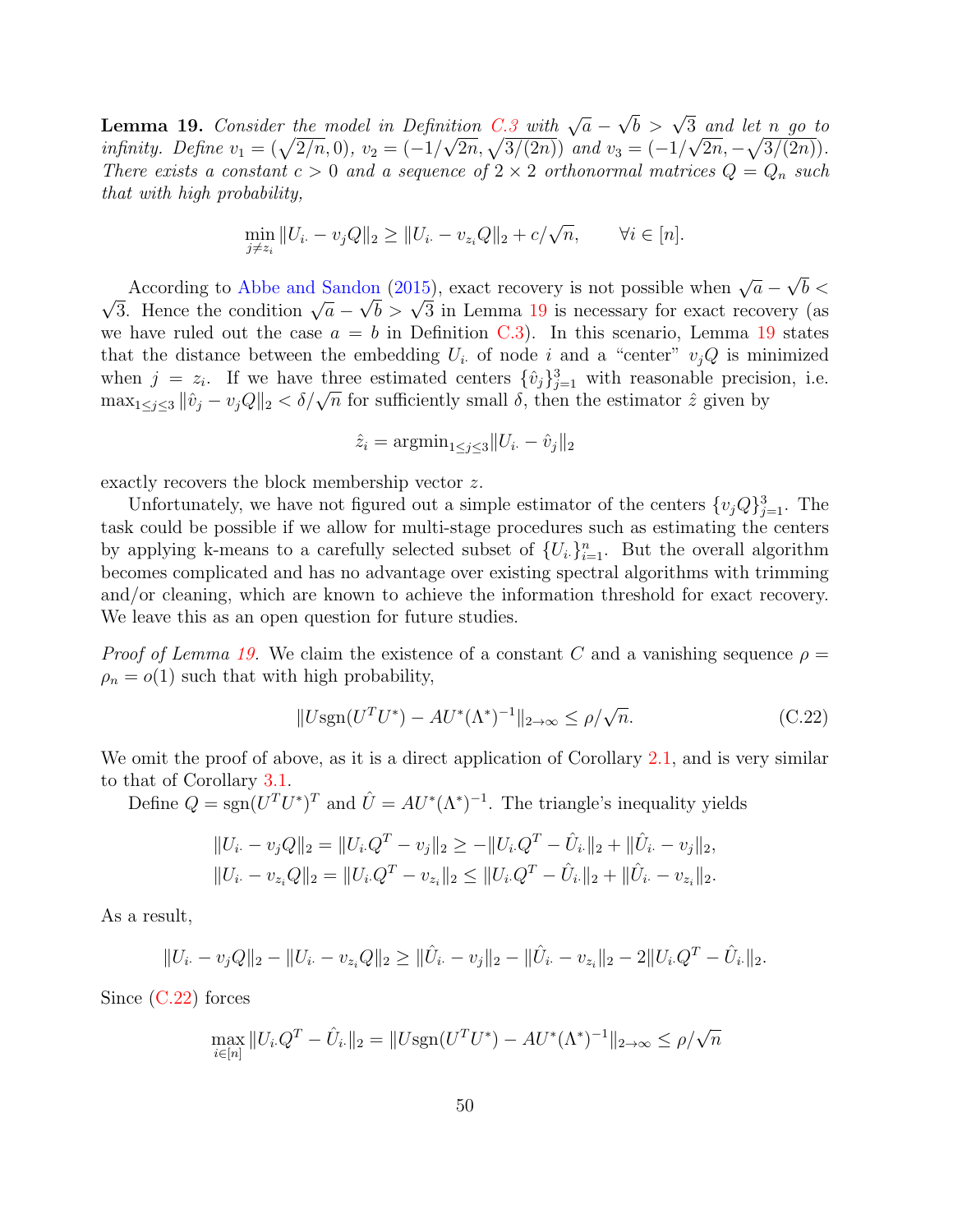to hold with high probability, it suffices to show the existence of some constant  $c' > 0$  such that with high probability,

$$
\min_{j \neq z_i} \|\hat{U}_{i\cdot} - v_j\|_2 - \|\hat{U}_{i\cdot} - v_{z_i}\|_2 \geq c'/\sqrt{n}, \qquad \forall i \in [n].
$$

Without loss of geneality, we assume from now on that  $J_1 = \{1, \dots, n/3\}, J_2 = \{n/3 + 1/3\}$  $1, \dots, 2n/3$  and  $J_3 = \{2n/3 + 1, \dots, n\}$ . We are going to show that for some positive constants  $c_1$  and  $c_2$ ,

<span id="page-50-1"></span>
$$
\mathbb{P}(\|\hat{U}_{1.} - v_{2}\|_{2} - \|\hat{U}_{1.} - v_{1}\|_{2} \ge c_{1}/\sqrt{n}) \ge 1 - n^{-1-c_{2}}.
$$
\n(C.23)

If this is true, then the desired result follows from symmetry and union bounds.

Note that  $||v_1||_2 = ||v_2||_2$ ,

$$
2\hat{U}_1.(v_1 - v_2)^T = ||\hat{U}_1. - v_2||_2^2 - ||\hat{U}_1. - v_1||_2^2
$$
  
= (|| $\hat{U}_1$ . -  $v_2$ || $2$  - || $\hat{U}_1$ . -  $v_1$ || $2$ )(|| $\hat{U}_1$ . -  $v_2$ || $2$  + || $\hat{U}_1$ . -  $v_1$ || $2$ )  

$$
\leq (||\hat{U}_1. - v_2||_2 - ||\hat{U}_1. - v_1||_2)(2||\hat{U}_1.||_2 + 2||v_1||_2).
$$

and as a result,

<span id="page-50-0"></span>
$$
\|\hat{U}_1 - v_2\|_2 - \|\hat{U}_1 - v_1\|_2 \ge \hat{U}_1 \cdot (v_1 - v_2)^T / (\|\hat{U}_1\|_2 + \|v_1\|_2). \tag{C.24}
$$

Now we work on the right hand side of [\(C.24\)](#page-50-0). Since  $\hat{U}_1 = A_1 U^* (\Lambda^*)^{-1}$  and  $\Lambda^* = \lambda_2^* I_2 =$  $(a-b) \log n$  $\frac{1}{3}$ <sup>log<sub>n</sub></sup> $I_2$ , we have

$$
\hat{U}_{11} = A_1 U_{.1}^* / \lambda_2^* = \frac{3}{(a - b)\sqrt{2n} \log n} \left( 2 \sum_{i=1}^{n/3} A_{1i} - \sum_{i=1+n/3}^{2n/3} A_{1i} - \sum_{i=1+2n/3}^n A_{1i} \right),
$$
  

$$
\hat{U}_{12} = A_1 U_{.2}^* / \lambda_2^* = \frac{3\sqrt{3}}{(a - b)\sqrt{2n} \log n} \left( \sum_{i=1+n/3}^{2n/3} A_{1i} - \sum_{i=1+2n/3}^n A_{1i} \right),
$$
  

$$
\hat{U}_1.(v_1 - v_2)^T = \frac{3}{\sqrt{2n}} \hat{U}_{11} - \frac{\sqrt{3}}{\sqrt{2n}} \hat{U}_{12} = \frac{9}{(a - b)n \log n} \left( \sum_{i=1}^{n/3} A_{1i} - \sum_{i=1+n/3}^{2n/3} A_{1i} \right).
$$

On the one hand, it is to show using Bernstein inequality that  $\mathbb{P}(\sum_{i=1}^{n} A_{1i} \geq c_3 \log n) \leq$  $n^{-1-c_4}$  holds for positive constants  $c_3, c_4$ . Hence

$$
\mathbb{P}(\|\hat{U}_1\|_2 + \|v_1\|_2 \le c'_3/\sqrt{n}) \ge 1 - n^{-1-c'_4}
$$
\n(C.25)

for some constants  $c'_3$  and  $c'_4$ .

On the other hand, we define  $m = 2n/3$  and observe that  $\{A_{1i}\}_{i=1}^m$  are independent Bernoulli random variables with parameters

$$
\mathbb{P}(A_{1i} = 1) = \begin{cases} a \frac{\log n}{n} = \frac{2a}{3} (1 + o(1)) \frac{\log m}{m}, & \text{for } 1 \le i \le m/2 \\ b \frac{\log n}{n} = \frac{2b}{3} (1 + o(1)) \frac{\log m}{m}, & \text{for } 1 + m/2 \le i \le m \end{cases}.
$$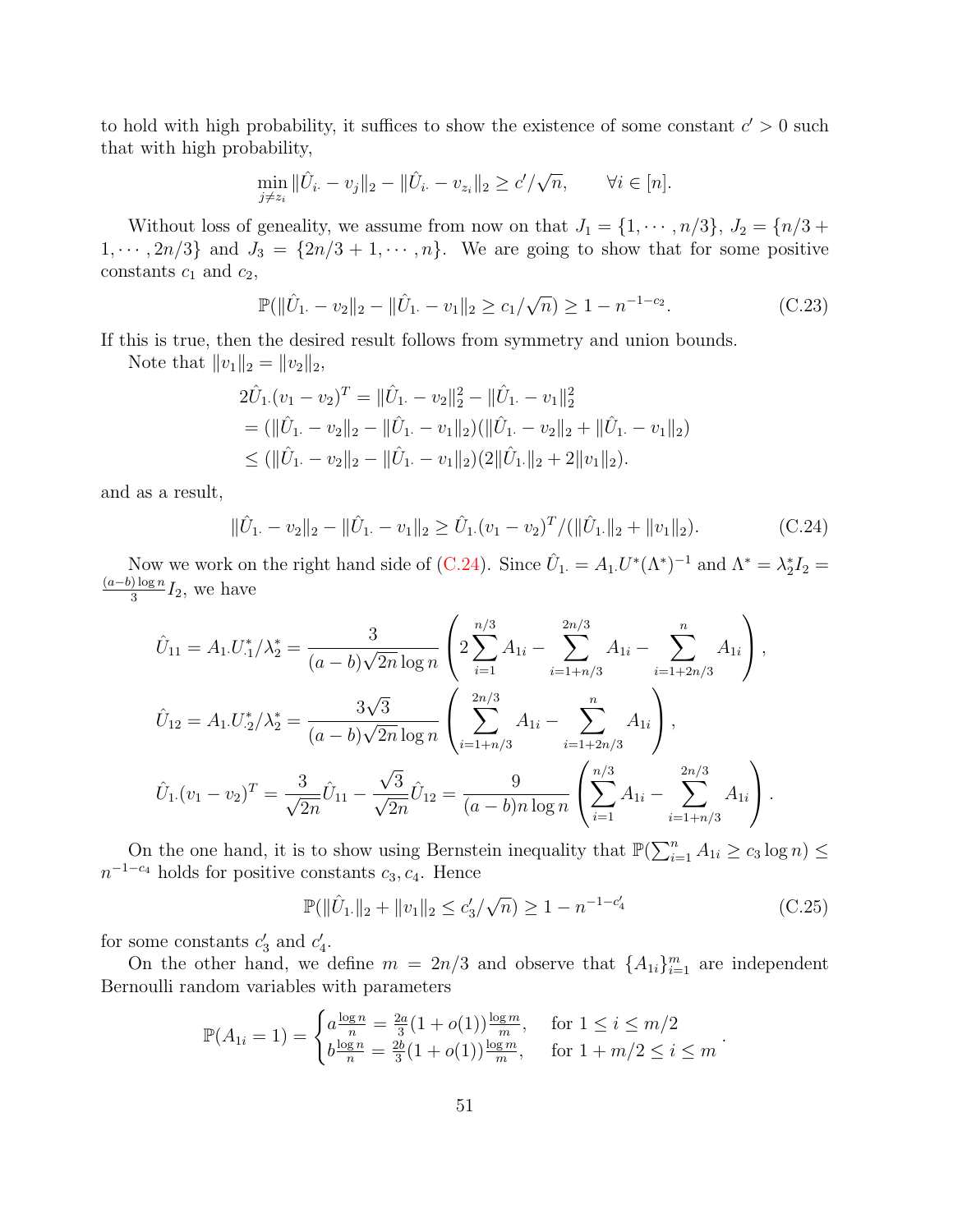Moreover,  $\sqrt{a}$  –  $\sqrt{b} > \sqrt{3}$  gives  $\sqrt{2a/3} - \sqrt{2b/3} >$ √ 2. Based on all these, we can use Lemma [8](#page-37-0) to conclude that

$$
\mathbb{P}\left(\sum_{i=1}^{m/2} A_{1i} - \sum_{i=1+m/2}^{m} A_{1i} \ge c_5 \log n\right) \ge 1 - n^{-1-c_6}
$$

holds for positive constants  $c_5$  and  $c_6$ . Therefore,

$$
\mathbb{P}(\hat{U}_1.(v_1 - v_2)^T \ge 9c_5/[(a - b)n]) \ge 1 - n^{-1 - c_6}.
$$
 (C.26)

Finally, we obtain  $(C.23)$  from  $(C.24)-(C.26)$  $(C.24)-(C.26)$  $(C.24)-(C.26)$  and complete the proof.

<span id="page-51-9"></span> $\Box$ 

# References

- <span id="page-51-2"></span>Abbe, E. (2017). Community detection and stochastic block models: recent developments.  $arXiv$  preprint  $arXiv:1703.10146$ .
- <span id="page-51-8"></span>Abbe, E., Bandeira, A. S., Bracher, A. and Singer, A. (2014a). Decoding binary node labels from censored edge measurements: Phase transition and efficient recovery. IEEE Transactions on Network Science and Engineering 1 10–22.
- <span id="page-51-0"></span>ABBE, E., BANDEIRA, A. S. and HALL, G. (2014b). Exact recovery in the stochastic block model. arXiv preprint arXiv:1405.3267 .
- <span id="page-51-1"></span>ABBE, E., BANDEIRA, A. S. and HALL, G. (2016). Exact recovery in the stochastic block model. IEEE Transactions on Information Theory 62 471–487.
- <span id="page-51-5"></span>Abbe, E., Fan, J., Wang, K. and Zhong, Y. (2018). Supplement to "entrywise eigenvector analysis of random matrices with low expected rank". Submitted to the Annals of Statistics .
- <span id="page-51-4"></span>ABBE, E. and SANDON, C. (2015). Community detection in general stochastic block models: Fundamental limits and efficient algorithms for recovery. In Foundations of Computer Science (FOCS), 2015 IEEE 56th Annual Symposium on. IEEE.
- <span id="page-51-7"></span>ABBE, E. and SANDON, C. (2017). Proof of the achievability conjectures in the general stochastic block model. Communications on Pure and Applied Mathematics .
- <span id="page-51-3"></span>Agarwal, N., Bandeira, A. S., Koiliaris, K. and Kolla, A. (2015). Multisection in the stochastic block model using semidefinite programming. arXiv preprint arXiv:1507.02323 .
- <span id="page-51-6"></span>Amini, A. A. and Levina, E. (2014). On semidefinite relaxations for the block model.  $arXiv$  preprint  $arXiv:1406.5647$ .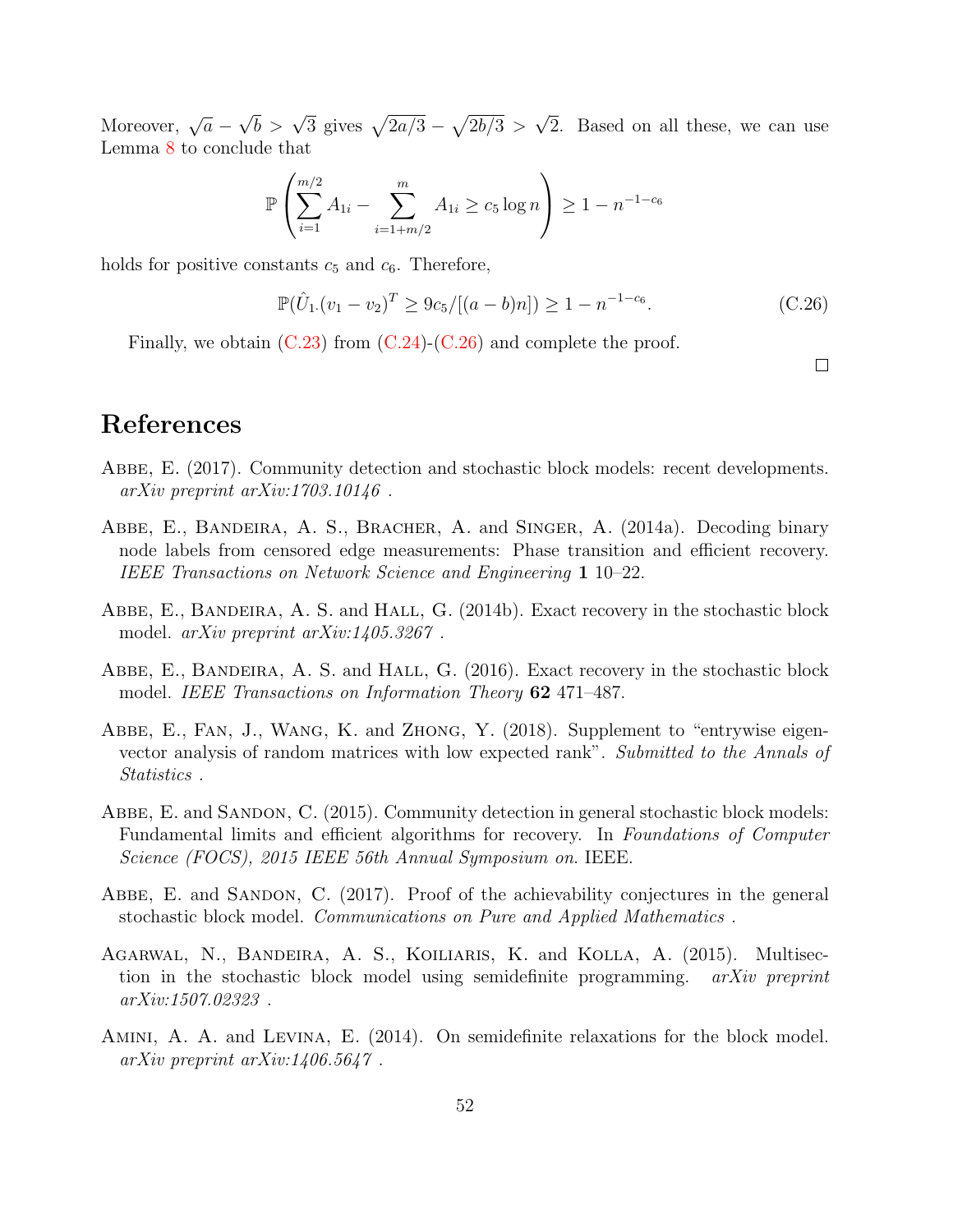- <span id="page-52-10"></span>BAIK, J., BEN AROUS, G. and PÉCHÉ, S. (2005). Phase transition of the largest eigenvalue for nonnull complex sample covariance matrices. Annals of Probability 1643–1697.
- <span id="page-52-4"></span>Bandeira, A., Boumal, N. and Singer, A. (2016). Tightness of the maximum likelihood semidefinite relaxation for angular synchronization. Mathematical Programming 1–23.
- <span id="page-52-1"></span>BANDEIRA, A. S. (2015). Random Laplacian matrices and convex relaxations. Foundations of Computational Mathematics 1–35.
- <span id="page-52-6"></span>Banks, J., Moore, C., Neeman, J. and Netrapalli, P. (2016). Information-theoretic thresholds for community detection in sparse networks. In Conference on Learning Theory.
- <span id="page-52-13"></span>Bean, D., Bickel, P. J., El Karoui, N. and Yu, B. (2013). Optimal M-estimation in high-dimensional regression. Proceedings of the National Academy of Sciences 110 14563–14568.
- <span id="page-52-11"></span>BENAYCH-GEORGES, F. and NADAKUDITI, R. R. (2011). The eigenvalues and eigenvectors of finite, low rank perturbations of large random matrices. Advances in Mathematics 227 494–521.
- <span id="page-52-2"></span>BICKEL, P. J. (1975). One-step Huber estimates in the linear model. *Journal of the* American Statistical Association **70** 428–434.
- <span id="page-52-5"></span>BORDENAVE, C., LELARGE, M. and MASSOULIÉ, L. (2015). Non-backtracking spectrum of random graphs: community detection and non-regular ramanujan graphs. In Foundations of Computer Science (FOCS), 2015 IEEE 56th Annual Symposium on. IEEE.
- <span id="page-52-14"></span>Boucheron, S., Lugosi, G. and Massart, P. (2013). Concentration inequalities: A nonasymptotic theory of independence. Oxford university press.
- <span id="page-52-9"></span>CANDES, E. J., LI, X., MA, Y. and WRIGHT, J. (2011). Robust principal component analysis? *Journal of the ACM (JACM)* **58** 11.
- <span id="page-52-0"></span>CANDÈS, E. J., LI, X. and SOLTANOLKOTABI, M. (2015). Phase retrieval via Wirtinger flow: Theory and algorithms. IEEE Transactions on Information Theory 61 1985–2007.
- <span id="page-52-8"></span>CANDES, E. J. and PLAN, Y. (2010). Matrix completion with noise. Proceedings of the IEEE 98 925–936.
- <span id="page-52-7"></span>CANDÈS, E. J. and RECHT, B. (2009). Exact matrix completion via convex optimization. Foundations of Computational Mathematics 9 717.
- <span id="page-52-12"></span>CANDES, E. J. and TAO, T.  $(2010)$ . The power of convex relaxation: Near-optimal matrix completion. IEEE Transactions on Information Theory 56 2053–2080.
- <span id="page-52-3"></span>CAPE, J., TANG, M. and PRIEBE, C. E. (2017). The two-to-infinity norm and singular subspace geometry with applications to high-dimensional statistics.  $a\overline{r}Xiv$  preprint arXiv:1705.10735 .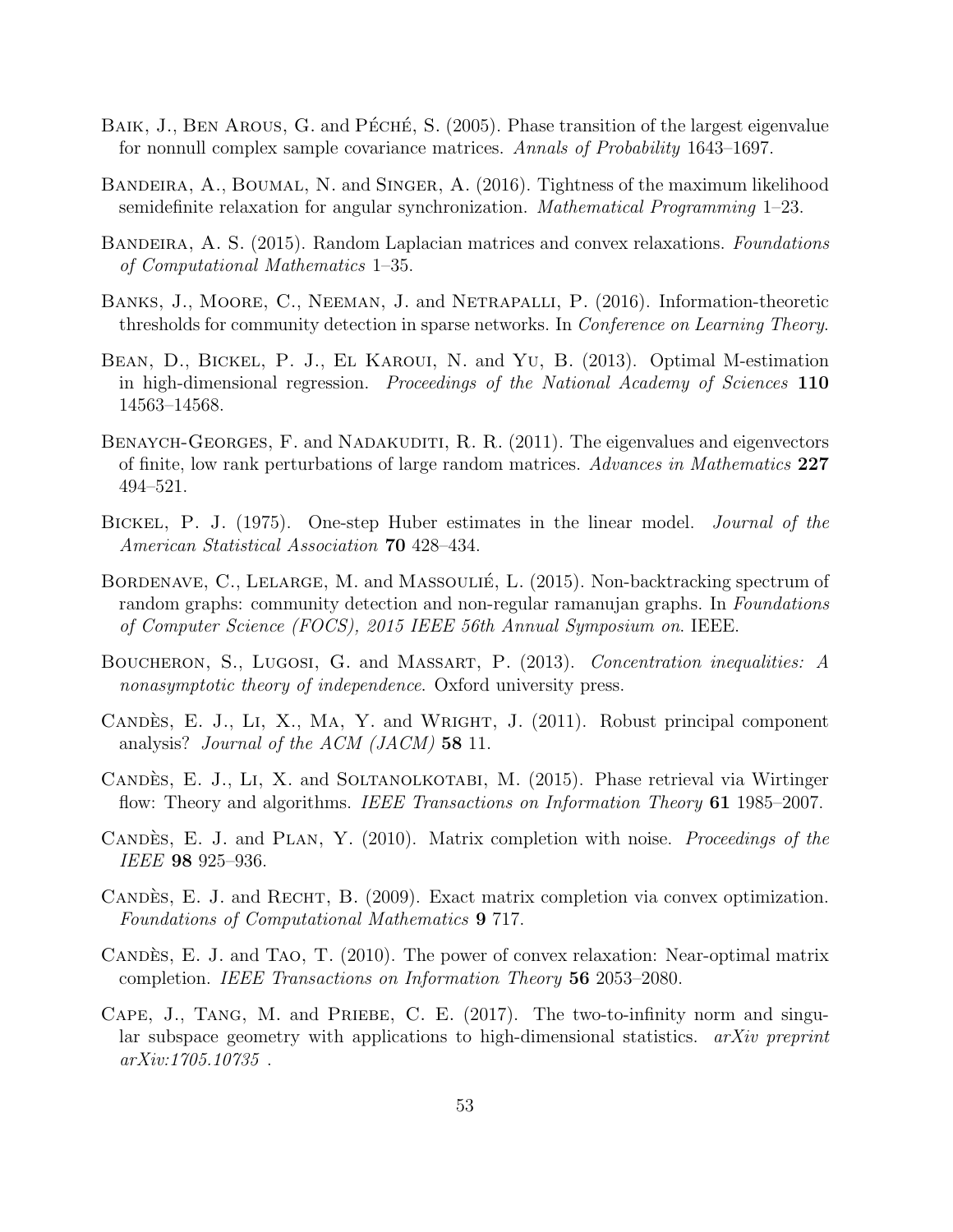- <span id="page-53-12"></span>CHATTERJEE, S.  $(2015)$ . Matrix estimation by universal singular value thresholding. The Annals of Statistics 43 177–214.
- <span id="page-53-4"></span>Chen, Y., Fan, J., Ma, C. and Wang, K. (2017). Spectral method and regularized MLE are both optimal for top-K ranking.  $arXiv$  preprint  $arXiv:1707.09971$ .
- <span id="page-53-8"></span>Chin, P., Rao, A. and Vu, V. (2015). Stochastic block model and community detection in sparse graphs: A spectral algorithm with optimal rate of recovery. In Conference on Learning Theory.
- <span id="page-53-6"></span>Coja-Oghlan, A. (2006). A spectral heuristic for bisecting random graphs. Random Structures  $\mathcal{O}$  Algorithms 29 351–398.
- <span id="page-53-5"></span>Cucuringu, M., Lipman, Y. and Singer, A. (2012). Sensor network localization by eigenvector synchronization over the Euclidean group. ACM Transactions on Sensor Networks (TOSN) 8 19.
- <span id="page-53-1"></span>Davis, C. and Kahan, W. M. (1970). The rotation of eigenvectors by a perturbation. III. SIAM Journal on Numerical Analysis 7 1–46.
- <span id="page-53-7"></span>DECELLE, A., KRZAKALA, F., MOORE, C. and ZDEBOROVÁ, L. (2011). Asymptotic analysis of the stochastic block model for modular networks and its algorithmic applications. Phys. Rev. E 84 066106.
- <span id="page-53-10"></span>DESHPANDE, Y., ABBE, E. and MONTANARI, A. (2015). Asymptotic mutual information for the two-groups stochastic block model.  $arXiv$  preprint  $arXiv:1507.08685$ .
- <span id="page-53-3"></span>Eldridge, J., Belkin, M. and Wang, Y. (2017). Unperturbed: spectral analysis beyond Davis-Kahan. arXiv preprint arXiv:1706.06516 .
- <span id="page-53-13"></span>Fan, J., Wang, D., Wang, K. and Zhu, Z. (2017). Distributed estimation of principal eigenspaces. arXiv preprint arXiv:1702.06488 .
- <span id="page-53-2"></span>FAN, J., WANG, W. and ZHONG, Y. (2016). An  $\ell_{\infty}$  eigenvector perturbation bound and its application to robust covariance estimation. arXiv preprint arXiv:1603.03516 .
- <span id="page-53-14"></span>FEIGE, U. and OFEK, E. (2005). Spectral techniques applied to sparse random graphs. Random Structures & Algorithms 27 251–275.
- <span id="page-53-11"></span>FÉRAL, D. and PÉCHÉ, S.  $(2007)$ . The largest eigenvalue of rank one deformation of large wigner matrices. *Communications in mathematical physics* **272** 185–228.
- <span id="page-53-0"></span>Gao, C., Ma, Z., Zhang, A. Y. and Zhou, H. H. (2015). Achieving optimal misclassification proportion in stochastic block model. arXiv preprint arXiv:1505.03772 .
- <span id="page-53-9"></span>GE, R., LEE, J. D. and MA, T. (2016). Matrix completion has no spurious local minimum. In Advances in Neural Information Processing Systems.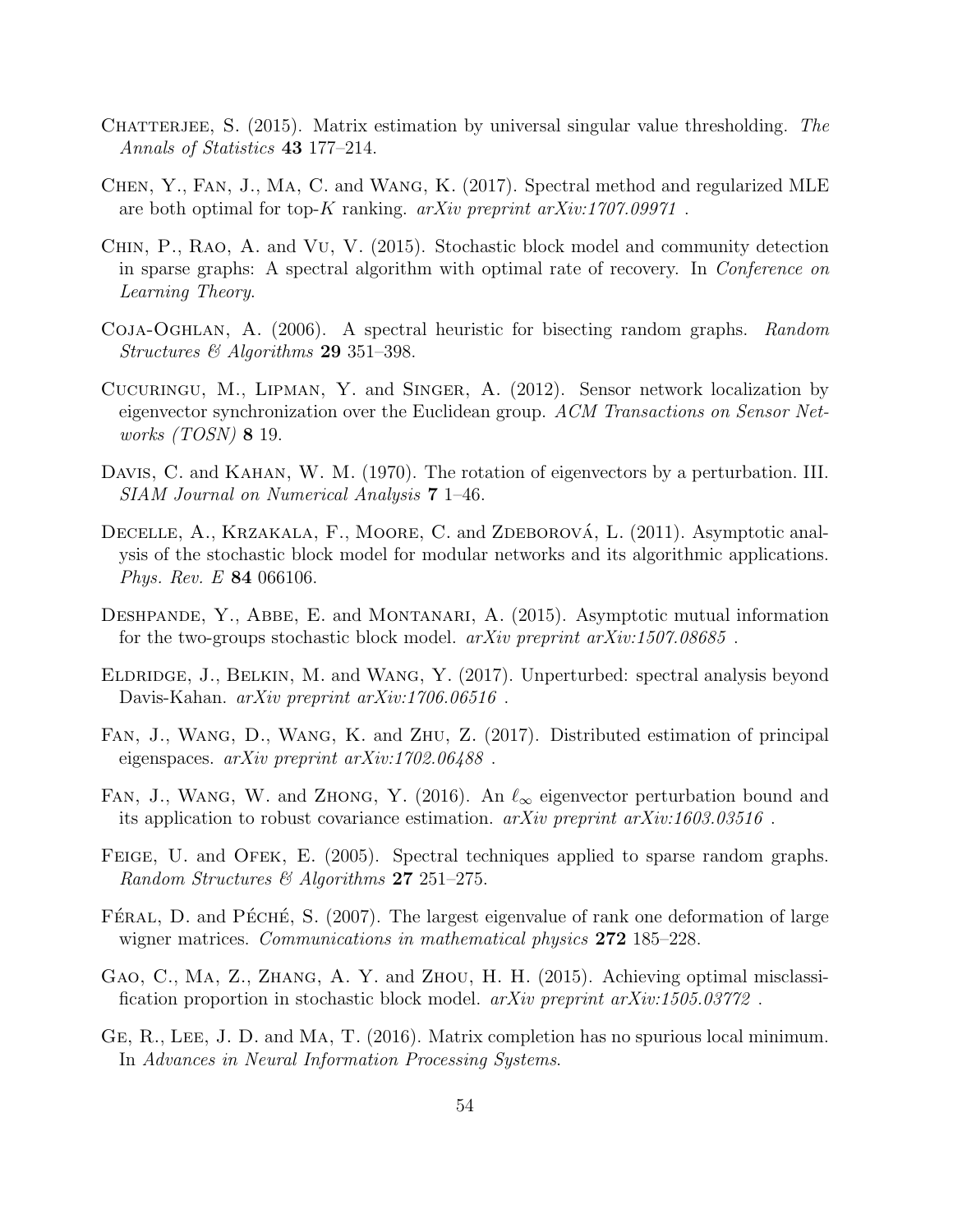- <span id="page-54-9"></span>GIRIDHAR, A. and KUMAR, P. R. (2006). Distributed clock synchronization over wireless networks: Algorithms and analysis. In Decision and Control, 2006 45th IEEE Conference on. IEEE.
- <span id="page-54-8"></span>GROSS, D. (2011). Recovering low-rank matrices from few coefficients in any basis. IEEE Transactions on Information Theory 57 1548–1566.
- <span id="page-54-6"></span>GUÉDON, O. and VERSHYNIN, R.  $(2016)$ . Community detection in sparse networks via Grothendiecks inequality. Probability Theory and Related Fields 165 1025–1049.
- <span id="page-54-3"></span>Hajek, B., Wu, Y. and Xu, J. (2016). Achieving exact cluster recovery threshold via semidefinite programming: Extensions. IEEE Transactions on Information Theory 62 5918–5937.
- <span id="page-54-2"></span>HOLLAND, P. W., LASKEY, K. B. and LEINHARDT, S. (1983). Stochastic blockmodels: First steps. Social Networks 5 109–137.
- <span id="page-54-12"></span>JAIN, P. and NETRAPALLI, P. (2015). Fast exact matrix completion with finite samples. In Conference on Learning Theory.
- <span id="page-54-1"></span>JAIN, P., NETRAPALLI, P. and SANGHAVI, S. (2013). Low-rank matrix completion using alternating minimization. In Proceedings of the Forty-fifth Annual ACM Symposium on Theory of Computing. ACM.
- <span id="page-54-13"></span>JAVANMARD, A. and MONTANARI, A. (2015). De-biasing the lasso: Optimal sample size for gaussian designs. arXiv preprint arXiv:1508.02757 .
- <span id="page-54-5"></span>JAVANMARD, A., MONTANARI, A. and RICCI-TERSENGHI, F. (2016). Phase transitions in semidefinite relaxations. Proceedings of the National Academy of Sciences 113 E2218– E2223.
- <span id="page-54-0"></span>Keshavan, R. H., Montanari, A. and Oh, S. (2010a). Matrix completion from a few entries. IEEE Transactions on Information Theory 56 2980–2998.
- <span id="page-54-7"></span>Keshavan, R. H., Montanari, A. and Oh, S. (2010b). Matrix completion from noisy entries. Journal of Machine Learning Research 11 2057–2078.
- <span id="page-54-11"></span>Keshavan, R. H. and Oh, S. (2009). A gradient descent algorithm on the Grassman manifold for matrix completion. *arXiv preprint arXiv:0910.5260*.
- <span id="page-54-10"></span>KOLTCHINSKII, V., LOUNICI, K. and TSYBAKOV, A. B. (2011). Nuclear-norm penalization and optimal rates for noisy low-rank matrix completion. The Annals of Statistics 39 2302– 2329.
- <span id="page-54-4"></span>KOLTCHINSKII, V., LOUNICI, K. ET AL. (2016). Asymptotics and concentration bounds for bilinear forms of spectral projectors of sample covariance. In Annales de l'Institut Henri Poincaré, Probabilités et Statistiques, vol. 52. Institut Henri Poincaré.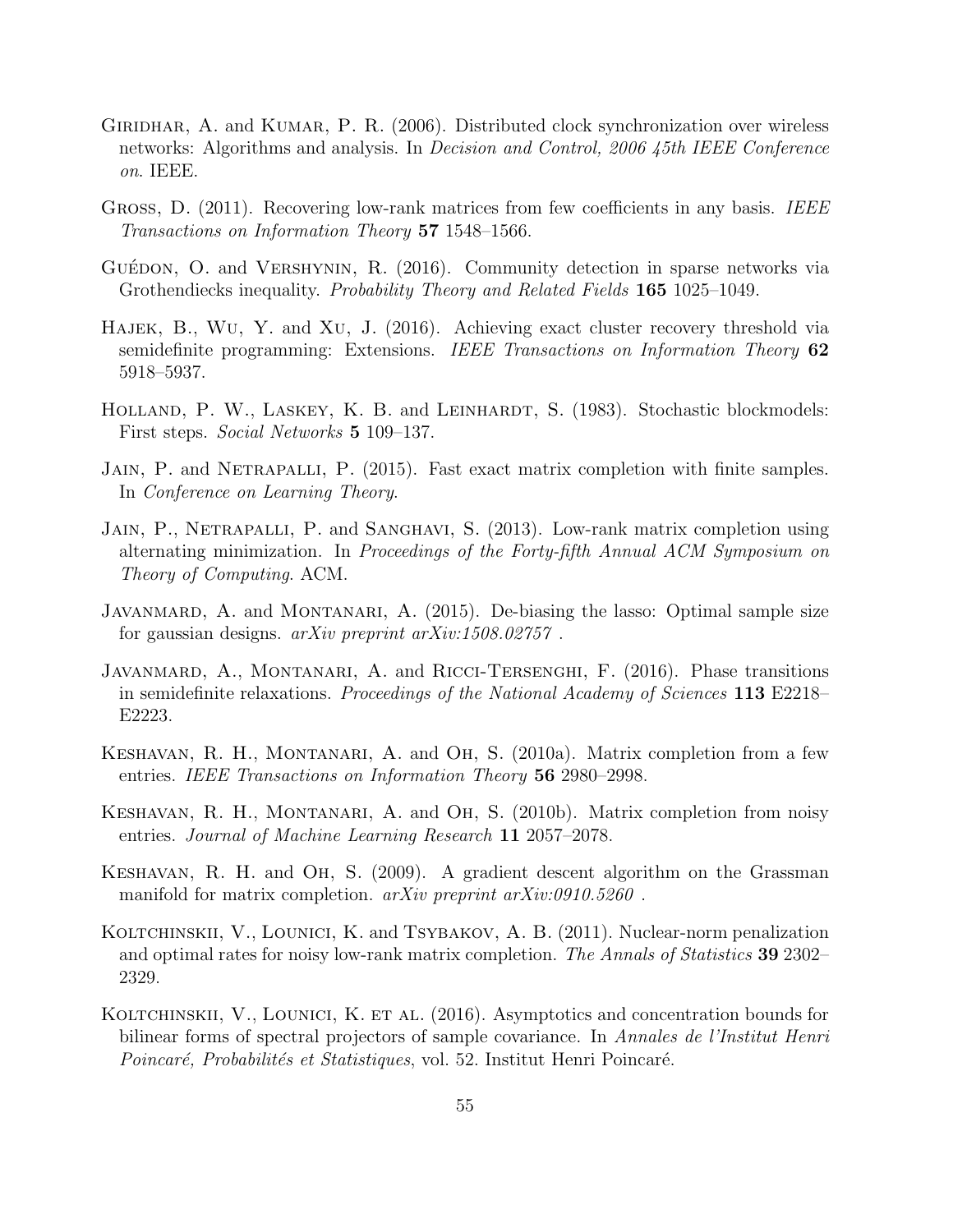- <span id="page-55-3"></span>KOLTCHINSKII, V. and XIA, D. (2016). Perturbation of linear forms of singular vectors under gaussian noise. In High Dimensional Probability VII. Springer, 397–423.
- <span id="page-55-6"></span>KRZAKALA, F., MOORE, C., MOSSEL, E., NEEMAN, J., SLY, A., ZDEBOROVÁ, L. and Zhang, P. (2013). Spectral redemption in clustering sparse networks. Proceedings of the National Academy of Sciences 110 20935–20940.
- <span id="page-55-12"></span>LEI, J. and RINALDO, A. (2015). Consistency of spectral clustering in stochastic block models. *The Annals of Statistics* **43** 215–237.
- <span id="page-55-9"></span>LELARGE, M., MASSOULIÉ, L. and XU, J.  $(2015)$ . Reconstruction in the labelled stochastic block model. IEEE Transactions on Network Science and Engineering 2 152–163.
- <span id="page-55-10"></span>Lelarge, M. and Miolane, L. (2016). Fundamental limits of symmetric low-rank matrix estimation. *arXiv preprint arXiv:1611.03888*.
- <span id="page-55-13"></span>MA, C., WANG, K., CHI, Y. and CHEN, Y. (2017). Implicit regularization in nonconvex statistical estimation: Gradient descent converges linearly for phase retrieval, matrix completion and blind deconvolution. arXiv preprint arXiv:1711.10467 .
- <span id="page-55-4"></span>Massoulie, L. (2014). Community detection thresholds and the weak ramanujan property. In Proceedings of the forty-sixth annual ACM symposium on Theory of computing. ACM.
- <span id="page-55-8"></span>MCSHERRY, F. (2001). Spectral partitioning of random graphs. In Foundations of Computer Science, 2001. Proceedings. 42nd IEEE Symposium on. IEEE.
- <span id="page-55-7"></span>MONTANARI, A. and SEN, S. (2016). Semidefinite programs on sparse random graphs and their application to community detection. In Proceedings of the forty-eighth annual ACM symposium on Theory of Computing. ACM.
- <span id="page-55-5"></span>Mossel, E., Neeman, J. and Sly, A. (2013). A proof of the block model threshold conjecture.  $arXiv$  preprint  $arXiv:1311.4115$ .
- <span id="page-55-1"></span>Mossel, E., Neeman, J. and Sly, A. (2014). Consistency thresholds for binary symmetric block models. arXiv preprint arXiv:1407.1591 .
- <span id="page-55-0"></span>NG, A. Y., JORDAN, M. I. and WEISS, Y. (2002). On spectral clustering: Analysis and an algorithm. In Advances in Neural Information Processing Systems.
- <span id="page-55-2"></span>O'Rourke, S., Vu, V. and Wang, K. (2018). Random perturbation of low rank matrices: Improving classical bounds. Linear Algebra and its Applications 540 26–59.
- <span id="page-55-14"></span>PAULSEN, V. (2002). *Completely bounded maps and operator algebras*, vol. 78. Cambridge University Press.
- <span id="page-55-11"></span>PERRY, A., WEIN, A. S., BANDEIRA, A. S. and MOITRA, A. (2016). Optimality and sub-optimality of PCA for spiked random matrices and synchronization. arXiv preprint arXiv:1609.05573 .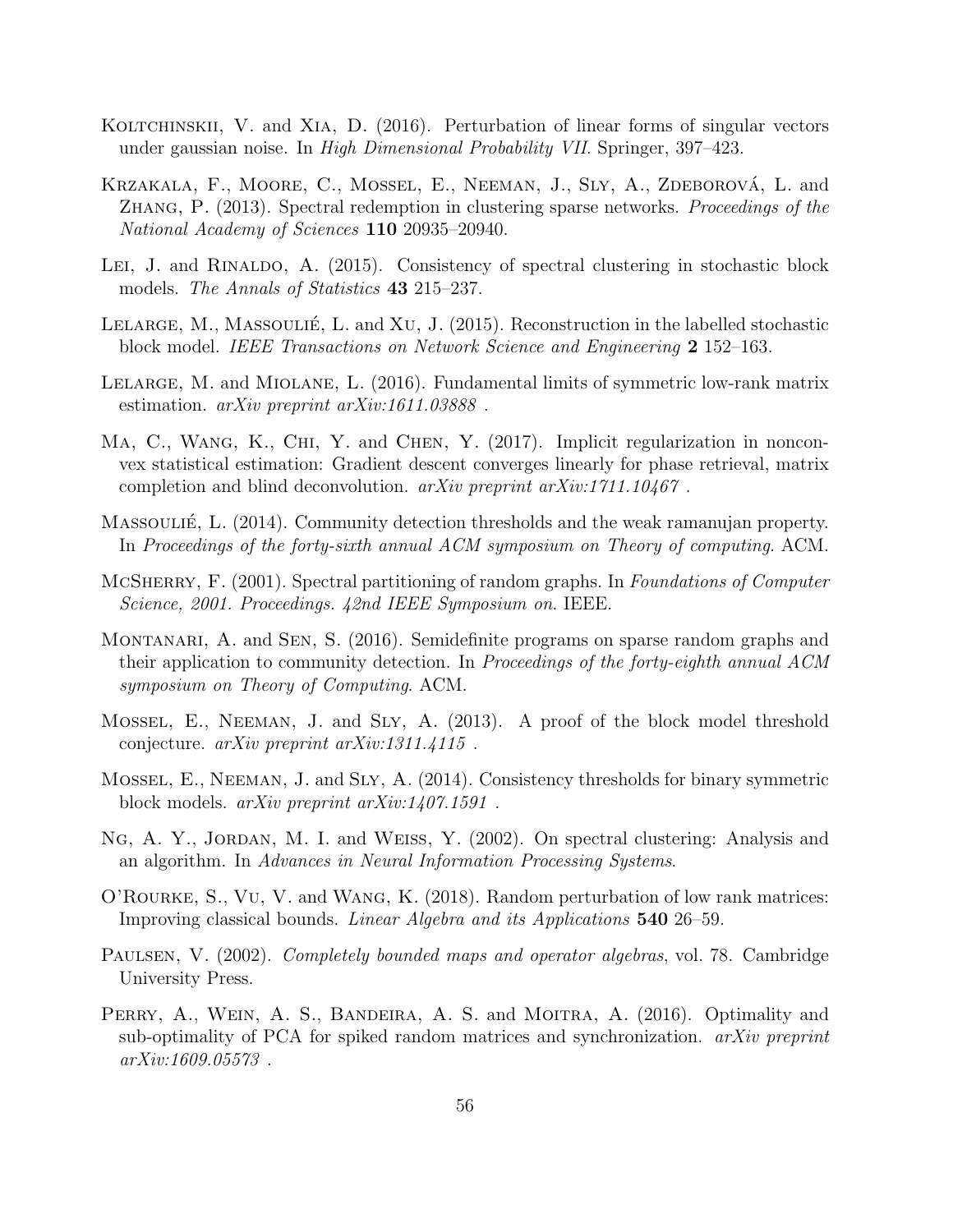<span id="page-56-1"></span>RAYLEIGH, J. W. S. B. (1896). The theory of sound, vol. 2. Macmillan.

- <span id="page-56-13"></span>ROHE, K., CHATTERJEE, S. and YU, B.  $(2011)$ . Spectral clustering and the highdimensional stochastic blockmodel. The Annals of Statistics 39 1878–1915.
- <span id="page-56-7"></span>ROSEN, D. M., CARLONE, L., BANDEIRA, A. S. and LEONARD, J. J. (2016). A certifiably correct algorithm for synchronization over the special Euclidean group. *arXiv preprint* arXiv:1611.00128 .
- <span id="page-56-2"></span>SCHRÖDINGER, E. (1926). Quantisierung als eigenwertproblem. Annalen der Physik 385 437–490.
- <span id="page-56-0"></span>SHI, J. and MALIK, J. (2000). Normalized cuts and image segmentation. IEEE Transactions on Pattern Analysis and Machine Intelligence 22 888–905.
- <span id="page-56-12"></span>Shkolnisky, Y. and Singer, A. (2012). Viewing direction estimation in cryo-EM using synchronization. *SIAM journal on imaging sciences* **5** 1088–1110.
- <span id="page-56-6"></span>SINGER, A. (2011). Angular synchronization by eigenvectors and semidefinite programming. Applied and Computational Harmonic Analysis 30 20–36.
- <span id="page-56-4"></span>STEWART, G. and SUN, J. (1990). Matrix perturbation theory.
- <span id="page-56-10"></span>Sun, R. and Luo, Z.-Q. (2016). Guaranteed matrix completion via non-convex factorization. IEEE Transactions on Information Theory 62 6535–6579.
- <span id="page-56-14"></span>SUSSMAN, D. L., TANG, M., FISHKIND, D. E. and PRIEBE, C. E. (2012). A consistent adjacency spectral embedding for stochastic blockmodel graphs. Journal of the American Statistical Association 107 1119–1128.
- <span id="page-56-11"></span>TRON, R. and VIDAL, R. (2009). Distributed image-based 3-D localization of camera sensor networks. In Decision and Control, 2009 held jointly with the 2009 28th Chinese Control Conference. CDC/CCC 2009. Proceedings of the 48th IEEE Conference on. IEEE.
- <span id="page-56-15"></span>TROPP, J. (2015). An introduction to matrix concentration inequalities. Foundations and Trends <sup>R</sup> in Machine Learning 8 1–230.
- <span id="page-56-8"></span>Vu, V. (2014). A simple SVD algorithm for finding hidden partitions. *arXiv preprint* arXiv:1404.3918 .
- <span id="page-56-3"></span>WEDIN, P.-Å. (1972). Perturbation bounds in connection with singular value decomposition. BIT Numerical Mathematics 12 99–111.
- <span id="page-56-5"></span>XIA, D. and ZHOU, F. (2017). The  $\ell_{\infty}$  perturbation of hosvd and low rank tensor denoising. arXiv preprint arXiv:1707.01207 .
- <span id="page-56-9"></span>YUN, S.-Y. and PROUTIERE, A. (2014). Accurate community detection in the stochastic block model via spectral algorithms. arXiv preprint arXiv:1412.7335 .